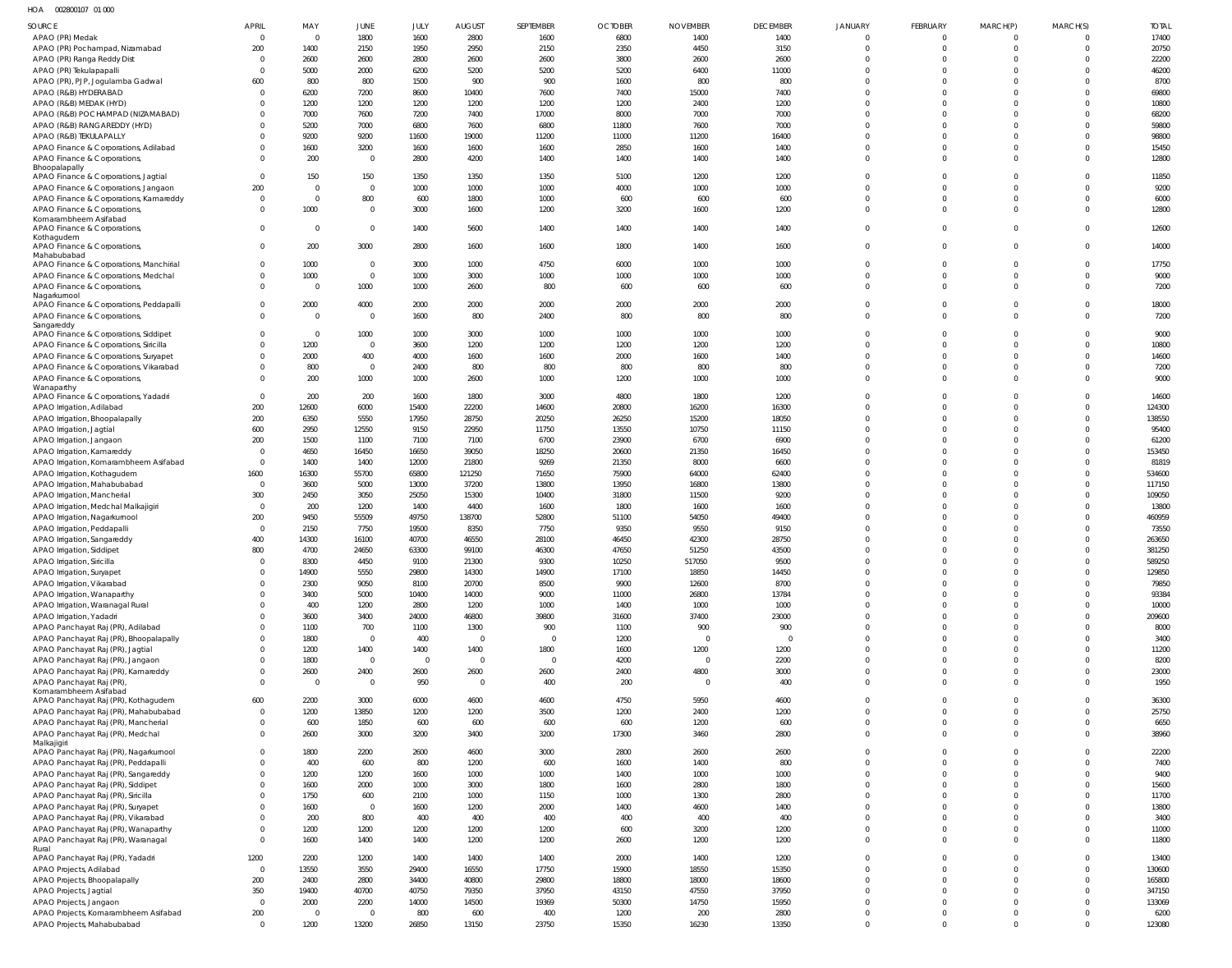| HOA | 002800107 01 000 |  |
|-----|------------------|--|
|     |                  |  |

| SOURCE                                                                           | <b>APRIL</b>                     | MAY                            | JUNE            | JULY            | <b>AUGUST</b>    | SEPTEMBER       | <b>OCTOBER</b>  | <b>NOVEMBER</b> | <b>DECEMBER</b> | <b>JANUARY</b>       | <b>FEBRUARY</b>          | MARCH(P)                 | MARCH(S)             | <b>TOTAL</b>      |
|----------------------------------------------------------------------------------|----------------------------------|--------------------------------|-----------------|-----------------|------------------|-----------------|-----------------|-----------------|-----------------|----------------------|--------------------------|--------------------------|----------------------|-------------------|
| APAO Projects, Mancherial                                                        | 200                              | 2800                           | 9350            | 16550           | 26750            | 15950           | 29050           | 24500           | 14950           | $\Omega$             | $\Omega$                 | 0                        | $\Omega$             | 140100            |
| APAO Projects, Peddapalli                                                        | 2400                             | 48750                          | 17550           | 96550           | 61200            | 54100           | 57800           | 52000           | 53750           | $\Omega$             | $\Omega$                 | $\Omega$                 | $\Omega$             | 444100            |
| APAO Projects, Siddipet                                                          | $\Omega$                         | 1350                           | 6950            | 6550            | 5950             | 6350            | 15550           | 8100            | 6200            |                      | $\Omega$                 | -0                       |                      | 57000             |
| APAO Projects, Siricilla<br>APAO Roads & Buildings (R&B), Adilabad               | 170<br>$\overline{0}$            | 9150<br>1600                   | 1550<br>1600    | 23350<br>1600   | 9000<br>1600     | 8600<br>1600    | 9050<br>3200    | 9000<br>1600    | 8900<br>1600    |                      | $\Omega$<br>$\Omega$     | $\Omega$<br>$\Omega$     |                      | 78770<br>14400    |
| APAO Roads & Buildings (R&B),                                                    | 1800                             | 1800                           | 1800            | 1800            | 1800             | 1800            | 1800            | 1600            | 1600            | $\Omega$             | $\Omega$                 | $\Omega$                 | $\Omega$             | 15800             |
| Bhoopalapally                                                                    |                                  |                                |                 |                 |                  |                 |                 |                 |                 |                      |                          |                          |                      |                   |
| APAO Roads & Buildings (R&B), Jagtial                                            | $\Omega$                         | 400                            | 400             | 400             | 400              | 400             | 400             | 800             | 400             |                      | $\Omega$                 | $\Omega$                 | $\Omega$             | 3600              |
| APAO Roads & Buildings (R&B), Jangaon<br>APAO Roads & Buildings (R&B), Jogulamba | $\Omega$<br>$\Omega$             | 400<br>4400                    | 400<br>4400     | 1400<br>4600    | 1400<br>4800     | 1400<br>4800    | 4800<br>10400   | 1400<br>4600    | 1400<br>4600    | $\Omega$             | $\Omega$<br>$\Omega$     | $\Omega$<br>$\Omega$     | $\Omega$<br>$\Omega$ | 12600<br>42600    |
| Gadwal                                                                           |                                  |                                |                 |                 |                  |                 |                 |                 |                 |                      |                          |                          |                      |                   |
| APAO Roads & Buildings (R&B), Kamareddy                                          | $\overline{0}$                   | 3000                           | 3000            | 3200            | 3600             | 3400            | 6200            | 3200            | 3200            | $\Omega$             | $\Omega$                 | $\Omega$                 | $\Omega$             | 28800             |
| APAO Roads & Buildings (R&B),<br>Komarambheem Asifabad                           | $\Omega$                         | 1000                           | 1000            | 1000            | 1000             | 1000            | 2000            | 1000            | 1000            | $\Omega$             | $\Omega$                 | $\mathbf{0}$             | $\Omega$             | 9000              |
| APAO Roads & Buildings (R&B),                                                    | $\Omega$                         | 8400                           | 9000            | 9000            | 10000            | 8600            | 8600            | 8200            | 16200           | $\Omega$             | $\Omega$                 | $\Omega$                 | $\Omega$             | 78000             |
| Kothagudem                                                                       |                                  |                                |                 |                 |                  |                 |                 |                 |                 |                      |                          |                          |                      |                   |
| APAO Roads & Buildings (R&B),<br>Mahabubabad                                     | $\overline{0}$                   | 1800                           | 1000            | 1800            | 1200             | 1200            | 1200            | 1200            | 1200            | $\Omega$             | $\Omega$                 | $^{\circ}$               | $\Omega$             | 10600             |
| APAO Roads & Buildings (R&B), Mancherial                                         | $\overline{0}$                   | 12650                          | 1400            | 1400            | 8900             | 1400            | 2800            | 1400            | 1400            | $\Omega$             | $\Omega$                 | 0                        | $\Omega$             | 31350             |
| APAO Roads & Buildings (R&B), Medchal                                            | $\Omega$                         | 3600                           | 4200            | 4200            | 5000             | 7400            | 3800            | 3800            | 3800            | $\Omega$             | $\Omega$                 | $\Omega$                 | $\Omega$             | 35800             |
| Malkajigiri<br>APAO Roads & Buildings (R&B),                                     | $\Omega$                         | 2800                           | 3000            | 3000            | 3000             | 3400            | 3000            | 5400            | 3200            | $\Omega$             | $\Omega$                 | $\Omega$                 | $\Omega$             | 26800             |
| Nagarkurnool                                                                     |                                  |                                |                 |                 |                  |                 |                 |                 |                 |                      |                          |                          |                      |                   |
| APAO Roads & Buildings (R&B), Peddapalli                                         | $\Omega$                         | 1600                           | 3400            | 2000            | 3000             | 2000            | 2000            | 2000            | 2000            |                      | $\Omega$                 | $\Omega$                 | $\Omega$             | 18000             |
| APAO Roads & Buildings (R&B),<br>Sangareddy                                      | $\Omega$                         | 3400                           | 3600            | 3800            | 3600             | 3600            | 5200            | 7000            | 3600            | $\Omega$             | $\Omega$                 | $\Omega$                 | $\Omega$             | 33800             |
| APAO Roads & Buildings (R&B), Siddipet                                           | $\Omega$                         | 600                            | 600             | 600             | 600              | 2200            | 600             | 1200            | 600             | $\cap$               | $\Omega$                 | $\Omega$                 | $\Omega$             | 7000              |
| APAO Roads & Buildings (R&B), Siricilla                                          | $\overline{0}$                   | 2600                           | 2600            | 2800            | 2800             | 2800            | 3000            | 5600            | 2800            |                      | $\Omega$                 | $\Omega$                 | $\Omega$             | 25000             |
| APAO Roads & Buildings (R&B), Suryapet                                           | $\Omega$                         | 3400                           | 2200            | 5400            | 3400             | 3600            | 3400            | 5800            | 3400            |                      | $\Omega$                 | $\Omega$                 | $\Omega$             | 30600             |
| APAO Roads & Buildings (R&B), Vikarabad                                          | $\Omega$                         | 4600                           | 5600            | 6400            | 7800             | 5600            | 5400            | 9400            | 4800            |                      | $\Omega$                 | $\Omega$                 | $\Omega$             | 49600             |
| APAO Roads & Buildings (R&B),<br>Wanaparthy                                      | $\Omega$                         | 1400                           | 1400            | 1600            | 1600             | 1600            | 1600            | 3600            | 1600            | $\Omega$             | $\Omega$                 | $\Omega$                 | $\Omega$             | 14400             |
| APAO Roads & Buildings (R&B), Waranagal                                          | $\overline{0}$                   | $\overline{\mathbf{0}}$        | 1200            | 1200            | 1200             | 3400            | 1000            | 1000            | 1000            | $\Omega$             | $\Omega$                 | $\Omega$                 | $\Omega$             | 10000             |
| Rural                                                                            |                                  |                                |                 |                 |                  |                 |                 |                 |                 |                      |                          |                          |                      |                   |
| APAO Roads & Buildings (R&B), Yadadri                                            | $\overline{0}$<br>$\overline{0}$ | 3000<br>$\overline{0}$         | 3400<br>400     | 5000<br>400     | 3400<br>400      | 5000<br>1800    | 4200<br>800     | 6600<br>600     | 3600<br>600     | $\Omega$             | $\Omega$<br>$\Omega$     | $\Omega$<br>$\Omega$     | $\Omega$<br>$\Omega$ | 34200<br>5000     |
| APAO, PJP (FINANCE), Jogulamba Gadwal<br>APAO, SRSP (FINANCE), WARANGAL RURAL    | 150                              | $\overline{\mathbf{0}}$        | 1600            | 5400            | 1800             | 1800            | 2000            | 2200            | 1800            |                      | $\Omega$                 | $\Omega$                 | $\Omega$             | 16750             |
| APAO, SRSP SSP, KARIMNAGAR                                                       | 650                              | 122700                         | 69914           | 304900          | 149250           | 151400          | 183400          | 143550          | 143166          |                      | $\Omega$                 | $\Omega$                 | $\Omega$             | 1268930           |
| APAO, SRSP, NIZAMABAD                                                            | 650                              | 13800                          | 32300           | 33550           | 56150            | 30000           | 43450           | 41100           | 30400           |                      | $\Omega$                 | 0                        | $\Omega$             | 281400            |
| PAO (PH) KHAMMAM                                                                 | $\Omega$                         | $\overline{\mathbf{0}}$        | $\Omega$        | 1800            | 2400             | 1000            | $\Omega$        | 1800            | 800             | $\Omega$             | $\Omega$                 | $\Omega$                 | $\Omega$             | 7800              |
| PAO (PH), HANUMAKONDA, Warangal                                                  | - 0                              | 1000                           | 600             | 200             | $\overline{0}$   | 1800            | $\Omega$        | 1200            | 600             | $\Omega$             | $\Omega$                 | $\Omega$                 | $\Omega$             | 5400              |
| (Urban)<br>PAO (PR) (IW), LMD Colony, Karimnagar                                 | $\overline{0}$                   | 2600                           | 2000            | 2200            | 1600             | 1600            | 1200            | 2000            | 2600            | $\Omega$             | $\Omega$                 | $\Omega$                 | $\Omega$             | 15800             |
| PAO (PR) KCC, Warangal (Urban)                                                   | $\Omega$                         | 1200                           | 1800            | 2200            | 2200             | 2200            | 2400            | 7200            | 3400            | $\Omega$             | $\Omega$                 | $\Omega$                 | $\Omega$             | 22600             |
| PAO (PR) MAHABOOBNAGAR                                                           | $\Omega$                         | 6600                           | 4200            | 5200            | 7000             | 5000            | 4800            | 7200            | 4800            |                      | $\Omega$                 | $\Omega$                 | $\Omega$             | 44800             |
| PAO (PR) Nalgonda                                                                | $\Omega$                         | 7100                           | 5300            | 5100            | 4500             | 4500            | 4500            | 6500            | 6800            |                      | $\Omega$                 | $\Omega$                 | $\Omega$             | 44300             |
| PAO (PR), Nirmal                                                                 | $\Omega$                         | 1200                           | 1000            | 1400            | 1200             | 1400            | 800             | 2000            | 1000            |                      | $\Omega$                 | $\Omega$                 | $\Omega$             | 10000             |
| PAO (R&B) (NIRMAL)<br>PAO (R&B), HANUMAKONDA, Warangal                           | $\Omega$<br>$\Omega$             | 2400<br>1600                   | 2200<br>1800    | 2200<br>4600    | 2200<br>4600     | 2200<br>4400    | 4400<br>4800    | 2000<br>4600    | 2200<br>4400    | $\Omega$             | $\Omega$<br>$\Omega$     | $\Omega$<br>$\Omega$     | $\Omega$<br>$\Omega$ | 19800<br>30800    |
| (Urban)                                                                          |                                  |                                |                 |                 |                  |                 |                 |                 |                 |                      |                          |                          |                      |                   |
| PAO (R&B) LMD                                                                    | 2000                             | 4000                           | 2400            | 6200            | 3600             | 6200            | 3200            | 3400            | 3400            |                      | $\Omega$                 | 0                        | $\Omega$             | 34400             |
| PAO (R&B) MAHABOOBNAGAR                                                          | $\overline{\mathbf{0}}$          | 7200                           | 6000            | 8400            | 8600             | 6400            | 6600            | 12600           | 7200            | $\Omega$             | $\Omega$                 | $\Omega$                 | $\Omega$             | 63000             |
| PAO (R&B) NALGONDA                                                               |                                  | 5200                           | 5200            | 5800            | 5400             | 5400            | 11800           | 5400            | 5400            |                      |                          | $\cap$                   |                      | 49600             |
| PAO (W&P) NSP, TEKULAPALLY<br>PAO (W&P), Waranagal (Urban)                       | $\overline{0}$<br>150            | 68300<br>20600                 | 32300<br>71473  | 118300<br>86500 | 97500<br>86800   | 69237<br>88850  | 63750<br>252100 | 88450<br>110550 | 84300<br>93000  | $\Omega$<br>$\Omega$ | $\Omega$<br>$\mathbf{0}$ | $\Omega$<br>$\mathbf{0}$ | $\Omega$<br>$\Omega$ | 622137<br>810023  |
| PAO - IRRIGATION DIVISION WARANGAL                                               | $\overline{0}$                   | 13400                          | 10800           | 28600           | 27400            | 30400           | 87000           | 41500           | 34400           | $\Omega$             | $\Omega$                 | $\Omega$                 | $\Omega$             | 273500            |
| (Urban)                                                                          |                                  |                                |                 |                 |                  |                 |                 |                 |                 |                      |                          |                          |                      |                   |
| PAO A M R P (SLBC), NALGONDA                                                     | $\overline{0}$                   | 141950                         | 67350           | 271900          | 264350           | 171100          | 176450          | 176500          | 154100          | $\Omega$             | $\Omega$                 | $\Omega$                 | $\Omega$             | 1423700           |
| PAO IRRIGATION KARIMNAGAR<br>PAO IRRIGATION DIVISION HYDERABAD                   | $\overline{0}$<br>$\overline{0}$ | 12200<br>104350                | 8800<br>42400   | 29400<br>211750 | 17600<br>111800  | 15000<br>110046 | 16800<br>135810 | 18800<br>112550 | 15200<br>101800 | $\Omega$             | $\Omega$<br>$\Omega$     | $\Omega$<br>$\Omega$     | $\Omega$<br>$\Omega$ | 133800<br>930506  |
| PAO IRRIGATION DIVISION KHAMMAM                                                  | $\overline{0}$                   | 46200                          | 15600           | 74400           | 79600            | 50400           | 53920           | 74720           | 54400           |                      | $\Omega$                 | $\mathbf{0}$             | $\Omega$             | 449240            |
| PAO IRRIGATION DIVISION NALGONDA                                                 | $\overline{0}$                   | 40600                          | 17000           | 88000           | 52800            | 47950           | 71950           | 51950           | 44960           |                      | $\Omega$                 | $\mathbf{0}$             | $\Omega$             | 415210            |
| PAO IRRIGATION DIVISION,                                                         | 1300                             | 49950                          | 52300           | 113150          | 141710           | 108950          | 98700           | 107850          | 83750           | $\Omega$             | $\Omega$                 | $\mathbf 0$              | $\Omega$             | 757660            |
| MAHABOOBNAGAR                                                                    |                                  |                                |                 |                 |                  | 58100           |                 |                 |                 | $\Omega$             | $\Omega$                 | $\Omega$                 | $\Omega$             |                   |
| PAO IRRIGATION NIZAMABAD<br>PAO IRRIGATION RANGA REDDY DISTRICT                  | 400<br>400                       | 30100<br>22800                 | 57700<br>134673 | 56700<br>221800 | 111900<br>214600 | 141400          | 62000<br>160000 | 68050<br>143800 | 67958<br>131610 |                      | $\Omega$                 | $\Omega$                 | $\Omega$             | 512908<br>1171083 |
| PAO Irrigation Nirmal                                                            | 150                              | 21250                          | 16850           | 67250           | 36000            | 43400           | 51000           | 31400           | 26800           |                      | $\Omega$                 | $\Omega$                 | $\Omega$             | 294100            |
| PAO MEDAK(IW), MEDAK                                                             | 400                              | 8000                           | 10800           | 18200           | 25800            | 41400           | 23600           | 18200           | 17400           |                      | $\Omega$                 | $\Omega$                 | $\Omega$             | 163800            |
| PAO Public Health (PH), Ranga Reddy                                              | $\overline{0}$                   | 200                            | 200             | 200             | 200              | 200             | 400             | 200             | $\mathbf 0$     |                      | $\Omega$                 | $\Omega$                 | $\Omega$             | 1600              |
| PAO, AMRP (FINANCE) NALGONDA                                                     | $\overline{0}$                   | 2750                           | 550             | 6950            | 2950             | 3300            | 2750            | 2750            | 2750            |                      | $\Omega$                 | $\Omega$                 | $\Omega$             | 24750             |
| PAO, FINANCE (W & P) DEPT, HYDERABAD                                             | 700                              | 5300                           | 1100            | 13700           | 5300             | 5500            | 5700            | 5300            | 5300            |                      | $\Omega$                 | $\Omega$                 | $\Omega$             | 47900             |
| PAO, FINANCE (W & P) DEPT, KARIMNAGAR<br>PAO, FINANCE (W & P) DEPT, KHAMMAM      | $\overline{0}$<br>$\overline{0}$ | 6650<br>2400                   | 950<br>200      | 17050<br>6800   | 6100             | 7450<br>2400    | 6700<br>2400    | 6450<br>2400    | 6500<br>2600    |                      | $\Omega$<br>$\Omega$     | $\Omega$<br>$\mathbf{0}$ | $\Omega$<br>$\Omega$ | 57850             |
| PAO, FINANCE (W & P) DEPT,                                                       | $\Omega$                         | 1400                           | 200             | 3800            | 2400<br>1200     | 1000            | 800             | 1400            | 1000            | $\Omega$             | $\Omega$                 | $\Omega$                 | $\Omega$             | 21600<br>10800    |
| MAHABOOBNAGAR                                                                    |                                  |                                |                 |                 |                  |                 |                 |                 |                 |                      |                          |                          |                      |                   |
| PAO, FINANCE (W & P) DEPT, MEDAK                                                 | $\Omega$                         | 800                            | 200             | 1000            | 2400             | 1000            | 1200            | 1000            | 1000            | $\Omega$             | $\Omega$                 | $\Omega$                 | $\Omega$             | 8600              |
| PAO, FINANCE (W & P) DEPT, NIRMAL                                                | $\overline{0}$                   | 1000                           | 1250            | 3000            | 1000             | 1000            | 800             | 1200            | 1000            | $\Omega$             | $\Omega$                 | $\mathbf{0}$             | $\Omega$             | 10250             |
| PAO, FINANCE (W & P) DEPT, NIZAMABAD                                             | $\Omega$<br>$\Omega$             | 400<br>$\overline{\mathbf{0}}$ | 400             | 2000            | 5200             | 2400            | 3600            | 2000            | 2000            | $\Omega$<br>$\Omega$ | $\Omega$<br>$\Omega$     | $\mathbf{0}$<br>$\Omega$ | $\Omega$<br>$\Omega$ | 18000             |
| PAO, FINANCE (W & P) DEPT, RANGA<br>REDDY                                        |                                  |                                | 2000            | 5000            | 2200             | 1600            | 1600            | 1600            | 1600            |                      |                          |                          |                      | 15600             |
| PAO, FINANCE (W & P) DEPT, WARANGAL                                              | $\overline{0}$                   | 200                            | 2000            | 2200            | 2000             | 2000            | 6200            | 2900            | 2800            | $\Omega$             | $\Omega$                 | $\Omega$                 | $\Omega$             | 20300             |
| PAO, PJP, Jogulamba Gadwal                                                       | 830                              | 45700                          | 110650          | 149700          | 199000           | 144350          | 150048          | 130779          | 111050          |                      | $\Omega$                 | $\Omega$                 | $\Omega$             | 1042107           |
| PAO, S R S P, R R DISTRICT                                                       | $\overline{0}$                   | 2000                           | 11000           | 19000           | 13000            | 11000           | 15200           | 10600           | 11000           |                      | $\Omega$                 | $\Omega$                 | $\Omega$             | 92800             |
| PAO, SRSP, SSP, NIRMAL<br>PAO, NSP(W&P), HYDERABAD                               | $\Omega$<br>$\overline{0}$       | 18550<br>23200                 | 8600<br>5000    | 40850<br>56400  | 21350<br>23000   | 19150<br>22800  | 18150<br>24000  | 18350<br>23000  | 18750<br>22600  | $\Omega$             | $\Omega$<br>$\Omega$     | $\Omega$<br>$\mathbf{0}$ | $\Omega$<br>$\Omega$ | 163750<br>200000  |
| Total:                                                                           | 20400                            | 1224200                        | 1306469         | 3013250         | 3005510          | 2222121         | 2734078         | 2847489         | 2043728         | $\Omega$             | $\Omega$                 | $\mathbf 0$              | $\Omega$             | 18417245          |
|                                                                                  |                                  |                                |                 |                 |                  |                 |                 |                 |                 |                      |                          |                          |                      |                   |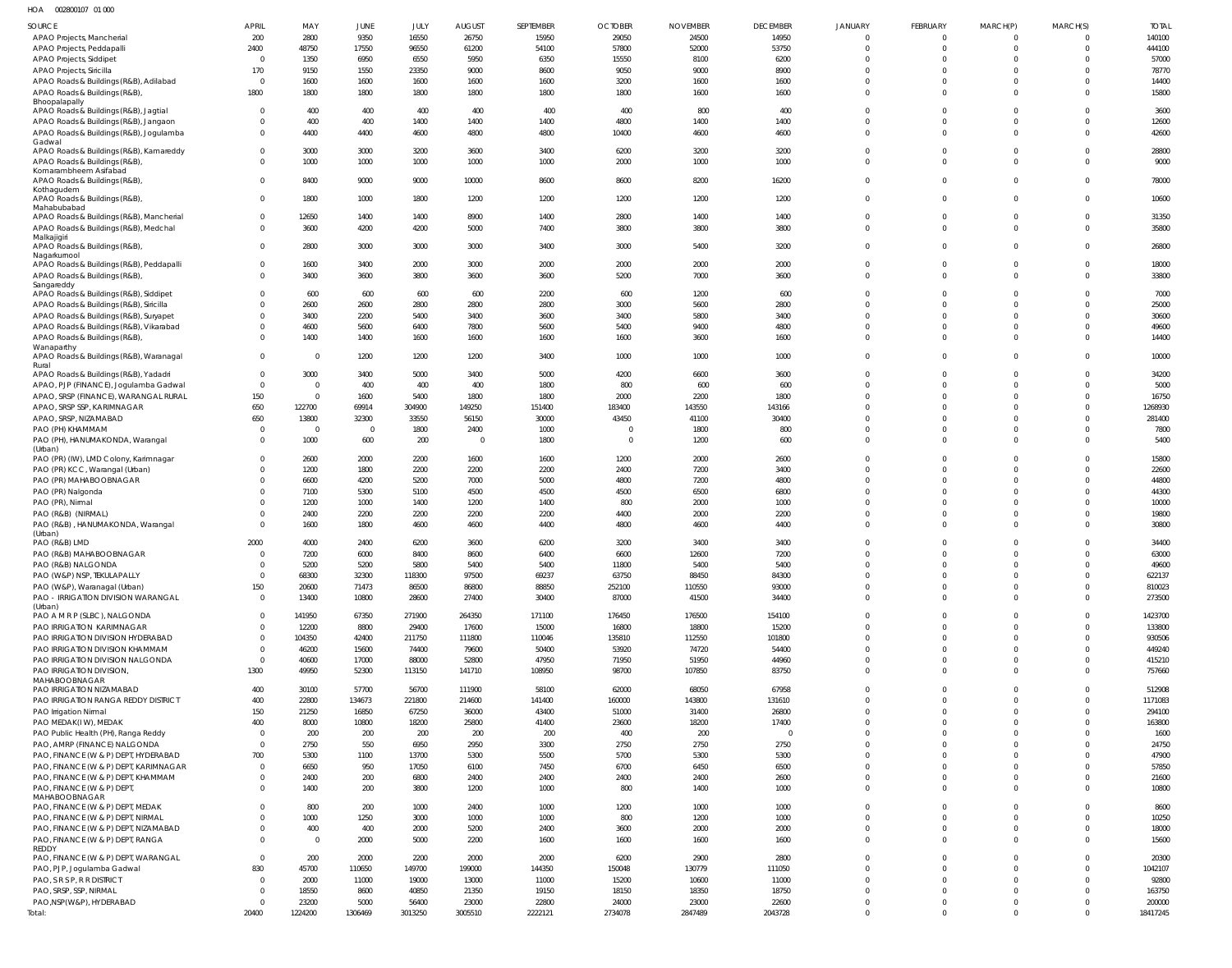HOA 004000102 05 000

| SOURCE                                                                          | <b>APRIL</b>         | MAY                        | JUNE                             | JULY                         | <b>AUGUST</b>              | SEPTEMBER                     | <b>OCTOBER</b>                   | <b>NOVEMBER</b>                  | <b>DECEMBER</b>         | <b>JANUARY</b>             | FEBRUARY                    | MARCH(P)                   | MARCH(S)                      | <b>TOTAL</b>        |
|---------------------------------------------------------------------------------|----------------------|----------------------------|----------------------------------|------------------------------|----------------------------|-------------------------------|----------------------------------|----------------------------------|-------------------------|----------------------------|-----------------------------|----------------------------|-------------------------------|---------------------|
| APAO (PR) Medak                                                                 |                      | $\mathbf 0$                | $\overline{0}$                   | $\mathbf{0}$                 | $\overline{0}$             | $\overline{0}$                | 451778                           | $\mathbf 0$                      | $\Omega$                | $\mathbf 0$                | $\overline{0}$              | $\Omega$                   | $\Omega$                      | 451778              |
| APAO (PR) Pochampad, Nizamabad                                                  |                      | $\overline{0}$<br>$\Omega$ | 2046877                          | $\mathbf{0}$                 | 281723                     | 1673281                       | 642498                           | $\Omega$<br>$\Omega$             | $\Omega$                | $\mathbf 0$                | $\mathbf{0}$<br>$\Omega$    | $\Omega$                   | $\overline{0}$                | 4644379             |
| APAO (PR) Ranga Reddy Dist<br>APAO (PR) Tekulapapalli                           |                      | $\Omega$                   | 1073014<br>650630                | $\mathbf{0}$<br>$\mathbf{0}$ | $\Omega$<br>$\Omega$       | 4189<br>$\mathsf{C}$          | 75791<br>$\Omega$                | $\Omega$                         | $\Omega$                | $\Omega$<br>$\Omega$       | $\Omega$                    |                            | $\Omega$<br>$\Omega$          | 1152994<br>650630   |
| APAO (PR), PJP, Jogulamba Gadwal                                                |                      | $\Omega$                   | $\overline{0}$                   | 62985                        | 147266                     | 62699                         | 13304                            | $\Omega$                         | $\Omega$                | $\Omega$                   | $\Omega$                    |                            | $\Omega$                      | 286254              |
| APAO (R&B) HYDERABAD                                                            |                      | $\Omega$                   | 3036353                          | 20365                        | $\Omega$                   | C                             | 65207                            | $\Omega$                         |                         | $\Omega$                   | $\Omega$                    |                            | $\Omega$                      | 3121925             |
| APAO (R&B) MEDAK (HYD)                                                          |                      |                            | $\overline{0}$                   | - 0                          | $\Omega$                   | $\mathsf{C}$                  | 23494                            | $\Omega$                         |                         | $\Omega$                   | $\Omega$                    |                            | $\Omega$                      | 23494               |
| APAO (R&B) POCHAMPAD (NIZAMABAD)                                                |                      |                            | $\overline{0}$<br>$\overline{0}$ | $\Omega$<br>$\mathbf{0}$     | $\Omega$<br>$\Omega$       | 50692<br>$\overline{0}$       | $\Omega$                         | $\Omega$<br>$\Omega$             |                         | $\Omega$<br>$\Omega$       | $\Omega$<br>$\Omega$        |                            | $\Omega$<br>$\Omega$          | 50692<br>336192     |
| APAO (R&B) TEKULAPALLY<br>APAO Finance & Corporations, Adilabad                 |                      |                            | $\overline{0}$                   | 327861                       | 102710                     | 25541                         | 336192<br>702037                 | $\Omega$                         | $\Omega$                | $\Omega$                   | $\mathbf 0$                 | $\Omega$                   | $\mathbf 0$                   | 1158149             |
| APAO Finance & Corporations,                                                    |                      |                            | $\mathbf{0}$                     | $\Omega$                     | $\Omega$                   | 106298                        | 451828                           | $\Omega$                         | $\Omega$                | $\Omega$                   | $\Omega$                    |                            | $\Omega$                      | 558126              |
| Bhoopalapally                                                                   |                      |                            |                                  |                              |                            |                               |                                  |                                  |                         |                            |                             |                            |                               |                     |
| APAO Finance & Corporations, Jangaon<br>APAO Finance & Corporations, Kamareddy  |                      |                            | $\overline{0}$<br>$\overline{0}$ | $\Omega$<br>9827             | $\Omega$<br>$\overline{0}$ | C<br>$\overline{0}$           | 4565<br>$\overline{0}$           | $\Omega$<br>$\Omega$             | $\Omega$                | $\Omega$<br>$\mathbf 0$    | $\Omega$<br>$\mathbf 0$     | $\Omega$                   | $\Omega$<br>$\Omega$          | 4565<br>9827        |
| APAO Finance & Corporations,                                                    |                      |                            | $\overline{0}$                   | $\Omega$                     | $\Omega$                   | $\overline{0}$                | 72181                            | 6401                             | $\Omega$                | $\Omega$                   | $\mathbf 0$                 | $\Omega$                   | $\Omega$                      | 78582               |
| Kothagudem                                                                      |                      |                            |                                  |                              |                            |                               |                                  |                                  |                         |                            |                             |                            |                               |                     |
| APAO Finance & Corporations,<br>Mahabubabad                                     | $\Omega$             |                            | $\overline{0}$                   | 8684                         | $\Omega$                   | $\overline{0}$                | $\overline{0}$                   | $\overline{0}$                   | $\Omega$                | $\mathbf 0$                | $\Omega$                    | $\Omega$                   | $\Omega$                      | 8684                |
| APAO Finance & Corporations,                                                    | $\Omega$             | 0                          | 135889                           | $\mathbf 0$                  | $\Omega$                   | $\overline{0}$                | 23963                            | $\overline{0}$                   | $\Omega$                | $\Omega$                   | $\mathbf 0$                 | $\Omega$                   | $\Omega$                      | 159852              |
| Nagarkurnool<br>APAO Finance & Corporations, Peddapalli                         |                      | $\mathbf{0}$               | $\overline{0}$                   | $\overline{0}$               | $\Omega$                   | 1216                          | $\overline{0}$                   | $\overline{0}$                   | $\Omega$                | $^{\circ}$                 | $\mathbf 0$                 | $\Omega$                   | $\mathbf 0$                   | 1216                |
| APAO Finance & Corporations,                                                    | $\Omega$             | $\Omega$                   | 272214                           | 328474                       | 184301                     | 69942                         | 331812                           | $\overline{0}$                   | $\Omega$                | $\Omega$                   | $\mathbf 0$                 | $\Omega$                   | $\Omega$                      | 1186743             |
| Sangareddy                                                                      |                      |                            |                                  |                              |                            |                               |                                  |                                  |                         |                            |                             |                            |                               |                     |
| APAO Finance & Corporations, Siddipet<br>APAO Finance & Corporations, Siricilla |                      | $\Omega$<br>$\Omega$       | $\overline{0}$<br>88104          | 8990<br>319914               | 2364<br>$\overline{0}$     | $\overline{0}$<br>50612       | 9568<br>42587                    | 1187<br>$\overline{0}$           | 76430                   | $\Omega$<br>$\Omega$       | $^{\circ}$<br>$\Omega$      | $\Omega$                   | $\Omega$<br>$\Omega$          | 98539<br>501217     |
| APAO Finance & Corporations, Suryapet                                           |                      | $\Omega$                   | 150249                           | 1328                         | $\overline{0}$             | $\overline{0}$                | $\overline{0}$                   | $\Omega$                         | $\Omega$                | $\Omega$                   | $\Omega$                    | $\Omega$                   | $\Omega$                      | 151577              |
| APAO Finance & Corporations, Vikarabad                                          |                      | $\Omega$                   | $\mathbf 0$                      | $\Omega$                     | $\overline{0}$             | 70848                         | 21960                            | $\overline{0}$                   | $\Omega$                | $\Omega$                   | $\mathbf 0$                 | $\Omega$                   | $\mathbf 0$                   | 92808               |
| APAO Finance & Corporations,                                                    |                      | $\Omega$                   | $\overline{0}$                   | 11379                        | $\Omega$                   | 304                           | $\Omega$                         | $\Omega$                         | 1953                    | $\Omega$                   | $\Omega$                    | $\Omega$                   | $\Omega$                      | 13636               |
| Wanaparthy<br>APAO Finance & Corporations, Yadadri                              |                      |                            | 383905                           | $\circ$                      | $\Omega$                   | $\overline{0}$                | $\overline{0}$                   | $\Omega$                         |                         | $\Omega$                   | $\Omega$                    |                            | $\Omega$                      | 383905              |
| APAO Irrigation, Adilabad                                                       |                      |                            | $\overline{0}$                   | 146001                       | 5693                       | $\overline{0}$                | 190114                           | $\Omega$                         |                         | $\Omega$                   | $\Omega$                    |                            | $\Omega$                      | 341808              |
| APAO Irrigation, Bhoopalapally                                                  |                      | $\Omega$                   | $\overline{0}$                   | 489733                       | $\overline{0}$             | 195477                        | 353285                           | 54513                            | $\Omega$                | $\Omega$                   | $\Omega$                    | $\Omega$                   | $\Omega$                      | 1093008             |
| APAO Irrigation, Jagtial                                                        |                      |                            | 4263                             | 213580                       | 24133                      | 7703                          | 354025                           | $\Omega$                         | $\Omega$                | $\Omega$                   | $\Omega$                    |                            | $\Omega$                      | 603704              |
| APAO Irrigation, Jangaon                                                        |                      | $\Omega$<br>$\Omega$       | $\overline{0}$<br>175976         | 136898                       | $\overline{0}$             | 19984                         | 180822                           | $\Omega$                         | $\Omega$                | $\Omega$<br>$\Omega$       | $\Omega$<br>$\Omega$        |                            | $\Omega$<br>$\Omega$          | 337704              |
| APAO Irrigation, Kamareddy<br>APAO Irrigation, Komarambheem Asifabad            |                      | $\Omega$                   | 231867                           | 549953<br>239574             | 46724<br>$\overline{0}$    | 101389<br>- 0                 | 329996<br>267841                 | 48775<br>$\Omega$                |                         | $\Omega$                   | $\Omega$                    |                            | $\Omega$                      | 1252813<br>739282   |
| APAO Irrigation, Kothagudem                                                     |                      |                            | 97642                            | 1337603                      | 314158                     | 3650                          | 833132                           | $\Omega$                         |                         | $\Omega$                   | $\Omega$                    |                            | $\Omega$                      | 2586185             |
| APAO Irrigation, Mahabubabad                                                    |                      | $\Omega$                   | 81320                            | 616853                       | 885                        | 157786                        | 624728                           | $\Omega$                         |                         | $\Omega$                   | $\Omega$                    |                            | $\Omega$                      | 1481572             |
| APAO Irrigation, Mancherial                                                     |                      | $\Omega$                   | 16592                            | 141303                       | 23089                      | $\overline{0}$                | 364909                           | $\Omega$                         | $\Omega$                | $\Omega$                   | $\Omega$                    |                            | $\Omega$                      | 545893              |
| APAO Irrigation, Nagarkurnool                                                   |                      | $\Omega$                   | 67254                            | 285159                       | 43131                      | C                             | 145962                           | $\Omega$                         | $\Omega$                | $\Omega$                   | $\Omega$                    |                            | $\Omega$                      | 541506              |
| APAO Irrigation, Peddapalli<br>APAO Irrigation, Sangareddy                      |                      | $\Omega$<br>$\Omega$       | 12642<br>2026847                 | 395097<br>1718851            | 47690<br>135383            | 49393<br>$\mathbf{C}$         | 339907<br>1787564                | $\Omega$<br>$\Omega$             | $\Omega$<br>86750       | $\Omega$<br>$\Omega$       | $\Omega$<br>$\Omega$        |                            | $\Omega$<br>$\Omega$          | 844729<br>5755395   |
| APAO Irrigation, Siddipet                                                       |                      | $\Omega$                   | 233022                           | 1438197                      | 27547                      | 405395                        | 375458                           | $\overline{0}$                   | 33189                   | $\Omega$                   | $\Omega$                    |                            | $\Omega$                      | 2512808             |
| APAO Irrigation, Siricilla                                                      |                      | $\Omega$                   | 1719                             | 105553                       | 409                        | 15151                         | 105737                           | $\Omega$                         |                         | $\Omega$                   | $\Omega$                    |                            | $\Omega$                      | 228569              |
| APAO Irrigation, Suryapet                                                       |                      | $\Omega$                   | 15425                            | 377924                       | 76196                      | C                             | 203680                           | 2811                             |                         | $\Omega$                   | $\Omega$                    |                            | $\Omega$                      | 676036              |
| APAO Irrigation, Vikarabad                                                      |                      | $\Omega$<br>$\Omega$       | 2004                             | 332671                       | 127230                     | $\overline{0}$                | 86840                            | $\Omega$                         |                         | $\Omega$                   | $\Omega$                    |                            | $\Omega$                      | 548745              |
| APAO Irrigation, Wanaparthy<br>APAO Irrigation, Yadadri                         |                      | $\Omega$                   | 16595<br>17210                   | 810009<br>178665             | 135171<br>31316            | 66676<br>$\overline{0}$       | 1817839<br>398371                | $\Omega$<br>$\Omega$             | $\Omega$                | $\Omega$<br>$\Omega$       | $\Omega$<br>$\Omega$        |                            | $\Omega$<br>$\Omega$          | 2846290<br>625562   |
| APAO National Highways (NH), Karimnagar                                         |                      | $\Omega$                   | $\overline{0}$                   | $\Omega$                     | $\Omega$                   | 854                           | - 0                              | $\Omega$                         | $\Omega$                | $\mathbf 0$                | $\mathbf 0$                 |                            | $\Omega$                      | 854                 |
| APAO National Highways (NH),                                                    | $\Omega$             | $\Omega$                   | $\overline{0}$                   | $\mathbf 0$                  | $\Omega$                   | $\Omega$                      | 225334                           | $\Omega$                         | $\Omega$                | $\Omega$                   | $\Omega$                    | $\Omega$                   | $\Omega$                      | 225334              |
| Nagarkurnool<br>APAO Panchayat Raj (PR), Adilabad                               | $\Omega$             | $\Omega$                   | 41106                            | $\Omega$                     | 19131                      | $\overline{0}$                | 23675                            | $\Omega$                         |                         | $\Omega$                   | $\mathbf 0$                 |                            | $\Omega$                      | 83912               |
| APAO Panchayat Raj (PR), Bhoopalapally                                          | $\Omega$             | 653717                     | 249157                           | $\mathbf 0$                  | $\overline{0}$             | $\overline{0}$                | 29357                            | $\overline{0}$                   | $\Omega$                | $\mathbf 0$                | $\mathbf 0$                 | $\Omega$                   | $\Omega$                      | 932231              |
| APAO Panchayat Raj (PR), Jagtial                                                | $\Omega$             | $\Omega$                   | 665112                           | $\mathbf 0$                  | $\Omega$                   | 150                           | 3798                             | $\mathbf 0$                      | $\Omega$                | $\mathbf 0$                | $\mathbf 0$                 | $\Omega$                   | $\Omega$                      | 669060              |
| APAO Panchayat Raj (PR), Jangaon                                                |                      | $\overline{0}$             | $\overline{0}$                   | $\mathbf 0$                  | $\Omega$                   | 863059                        | $\overline{0}$                   | $\overline{0}$                   | $\Omega$                | $\Omega$                   | $\Omega$                    | $\Omega$                   | $\Omega$                      | 863059              |
| APAO Panchayat Raj (PR), Kamareddy                                              | $\Omega$             | $\mathbf 0$<br>$\Omega$    | 101271                           | $\mathbf 0$<br>$\mathbf 0$   | 28103                      | $\overline{0}$                | 12684                            | $\overline{0}$                   | $\mathbf 0$<br>$\Omega$ | $\mathbf 0$                | $\mathbf 0$                 | $\Omega$<br>$\Omega$       | $\mathbf 0$<br>$\Omega$       | 142058              |
| APAO Panchayat Raj (PR),<br>Komarambheem Asifabad                               |                      |                            | 136257                           |                              | $\overline{0}$             | $\overline{0}$                | $\overline{0}$                   | $\overline{0}$                   |                         | $\mathbf 0$                | $\mathbf 0$                 |                            |                               | 136257              |
| APAO Panchayat Raj (PR), Kothagudem                                             |                      | $\Omega$                   | 123983                           | $\mathbf 0$                  | $\Omega$                   | $\overline{0}$                | $\overline{\mathbf{0}}$          | $\overline{0}$                   | 19908                   | $\mathbf 0$                | $\mathbf 0$                 | $\Omega$                   | $\mathbf 0$                   | 143891              |
| APAO Panchayat Raj (PR), Mahabubabad<br>APAO Panchayat Raj (PR), Medchal        | $\Omega$<br>$\Omega$ | $\mathbf 0$<br>$\Omega$    | $^{\circ}$<br>238174             | 1377824<br>$\mathbf 0$       | 109827<br>$\Omega$         | $\mathbf 0$<br>$\mathbf 0$    | $\overline{0}$                   | $\overline{0}$<br>$\overline{0}$ | $\mathbf 0$<br>5946     | $\mathbf 0$<br>$\mathbf 0$ | $\mathbf 0$<br>$\mathbf 0$  | $\Omega$<br>$\Omega$       | $\mathbf 0$<br>$\Omega$       | 1487651<br>336320   |
| Malkajigiri                                                                     |                      |                            |                                  |                              |                            |                               | 92200                            |                                  |                         |                            |                             |                            |                               |                     |
| APAO Panchayat Raj (PR), Nagarkurnool                                           | $\Omega$             | $\Omega$                   | 188793                           | $\mathbf 0$                  | 524879                     | $\overline{0}$                | 713684                           | $\overline{0}$                   | 23871                   | $\Omega$                   | $\Omega$                    | $\Omega$                   | $\Omega$                      | 1451227             |
| APAO Panchayat Raj (PR), Peddapalli                                             | $\Omega$<br>$\Omega$ | $\Omega$                   | 4301                             | $\mathbf 0$                  | 221499                     | 5058                          | 547                              | $\mathbf 0$                      | $\Omega$                | $\mathbf 0$<br>$\Omega$    | $\mathbf 0$<br>$\Omega$     | $\Omega$<br>$\Omega$       | $\Omega$                      | 231405              |
| APAO Panchayat Raj (PR), Sangareddy<br>APAO Panchayat Raj (PR), Siddipet        |                      | 6912<br>$\overline{0}$     | 2270135<br>722263                | 3075<br>$\mathbf 0$          | 508440<br>1732156          | 484513<br>9621520             | 144499<br>293762                 | $\mathbf 0$<br>$\mathbf 0$       | $\Omega$<br>0           | $\Omega$                   | $\mathbf{0}$                | $\Omega$                   | $\Omega$<br>$\mathbf 0$       | 3417574<br>12369701 |
| APAO Panchayat Raj (PR), Siricilla                                              |                      | $\Omega$                   | 1197251                          | $\mathbf 0$                  | $\Omega$                   | 352537                        | 359969                           | $\overline{0}$                   | $\Omega$                | $\Omega$                   | $\Omega$                    | $\Omega$                   | $\Omega$                      | 1909757             |
| APAO Panchayat Raj (PR), Suryapet                                               |                      | $\Omega$                   | $\overline{0}$                   | $\mathbf 0$                  | 90595                      | 135048                        | $\overline{0}$                   | $\overline{0}$                   | 115536                  | $\Omega$                   | $\Omega$                    | $\cap$                     | $\Omega$                      | 341179              |
| APAO Panchayat Raj (PR), Vikarabad                                              |                      | $\Omega$                   | 168689                           | $\mathbf 0$                  | 257667                     | 38377                         | 885248                           | $\overline{0}$                   | $\Omega$                | $\Omega$                   | $\mathbf 0$                 | $\Omega$                   | $\Omega$                      | 1349981             |
| APAO Panchayat Raj (PR), Wanaparthy                                             | $\Omega$             | $\mathbf 0$<br>$\Omega$    | 80778                            | $\mathbf 0$                  | 145086                     | $\overline{0}$                | $\overline{0}$                   | $\overline{0}$                   | 0                       | $\mathbf 0$<br>$\mathbf 0$ | $\mathbf 0$<br>$\mathbf 0$  | $\Omega$<br>$\Omega$       | $\mathbf 0$<br>$\Omega$       | 225864              |
| APAO Panchayat Raj (PR), Waranagal<br>Rural                                     |                      |                            | $\overline{0}$                   | 59805                        | $\overline{0}$             | $\overline{0}$                | 1692                             | 44028                            | 296083                  |                            |                             |                            |                               | 401608              |
| APAO Projects, Jagtial                                                          |                      |                            | $\overline{0}$                   | $\overline{0}$               | $\Omega$                   | $\overline{0}$                | 85910                            | 3102                             | $\Omega$                | $\mathbf 0$                | $\mathbf 0$                 | $\Omega$                   | $\mathbf 0$                   | 89012               |
| APAO Projects, Mahabubabad                                                      |                      | $\Omega$                   | 6994                             | $\mathbf{0}$                 | $\Omega$                   | $\mathbf{0}$                  | $\overline{0}$                   | $\Omega$                         | $\Omega$                | $\Omega$                   | $\mathbf 0$                 | $\Omega$                   | $\mathbf 0$                   | 6994                |
| APAO Projects, Peddapalli<br>APAO Roads & Buildings (R&B), Adilabad             | $\Omega$             | $\Omega$<br>$\Omega$       | 11951612<br>78866                | $\mathbf{0}$<br>$\mathbf 0$  | $\Omega$<br>$\Omega$       | $\mathbf{0}$<br>$\mathbf{0}$  | 9331<br>$\overline{0}$           | 53501<br>$\overline{0}$          | $\Omega$<br>$\Omega$    | $\mathbf 0$<br>$\mathbf 0$ | $\mathbf 0$<br>$\mathbf 0$  | $\Omega$<br>$\Omega$       | $\mathbf 0$<br>$\mathbf 0$    | 12014444<br>78866   |
| APAO Roads & Buildings (R&B),                                                   | $\Omega$             |                            | $\overline{0}$                   | $\Omega$                     | $\Omega$                   | $\mathbf 0$                   | 16124                            | $\overline{0}$                   | $\Omega$                | $\Omega$                   | $\Omega$                    | $\Omega$                   | $\Omega$                      | 16124               |
| Bhoopalapally                                                                   |                      |                            |                                  |                              |                            |                               |                                  |                                  |                         |                            |                             |                            |                               |                     |
| APAO Roads & Buildings (R&B), Jagtial                                           | $\Omega$<br>$\Omega$ | $\Omega$                   | $\overline{0}$<br>$\mathbf 0$    | 19835<br>$\overline{0}$      | $\Omega$<br>$\Omega$       | $\mathbf 0$<br>$\mathbf 0$    | $\overline{0}$<br>153528         | $\overline{0}$<br>$\overline{0}$ | $\Omega$<br>$\Omega$    | $\mathbf 0$<br>$\mathbf 0$ | $\mathbf 0$<br>$\mathbf 0$  | $\Omega$<br>$\Omega$       | $\Omega$<br>$\overline{0}$    | 19835<br>153528     |
| APAO Roads & Buildings (R&B), Jogulamba<br>Gadwal                               |                      |                            |                                  |                              |                            |                               |                                  |                                  |                         |                            |                             |                            |                               |                     |
| APAO Roads & Buildings (R&B),                                                   | $\Omega$             | $\Omega$                   | $\overline{0}$                   | 90219                        | $\overline{0}$             | $\mathbf 0$                   | $\overline{0}$                   | $\overline{0}$                   | $\mathbf 0$             | $\mathbf 0$                | $\mathbf 0$                 | $\Omega$                   | $\overline{0}$                | 90219               |
| Kothagudem<br>APAO Roads & Buildings (R&B),                                     | $\Omega$             | $\Omega$                   | 593694                           | $\mathbf{0}$                 | $\Omega$                   | $\mathbf 0$                   | $\overline{0}$                   | $\overline{0}$                   | $\Omega$                | $\mathbf 0$                | $\mathbf 0$                 | $\Omega$                   | $\Omega$                      | 593694              |
| Mahabubabad                                                                     |                      |                            |                                  |                              |                            |                               |                                  |                                  |                         |                            |                             |                            |                               |                     |
| APAO Roads & Buildings (R&B), Mancherial<br>APAO Roads & Buildings (R&B),       | $\Omega$<br>$\Omega$ | $\mathbf 0$<br>$\Omega$    | $\overline{0}$<br>$\overline{0}$ | $\mathbf 0$<br>3945          | 36914<br>$\overline{0}$    | $\mathbf 0$<br>$\overline{0}$ | $\overline{0}$<br>$\overline{0}$ | $\overline{0}$<br>$\overline{0}$ | $\mathbf 0$<br>$\Omega$ | $\mathbf 0$<br>$\mathbf 0$ | $\mathbf 0$<br>$\mathbf{0}$ | $\overline{0}$<br>$\Omega$ | $\overline{0}$<br>$\mathbf 0$ | 36914<br>3945       |
|                                                                                 |                      |                            |                                  |                              |                            |                               |                                  |                                  |                         |                            |                             |                            |                               |                     |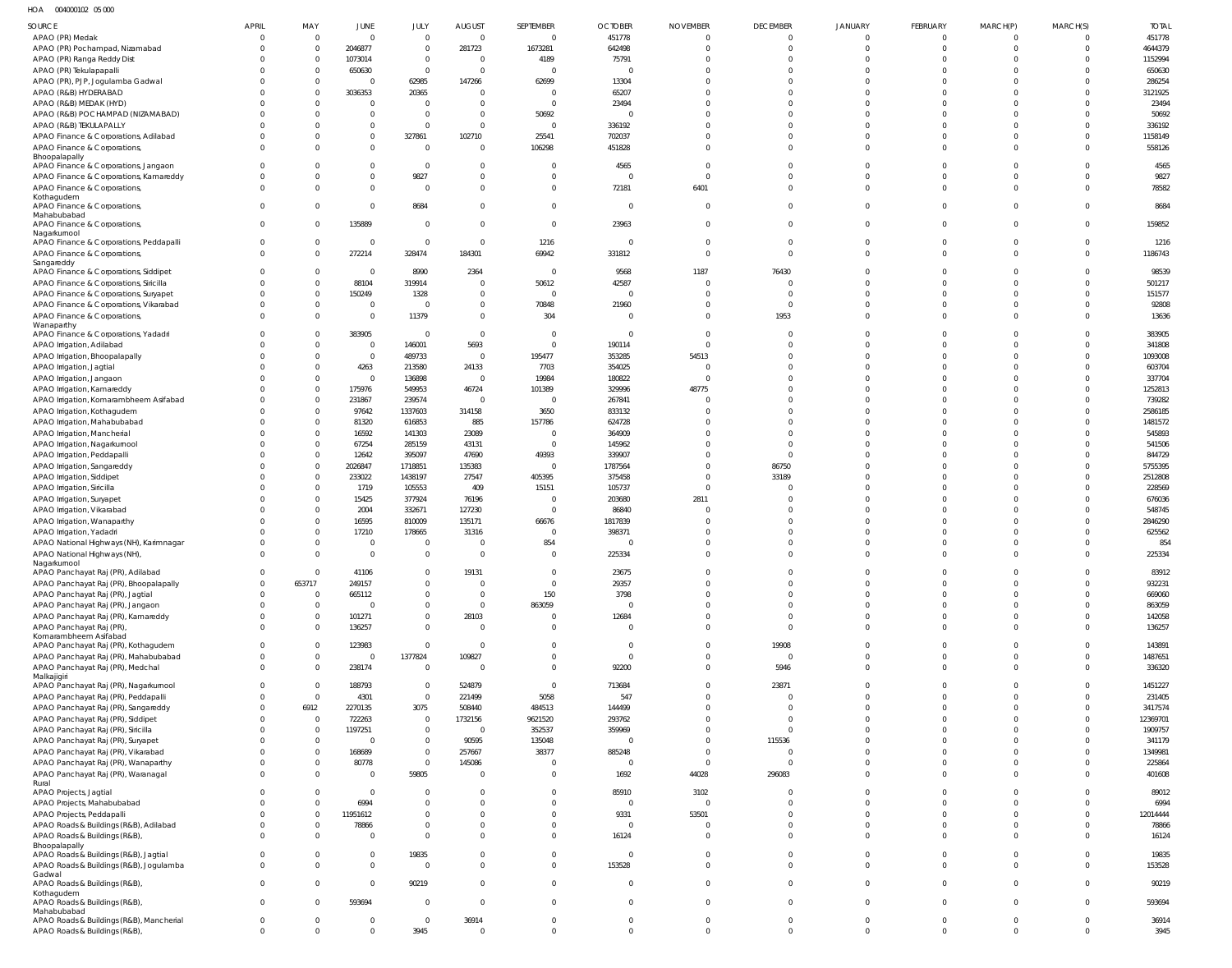004000102 05 000 HOA

| SOURCE                                                                        | APRIL         | MAY                              | <b>JUNE</b>                      | JULY                    | <b>AUGUST</b>                    | SEPTEMBER                        | <b>OCTOBER</b>                   | <b>NOVEMBER</b>                  | <b>DECEMBER</b>               | <b>JANUARY</b>              | <b>FEBRUARY</b>               | MARCH(P)             | MARCH(S)                         | <b>TOTAL</b>       |
|-------------------------------------------------------------------------------|---------------|----------------------------------|----------------------------------|-------------------------|----------------------------------|----------------------------------|----------------------------------|----------------------------------|-------------------------------|-----------------------------|-------------------------------|----------------------|----------------------------------|--------------------|
| Nagarkurnool<br>APAO Roads & Buildings (R&B)                                  | $\Omega$      | $\overline{0}$                   | $\overline{0}$                   | 27430                   | $\overline{0}$                   | $\overline{0}$                   | $\overline{0}$                   | $\mathbf{0}$                     | $\mathbf{0}$                  | $\mathbf 0$                 | $\overline{0}$                | $\Omega$             | $\overline{0}$                   | 27430              |
| Sangareddy                                                                    |               |                                  |                                  |                         |                                  |                                  |                                  |                                  |                               |                             |                               |                      |                                  |                    |
| APAO Roads & Buildings (R&B), Siddipet                                        |               | $\mathbf 0$<br>$\overline{0}$    | $\mathbf 0$<br>$\mathbf 0$       | $\Omega$<br>$\Omega$    | $\overline{0}$<br>67824          | 35766<br>$\overline{0}$          | 111141                           | $\mathbf 0$<br>$\Omega$          | 4137<br>$\mathbf 0$           | $\Omega$<br>$\Omega$        | $\Omega$<br>$\Omega$          | $\Omega$             | $\overline{0}$<br>$\overline{0}$ | 151044             |
| APAO Roads & Buildings (R&B), Siricilla<br>APAO Roads & Buildings (R&B),      |               | $\Omega$                         | $\mathbf 0$                      | $\Omega$                | $\overline{0}$                   | $\overline{0}$                   | 4310<br>108492                   | $\Omega$                         | $\mathbf 0$                   | $\mathbf 0$                 | $\mathbf 0$                   | $\Omega$             | $\overline{0}$                   | 72134<br>108492    |
| Wanaparthy<br>APAO Roads & Buildings (R&B), Waranagal                         | $\Omega$      | $\Omega$                         | $\overline{0}$                   | 12240                   | $\overline{0}$                   | $\overline{0}$                   | $\overline{0}$                   | $\mathbf{0}$                     | $\mathbf 0$                   | $\mathbf 0$                 | $\Omega$                      | $\Omega$             | $\overline{0}$                   | 12240              |
| Rural<br>APAO, PJP (FINANCE), Jogulamba Gadwal                                |               | $\mathbf 0$                      | $\overline{0}$                   | 95673                   | $\overline{0}$                   | $\mathbf{0}$                     | $\overline{0}$                   | $\Omega$                         | $\mathbf 0$                   | $\Omega$                    | $\Omega$                      |                      | $\overline{0}$                   | 95673              |
| APAO, SRSP SSP, KARIMNAGAR                                                    |               | $\Omega$                         | $\overline{0}$                   | $\Omega$                | $\overline{0}$                   | $\Omega$                         | 4119                             | $\Omega$                         | $\Omega$                      | $\Omega$                    | $\Omega$                      | $\Omega$             | $\Omega$                         | 4119               |
| APAO, SRSP, NIZAMABAD                                                         |               | $\overline{0}$                   | 57997                            | 6769                    | $\Omega$                         | $\Omega$                         | 64290                            | $\Omega$                         | $\Omega$                      | $\Omega$                    | $\Omega$                      |                      | $\Omega$                         | 129056             |
| APAO, (NH) NIZAMABAD                                                          |               | $\overline{0}$                   | 482346                           | - 0                     | $\Omega$                         | $\Omega$                         | $\Omega$                         | $\Omega$                         | $\Omega$                      | $\Omega$                    | $\Omega$                      |                      | $\Omega$                         | 482346             |
| PAO (PH) LMD (KARIMNAGAR)<br>PAO (PH), HANUMAKONDA, Warangal                  |               | $\overline{0}$<br>$\overline{0}$ | $\overline{0}$<br>$\mathbf{0}$   | $\Omega$<br>$\Omega$    | $\overline{0}$<br>$\Omega$       | $\mathbf{0}$<br>$\Omega$         | 568396<br>109449                 | $\Omega$<br>$\Omega$             | $\Omega$<br>$\Omega$          | $\Omega$<br>$\Omega$        | $\Omega$<br>$\Omega$          | $\Omega$<br>$\Omega$ | $\overline{0}$<br>$\Omega$       | 568396<br>109449   |
| (Urban)                                                                       |               |                                  |                                  |                         |                                  |                                  |                                  |                                  |                               |                             |                               |                      |                                  |                    |
| PAO (PR) (IW), LMD Colony, Karimnagar                                         |               | $\Omega$                         | 290412                           | $\Omega$                | 35644                            | 23788                            | 18123                            | $\Omega$                         | $\Omega$                      | $\Omega$                    | C                             |                      | $\Omega$                         | 367967             |
| PAO (PR) MAHABOOBNAGAR<br>PAO (PR) Nalgonda                                   |               | $\Omega$<br>$\Omega$             | 1195256<br>$^{\circ}$            | $\Omega$<br>$\Omega$    | $\overline{0}$<br>$\Omega$       | $\overline{0}$<br>$\Omega$       | 365515<br>2650                   | $\Omega$<br>$\Omega$             | $\Omega$<br>$\Omega$          | $\Omega$<br>$\Omega$        | $\Omega$<br>$\Omega$          | $\Omega$             | $\Omega$<br>$\Omega$             | 1560771<br>2650    |
| PAO (PR), Nirmal                                                              |               | $\Omega$                         | $\mathbf 0$                      | 573505                  | $\Omega$                         | $\Omega$                         | 211111                           | $\Omega$                         | $\Omega$                      | $\Omega$                    | $\Omega$                      |                      | $\Omega$                         | 784616             |
| PAO (R&B) (NIRMAL)                                                            |               | $\mathbf{0}$                     | $\mathbf 0$                      | $\Omega$                | $\overline{0}$                   | $\mathbf{0}$                     | 1813                             | $\Omega$                         | $\mathbf 0$                   | $\Omega$                    | $\Omega$                      |                      | $\overline{0}$                   | 1813               |
| PAO (R&B), HANUMAKONDA, Warangal                                              |               | $\Omega$                         | $\mathbf 0$                      | $\Omega$                | $\Omega$                         | $\mathbf 0$                      | 21430                            | $\Omega$                         | $\Omega$                      | $\Omega$                    | $\Omega$                      | $\Omega$             | $\Omega$                         | 21430              |
| (Urban)<br>PAO (R&B) MAHABOOBNAGAR                                            |               | $\mathbf{0}$                     | $\mathbf{0}$                     | 1825                    | $\overline{0}$                   | $\overline{0}$                   | $\overline{0}$                   | $\Omega$                         | $\Omega$                      | $\Omega$                    | $\Omega$                      |                      | $\Omega$                         | 1825               |
| PAO (W&P), Waranagal (Urban)                                                  |               | $\overline{0}$                   | 12531                            | $\Omega$                | $\overline{0}$                   | $\overline{0}$                   | $\Omega$                         | $\Omega$                         | $\mathbf 0$                   | $\Omega$                    | $\Omega$                      | $\Omega$             | $\Omega$                         | 12531              |
| PAO - IRRIGATION DIVISION WARANGAL                                            |               | $\mathbf 0$                      | $\mathbf{0}$                     | 320396                  | 3953                             | 362574                           | 458376                           | 102750                           | $\mathbf{0}$                  | $\Omega$                    | $\mathbf 0$                   | $\Omega$             | $\overline{0}$                   | 1248049            |
| (Urban)<br>PAO A M R P (SLBC), NALGONDA                                       |               | $\overline{0}$                   | 843246                           | $\overline{0}$          | $\overline{0}$                   | $\overline{0}$                   | 1388357                          | 187300                           | 215705                        | $\Omega$                    | $\Omega$                      |                      | $\Omega$                         | 2634608            |
| PAO IRRIGATION KARIMNAGAR                                                     |               | $\overline{0}$                   | 58225                            | 785164                  | 102502                           | $\overline{0}$                   | 404453                           | 23441                            | 49721                         | $\Omega$                    | $\Omega$                      |                      | $\Omega$                         | 1423506            |
| PAO IRRIGATION DIVISION KHAMMAM                                               |               | $\overline{0}$                   | 89235                            | 655734                  | 543775                           | 67863                            | 2687542                          | $\Omega$                         | -0                            | $\Omega$                    | $\Omega$                      | $\cap$               | $\Omega$                         | 4044149            |
| PAO IRRIGATION DIVISION NALGONDA<br>PAO IRRIGATION DIVISION,                  |               | $\overline{0}$<br>141514         | 531539<br>$\overline{0}$         | 346716<br>311790        | $\overline{0}$<br>16639          | 2375<br>845682                   | 368899<br>459665                 | 43488<br>44827                   | $\overline{0}$<br>66988       | $\Omega$<br>$\Omega$        | $\mathbf{0}$<br>$\Omega$      | $\Omega$<br>$\Omega$ | $\overline{0}$<br>$\Omega$       | 1293017<br>1887105 |
| MAHABOOBNAGAR                                                                 |               |                                  |                                  |                         |                                  |                                  |                                  |                                  |                               |                             |                               |                      |                                  |                    |
| PAO IRRIGATION NIZAMABAD                                                      |               | $\overline{0}$                   | 67294                            | 1288198                 | 13239                            | $\overline{0}$                   | 1501154                          | $\Omega$                         | $^{\circ}$                    | $\Omega$                    | C                             |                      | $\Omega$                         | 2869885            |
| PAO IRRIGATION RANGA REDDY DISTRICT<br>PAO Irrigation Nirmal                  |               | $\overline{0}$<br>$\mathbf 0$    | 24786<br>686711                  | 260127<br>79159         | 4532<br>102550                   | $\Omega$<br>711485               | 168648<br>213602                 | $\Omega$<br>2157019              | $\Omega$<br>$\mathbf 0$       | $\Omega$<br>$\Omega$        | $\Omega$<br>$\Omega$          | $\Omega$             | $\Omega$<br>$\overline{0}$       | 458093<br>3950526  |
| PAO MEDAK(IW), MEDAK                                                          |               | $\overline{0}$                   | 8787782                          | 1008576                 | $\Omega$                         | 15100                            | 1100031                          | $\Omega$                         | 54854                         | $\Omega$                    | $\Omega$                      |                      | $\Omega$                         | 10966343           |
| PAO National Highways (NH), Khammam                                           |               | $\overline{0}$                   | 31345                            | $\overline{0}$          | $\overline{0}$                   | $\Omega$                         | $\overline{0}$                   | $\Omega$                         | $\Omega$                      | $\Omega$                    | $\Omega$                      |                      | $\Omega$                         | 31345              |
| PAO(PH), NALGONDA                                                             |               | $\overline{0}$                   | $\overline{0}$                   | 136404                  | $\overline{0}$                   | $\Omega$                         | $\overline{0}$                   | $\Omega$                         | $\Omega$                      | $\Omega$                    | $\Omega$                      |                      | $\Omega$                         | 136404             |
| PAO, AMRP (FINANCE) NALGONDA                                                  |               | $\overline{0}$<br>$\overline{0}$ | 449104                           | 206234                  | $\overline{0}$                   | 0<br>$\Omega$                    | 65009                            | $\Omega$<br>$\Omega$             | $\Omega$<br>$\Omega$          | $\Omega$<br>$\Omega$        | $\Omega$<br>$\Omega$          |                      | $\Omega$<br>$\Omega$             | 720347             |
| PAO, FINANCE (W & P) DEPT, HYDERABAD<br>PAO, FINANCE (W & P) DEPT, KARIMNAGAR |               | $\overline{0}$                   | 362088<br>359092                 | 366620<br>884685        | 23234<br>113706                  | 34689                            | 1346400<br>240961                | $\Omega$                         | $\mathbf 0$                   | $\Omega$                    | $\Omega$                      |                      | $\overline{0}$                   | 2098342<br>1633133 |
| PAO, FINANCE (W & P) DEPT, KHAMMAM                                            |               | $\overline{0}$                   | 15249                            | $\overline{\mathbf{0}}$ | 289426                           | 41641                            | 702173                           | $\Omega$                         | 218567                        | $\Omega$                    | $\Omega$                      | $\Omega$             | $\Omega$                         | 1267056            |
| PAO, FINANCE (W & P) DEPT,                                                    |               | $\mathbf 0$                      | 4098                             | 24022                   | 12896                            | 4233                             | 393706                           | 21578                            | $\Omega$                      | $\Omega$                    | $\Omega$                      | $\Omega$             | $\Omega$                         | 460533             |
| MAHABOOBNAGAR<br>PAO, FINANCE (W & P) DEPT, MEDAK                             |               | $\overline{0}$                   | 23461                            | $\overline{0}$          | $\overline{0}$                   | $\overline{0}$                   | 56815                            | $\Omega$                         | $\Omega$                      | $\Omega$                    | $\Omega$                      |                      | $\Omega$                         | 80276              |
| PAO, FINANCE (W & P) DEPT, NIRMAL                                             |               | $\mathbf 0$                      | $\overline{0}$                   | 86792                   | $\overline{0}$                   | $\overline{0}$                   | 412689                           | $\Omega$                         | $\Omega$                      | $\Omega$                    | $\Omega$                      |                      | $\overline{0}$                   | 499481             |
| PAO, FINANCE (W & P) DEPT, NIZAMABAD                                          |               | $\mathbf 0$                      | 333244                           | 211749                  | 1162278                          | 2972814                          | 745329                           | $\Omega$                         | $\Omega$                      | $\Omega$                    | $\Omega$                      |                      | $\Omega$                         | 5425414            |
| PAO, FINANCE (W & P) DEPT, RANGA<br>REDDY                                     |               | $\Omega$                         | 470752                           | 1702593                 | 615640                           | 51460                            | 83625                            | $\Omega$                         | $\mathbf 0$                   | $\mathbf 0$                 | $\mathbf 0$                   | $\Omega$             | $\overline{0}$                   | 2924070            |
| PAO, FINANCE (W & P) DEPT, WARANGAL                                           | $\Omega$      | $\mathbf 0$                      | 1382886                          | 591326                  | 3167953                          | 498198                           | 395484                           | $\Omega$                         | $\Omega$                      | $\Omega$                    | $\Omega$                      | $\Omega$             | $\overline{0}$                   | 6035847            |
| PAO, NH(PROJ) RANGAREDDY                                                      |               |                                  |                                  | $\Omega$                | 8045                             | 0                                | -0                               |                                  | 0                             |                             |                               | $\Omega$             |                                  | 8045               |
| PAO, PJP, Jogulamba Gadwal<br>PAO, SRSP, SSP, NIRMAL                          | 0             | $\overline{0}$<br>$\overline{0}$ | 467353<br>14469                  | $\Omega$                | $\overline{0}$<br>$\overline{0}$ | 63092<br>$\overline{0}$          | 80093<br>45131                   | 3769<br>$\overline{0}$           | 3456<br>$\overline{0}$        | $\mathbf 0$<br>$\mathbf 0$  | $\mathbf 0$<br>$\mathbf 0$    | $\overline{0}$       | $\Omega$<br>$\overline{0}$       | 617763<br>59600    |
| Total:                                                                        | $\Omega$      | 802143                           | 46696550                         | 22151861                | 11715252                         | 20370102                         | 29989298                         | 2798490                          | 1273094                       | $\overline{0}$              | $\mathbf 0$                   | $\Omega$             | $\overline{0}$                   | 135796790          |
| HOA<br>004904103 02 000                                                       |               |                                  |                                  |                         |                                  |                                  |                                  |                                  |                               |                             |                               |                      |                                  |                    |
| SOURCE                                                                        | <b>APRIL</b>  | MAY                              | <b>JUNE</b>                      | JULY                    | <b>AUGUST</b>                    | SEPTEMBER                        | <b>OCTOBER</b>                   | <b>NOVEMBER</b>                  | <b>DECEMBER</b>               | <b>JANUARY</b>              | <b>FEBRUARY</b>               | MARCH(P)             | MARCH(S)                         | <b>TOTAL</b>       |
| APAO Irrigation, Mahabubabad<br>Total:                                        | 0<br>$\Omega$ | $\overline{0}$<br>$\overline{0}$ | $\overline{0}$<br>$\overline{0}$ | $\Omega$<br>$\Omega$    | 3806<br>3806                     | $\overline{0}$<br>$\overline{0}$ | $\overline{0}$<br>$\overline{0}$ | $\overline{0}$<br>$\overline{0}$ | $\mathbf 0$<br>$\overline{0}$ | $\mathbf 0$<br>$\mathbf 0$  | $\mathbf 0$<br>$\mathbf 0$    | $\Omega$<br>$\Omega$ | $\overline{0}$<br>$\overline{0}$ | 3806<br>3806       |
| 004904800 01 001<br>HOA                                                       |               |                                  |                                  |                         |                                  |                                  |                                  |                                  |                               |                             |                               |                      |                                  |                    |
| SOURCE                                                                        | <b>APRIL</b>  | MAY                              | <b>JUNE</b>                      | JULY                    | <b>AUGUST</b>                    | SEPTEMBER                        | <b>OCTOBER</b>                   | <b>NOVEMBER</b>                  | <b>DECEMBER</b>               | JANUARY                     | <b>FEBRUARY</b>               | MARCH(P)             | MARCH(S)                         | <b>TOTAL</b>       |
| APAO (R&B) HYDERABAD                                                          | $\mathbf 0$   | 5363                             | 5363                             | 5363                    | 5363                             | 5363                             | $\overline{0}$                   | 5370                             | $\mathbf{0}$                  | $\mathbf{0}$                | $\overline{0}$                | $\Omega$             | $\overline{0}$                   | 32185              |
| APAO Finance & Corporations,<br>Nagarkurnool                                  | $\Omega$      | $\overline{0}$                   | 11678                            | 11678                   | 35034                            | 8678                             | 12678                            | 17628                            | 17628                         | $\mathbf 0$                 | $\mathbf 0$                   | $\Omega$             | $\overline{0}$                   | 115002             |
| APAO Finance & Corporations, Siddipet                                         | $\Omega$      | $\overline{0}$                   | $\overline{0}$                   | $\Omega$                | 69368                            | $\overline{0}$                   | $\overline{0}$                   | $\overline{0}$                   | $\overline{0}$                | $\mathbf 0$                 | $\overline{0}$                | $\Omega$             | $\overline{0}$                   | 69368              |
| APAO Finance & Corporations, Suryapet                                         |               | 5000                             | $\overline{0}$                   | 30000                   | 20000                            | 10000                            | 10000                            | 10000                            | $\mathbf 0$                   | $\mathbf 0$                 | $\overline{0}$                | $\Omega$             | $\overline{0}$                   | 85000              |
| APAO Irrigation, Jagtial                                                      |               | $\overline{0}$                   | 6070                             | 6070                    | 18210                            | 6070                             | 6070                             | 6070                             | 6070                          | $\Omega$                    | $\Omega$                      | $\Omega$             | $\Omega$                         | 54630              |
| APAO Irrigation, Nagarkurnool<br>APAO Irrigation, Siddipet                    |               | $\overline{0}$<br>$\Omega$       | 5650<br>$\overline{0}$           | 5650<br>$\Omega$        | 16950<br>29430                   | 5650<br>79580                    | 5650<br>$\overline{0}$           | 5650<br>$\Omega$                 | $\mathbf 0$<br>$\mathbf 0$    | $\Omega$<br>$\Omega$        | $\Omega$<br>$\Omega$          | $\Omega$<br>$\Omega$ | $\overline{0}$<br>$\Omega$       | 45200<br>109010    |
| APAO Irrigation, Waranagal Rural                                              |               | $\overline{0}$                   | 2546                             | 7638                    | 2546                             | 2544                             | $\overline{0}$                   | $\overline{0}$                   | $\mathbf 0$                   | $\Omega$                    | $\Omega$                      | $\Omega$             | $\overline{0}$                   | 15274              |
| APAO Projects, Jagtial                                                        |               | $\overline{0}$                   | 9810                             | 9810                    | $\overline{0}$                   | $\overline{0}$                   | $\overline{0}$                   | $\Omega$                         | $\mathbf{0}$                  | $\Omega$                    | $\Omega$                      | $\Omega$             | $\Omega$                         | 19620              |
| APAO Projects, Peddapalli                                                     |               | $\overline{0}$                   | 7574                             | 9962                    | 102559                           | 9962                             | 28823                            | 21249                            | 49377                         | $\Omega$                    | $\Omega$                      | $\Omega$             | $\overline{0}$                   | 229506             |
| APAO Roads & Buildings (R&B), Yadadri                                         |               | 3500                             | 3500                             | 3500                    | 3500                             | 3500                             | 3500                             | $\mathbf 0$                      | $\overline{0}$                | $\Omega$                    | $\Omega$                      | $\Omega$             | $\overline{0}$                   | 21000              |
| APAO, SRSP SSP, KARIMNAGAR<br>PAO (PH), HANUMAKONDA, Warangal                 |               | 37211<br>$\overline{0}$          | 1125<br>129063                   | 61204<br>$\overline{0}$ | 15118<br>$\overline{0}$          | 15118<br>$\overline{0}$          | 16243<br>$\overline{0}$          | 11125<br>$\overline{0}$          | 11125<br>$\overline{0}$       | $\mathbf 0$<br>$\mathbf{0}$ | $\overline{0}$<br>$\mathbf 0$ | $\Omega$<br>$\Omega$ | $\overline{0}$<br>$\overline{0}$ | 168269<br>129063   |
| (Urban)                                                                       |               |                                  |                                  |                         |                                  |                                  |                                  |                                  |                               |                             |                               |                      |                                  |                    |
| PAO (R&B) NALGONDA                                                            |               | $\overline{0}$                   | $\overline{0}$                   | $\overline{0}$          | $\overline{0}$                   | $\overline{0}$                   | $\overline{0}$                   | $\overline{0}$                   | 52000                         | $\mathbf 0$                 | $\mathbf{0}$                  | $\Omega$             | $\overline{0}$                   | 52000              |
| PAO (W&P), Waranagal (Urban)<br>PAO A M R P (SLBC), NALGONDA                  |               | 2360<br>17120                    | 3978<br>7120                     | 2360<br>27120           | 2360<br>22120                    | 2360<br>12120                    | 2360<br>29240                    | 4720<br>22120                    | 2360<br>22120                 | $\Omega$<br>$\Omega$        | $\Omega$<br>$\mathbf{0}$      | $\Omega$<br>$\Omega$ | $\Omega$<br>$\overline{0}$       | 22858<br>159080    |
| PAO IRRIGATION DIVISION HYDERABAD                                             | $\Omega$      | 76213                            | 6764                             | 42510                   | 32147                            | 18655                            | 30851                            | 11339                            | 11339                         | $\Omega$                    | $\Omega$                      | $\Omega$             | $\overline{0}$                   | 229818             |
| PAO IRRIGATION DIVISION KHAMMAM                                               | $\Omega$      | 15000                            | $\overline{0}$                   | 15000                   | 45000                            | 15000                            | 15000                            | 15000                            | $\overline{0}$                | $\Omega$                    | $\Omega$                      | $\Omega$             | $\overline{0}$                   | 120000             |
| PAO IRRIGATION DIVISION NALGONDA                                              |               | 3465                             | $\overline{0}$                   | 10395                   | 16440                            | 16315                            | 16315                            | 16315                            | 3465                          | $\Omega$                    | $\Omega$                      | $\Omega$             | $\overline{0}$                   | 82710              |
| PAO IRRIGATION DIVISION,<br>MAHABOOBNAGAR                                     |               | 2715                             | 5711                             | 5711                    | 8707                             | 8707                             | 5711                             | 5711                             | 5711                          | $\mathbf 0$                 | $\mathbf 0$                   | $\Omega$             | $\overline{0}$                   | 48684              |
| PAO IRRIGATION RANGA REDDY DISTRICT                                           | $\Omega$      | $\overline{0}$                   | 7533                             | 30107                   | 24659                            | 37258                            | 10524                            | 3508                             | 14983                         | $\mathbf{0}$                | $\mathbf 0$                   | $\overline{0}$       | $\overline{0}$                   | 128572             |
|                                                                               |               |                                  |                                  |                         |                                  |                                  |                                  |                                  |                               |                             |                               |                      |                                  |                    |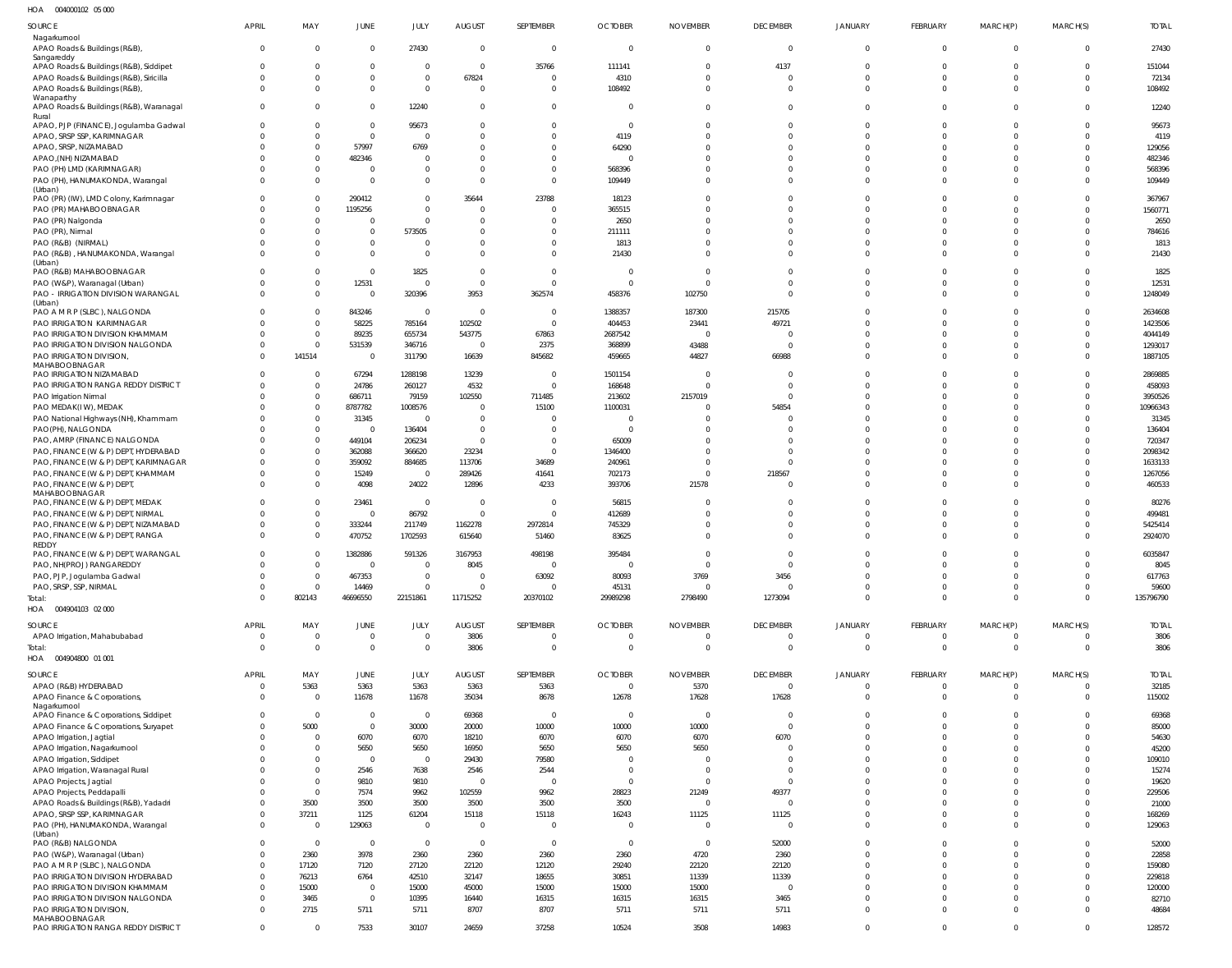| HOA | 004904800 01 001 |  |
|-----|------------------|--|

| $\cdot$                               |                |                |                |                |                |                |                |                 |                 |                |                |                |          |              |
|---------------------------------------|----------------|----------------|----------------|----------------|----------------|----------------|----------------|-----------------|-----------------|----------------|----------------|----------------|----------|--------------|
| SOURCE                                | <b>APRIL</b>   | MAY            | JUNE           | JULY           | <b>AUGUST</b>  | SEPTEMBER      | <b>OCTOBER</b> | <b>NOVEMBER</b> | <b>DECEMBER</b> | <b>JANUARY</b> | FEBRUARY       | MARCH(P)       | MARCH(S) | <b>TOTAL</b> |
| PAO, AMRP (FINANCE) NALGONDA          | $\Omega$       | 5302           | $\mathbf 0$    | 15906          | 5302           | 5302           | 5302           | 5302            | 5302            | $\Omega$       | $\Omega$       |                |          | 47718        |
| PAO, FINANCE (W & P) DEPT, HYDERABAD  | $\Omega$       | $\Omega$       | $\overline{0}$ | $\mathbf{0}$   | 22396          | $\Omega$       | $\Omega$       | $\Omega$        | $\overline{0}$  | $\Omega$       | $\Omega$       | $\Omega$       |          | 22396        |
|                                       | $\Omega$       |                |                |                |                |                |                |                 |                 | $\Omega$       | $\Omega$       | $\Omega$       |          |              |
| PAO, FINANCE (W & P) DEPT, KARIMNAGAR |                | 7007           | 3938           | 3938           | 3938           | 7876           | 3938           | 3938            | 3938            |                |                |                |          | 38511        |
| PAO, FINANCE (W & P) DEPT,            | $\Omega$       | $\Omega$       | $\overline{0}$ | $\Omega$       | $\overline{0}$ | $\Omega$       | $\Omega$       | 32000           | $\Omega$        | $\Omega$       | $\Omega$       | $\Omega$       |          | 32000        |
| MAHABOOBNAGAR                         |                |                |                |                |                |                |                |                 |                 |                |                |                |          |              |
| PAO, FINANCE (W & P) DEPT, RANGA      | $\Omega$       | $\Omega$       | $\overline{0}$ | $\overline{0}$ | 194650         | $\Omega$       | $\Omega$       | $\Omega$        | $\overline{0}$  | $\mathbf 0$    | $\Omega$       | $\Omega$       |          | 194650       |
| REDDY                                 |                |                |                |                |                |                |                |                 |                 |                |                |                |          |              |
| PAO, PJP, Jogulamba Gadwal            | $\Omega$       | $\Omega$       | 5000           | 43530          | 110010         | 11010          | 11010          | 26520           | 11010           | $\Omega$       | $\Omega$       | $\Omega$       |          | 218090       |
| PAO, NSP(W&P), HYDERABAD              | $\Omega$       | 5333           | $\Omega$       | 15999          | 5333           | 5333           | 5333           | 5333            | 5333            | $\Omega$       | $\Omega$       | $\Omega$       |          | 47997        |
| Total:                                | $\Omega$       | 185589         | 222423         | 363451         | 811140         | 286401         | 218548         | 228898          | 221761          | $\mathbf 0$    | $\mathbf 0$    | $\Omega$       | $\Omega$ | 2538211      |
| HOA  004904800  01  002               |                |                |                |                |                |                |                |                 |                 |                |                |                |          |              |
|                                       |                |                |                |                |                |                |                |                 |                 |                |                |                |          |              |
| SOURCE                                | <b>APRIL</b>   | MAY            | JUNE           | JULY           | <b>AUGUST</b>  | SEPTEMBER      | <b>OCTOBER</b> | <b>NOVEMBER</b> | <b>DECEMBER</b> | JANUARY        | FEBRUARY       | MARCH(P)       | MARCH(S) | <b>TOTAL</b> |
| PAO IRRIGATION DIVISION HYDERABAD     | $\overline{0}$ | 4000           | $\overline{0}$ | 12000          | 1190           | $\mathbf{0}$   | $\overline{0}$ | $\mathbf{0}$    | $\mathbf 0$     | $\mathbf 0$    | $\mathbf 0$    | 0              |          | 17190        |
| Total:                                | C              | 4000           | $\mathbf{0}$   | 12000          | 1190           | $\Omega$       | $\Omega$       | $\Omega$        | $\mathbf{0}$    | $\mathbf{0}$   | $\mathbf{0}$   | $\Omega$       | $\Omega$ | 17190        |
| HOA 004904800 01 003                  |                |                |                |                |                |                |                |                 |                 |                |                |                |          |              |
|                                       |                |                |                |                |                |                |                |                 |                 |                |                |                |          |              |
| SOURCE                                | <b>APRIL</b>   | MAY            | JUNE           | JULY           | <b>AUGUST</b>  | SEPTEMBER      | <b>OCTOBER</b> | <b>NOVEMBER</b> | <b>DECEMBER</b> | JANUARY        | FEBRUARY       | MARCH(P)       | MARCH(S) | <b>TOTAL</b> |
| APAO Finance & Corporations,          | $\overline{0}$ | $\Omega$       | $\overline{0}$ | $\overline{0}$ | $\overline{0}$ | $\Omega$       | 1000           | 1125            | 1000            | $\mathbf 0$    | $\mathbf 0$    | $\Omega$       | $\Omega$ | 3125         |
| Nagarkurnool                          |                |                |                |                |                |                |                |                 |                 |                |                |                |          |              |
| APAO Irrigation, Nagarkurnool         | $\Omega$       | $\Omega$       | 1000           | 1000           | 3000           | 1000           | 1000           | 1000            | 1000            | $\Omega$       | $\Omega$       | 0              |          | 9000         |
| APAO Irrigation, Wanaparthy           |                | 700            | 700            | 700            | 700            | 700            | 700            | 371             | 1072            | $\Omega$       | $\Omega$       |                |          | 5643         |
|                                       |                | - 0            | $\overline{0}$ | 1000           | 3000           |                | $\Omega$       |                 | $\Omega$        | $\Omega$       | $\Omega$       |                |          | 4000         |
| APAO Irrigation, Yadadri              |                |                |                |                |                |                |                |                 |                 |                |                |                |          |              |
| APAO, SRSP SSP, KARIMNAGAR            |                | $\sqrt{ }$     | $\mathbf{0}$   | 5250           | $\overline{0}$ | $\Omega$       | $\Omega$       | $\Omega$        | $\overline{0}$  | $\Omega$       | $\Omega$       |                |          | 5250         |
| PAO (W&P), Waranagal (Urban)          |                | - 0            | 837            | 1799           | 1100           | 1100           | 1100           | 1100            | 5500            | $\Omega$       | $\Omega$       |                |          | 12536        |
| PAO A M R P (SLBC), NALGONDA          |                | 1256           | $\mathbf{0}$   | 8500           | 2228           | 3228           | 1000           | 1000            | 1000            | $\Omega$       | $\Omega$       |                |          | 18212        |
| PAO IRRIGATION DIVISION HYDERABAD     |                | 716            | $\mathbf 0$    | 2148           | 716            | 716            | 1413           | 1413            | 1413            | $\Omega$       | $\Omega$       |                |          | 8535         |
| PAO IRRIGATION DIVISION NALGONDA      | -C             | - 0            | $\mathbf 0$    | $\mathbf{0}$   | $\overline{0}$ | $\Omega$       | 700            | 700             | 700             | $\Omega$       | $\Omega$       | <sup>0</sup>   |          | 2100         |
|                                       |                |                |                |                |                |                |                |                 |                 |                |                |                |          |              |
| PAO IRRIGATION DIVISION,              |                | - 0            | $\mathbf{0}$   | 2250           | 750            | 750            | 9050           | 2250            | 2250            | $\Omega$       | $\Omega$       | $\Omega$       |          | 17300        |
| MAHABOOBNAGAR                         |                |                |                |                |                |                |                |                 |                 |                |                |                |          |              |
| PAO IRRIGATION NIZAMABAD              |                | 744            | 744            | $\mathbf{0}$   | $\overline{0}$ | $\Omega$       | $\Omega$       | $\Omega$        | $\Omega$        | $\Omega$       | $\Omega$       |                |          | 1488         |
| PAO IRRIGATION RANGA REDDY DISTRICT   | -C             | - 0            | $\overline{0}$ | 1056           | 3168           | 11824          | $-3117$        | $\Omega$        | $\Omega$        | $\Omega$       | $\Omega$       | <sup>0</sup>   |          | 12931        |
| PAO MEDAK(IW), MEDAK                  |                | 232            | 232            | 232            | 232            | 232            | 464            | 232             | 232             | $\Omega$       | $\Omega$       |                |          | 2088         |
| PAO, AMRP (FINANCE) NALGONDA          | -C             | 578            | $\overline{0}$ | 1734           | $\mathbf{0}$   |                |                |                 | $\Omega$        | $\Omega$       | $\Omega$       |                |          | 2312         |
| PAO, PJP, Jogulamba Gadwal            | -C             | $\Omega$       | 1350           | 1350           | 2700           | $\Omega$       |                | $\Omega$        | $\Omega$        | $\Omega$       | $\Omega$       |                |          | 5400         |
|                                       | $\Omega$       |                | $\overline{0}$ |                | $\overline{0}$ | $\Omega$       | $\Omega$       | $\Omega$        | $\Omega$        | $\Omega$       | $\mathbf 0$    | $\Omega$       |          |              |
| PAO, NSP(W&P), HYDERABAD              |                | 2091           |                | 6273           |                |                |                |                 |                 |                |                |                |          | 8364         |
| Total:                                | C              | 6317           | 4863           | 33292          | 17594          | 19550          | 13310          | 9191            | 14167           | $\Omega$       | $\Omega$       | $\Omega$       |          | 118284       |
| HOA  004904800  01 004                |                |                |                |                |                |                |                |                 |                 |                |                |                |          |              |
|                                       |                |                |                |                |                |                |                |                 |                 |                |                |                |          |              |
| SOURCE                                | <b>APRIL</b>   | MAY            | JUNE           | JULY           | <b>AUGUST</b>  | SEPTEMBER      | <b>OCTOBER</b> | <b>NOVEMBER</b> | <b>DECEMBER</b> | JANUARY        | FEBRUARY       | MARCH(P)       | MARCH(S) | <b>TOTAL</b> |
| APAO Irrigation, Sangareddy           | $\Omega$       | - 0            | $\overline{0}$ | $\mathbf{0}$   | $\overline{0}$ | $\Omega$       | $\mathbf{0}$   | 2338            | 2338            | $\mathbf 0$    | $\overline{0}$ | $\Omega$       |          | 4676         |
| PAO A M R P (SLBC), NALGONDA          | C              | $\Omega$       | $\mathbf 0$    | $\Omega$       | 667            | $\Omega$       | $\Omega$       | 442             | $^{\circ}$      | $\mathbf 0$    | $\overline{0}$ | $\Omega$       | $\Omega$ | 1109         |
| PAO IRRIGATION DIVISION HYDERABAD     | C              | $\Omega$       | $\mathbf 0$    | $\mathbf{0}$   | 939            | $\Omega$       | $\Omega$       |                 | $\overline{0}$  | $\overline{0}$ | $\overline{0}$ | $\Omega$       | - 0      | 939          |
| Total:                                | C              | - 0            | $\,0\,$        | $\mathbf{0}$   | 1606           | $\Omega$       | $\Omega$       | 2780            | 2338            | $\mathbf{0}$   | $\mathbf{0}$   | $\overline{0}$ | $\Omega$ | 6724         |
|                                       |                |                |                |                |                |                |                |                 |                 |                |                |                |          |              |
| HOA   004904800  01  005              |                |                |                |                |                |                |                |                 |                 |                |                |                |          |              |
| SOURCE                                | <b>APRIL</b>   | MAY            | JUNE           | JULY           | <b>AUGUST</b>  | SEPTEMBER      | <b>OCTOBER</b> | <b>NOVEMBER</b> | <b>DECEMBER</b> | JANUARY        | FEBRUARY       | MARCH(P)       | MARCH(S) | <b>TOTAL</b> |
|                                       | $\Omega$       | - 0            | $\overline{0}$ | $\Omega$       |                | $\Omega$       | $\overline{0}$ | $\Omega$        | $\overline{0}$  | $\Omega$       | $\Omega$       |                |          |              |
| APAO Projects, Peddapalli             |                |                |                |                | 161923         |                |                |                 |                 |                |                |                |          | 161923       |
| PAO (W&P), Waranagal (Urban)          | -C             | - 0            | $\mathbf 0$    | $\Omega$       | - 0            | 0              | 973            | 973             | 892             | $\Omega$       | $\Omega$       |                |          | 2838         |
| PAO IRRIGATION DIVISION HYDERABAD     |                |                | $^{\circ}$     | $\Omega$       | $\Omega$       |                | 2532           | 2532            | 2532            | $\Omega$       | $\Omega$       |                |          | 7596         |
| Total:                                | $\Omega$       |                | $\Omega$       | $\Omega$       | 161923         | $\Omega$       | 3505           | 3505            | 3424            | $\Omega$       | $\Omega$       | $\Omega$       |          | 172357       |
| HOA  004904800  21 000                |                |                |                |                |                |                |                |                 |                 |                |                |                |          |              |
|                                       |                |                |                |                |                |                |                |                 |                 |                |                |                |          |              |
| SOURCE                                | <b>APRIL</b>   | MAY            | JUNE           | JULY           | <b>AUGUST</b>  | SEPTEMBER      | <b>OCTOBER</b> | <b>NOVEMBER</b> | <b>DECEMBER</b> | <b>JANUARY</b> | FEBRUARY       | MARCH(P)       | MARCH(S) | <b>TOTAL</b> |
| APAO Irrigation, Bhoopalapally        | $\Omega$       | $\Omega$       | $\mathbf 0$    | $\mathbf{0}$   | $\overline{0}$ | 1271           | $\overline{0}$ | $\mathbf 0$     | 673             | $\overline{0}$ | $\overline{0}$ | $\Omega$       |          | 1944         |
| APAO, SRSP (FINANCE), WARANGAL RURAL  | C              | - 0            | $\overline{0}$ | $\Omega$       | $\overline{0}$ |                | $\Omega$       | $\mathbf 0$     | 1902            | $\overline{0}$ | $\overline{0}$ | $\Omega$       |          | 1902         |
|                                       |                |                |                | $\mathbf{0}$   | $\mathbf 0$    | $\overline{0}$ | $\Omega$       | $\Omega$        |                 | $\mathbf 0$    | $\Omega$       | $\Omega$       |          |              |
| PAO (W&P) NSP, TEKULAPALLY            |                |                | $\mathbf 0$    |                |                |                |                |                 | 648             |                |                |                |          | 648          |
| PAO, PJP, Jogulamba Gadwal            | $\Omega$       | $\Omega$       | $\mathbf 0$    | $\mathbf{0}$   | $\overline{0}$ | $\overline{0}$ | 4365           | $\Omega$        | $^{\circ}$      | $\overline{0}$ | $\overline{0}$ | $\Omega$       | - 0      | 4365         |
| Total:                                | C              | - 0            | $\mathbf 0$    | $\mathbf 0$    | $\mathbf 0$    | 1271           | 4365           | $\Omega$        | 3223            | $\mathbf{0}$   | $\mathbf 0$    | $\Omega$       | $\Omega$ | 8859         |
| HOA 004904800 22 000                  |                |                |                |                |                |                |                |                 |                 |                |                |                |          |              |
|                                       |                |                |                |                |                |                |                |                 |                 |                |                |                |          |              |
| SOURCE                                | <b>APRIL</b>   | MAY            | JUNE           | JULY           | <b>AUGUST</b>  | SEPTEMBER      | <b>OCTOBER</b> | <b>NOVEMBER</b> | <b>DECEMBER</b> | JANUARY        | FEBRUARY       | MARCH(P)       | MARCH(S) | <b>TOTAL</b> |
| APAO (PR) Medak                       | $\Omega$       | $\Omega$       | $\overline{0}$ | 562            | $\overline{0}$ | $\overline{0}$ | 558            | $\Omega$        | $^{\circ}$      | $\Omega$       | $\Omega$       | $\Omega$       |          | 1120         |
| APAO (R&B) RANGAREDDY (HYD)           | $\Omega$       | $\Omega$       | 15819529       | $\Omega$       | $\Omega$       | 1830749        | $\Omega$       | $\Omega$        | 406591          | $\Omega$       | $\Omega$       | 0              |          | 18056869     |
| APAO Projects, Kamareddy              | -C             | $\Omega$       | 1259504        | 229683         | $\Omega$       |                |                |                 | $\Omega$        | $\Omega$       | $\Omega$       | <sup>0</sup>   |          | 1489187      |
| APAO, SRSP SSP, KARIMNAGAR            | $\Omega$       | $\Omega$       | 128057         | $\Omega$       | $\Omega$       |                |                |                 | $\Omega$        | $\Omega$       | $\Omega$       | <sup>0</sup>   |          | 128057       |
|                                       |                |                |                |                |                |                |                |                 |                 |                |                |                |          |              |
| PAO A M R P (SLBC), NALGONDA          | -C             | $\overline{0}$ | $\Omega$       | 7640534        | $\Omega$       |                | $\Omega$       | 2047564         | $\Omega$        | $\Omega$       | $\Omega$       |                |          | 9688098      |
| PAO MEDAK(IW), MEDAK                  | $\Omega$       | $\Omega$       | 131889827      | $\Omega$       | $\Omega$       | 6453687        |                |                 | $\Omega$        | $\Omega$       | $\Omega$       | $\Omega$       |          | 138343514    |
| Total:                                | $\Omega$       | $\Omega$       | 149096917      | 7870779        | $\mathbf 0$    | 8284436        | 558            | 2047564         | 406591          | $\mathbf 0$    | $\Omega$       | $\Omega$       | - 0      | 167706845    |
| HOA 004904900 96 000                  |                |                |                |                |                |                |                |                 |                 |                |                |                |          |              |
|                                       |                |                |                |                |                |                |                |                 |                 |                |                |                |          |              |
| SOURCE                                | <b>APRIL</b>   | MAY            | JUNE           | JULY           | <b>AUGUST</b>  | SEPTEMBER      | <b>OCTOBER</b> | <b>NOVEMBER</b> | <b>DECEMBER</b> | JANUARY        | FEBRUARY       | MARCH(P)       | MARCH(S) | <b>TOTAL</b> |
| APAO Irrigation, Mahabubabad          | 0              | $\overline{0}$ | $\mathbf 0$    | 55076          | $\mathbf 0$    | $\mathbf{0}$   | $\overline{0}$ | $\mathbf{0}$    | $\mathbf 0$     | $\mathbf 0$    | $\mathbf 0$    | $^{\circ}$     |          | 55076        |
| Total:                                | $\Omega$       | $\Omega$       | $\mathbf{0}$   | 55076          | $\mathbf 0$    | $\Omega$       | $\overline{0}$ | $\Omega$        | $\mathbf{0}$    | $\mathbf 0$    | $\mathbf{0}$   | $\overline{0}$ | $\Omega$ | 55076        |
|                                       |                |                |                |                |                |                |                |                 |                 |                |                |                |          |              |
|                                       |                |                |                |                |                |                |                |                 |                 |                |                |                |          |              |
| SOURCE                                | <b>APRIL</b>   | MAY            | JUNE           | JULY           | <b>AUGUST</b>  | SEPTEMBER      | <b>OCTOBER</b> | <b>NOVEMBER</b> | <b>DECEMBER</b> | JANUARY        | FEBRUARY       | MARCH(P)       | MARCH(S) | <b>TOTAL</b> |
|                                       | $\overline{0}$ | $\Omega$       |                | 18700          | $\overline{0}$ | $\mathbf{0}$   | $\mathbf 0$    | $\mathbf{0}$    | $^{\circ}$      | $^{\circ}$     | $^{\circ}$     | $\Omega$       |          | 28300        |
| APAO Finance & Corporations, Adilabad |                |                | 9600           |                |                |                |                |                 |                 |                |                |                |          |              |
| APAO Finance & Corporations,          | $\Omega$       | $\Omega$       | $\overline{0}$ | 45600          | $\mathbf 0$    | $\overline{0}$ | 4096           | $\Omega$        | $\overline{0}$  | $\overline{0}$ | $\overline{0}$ | $\Omega$       |          | 49696        |
| Sangareddy                            |                |                | $\overline{0}$ |                |                |                |                |                 |                 |                |                |                |          |              |
|                                       |                |                |                | 59210          | 6058           | 8052           | 167717         | $\Omega$        | $\Omega$        | $\Omega$       | $\Omega$       | $\Omega$       |          | 241037       |
| PAO, FINANCE (W & P) DEPT, KARIMNAGAR | $\Omega$       |                |                |                |                |                |                |                 |                 |                |                |                |          |              |
| PAO, FINANCE (W & P) DEPT, NIZAMABAD  | $\Omega$       | $\Omega$       | $\overline{0}$ | 25920          | $\overline{0}$ | $\Omega$       | 90500          | $\Omega$        | $\Omega$        | $\Omega$       | $\Omega$       | $\Omega$       |          | 116420       |
| PAO, FINANCE (W & P) DEPT, RANGA      | $\Omega$       | $\Omega$       | 15040          | 89666          | $\overline{0}$ | $\Omega$       | 20300          | $\Omega$        | $\Omega$        | $\Omega$       | $\Omega$       | $\Omega$       |          | 125006       |
| REDDY                                 |                |                |                |                |                |                |                |                 |                 |                |                |                |          |              |
| PAO, FINANCE (W & P) DEPT, WARANGAL   | $\Omega$       |                | $\overline{0}$ | 16000          | $\overline{0}$ | $\mathbf 0$    | 5255           | 20911           | 8222            | $\overline{0}$ | $\overline{0}$ | $\mathbf 0$    |          | 50388        |
| Total:                                | $\Omega$       |                | 24640          | 255096         | 6058           | 8052           | 287868         | 20911           | 8222            | $\Omega$       | $\Omega$       | $\Omega$       | $\Omega$ | 610847       |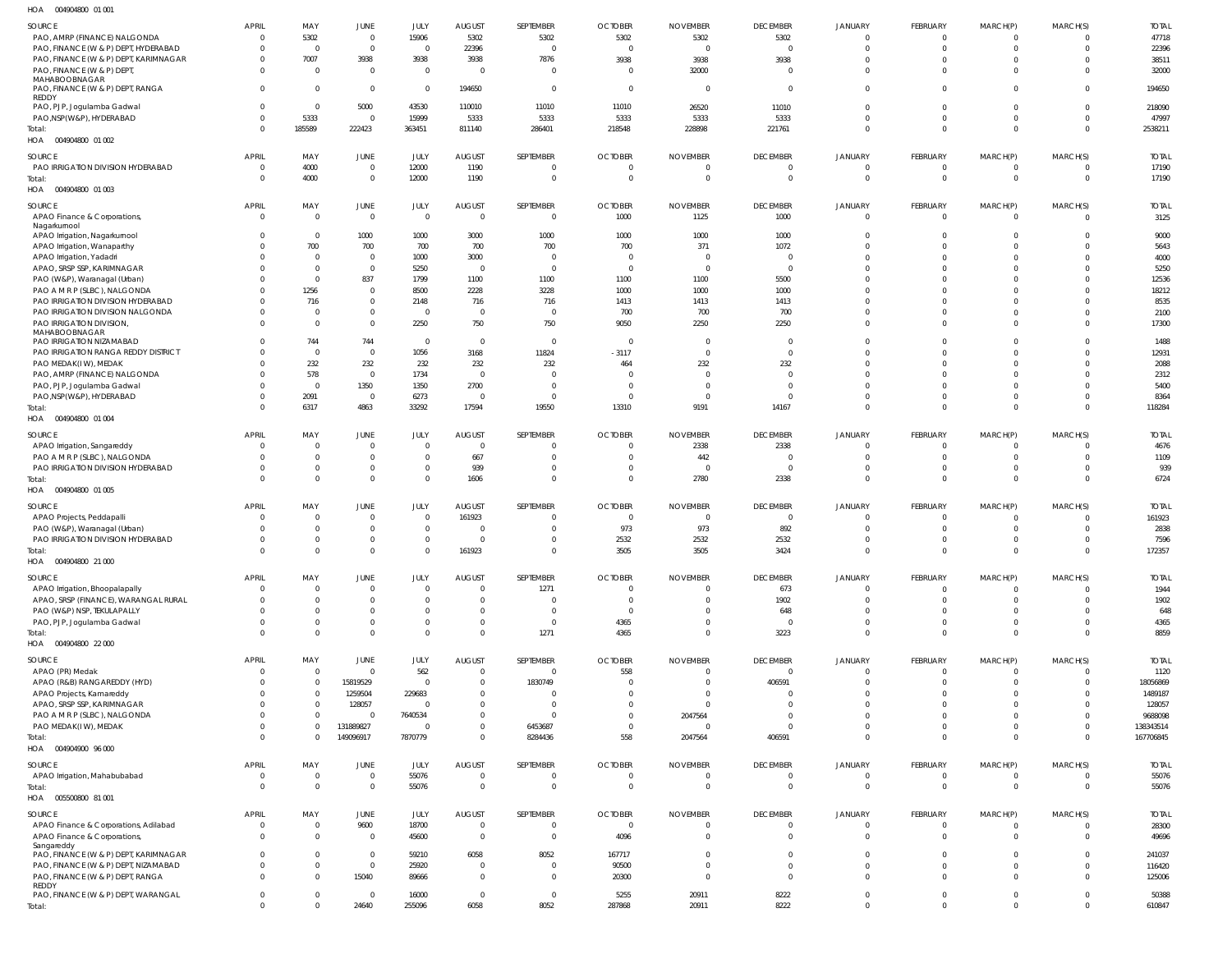005901102 01 000 HOA

| .                                                |                            |                 |                                  |                             |                      |                      |                         |                                  |                             |                            |                             |                              |                                  |                     |
|--------------------------------------------------|----------------------------|-----------------|----------------------------------|-----------------------------|----------------------|----------------------|-------------------------|----------------------------------|-----------------------------|----------------------------|-----------------------------|------------------------------|----------------------------------|---------------------|
| SOURCE                                           | <b>APRIL</b>               | MAY             | JUNE                             | JULY                        | <b>AUGUST</b>        | SEPTEMBER            | <b>OCTOBER</b>          | <b>NOVEMBER</b>                  | <b>DECEMBER</b>             | <b>JANUARY</b>             | FEBRUARY                    | MARCH(P)                     | MARCH(S)                         | <b>TOTAL</b>        |
| APAO (R&B) POCHAMPAD (NIZAMABAD)                 | $\Omega$                   | $\Omega$        | 92404                            | $\overline{0}$              | $\Omega$             | $\mathbf{0}$         | $\overline{0}$          | $\Omega$                         | $\Omega$                    |                            | $\Omega$                    | $\Omega$                     | $\Omega$                         | 92404               |
| APAO Roads & Buildings (R&B), Vikarabad          | $\Omega$                   | $\Omega$        | $\Omega$                         | $\Omega$                    | $\Omega$             | 21020                | $\Omega$                | $\Omega$                         | 16536                       |                            | $\Omega$                    | $\Omega$                     | $\Omega$                         | 37556               |
| PAO (R&B) (NIRMAL)                               | <sup>0</sup>               | 8100            | 11900                            | 15660                       | $\Omega$             | $\Omega$             | 10700                   | $\Omega$                         | 23436                       |                            | <sup>0</sup>                | $\Omega$                     | $\Omega$                         | 69796               |
| Total:                                           | <sup>0</sup>               | 8100            | 104304                           | 15660                       | $\Omega$             | 21020                | 10700                   | $\overline{0}$                   | 39972                       | 0                          | $\Omega$                    | $\Omega$                     | $\Omega$                         | 199756              |
| HOA   005980101   01   000                       |                            |                 |                                  |                             |                      |                      |                         |                                  |                             |                            |                             |                              |                                  |                     |
|                                                  |                            |                 |                                  |                             |                      |                      |                         |                                  |                             |                            |                             |                              |                                  |                     |
| SOURCE                                           | <b>APRIL</b>               | MAY             | JUNE                             | JULY                        | <b>AUGUST</b>        | SEPTEMBER            | <b>OCTOBER</b>          | <b>NOVEMBER</b>                  | <b>DECEMBER</b>             | <b>JANUARY</b>             | FEBRUARY                    | MARCH(P)                     | MARCH(S)                         | <b>TOTAL</b>        |
| APAO (R&B) TEKULAPALLY                           | $\Omega$                   | $\mathbf 0$     | $\mathbf 0$                      | 85028                       | $\Omega$             | $\overline{0}$       | $\overline{0}$          | 69842                            | $\mathbf 0$                 | $\Omega$                   | $\overline{0}$              | $\Omega$                     | $\Omega$                         | 154870              |
| APAO Roads & Buildings (R&B), Siddipet           | $\Omega$                   | 23000           | $\overline{0}$                   | $\overline{0}$              | $\Omega$             | $\overline{0}$       | $\Omega$                |                                  | $\Omega$                    | $\Omega$                   | $\Omega$                    | $\Omega$                     | $\Omega$                         | 23000               |
| PAO (R&B) LMD                                    | $\Omega$                   | 57150           | $\mathbf 0$                      | $\overline{0}$              | $\Omega$             | $\Omega$             | $\Omega$                |                                  | $\Omega$                    | $\Omega$                   | $\Omega$                    | $\Omega$                     | $\Omega$                         | 57150               |
| PAO IRRIGATION DIVISION,                         | $\Omega$                   | 0               | $\mathbf 0$                      | 205350                      | $\Omega$             | $\Omega$             | $\Omega$                | $\Omega$                         | $\Omega$                    | $\Omega$                   | $\Omega$                    | $\mathbf{0}$                 | $\Omega$                         | 205350              |
| MAHABOOBNAGAR<br>Total:                          | $\Omega$                   | 80150           | $\overline{0}$                   | 290378                      | $\overline{0}$       | $\mathbf{0}$         | $\Omega$                | 69842                            | $\mathbf{0}$                | $\Omega$                   | $\Omega$                    | $\mathbf 0$                  | $\Omega$                         | 440370              |
| HOA  005980800  81 000                           |                            |                 |                                  |                             |                      |                      |                         |                                  |                             |                            |                             |                              |                                  |                     |
|                                                  |                            |                 |                                  |                             |                      |                      |                         |                                  |                             |                            |                             |                              |                                  |                     |
| SOURCE                                           | <b>APRIL</b>               | MAY             | JUNE                             | JULY                        | <b>AUGUST</b>        | SEPTEMBER            | <b>OCTOBER</b>          | <b>NOVEMBER</b>                  | <b>DECEMBER</b>             | <b>JANUARY</b>             | FEBRUARY                    | MARCH(P)                     | MARCH(S)                         | <b>TOTAL</b>        |
| APAO (R&B) HYDERABAD                             | $\Omega$                   | 0               | 682217                           | $\overline{0}$              | $\overline{0}$       | 66760                | $\Omega$                | 61800                            | $\Omega$                    |                            | $\Omega$                    | $\Omega$                     | $\Omega$                         | 810777              |
| APAO (R&B) POCHAMPAD (NIZAMABAD)                 | $\Omega$                   | $\Omega$        | $\overline{0}$                   | $\overline{0}$              | $\Omega$             | $\overline{0}$       | 355181                  | $\Omega$                         | $\Omega$                    |                            | $\Omega$                    | $\Omega$                     | $\Omega$                         | 355181              |
| APAO (R&B) RANGAREDDY (HYD)                      | $\Omega$                   | 204900          | 140000                           | 213200                      | 521500               | 741800               | 354300                  | 223100                           | 300000                      |                            |                             | $\Omega$                     | $\Omega$                         | 2698800             |
| APAO (R&B) TEKULAPALLY                           | $\Omega$                   |                 | $\overline{0}$                   | $\Omega$                    | $\Omega$             | $\Omega$             | $\Omega$                | 1881238                          |                             |                            | <sup>0</sup>                | $\Omega$                     | $\Omega$                         | 1881238             |
| APAO Finance & Corporations,                     | $\Omega$                   | $\Omega$        | $\overline{0}$                   | $\Omega$                    | 1000                 | 8908                 | $\Omega$                | $\Omega$                         | $\Omega$                    | $\Omega$                   | $\Omega$                    | $\Omega$                     | $\Omega$                         | 9908                |
| Komarambheem Asifabad                            | $\Omega$                   | 0               | $\overline{0}$                   | 175000                      | $\Omega$             | $\Omega$             | 101657                  | $\Omega$                         | $\Omega$                    |                            | $\Omega$                    | $\Omega$                     | $\Omega$                         | 276657              |
| APAO Finance & Corporations,<br>Kothagudem       |                            |                 |                                  |                             |                      |                      |                         |                                  |                             |                            |                             |                              |                                  |                     |
| APAO Finance & Corporations,                     | $\Omega$                   | <sup>0</sup>    | 500                              | $\Omega$                    | $\Omega$             | $\mathbf{0}$         | $\Omega$                | $\Omega$                         | $\Omega$                    | $\Omega$                   | $\Omega$                    | $\Omega$                     | $\Omega$                         | 500                 |
| Nagarkurnool                                     |                            |                 |                                  |                             |                      |                      |                         |                                  |                             |                            |                             |                              |                                  |                     |
| APAO Finance & Corporations,                     | $\Omega$                   | U               | $\overline{0}$                   | $\Omega$                    | $\Omega$             | $\Omega$             | $\Omega$                | 2000                             | $\Omega$                    | $\Omega$                   | $\Omega$                    | $\Omega$                     | $\Omega$                         | 2000                |
| Sangareddy                                       |                            |                 |                                  |                             |                      |                      |                         |                                  |                             |                            |                             |                              |                                  |                     |
| APAO Irrigation, Jangaon                         | <sup>0</sup>               | 0<br>$\Omega$   | $\overline{0}$<br>$\overline{0}$ | $\overline{0}$<br>5000      | 1500<br>1000         | $\Omega$<br>$\Omega$ | 1500<br>2500            | $\Omega$<br>$\Omega$             | $\Omega$<br>$\Omega$        |                            | $\Omega$<br>$\Omega$        | $\Omega$<br>$\Omega$         | $\Omega$<br>$\Omega$             | 3000<br>8500        |
| APAO Irrigation, Mahabubabad                     | <sup>0</sup>               | $\Omega$        | $\Omega$                         | $\Omega$                    | $\Omega$             | $\Omega$             |                         | $\Omega$                         | $\Omega$                    | $\Omega$                   | $\Omega$                    | $\Omega$                     | $\Omega$                         |                     |
| APAO Panchayat Raj (PR)<br>Komarambheem Asifabad |                            |                 |                                  |                             |                      |                      | 2088                    |                                  |                             |                            |                             |                              |                                  | 2088                |
| APAO Panchayat Raj (PR), Kothagudem              |                            | U               | 130716                           | $\overline{0}$              | $\Omega$             | $\mathbf{0}$         | $\Omega$                | $\Omega$                         | 4418                        |                            | <sup>0</sup>                | $\Omega$                     | $\Omega$                         | 135134              |
| APAO Panchayat Raj (PR), Nagarkurnool            | <sup>0</sup>               | $\Omega$        | 211000                           | $\Omega$                    | $\Omega$             | 10000                | 5000                    | $\Omega$                         |                             |                            | <sup>0</sup>                | $\Omega$                     | $\Omega$                         | 226000              |
| APAO Roads & Buildings (R&B), Kamareddy          |                            | $\Omega$        | $\Omega$                         | $\Omega$                    | $\Omega$             | 16000                | $\Omega$                | 30000                            |                             |                            | U                           | $\Omega$                     | $\Omega$                         | 46000               |
| APAO Roads & Buildings (R&B),                    | $\Omega$                   | $\Omega$        | 2800                             | $\overline{0}$              | $\Omega$             | $\Omega$             | $\Omega$                | $\Omega$                         | $\Omega$                    | $\Omega$                   | $\Omega$                    | $\Omega$                     | $\Omega$                         | 2800                |
| Komarambheem Asifabad                            |                            |                 |                                  |                             |                      |                      |                         |                                  |                             |                            |                             |                              |                                  |                     |
| APAO Roads & Buildings (R&B),                    | $\Omega$                   | $\Omega$        | $\Omega$                         | $\Omega$                    | $\Omega$             | $\Omega$             | $\Omega$                | $\Omega$                         | 474600                      |                            | $\Omega$                    | $\Omega$                     | $\Omega$                         | 474600              |
| Mahabubabad                                      |                            |                 |                                  |                             |                      |                      | $\Omega$                |                                  |                             |                            |                             |                              |                                  |                     |
| APAO Roads & Buildings (R&B), Mancherial         | $\Omega$<br>$\Omega$       | 500<br>$\Omega$ | $\overline{0}$<br>$\mathbf 0$    | 500<br>$\overline{0}$       | $\Omega$<br>$\Omega$ | 1256011              | $\Omega$                | $\Omega$<br>$\Omega$             | $\Omega$<br>$\Omega$        | $\Omega$<br>$\Omega$       | $\Omega$<br>$\Omega$        | $\Omega$<br>$\mathbf{0}$     | $\overline{0}$<br>$\overline{0}$ | 1257011             |
| APAO Roads & Buildings (R&B),<br>Nagarkurnool    |                            |                 |                                  |                             |                      | 472353               |                         |                                  |                             |                            |                             |                              |                                  | 472353              |
| APAO Roads & Buildings (R&B),                    | $\Omega$                   | $\Omega$        | $\overline{0}$                   | 1025                        | $\Omega$             | $\Omega$             | 1000                    | $\Omega$                         | $\Omega$                    | $\Omega$                   | $\Omega$                    | $\Omega$                     | $\Omega$                         | 2025                |
| Sangareddy                                       |                            |                 |                                  |                             |                      |                      |                         |                                  |                             |                            |                             |                              |                                  |                     |
| APAO Roads & Buildings (R&B), Siddipet           | $\Omega$                   | 3000            | $\overline{0}$                   | 7000                        | $\Omega$             | 9000                 | $\Omega$                | $\Omega$                         | $\Omega$                    |                            | $\Omega$                    | $\Omega$                     | $\Omega$                         | 19000               |
| APAO Roads & Buildings (R&B), Siricilla          | $\Omega$                   | 0               | $\overline{0}$                   | 0                           | $\Omega$             | 20277                | $\Omega$                | $\Omega$                         | $\Omega$                    |                            | $\Omega$                    | $\Omega$                     | $\Omega$                         | 20277               |
| PAO (R&B), HANUMAKONDA, Warangal                 | $\Omega$                   | $\Omega$        | 26283                            | $\overline{0}$              | $\Omega$             | $\Omega$             | $\Omega$                | $\Omega$                         | $\Omega$                    |                            | $\Omega$                    | $\Omega$                     | $\Omega$                         | 26283               |
| (Urban)                                          |                            |                 |                                  |                             |                      |                      |                         |                                  |                             |                            |                             |                              |                                  |                     |
| PAO (R&B) LMD                                    |                            | 0               | 159380                           | $\Omega$                    | $\Omega$<br>$\Omega$ | $\Omega$             | $\Omega$                | $\Omega$<br>$\Omega$             |                             |                            | $\Omega$                    | $\Omega$                     | $\Omega$                         | 159380              |
| PAO (R&B) MAHABOOBNAGAR                          |                            | $\Omega$        | $\Omega$                         | $\overline{0}$              | $\Omega$             | $\Omega$<br>$\Omega$ | 15000<br>$\Omega$       |                                  | $\Omega$                    |                            | <sup>0</sup><br>$\Omega$    | $\Omega$<br>$\Omega$         | $\Omega$<br>$\Omega$             | 15000               |
| PAO (R&B) NALGONDA<br>PAO IRRIGATION DIVISION,   | $\Omega$                   | 0<br>$\Omega$   | $\overline{0}$<br>$\overline{0}$ | $\overline{0}$<br>$-849500$ | $\Omega$             | $\Omega$             | 22968                   | 126828<br>$\Omega$               | $\Omega$                    | $\Omega$                   | $\Omega$                    | $\Omega$                     | $\overline{0}$                   | 126828<br>$-826532$ |
| MAHABOOBNAGAR                                    |                            |                 |                                  |                             |                      |                      |                         |                                  |                             |                            |                             |                              |                                  |                     |
| PAO MEDAK(IW), MEDAK                             | 0                          |                 | - 9                              | $^{\circ}$                  | $\Omega$             | $\Omega$             | - 0                     | $\Omega$                         | 0                           |                            | 0                           | $\Omega$                     |                                  |                     |
| PAO, FINANCE (W & P) DEPT,                       | $\mathbf 0$                | $\Omega$        | $\mathbf 0$                      | $\overline{0}$              | $\Omega$             | $\mathbf{0}$         | $-746457$               | $\overline{0}$                   | $\mathbf 0$                 | $\Omega$                   | $\mathbf 0$                 | $\mathbf{0}$                 | $\overline{0}$                   | $-746457$           |
| MAHABOOBNAGAR                                    |                            |                 |                                  |                             |                      |                      |                         |                                  |                             |                            |                             |                              |                                  |                     |
| PAO, FINANCE (W & P) DEPT, RANGA                 | $\overline{0}$             | $\Omega$        | $\overline{0}$                   | 8000                        | $\Omega$             | $\overline{0}$       | $\overline{\mathbf{0}}$ | $\overline{0}$                   | $\mathbf 0$                 | $\Omega$                   | $\overline{0}$              | $\overline{0}$               | $\overline{0}$                   | 8000                |
| REDDY                                            |                            |                 | $\overline{0}$                   |                             |                      | $\overline{0}$       |                         |                                  | $\mathbf 0$                 | $\Omega$                   | $\mathbf{0}$                |                              |                                  |                     |
| PAO, PJP, Jogulamba Gadwal                       | $\overline{0}$<br>$\Omega$ | $\mathbf 0$     |                                  | 6000                        | $\overline{0}$       |                      | $\overline{0}$          | $\overline{0}$                   |                             | $\mathbf 0$                | $\mathbf{0}$                | $\overline{0}$               | $\overline{0}$<br>$\overline{0}$ | 6000                |
| Total:                                           |                            | 208400          | 1352905                          | $-433775$                   | 525000               | 2601109              | 114737                  | 2324966                          | 779018                      |                            |                             | $\mathbf{0}$                 |                                  | 7472360             |
| HOA  007060118  01  000                          |                            |                 |                                  |                             |                      |                      |                         |                                  |                             |                            |                             |                              |                                  |                     |
| SOURCE                                           | <b>APRIL</b>               | MAY             | <b>JUNE</b>                      | JULY                        | <b>AUGUST</b>        | SEPTEMBER            | <b>OCTOBER</b>          | <b>NOVEMBER</b>                  | <b>DECEMBER</b>             | <b>JANUARY</b>             | FEBRUARY                    | MARCH(P)                     | MARCH(S)                         | <b>TOTAL</b>        |
| APAO Irrigation, Siddipet                        | $\overline{0}$             | $\mathbf 0$     | $\overline{0}$                   | $\overline{0}$              | $\Omega$             | 120                  | $\overline{0}$          | $\overline{0}$                   | 50                          | $^{\circ}$                 | $\overline{0}$              | 0                            | $\Omega$                         | 170                 |
| APAO, SRSP SSP, KARIMNAGAR                       | $\Omega$                   | $\mathbf 0$     | $\overline{0}$                   | 1020                        | $\overline{0}$       | 268                  | $\overline{0}$          | $\overline{0}$                   | $\mathbf 0$                 | $\mathbf 0$                | $\mathbf 0$                 | $\overline{0}$               | $\overline{0}$                   | 1288                |
| PAO, FINANCE (W & P) DEPT, RANGA                 | $\Omega$                   | 0               | $\mathbf 0$                      | $\overline{0}$              | $\Omega$             | 10                   | $\overline{0}$          | $\overline{0}$                   | $\mathbf 0$                 | $\Omega$                   | $\Omega$                    | $\overline{0}$               | $\Omega$                         | 10                  |
| REDDY                                            |                            |                 |                                  |                             |                      |                      |                         |                                  |                             |                            |                             |                              |                                  |                     |
| Total:                                           | $\mathbf 0$                | $\Omega$        | $\overline{0}$                   | 1020                        | $\Omega$             | 398                  | $\overline{0}$          | $\overline{0}$                   | 50                          | $\mathbf 0$                | $\mathbf{0}$                | $\overline{0}$               | $\overline{0}$                   | 1468                |
| HOA  007060800  81  000                          |                            |                 |                                  |                             |                      |                      |                         |                                  |                             |                            |                             |                              |                                  |                     |
| SOURCE                                           | <b>APRIL</b>               | MAY             | JUNE                             | JULY                        | AUGUST               | SEPTEMBER            | <b>OCTOBER</b>          | NOVEMBER                         | <b>DECEMBER</b>             | <b>JANUARY</b>             | FEBRUARY                    | MARCH(P)                     | MARCH(S)                         | <b>TOTAL</b>        |
| PAO IRRIGATION DIVISION,                         | $\overline{0}$             | $\mathbf 0$     | $\overline{0}$                   | $\overline{0}$              | $\Omega$             | $\mathbf 0$          | $\overline{0}$          | $\mathbf{0}$                     | 3275                        | $\mathbf 0$                | $\overline{0}$              | 0                            | $\Omega$                         | 3275                |
| MAHABOOBNAGAR                                    |                            |                 |                                  |                             |                      |                      |                         |                                  |                             |                            |                             |                              |                                  |                     |
| PAO, FINANCE (W & P) DEPT, KARIMNAGAR            | $\Omega$                   | $\Omega$        | $\mathbf 0$                      | $\overline{0}$              | $\Omega$             | $\mathbf 0$          | 1000                    | $\overline{0}$                   | $\mathbf 0$                 | $\mathbf 0$                | $\mathbf 0$                 | $\mathbf{0}$                 | $\overline{0}$                   | 1000                |
| PAO, FINANCE (W & P) DEPT, RANGA                 | $\mathbf 0$                | $\Omega$        | $\mathbf 0$                      | $\overline{0}$              | $\Omega$             | $\mathbf 0$          | 134397                  | $\overline{0}$                   | $\mathbf 0$                 | $\mathbf 0$                | $\mathbf{0}$                | $\mathbf{0}$                 | $\overline{0}$                   | 134397              |
| REDDY<br>Total:                                  | $\Omega$                   | 0               | $\overline{0}$                   | $\overline{0}$              | $\Omega$             | $\overline{0}$       | 135397                  | $\overline{0}$                   | 3275                        | $\mathbf 0$                | $\mathbf{0}$                | $\overline{0}$               | $\overline{0}$                   | 138672              |
|                                                  |                            |                 |                                  |                             |                      |                      |                         |                                  |                             |                            |                             |                              |                                  |                     |
| HOA  020201102  81  000                          |                            |                 |                                  |                             |                      |                      |                         |                                  |                             |                            |                             |                              |                                  |                     |
|                                                  |                            | MAY             | JUNE                             | JULY                        | <b>AUGUST</b>        | SEPTEMBER            | <b>OCTOBER</b>          | <b>NOVEMBER</b>                  | <b>DECEMBER</b>             | <b>JANUARY</b>             | FEBRUARY                    | MARCH(P)                     | MARCH(S)                         | <b>TOTAL</b>        |
| SOURCE                                           | APRIL                      |                 |                                  |                             |                      | $\mathbf 0$          | 5000                    | $\overline{0}$                   | $\mathbf 0$                 | $\mathbf 0$                | $\overline{0}$              | 0                            |                                  | 5000                |
| APAO Finance & Corporations, Adilabad            | $\mathbf{0}$               | $\Omega$        | $\overline{0}$                   | $\overline{0}$              | $\Omega$             |                      |                         |                                  |                             |                            |                             |                              |                                  |                     |
| APAO Finance & Corporations, Jangaon             | $\Omega$                   | $\mathbf 0$     | $\overline{0}$                   | $\overline{0}$              | $\Omega$             | 1233                 | $\overline{0}$          | $\overline{0}$                   | $\mathbf 0$                 | $\mathbf 0$                | $\mathbf{0}$                | $\overline{0}$               | $\overline{0}$                   | 1233                |
| PAO, FINANCE (W & P) DEPT, KARIMNAGAR            | $\mathbf 0$                | $\mathbf 0$     | 43148                            | 196836                      | $\overline{0}$       | 3441                 | 822471                  | $\overline{0}$                   | 0                           | 0                          | $\mathbf 0$                 | $\mathbf{0}$                 | $\overline{0}$                   | 1065896             |
| PAO, FINANCE (W & P) DEPT,                       | $\Omega$                   | $\Omega$        | $\overline{0}$                   | $\overline{0}$              | $\Omega$             | $\overline{0}$       | 11123                   | $\Omega$                         | $\Omega$                    | $\Omega$                   | $\Omega$                    | $\overline{0}$               | $\Omega$                         | 11123               |
| MAHABOOBNAGAR                                    |                            |                 |                                  |                             |                      |                      |                         |                                  |                             |                            |                             |                              |                                  |                     |
| PAO, FINANCE (W & P) DEPT, NIZAMABAD             | $\Omega$                   | 0               | $\overline{0}$                   | 4000                        | 6819                 | $\overline{0}$       | $\overline{\mathbf{0}}$ | $\overline{0}$                   | $\mathbf 0$                 | $\Omega$                   | $\mathbf 0$                 | $\overline{0}$               | $\overline{0}$                   | 10819               |
| PAO, FINANCE (W & P) DEPT, WARANGAL<br>Total:    | $\mathbf 0$<br>$\mathbf 0$ | 0<br>$\Omega$   | $\overline{0}$<br>43148          | 24519<br>225355             | 14422<br>21241       | 5696<br>10370        | 27312<br>865906         | $\overline{0}$<br>$\overline{0}$ | $\mathbf 0$<br>$\mathbf{0}$ | $\mathbf 0$<br>$\mathbf 0$ | $\mathbf{0}$<br>$\mathbf 0$ | $\mathbf{0}$<br>$\mathbf{0}$ | $\overline{0}$<br>$\overline{0}$ | 71949<br>1166020    |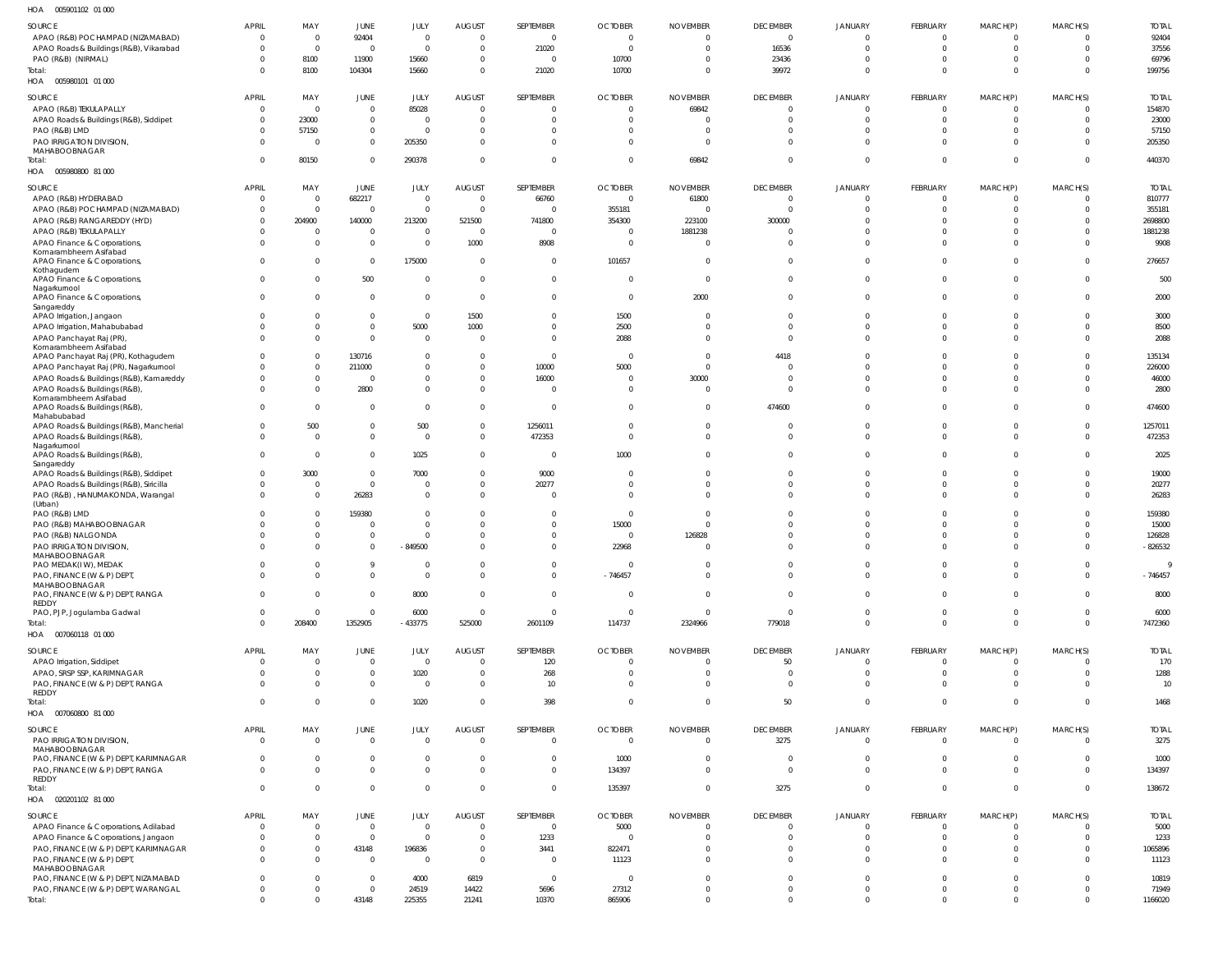020201103 81 000 HOA

| SOURCE<br>23253<br>23253<br>$\mathbf{0}$<br>$\overline{0}$<br>APAO Finance & Corporations, Adilabad<br>$\overline{0}$<br>$\Omega$<br>$\mathbf 0$<br>$\mathbf 0$<br>$\mathbf 0$<br>$\Omega$<br>$\Omega$<br>$\Omega$<br>$\Omega$<br>10118<br>40733<br>57781<br>$\overline{0}$<br>$\mathbf 0$<br>$\mathbf 0$<br>$\mathbf 0$<br>108632<br>PAO, FINANCE (W & P) DEPT, KARIMNAGAR<br>$\Omega$<br>$\overline{0}$<br>$\mathbf 0$<br>$\Omega$<br>$\Omega$<br>5000<br>53107<br>$\Omega$<br>$\Omega$<br>$\Omega$<br>$\mathbf 0$<br>$\Omega$<br>$\Omega$<br>PAO, FINANCE (W & P) DEPT,<br>$\Omega$<br>48107<br>$\Omega$<br>$\Omega$<br>$\overline{0}$<br>$\Omega$<br>MAHABOOBNAGAR<br>12683<br>13132<br>PAO, FINANCE (W & P) DEPT, NIZAMABAD<br>$\Omega$<br>449<br>$\mathbf 0$<br>$\Omega$<br>$\overline{0}$<br>$\Omega$<br>$\Omega$<br>$\Omega$<br>$\Omega$<br>$\Omega$<br>$\Omega$<br>$\Omega$<br>2720<br>17120<br>$\mathbf 0$<br>$\overline{0}$<br>14400<br>$\mathbf{0}$<br>$\Omega$<br>$\Omega$<br>$\mathbf 0$<br>$\Omega$<br>$\Omega$<br>PAO, FINANCE (W & P) DEPT, WARANGAL<br>$\Omega$<br>$\Omega$<br>$\Omega$<br>53416<br>120737<br>23253<br>17838<br>$\Omega$<br>215244<br>$\Omega$<br>$\Omega$<br>$\Omega$<br>$\Omega$<br>$\mathbf{0}$<br>$\overline{0}$<br>Total:<br>$\Omega$<br>$\Omega$<br>HOA  021501102  01  000<br>JANUARY<br>MARCH(S)<br>JUNE<br>JULY<br><b>AUGUST</b><br>SEPTEMBER<br><b>OCTOBER</b><br><b>NOVEMBER</b><br><b>DECEMBER</b><br><b>FEBRUARY</b><br>MARCH(P)<br><b>TOTAL</b><br>SOURCE<br><b>APRIL</b><br>MAY<br>$\overline{0}$<br>275340<br>283340<br>$\overline{0}$<br>$\overline{0}$<br>$\overline{0}$<br>8000<br>$\mathbf 0$<br>APAO (PR) Medak<br>$\overline{0}$<br>$\Omega$<br>$\mathbf{0}$<br>$\Omega$<br>$\Omega$<br>$\Omega$<br>$\overline{0}$<br>$\overline{0}$<br>$\overline{0}$<br>$\overline{0}$<br>1112141<br>$\mathbf{0}$<br>$\overline{0}$<br>1112141<br>APAO (PR) Pochampad, Nizamabad<br>$\Omega$<br>$\mathbf 0$<br>$\mathbf 0$<br>$\Omega$<br>$\Omega$<br>$\Omega$<br>543374<br>466000<br>217000<br>311000<br>275000<br>2707374<br>125000<br>425000<br>345000<br>$\overline{0}$<br>APAO (PR) Ranga Reddy Dist<br>$\Omega$<br>$\Omega$<br>$\Omega$<br>$\Omega$<br>58690<br>54690<br>$\overline{0}$<br>2000<br>2000<br>$\Omega$<br>APAO (PR) Tekulapapalli<br>$\Omega$<br>$\Omega$<br>$\Omega$<br>$\Omega$<br>$\overline{0}$<br>$\Omega$<br>$\Omega$<br>$\Omega$<br>14875<br>79875<br>65000<br>$\overline{0}$<br>APAO (PR), PJP, Jogulamba Gadwal<br>$\mathbf 0$<br>$\overline{0}$<br>$\Omega$<br>$\overline{0}$<br>$\mathbf 0$<br>$\mathbf 0$<br>$\Omega$<br>$\Omega$<br>$\Omega$<br>$\Omega$<br>$\overline{0}$<br>15616<br>18557<br>34173<br>$\overline{0}$<br>$\Omega$<br>$\Omega$<br>$\Omega$<br>$\Omega$<br>$\mathbf 0$<br>$\overline{\mathbf{0}}$<br>$\Omega$<br>$\Omega$<br>APAO Finance & Corporations,<br>$\Omega$<br>Sangareddy<br>500<br>500<br>1000<br>APAO Finance & Corporations, Siddipet<br>$\mathbf{0}$<br>$\overline{0}$<br>$\overline{0}$<br>$\Omega$<br>$\Omega$<br>$\Omega$<br>$\Omega$<br>- 0<br>$\Omega$<br>$\Omega$<br>354697<br>4078<br>358775<br>APAO Finance & Corporations, Suryapet<br>$\mathbf 0$<br>$\overline{0}$<br>$\overline{0}$<br>$\Omega$<br>$\Omega$<br>$\Omega$<br>$\Omega$<br>$\Omega$<br>$\Omega$<br>$\Omega$<br>$\Omega$<br>507<br>507<br>$\mathbf 0$<br>$\overline{0}$<br>$\overline{0}$<br>APAO Finance & Corporations, Yadadri<br>$\Omega$<br>$\overline{0}$<br>$\overline{0}$<br>$\Omega$<br>$\Omega$<br>$\Omega$<br>$\Omega$<br>$\Omega$<br>$\Omega$<br>81678<br>$\overline{0}$<br>11000<br>17000<br>49050<br>199728<br>APAO Panchayat Raj (PR), Bhoopalapally<br>10000<br>$\overline{0}$<br>31000<br>$\Omega$<br>$\Omega$<br>$\Omega$<br>$\Omega$<br>$\Omega$<br>3000<br>5000<br>APAO Panchayat Raj (PR), Peddapalli<br>2000<br>$\overline{0}$<br>$\overline{0}$<br>$\mathbf 0$<br>$\circ$<br>$\Omega$<br>$\Omega$<br>$\Omega$<br>$\Omega$<br>$\Omega$<br>2000<br>62910<br>678000<br>$\overline{0}$<br>15090<br>$\Omega$<br>758000<br>APAO Panchayat Raj (PR), Sangareddy<br>$\mathbf 0$<br>$\Omega$<br>$\mathbf 0$<br>$\Omega$<br>$\Omega$<br>$\Omega$<br>$\Omega$<br>$\mathbf 0$<br>23552<br>5000<br>61293<br>$\mathbf 0$<br>32741<br>$\Omega$<br>APAO Panchayat Raj (PR), Siddipet<br>- 0<br>$\Omega$<br>$\overline{0}$<br>$\Omega$<br>$\Omega$<br>$\Omega$<br>50000<br>$\mathbf 0$<br>122280<br>23596<br>240768<br>18236<br>26656<br>$\Omega$<br>APAO Panchayat Raj (PR), Suryapet<br>$\mathbf 0$<br>$\Omega$<br>$\Omega$<br>$\Omega$<br>$\Omega$<br>$\Omega$<br>213456<br>213456<br>APAO Panchayat Raj (PR), Waranagal<br>$\Omega$<br>$\overline{0}$<br>$\overline{0}$<br>$\Omega$<br>$\Omega$<br>$\Omega$<br>$\Omega$<br>$\overline{0}$<br>$\Omega$<br>$\overline{0}$<br>$\mathbf 0$<br>$\Omega$<br>Rural<br>13701<br>APAO Panchayat Raj (PR), Yadadri<br>$\overline{0}$<br>26564<br>40265<br>$\mathbf 0$<br>$\overline{0}$<br>$\overline{0}$<br>$\Omega$<br>$\overline{0}$<br>$\Omega$<br>$\Omega$<br>$\Omega$<br>$\Omega$<br>$\Omega$<br>$\overline{0}$<br>5000<br>5000<br>PAO (PH) MAHABOOBNAGAR<br>$\Omega$<br>$\overline{0}$<br>$\overline{0}$<br>$\Omega$<br>$\Omega$<br>$\overline{0}$<br>$\Omega$<br>$\Omega$<br>$\Omega$<br>$\Omega$<br>PAO (PR) KCC, Warangal (Urban)<br>23000<br>$\overline{0}$<br>$\Omega$<br>23000<br>$\mathbf{0}$<br>$\overline{0}$<br>$\Omega$<br>$\overline{0}$<br>$\Omega$<br>$\Omega$<br>0<br>$\Omega$<br>$\Omega$<br>587544<br>83000<br>76000<br>35000<br>1017315<br>PAO (PR) MAHABOOBNAGAR<br>$\mathbf 0$<br>98771<br>137000<br>$\overline{0}$<br>$\Omega$<br>$\Omega$<br>$\Omega$<br>$\Omega$<br>46000<br>46000<br>PAO (PR) Nalgonda<br>$\Omega$<br>$\Omega$<br>$\Omega$<br>$\Omega$<br>$\Omega$<br>$\Omega$<br>$\Omega$<br>$\Omega$<br>$\Omega$<br>$\Omega$<br>$\Omega$<br>5000<br>PAO(PH), NALGONDA<br>$\overline{0}$<br>5000<br>$\Omega$<br>$\Omega$<br>$\Omega$<br>$\Omega$<br>$\Omega$<br>$\overline{0}$<br>$\Omega$<br>$\Omega$<br>$\Omega$<br>$\Omega$<br>2403<br>2403<br>PAO, AMRP (FINANCE) NALGONDA<br>$\overline{0}$<br>$\mathbf 0$<br>$\Omega$<br>$\Omega$<br>$\Omega$<br>$\Omega$<br>$\Omega$<br>$\Omega$<br>$\Omega$<br>$\Omega$<br>$\Omega$<br>$\Omega$<br>2174<br>2174<br>PAO, FINANCE (W & P) DEPT, KARIMNAGAR<br>$\overline{0}$<br>$\mathbf 0$<br>$\mathbf{0}$<br>$\Omega$<br>$\overline{0}$<br>$\Omega$<br>$\Omega$<br>$\Omega$<br>$\Omega$<br>$\Omega$<br>$\Omega$<br>$\Omega$<br>5000<br>8000<br>PAO, FINANCE (W & P) DEPT,<br>$\overline{0}$<br>$\Omega$<br>3000<br>$\Omega$<br>$\Omega$<br>$\Omega$<br>$\Omega$<br>$\Omega$<br>$\overline{0}$<br>$\Omega$<br>$\Omega$<br>$\Omega$<br>MAHABOOBNAGAR<br>61189<br>61189<br>PAO, FINANCE (W & P) DEPT, NIZAMABAD<br>$\overline{0}$<br>$\mathbf 0$<br>$\overline{0}$<br>$\mathbf{0}$<br>0<br>$\mathbf{0}$<br>$\Omega$<br>$\overline{0}$<br>0<br>$^{\circ}$<br>$^{\circ}$<br>$\Omega$<br>$\overline{0}$<br>8900<br>$\overline{0}$<br>$\Omega$<br>$\Omega$<br>8900<br>PAO, FINANCE (W & P) DEPT, RANGA<br>$\Omega$<br>$\Omega$<br>$\Omega$<br>$\overline{0}$<br>$\Omega$<br>$\Omega$<br>$\Omega$<br>$\Omega$<br>REDDY<br>9924<br>PAO, FINANCE (W & P) DEPT, WARANGAL<br>$\overline{0}$<br>1869<br>1136<br>1750<br>$\mathbf{0}$<br>14679<br>$\mathbf 0$<br>$\overline{0}$<br>$\overline{0}$<br>$\mathbf 0$<br>$\mathbf 0$<br>$\mathbf 0$<br>$\Omega$<br>721733<br>1863995<br>603305<br>388656<br>$\mathbf 0$<br>$\overline{0}$<br>$\overline{0}$<br>7348045<br>135000<br>2485983<br>$\Omega$<br>$\Omega$<br>598937<br>550436<br>Total:<br>HOA  021501103  03  000<br><b>AUGUST</b><br><b>OCTOBER</b><br>JANUARY<br>MARCH(S)<br>SOURCE<br><b>APRIL</b><br>MAY<br><b>JUNE</b><br>JULY<br>SEPTEMBER<br><b>NOVEMBER</b><br><b>DECEMBER</b><br><b>FEBRUARY</b><br>MARCH(P)<br><b>TOTAL</b><br>9209<br>11209<br>APAO (PR) Ranga Reddy Dist<br>$\mathbf 0$<br>$\overline{0}$<br>$\overline{0}$<br>2000<br>$\overline{0}$<br>$\overline{0}$<br>$\mathbf 0$<br>$\mathbf{0}$<br>$\Omega$<br>$\Omega$<br>$\mathbf 0$<br>$\Omega$<br>1000<br>APAO Panchayat Raj (PR), Bhoopalapally<br>$\overline{0}$<br>$\overline{0}$<br>1000<br>$\Omega$<br>$\overline{0}$<br>$\Omega$<br>$\Omega$<br>$\Omega$<br>$\Omega$<br>$\Omega$<br>$\Omega$<br>$\Omega$<br>APAO Public Health (PH), Adilabad<br>$\overline{0}$<br>25000<br>25000<br>$\Omega$<br>$\overline{0}$<br>$\Omega$<br>$\Omega$<br>$\Omega$<br>$\Omega$<br>$\Omega$<br>20000<br>APAO Public Health (PH), Sangareddy<br>$\overline{0}$<br>20000<br>$\Omega$<br>$\Omega$<br>$\Omega$<br>APAO, (PH) POCHAMPAD (NZM)<br>105000<br>40000<br>$\overline{0}$<br>65000<br>$\Omega$<br>$\Omega$<br>$\Omega$<br>$\Omega$<br>$\Omega$<br>$\Omega$<br>$\Omega$<br>$\Omega$<br>$\Omega$<br>PAO (PH) KHAMMAM<br>10000<br>10000<br>$\Omega$<br>$\Omega$<br>$\Omega$<br>$\Omega$<br>$\Omega$<br>$\Omega$<br>$\bigcap$<br>$\Omega$<br>PAO (PH) LMD (KARIMNAGAR)<br>50815<br>50815<br>$\Omega$<br>$\overline{0}$<br>$\mathbf{0}$<br>$\mathbf 0$<br>$\Omega$<br>$\Omega$<br>$\Omega$<br>$\Omega$<br>$\Omega$<br>$\Omega$<br>$\Omega$<br>$\overline{0}$<br>PAO (PH) MAHABOOBNAGAR<br>10000<br>$\Omega$<br>$\Omega$<br>$\overline{0}$<br>$\mathbf{0}$<br>$\overline{0}$<br>10000<br>$\mathbf 0$<br>$\mathbf 0$<br>$\Omega$<br>$\Omega$<br>$\Omega$<br>$\overline{0}$<br>$\Omega$<br>1055175<br>3390000<br>348900<br>4794075<br>PAO Public Health (PH), Ranga Reddy<br>$\Omega$<br>$\overline{0}$<br>$\overline{0}$<br>$\mathbf 0$<br>$\mathbf 0$<br>$\Omega$<br>$\Omega$<br>$\mathbf{0}$<br>$\Omega$<br>$\Omega$<br>$\mathbf 0$<br>327077<br>327077<br>PAO(PH), NALGONDA<br>$\Omega$<br>$\overline{0}$<br>$\Omega$<br>$\mathbf 0$<br>$\Omega$<br>$\Omega$<br>$\Omega$<br>$\overline{0}$<br>$\Omega$<br>$\overline{0}$<br>$\Omega$<br>35816<br>PAO, AMRP (FINANCE) NALGONDA<br>$\Omega$<br>$\overline{0}$<br>$\overline{0}$<br>$\overline{0}$<br>$\overline{0}$<br>$\mathbf 0$<br>$\mathbf 0$<br>$\Omega$<br>$\mathbf{0}$<br>35816<br>$\Omega$<br>$\mathbf 0$<br>$\Omega$<br>337077<br>10000<br>$\mathbf 0$<br>$\overline{0}$<br>$\Omega$<br>$\overline{0}$<br>5389992<br>50815<br>3457000<br>385716<br>Total:<br>49209<br>20000<br>1080175<br>$\Omega$<br>HOA  021501800  81  000<br><b>APRIL</b><br><b>JUNE</b><br><b>OCTOBER</b><br><b>DECEMBER</b><br>JANUARY<br><b>FEBRUARY</b><br>MARCH(S)<br><b>TOTAL</b><br>SOURCE<br>MAY<br>JULY<br><b>AUGUST</b><br>SEPTEMBER<br><b>NOVEMBER</b><br>MARCH(P)<br>30000<br>APAO Public Health (PH), Sangareddy<br>$\overline{0}$<br>$\overline{0}$<br>$\overline{0}$<br>30000<br>$\mathbf{0}$<br>$\mathbf 0$<br>$\overline{0}$<br>$\overline{0}$<br>$\overline{0}$<br>$\mathbf{0}$<br>$\mathbf 0$<br>$\overline{0}$<br>$\Omega$<br>$\mathbf 0$<br>40000<br>25000<br>80000<br>PAO (PH) LMD (KARIMNAGAR)<br>$\mathbf 0$<br>$\mathbf 0$<br>$\overline{0}$<br>15000<br>$\overline{0}$<br>$\mathbf 0$<br>$\mathbf 0$<br>$\Omega$<br>$\mathbf{0}$<br>$\Omega$<br>PAO (PH) MAHABOOBNAGAR<br>$\overline{0}$<br>10000<br>$\overline{0}$<br>$\overline{0}$<br>$\mathbf 0$<br>10000<br>$\mathbf 0$<br>$\mathbf 0$<br>$\overline{0}$<br>$\overline{0}$<br>0<br>$\mathbf 0$<br>$\Omega$<br>$\overline{0}$<br>138000<br>15000<br>PAO (PH), HANUMAKONDA, Warangal<br>$\Omega$<br>$\Omega$<br>$\overline{0}$<br>$\Omega$<br>$\mathbf 0$<br>$\overline{0}$<br>$\mathbf{0}$<br>$\mathbf 0$<br>$\Omega$<br>$\overline{0}$<br>153000<br>$\Omega$<br>(Urban)<br>284560<br>125000<br>PAO Public Health (PH), Ranga Reddy<br>$\overline{0}$<br>$\overline{0}$<br>$\mathbf{0}$<br>409560<br>$\mathbf{0}$<br>$\mathbf{0}$<br>$\overline{0}$<br>$\overline{0}$<br>$\overline{0}$<br>$\overline{0}$<br>$\Omega$<br>$\Omega$<br>$\mathbf 0$<br>$\overline{0}$<br>$\mathbf 0$<br>$\overline{0}$<br>170000<br>$\mathbf 0$<br>$\mathbf 0$<br>170000<br>PAO(PH), NALGONDA<br>$\mathbf 0$<br>$\overline{0}$<br>$\overline{0}$<br>$\mathbf 0$<br>$\Omega$<br>0<br>40000<br>165000<br>$\mathbf 0$<br>852560<br>138000<br>10000<br>15000<br>30000<br>454560<br>$\overline{0}$<br>$\Omega$<br>$\overline{0}$<br>$\Omega$<br>$\mathbf 0$<br>Total:<br>HOA 021601106 01 000<br>SOURCE<br><b>APRIL</b><br>JUNE<br>JULY<br>AUGUST<br>SEPTEMBER<br><b>OCTOBER</b><br><b>NOVEMBER</b><br><b>DECEMBER</b><br>JANUARY<br><b>FEBRUARY</b><br>MARCH(P)<br>MARCH(S)<br>MAY<br><b>TOTAL</b><br>1000<br>64<br>3064<br>1192<br>1064<br>1064<br>64<br>9576<br>APAO (R&B) RANGAREDDY (HYD)<br>2064<br>$\mathbf 0$<br>$\mathbf 0$<br>$\mathbf{0}$<br>$\mathbf{0}$<br>$\Omega$<br>111<br>777<br>APAO (R&B) TEKULAPALLY<br>$\mathbf 0$<br>111<br>111<br>111<br>111<br>111<br>$\mathbf 0$<br>111<br>$\Omega$<br>$\mathbf 0$<br>$\Omega$<br>$\overline{0}$<br>45600<br>45600<br>$\overline{0}$<br>$\overline{0}$<br>$\overline{0}$<br>$\overline{0}$<br>$\mathbf{0}$<br>$\mathbf 0$<br>$\Omega$<br>$\mathbf{0}$<br>APAO Irrigation, Nagarkurnool<br>$\Omega$<br>$\circ$<br>$\overline{0}$<br>$\Omega$<br>$\overline{0}$<br>$\overline{3}$<br>$\overline{3}$<br>3<br>27<br>APAO Irrigation, Yadadri<br>$\Omega$<br>-3<br>$\mathbf 0$<br>$\Omega$<br>$\Omega$<br>- 9<br>$\Omega$<br>$\Omega$<br>-6<br>20<br>10 <sup>1</sup><br>10<br>10<br>40<br>10<br>10<br>120<br>PAO (W&P), Waranagal (Urban)<br>10<br>$\Omega$<br>$\Omega$<br>$\Omega$<br>$\Omega$<br>$\Omega$<br>47<br>47<br>47<br>47<br>94<br>47<br>94<br>470<br>PAO A M R P (SLBC), NALGONDA<br>47<br>$\Omega$<br>$\Omega$<br>$\Omega$<br>$\Omega$<br>$\Omega$<br>236<br>47<br>174<br>253<br>268<br>174<br>1814<br>PAO IRRIGATION DIVISION HYDERABAD<br>484<br>178<br>$\Omega$<br>$\Omega$<br>$\Omega$<br>$\Omega$<br>$\Omega$<br>180<br>180<br>180<br>180<br>180<br>1620<br>PAO IRRIGATION DIVISION NALGONDA<br>$\overline{0}$<br>540<br>180<br>$\Omega$<br>$\Omega$<br>$\Omega$<br>$\Omega$<br>$\Omega$<br>PAO IRRIGATION RANGA REDDY DISTRICT<br>52<br>502<br>802<br>554<br>502<br>502<br>502<br>4518<br>1102<br>$\Omega$<br>$\Omega$<br>$\Omega$<br>$\Omega$<br>$\Omega$<br>22<br>26<br>16<br>PAO, PJP, Jogulamba Gadwal<br>13<br>16<br>16<br>19<br>13<br>$\Omega$<br>141<br>$\Omega$<br>$\Omega$<br>$\Omega$<br>$\Omega$<br>PAO, NSP(W&P), HYDERABAD<br>47<br>47<br>47<br>94<br>47<br>423<br>47<br>47<br>47<br>$\mathbf 0$<br>$\Omega$<br>$\mathbf 0$<br>$\mathbf 0$<br>$\Omega$ |       |     |      |             |               |           |                |                 |                 |                |                 |          |          |              |
|----------------------------------------------------------------------------------------------------------------------------------------------------------------------------------------------------------------------------------------------------------------------------------------------------------------------------------------------------------------------------------------------------------------------------------------------------------------------------------------------------------------------------------------------------------------------------------------------------------------------------------------------------------------------------------------------------------------------------------------------------------------------------------------------------------------------------------------------------------------------------------------------------------------------------------------------------------------------------------------------------------------------------------------------------------------------------------------------------------------------------------------------------------------------------------------------------------------------------------------------------------------------------------------------------------------------------------------------------------------------------------------------------------------------------------------------------------------------------------------------------------------------------------------------------------------------------------------------------------------------------------------------------------------------------------------------------------------------------------------------------------------------------------------------------------------------------------------------------------------------------------------------------------------------------------------------------------------------------------------------------------------------------------------------------------------------------------------------------------------------------------------------------------------------------------------------------------------------------------------------------------------------------------------------------------------------------------------------------------------------------------------------------------------------------------------------------------------------------------------------------------------------------------------------------------------------------------------------------------------------------------------------------------------------------------------------------------------------------------------------------------------------------------------------------------------------------------------------------------------------------------------------------------------------------------------------------------------------------------------------------------------------------------------------------------------------------------------------------------------------------------------------------------------------------------------------------------------------------------------------------------------------------------------------------------------------------------------------------------------------------------------------------------------------------------------------------------------------------------------------------------------------------------------------------------------------------------------------------------------------------------------------------------------------------------------------------------------------------------------------------------------------------------------------------------------------------------------------------------------------------------------------------------------------------------------------------------------------------------------------------------------------------------------------------------------------------------------------------------------------------------------------------------------------------------------------------------------------------------------------------------------------------------------------------------------------------------------------------------------------------------------------------------------------------------------------------------------------------------------------------------------------------------------------------------------------------------------------------------------------------------------------------------------------------------------------------------------------------------------------------------------------------------------------------------------------------------------------------------------------------------------------------------------------------------------------------------------------------------------------------------------------------------------------------------------------------------------------------------------------------------------------------------------------------------------------------------------------------------------------------------------------------------------------------------------------------------------------------------------------------------------------------------------------------------------------------------------------------------------------------------------------------------------------------------------------------------------------------------------------------------------------------------------------------------------------------------------------------------------------------------------------------------------------------------------------------------------------------------------------------------------------------------------------------------------------------------------------------------------------------------------------------------------------------------------------------------------------------------------------------------------------------------------------------------------------------------------------------------------------------------------------------------------------------------------------------------------------------------------------------------------------------------------------------------------------------------------------------------------------------------------------------------------------------------------------------------------------------------------------------------------------------------------------------------------------------------------------------------------------------------------------------------------------------------------------------------------------------------------------------------------------------------------------------------------------------------------------------------------------------------------------------------------------------------------------------------------------------------------------------------------------------------------------------------------------------------------------------------------------------------------------------------------------------------------------------------------------------------------------------------------------------------------------------------------------------------------------------------------------------------------------------------------------------------------------------------------------------------------------------------------------------------------------------------------------------------------------------------------------------------------------------------------------------------------------------------------------------------------------------------------------------------------------------------------------------------------------------------------------------------------------------------------------------------------------------------------------------------------------------------------------------------------------------------------------------------------------------------------------------------------------------------------------------------------------------------------------------------------------------------------------------------------------------------------------------------------------------------------------------------------------------------------------------------------------------------------------------------------------------------------------------------------------------------------------------------------------------------------------------------------------------------------------------------------------------------------------------------------------------------------------------------------------------------------------------------------------------------------------------------------------------------------------------------------------------------------------------------------------------------------------------------------------------------------------------------------------------------------------------------------------------------------------------------------------------------------------------------------------------------------------------------------------------------------------------------------------------------------------------------------------------------------------------------------------------------------------------------------------------------------------------------------------------------------------------------------------------------------------------------------------------------------------------------------------------------------------------------------------------------------------------------------------------------------------------------------------------------------------------------------------------------------------------------------------------------------------------------------------------------------------------------------------------------------------------------------------------------------------------------------------------------------------------------------------------------------------------------------------------------------------------------------------------------------------------------------------------------------------------------------------------------------------------------------------------------------------------------------------------------------------------------------------------------------------------------------------------------------------------------------------------------------------------------------------------------------------------------------------------------------------------------------------------------------------------------------------------------------------------------------------------------------------------------------------------------------------------------------------------------------------------------------------------------------------------------------------------------------------------------------------------------------------------------------------------------------------------------------------------------------------------------------------------------------------------------------------------------------------------------------------------------------------------------------------------------------------------------------------------------------------------------------------------------------------------------------------------------------------------------------------------------------------------------------------------------------------------------------------------------------------------------------------------------------------------------------------------------------------------------------------------------------------------------------------------------------------------------------------------------------------------------------------------------------------------------------------------------------------------------------------------------------------------------------------------------------------------------------------------------------------------------------------------------------------------------------------------------------------------------------------------------------------------------------------------------------------------------------------------------------------------------------------------------------------------------------------------------------------------------------------------------------------------------------------------------------------------------------------------------------------------------------------------------------------------------------------------------------------------------------------------------------------------------------------------------------------------------------------------------------------------------------------------------------------------------------------------------------------------------------------------------------------------------------------------------------------------------------------------------------------------------------------------------------------------------------------------------------------------------------------------------------------------------------------------------------------------------------------------------------------------------------------------------------------------------------------------------------------------------------------------------------------------------------------------------------------------------------------------------------------------------------------------------------------------------------------------------------------------------------------------------------------------------------------------------------------------------------------------------------------------------------------------------------------------------------------------------------|-------|-----|------|-------------|---------------|-----------|----------------|-----------------|-----------------|----------------|-----------------|----------|----------|--------------|
|                                                                                                                                                                                                                                                                                                                                                                                                                                                                                                                                                                                                                                                                                                                                                                                                                                                                                                                                                                                                                                                                                                                                                                                                                                                                                                                                                                                                                                                                                                                                                                                                                                                                                                                                                                                                                                                                                                                                                                                                                                                                                                                                                                                                                                                                                                                                                                                                                                                                                                                                                                                                                                                                                                                                                                                                                                                                                                                                                                                                                                                                                                                                                                                                                                                                                                                                                                                                                                                                                                                                                                                                                                                                                                                                                                                                                                                                                                                                                                                                                                                                                                                                                                                                                                                                                                                                                                                                                                                                                                                                                                                                                                                                                                                                                                                                                                                                                                                                                                                                                                                                                                                                                                                                                                                                                                                                                                                                                                                                                                                                                                                                                                                                                                                                                                                                                                                                                                                                                                                                                                                                                                                                                                                                                                                                                                                                                                                                                                                                                                                                                                                                                                                                                                                                                                                                                                                                                                                                                                                                                                                                                                                                                                                                                                                                                                                                                                                                                                                                                                                                                                                                                                                                                                                                                                                                                                                                                                                                                                                                                                                                                                                                                                                                                                                                                                                                                                                                                                                                                                                                                                                                                                                                                                                                                                                                                                                                                                                                                                                                                                                                                                                                                                                                                                                                                                                                                                                                                                                                                                                                                                                                                                                                                                                                                                                                                                                                                                                                                                                                                                                                                                                                                                                                                                                                                                                                                                                                                                                                                                                                                                                                                                                                                                                                                                                                                                                                                                                                                                                                                                                                                                                                                                                                                                                                                                                                                                                                                                                                                                                                                                                                                                                                                                                                                                                                                                                                                                                                                                                                                                                                                                                                                                                                                                                                                                                                                                                                                                                                                                                                                                                                                                                                                                                                                                                                                                                                                                                                                                                                                                                                                                                                                                                                                                                                                                                                                                                                                                                                                                                                                                                                                                                                                                                                                                                                                                                                                                                                                                                                                                                                                                                                                                                                                                        | APRIL | MAY | JUNE | <b>JULY</b> | <b>AUGUST</b> | SEPTEMBER | <b>OCTOBER</b> | <b>NOVEMBER</b> | <b>DECEMBER</b> | <b>JANUARY</b> | <b>FEBRUARY</b> | MARCH(P) | MARCH(S) | <b>TOTAL</b> |
|                                                                                                                                                                                                                                                                                                                                                                                                                                                                                                                                                                                                                                                                                                                                                                                                                                                                                                                                                                                                                                                                                                                                                                                                                                                                                                                                                                                                                                                                                                                                                                                                                                                                                                                                                                                                                                                                                                                                                                                                                                                                                                                                                                                                                                                                                                                                                                                                                                                                                                                                                                                                                                                                                                                                                                                                                                                                                                                                                                                                                                                                                                                                                                                                                                                                                                                                                                                                                                                                                                                                                                                                                                                                                                                                                                                                                                                                                                                                                                                                                                                                                                                                                                                                                                                                                                                                                                                                                                                                                                                                                                                                                                                                                                                                                                                                                                                                                                                                                                                                                                                                                                                                                                                                                                                                                                                                                                                                                                                                                                                                                                                                                                                                                                                                                                                                                                                                                                                                                                                                                                                                                                                                                                                                                                                                                                                                                                                                                                                                                                                                                                                                                                                                                                                                                                                                                                                                                                                                                                                                                                                                                                                                                                                                                                                                                                                                                                                                                                                                                                                                                                                                                                                                                                                                                                                                                                                                                                                                                                                                                                                                                                                                                                                                                                                                                                                                                                                                                                                                                                                                                                                                                                                                                                                                                                                                                                                                                                                                                                                                                                                                                                                                                                                                                                                                                                                                                                                                                                                                                                                                                                                                                                                                                                                                                                                                                                                                                                                                                                                                                                                                                                                                                                                                                                                                                                                                                                                                                                                                                                                                                                                                                                                                                                                                                                                                                                                                                                                                                                                                                                                                                                                                                                                                                                                                                                                                                                                                                                                                                                                                                                                                                                                                                                                                                                                                                                                                                                                                                                                                                                                                                                                                                                                                                                                                                                                                                                                                                                                                                                                                                                                                                                                                                                                                                                                                                                                                                                                                                                                                                                                                                                                                                                                                                                                                                                                                                                                                                                                                                                                                                                                                                                                                                                                                                                                                                                                                                                                                                                                                                                                                                                                                                                                                                                        |       |     |      |             |               |           |                |                 |                 |                |                 |          |          |              |
|                                                                                                                                                                                                                                                                                                                                                                                                                                                                                                                                                                                                                                                                                                                                                                                                                                                                                                                                                                                                                                                                                                                                                                                                                                                                                                                                                                                                                                                                                                                                                                                                                                                                                                                                                                                                                                                                                                                                                                                                                                                                                                                                                                                                                                                                                                                                                                                                                                                                                                                                                                                                                                                                                                                                                                                                                                                                                                                                                                                                                                                                                                                                                                                                                                                                                                                                                                                                                                                                                                                                                                                                                                                                                                                                                                                                                                                                                                                                                                                                                                                                                                                                                                                                                                                                                                                                                                                                                                                                                                                                                                                                                                                                                                                                                                                                                                                                                                                                                                                                                                                                                                                                                                                                                                                                                                                                                                                                                                                                                                                                                                                                                                                                                                                                                                                                                                                                                                                                                                                                                                                                                                                                                                                                                                                                                                                                                                                                                                                                                                                                                                                                                                                                                                                                                                                                                                                                                                                                                                                                                                                                                                                                                                                                                                                                                                                                                                                                                                                                                                                                                                                                                                                                                                                                                                                                                                                                                                                                                                                                                                                                                                                                                                                                                                                                                                                                                                                                                                                                                                                                                                                                                                                                                                                                                                                                                                                                                                                                                                                                                                                                                                                                                                                                                                                                                                                                                                                                                                                                                                                                                                                                                                                                                                                                                                                                                                                                                                                                                                                                                                                                                                                                                                                                                                                                                                                                                                                                                                                                                                                                                                                                                                                                                                                                                                                                                                                                                                                                                                                                                                                                                                                                                                                                                                                                                                                                                                                                                                                                                                                                                                                                                                                                                                                                                                                                                                                                                                                                                                                                                                                                                                                                                                                                                                                                                                                                                                                                                                                                                                                                                                                                                                                                                                                                                                                                                                                                                                                                                                                                                                                                                                                                                                                                                                                                                                                                                                                                                                                                                                                                                                                                                                                                                                                                                                                                                                                                                                                                                                                                                                                                                                                                                                                                                                        |       |     |      |             |               |           |                |                 |                 |                |                 |          |          |              |
|                                                                                                                                                                                                                                                                                                                                                                                                                                                                                                                                                                                                                                                                                                                                                                                                                                                                                                                                                                                                                                                                                                                                                                                                                                                                                                                                                                                                                                                                                                                                                                                                                                                                                                                                                                                                                                                                                                                                                                                                                                                                                                                                                                                                                                                                                                                                                                                                                                                                                                                                                                                                                                                                                                                                                                                                                                                                                                                                                                                                                                                                                                                                                                                                                                                                                                                                                                                                                                                                                                                                                                                                                                                                                                                                                                                                                                                                                                                                                                                                                                                                                                                                                                                                                                                                                                                                                                                                                                                                                                                                                                                                                                                                                                                                                                                                                                                                                                                                                                                                                                                                                                                                                                                                                                                                                                                                                                                                                                                                                                                                                                                                                                                                                                                                                                                                                                                                                                                                                                                                                                                                                                                                                                                                                                                                                                                                                                                                                                                                                                                                                                                                                                                                                                                                                                                                                                                                                                                                                                                                                                                                                                                                                                                                                                                                                                                                                                                                                                                                                                                                                                                                                                                                                                                                                                                                                                                                                                                                                                                                                                                                                                                                                                                                                                                                                                                                                                                                                                                                                                                                                                                                                                                                                                                                                                                                                                                                                                                                                                                                                                                                                                                                                                                                                                                                                                                                                                                                                                                                                                                                                                                                                                                                                                                                                                                                                                                                                                                                                                                                                                                                                                                                                                                                                                                                                                                                                                                                                                                                                                                                                                                                                                                                                                                                                                                                                                                                                                                                                                                                                                                                                                                                                                                                                                                                                                                                                                                                                                                                                                                                                                                                                                                                                                                                                                                                                                                                                                                                                                                                                                                                                                                                                                                                                                                                                                                                                                                                                                                                                                                                                                                                                                                                                                                                                                                                                                                                                                                                                                                                                                                                                                                                                                                                                                                                                                                                                                                                                                                                                                                                                                                                                                                                                                                                                                                                                                                                                                                                                                                                                                                                                                                                                                                                                                        |       |     |      |             |               |           |                |                 |                 |                |                 |          |          |              |
|                                                                                                                                                                                                                                                                                                                                                                                                                                                                                                                                                                                                                                                                                                                                                                                                                                                                                                                                                                                                                                                                                                                                                                                                                                                                                                                                                                                                                                                                                                                                                                                                                                                                                                                                                                                                                                                                                                                                                                                                                                                                                                                                                                                                                                                                                                                                                                                                                                                                                                                                                                                                                                                                                                                                                                                                                                                                                                                                                                                                                                                                                                                                                                                                                                                                                                                                                                                                                                                                                                                                                                                                                                                                                                                                                                                                                                                                                                                                                                                                                                                                                                                                                                                                                                                                                                                                                                                                                                                                                                                                                                                                                                                                                                                                                                                                                                                                                                                                                                                                                                                                                                                                                                                                                                                                                                                                                                                                                                                                                                                                                                                                                                                                                                                                                                                                                                                                                                                                                                                                                                                                                                                                                                                                                                                                                                                                                                                                                                                                                                                                                                                                                                                                                                                                                                                                                                                                                                                                                                                                                                                                                                                                                                                                                                                                                                                                                                                                                                                                                                                                                                                                                                                                                                                                                                                                                                                                                                                                                                                                                                                                                                                                                                                                                                                                                                                                                                                                                                                                                                                                                                                                                                                                                                                                                                                                                                                                                                                                                                                                                                                                                                                                                                                                                                                                                                                                                                                                                                                                                                                                                                                                                                                                                                                                                                                                                                                                                                                                                                                                                                                                                                                                                                                                                                                                                                                                                                                                                                                                                                                                                                                                                                                                                                                                                                                                                                                                                                                                                                                                                                                                                                                                                                                                                                                                                                                                                                                                                                                                                                                                                                                                                                                                                                                                                                                                                                                                                                                                                                                                                                                                                                                                                                                                                                                                                                                                                                                                                                                                                                                                                                                                                                                                                                                                                                                                                                                                                                                                                                                                                                                                                                                                                                                                                                                                                                                                                                                                                                                                                                                                                                                                                                                                                                                                                                                                                                                                                                                                                                                                                                                                                                                                                                                                                                        |       |     |      |             |               |           |                |                 |                 |                |                 |          |          |              |
|                                                                                                                                                                                                                                                                                                                                                                                                                                                                                                                                                                                                                                                                                                                                                                                                                                                                                                                                                                                                                                                                                                                                                                                                                                                                                                                                                                                                                                                                                                                                                                                                                                                                                                                                                                                                                                                                                                                                                                                                                                                                                                                                                                                                                                                                                                                                                                                                                                                                                                                                                                                                                                                                                                                                                                                                                                                                                                                                                                                                                                                                                                                                                                                                                                                                                                                                                                                                                                                                                                                                                                                                                                                                                                                                                                                                                                                                                                                                                                                                                                                                                                                                                                                                                                                                                                                                                                                                                                                                                                                                                                                                                                                                                                                                                                                                                                                                                                                                                                                                                                                                                                                                                                                                                                                                                                                                                                                                                                                                                                                                                                                                                                                                                                                                                                                                                                                                                                                                                                                                                                                                                                                                                                                                                                                                                                                                                                                                                                                                                                                                                                                                                                                                                                                                                                                                                                                                                                                                                                                                                                                                                                                                                                                                                                                                                                                                                                                                                                                                                                                                                                                                                                                                                                                                                                                                                                                                                                                                                                                                                                                                                                                                                                                                                                                                                                                                                                                                                                                                                                                                                                                                                                                                                                                                                                                                                                                                                                                                                                                                                                                                                                                                                                                                                                                                                                                                                                                                                                                                                                                                                                                                                                                                                                                                                                                                                                                                                                                                                                                                                                                                                                                                                                                                                                                                                                                                                                                                                                                                                                                                                                                                                                                                                                                                                                                                                                                                                                                                                                                                                                                                                                                                                                                                                                                                                                                                                                                                                                                                                                                                                                                                                                                                                                                                                                                                                                                                                                                                                                                                                                                                                                                                                                                                                                                                                                                                                                                                                                                                                                                                                                                                                                                                                                                                                                                                                                                                                                                                                                                                                                                                                                                                                                                                                                                                                                                                                                                                                                                                                                                                                                                                                                                                                                                                                                                                                                                                                                                                                                                                                                                                                                                                                                                                                                        |       |     |      |             |               |           |                |                 |                 |                |                 |          |          |              |
|                                                                                                                                                                                                                                                                                                                                                                                                                                                                                                                                                                                                                                                                                                                                                                                                                                                                                                                                                                                                                                                                                                                                                                                                                                                                                                                                                                                                                                                                                                                                                                                                                                                                                                                                                                                                                                                                                                                                                                                                                                                                                                                                                                                                                                                                                                                                                                                                                                                                                                                                                                                                                                                                                                                                                                                                                                                                                                                                                                                                                                                                                                                                                                                                                                                                                                                                                                                                                                                                                                                                                                                                                                                                                                                                                                                                                                                                                                                                                                                                                                                                                                                                                                                                                                                                                                                                                                                                                                                                                                                                                                                                                                                                                                                                                                                                                                                                                                                                                                                                                                                                                                                                                                                                                                                                                                                                                                                                                                                                                                                                                                                                                                                                                                                                                                                                                                                                                                                                                                                                                                                                                                                                                                                                                                                                                                                                                                                                                                                                                                                                                                                                                                                                                                                                                                                                                                                                                                                                                                                                                                                                                                                                                                                                                                                                                                                                                                                                                                                                                                                                                                                                                                                                                                                                                                                                                                                                                                                                                                                                                                                                                                                                                                                                                                                                                                                                                                                                                                                                                                                                                                                                                                                                                                                                                                                                                                                                                                                                                                                                                                                                                                                                                                                                                                                                                                                                                                                                                                                                                                                                                                                                                                                                                                                                                                                                                                                                                                                                                                                                                                                                                                                                                                                                                                                                                                                                                                                                                                                                                                                                                                                                                                                                                                                                                                                                                                                                                                                                                                                                                                                                                                                                                                                                                                                                                                                                                                                                                                                                                                                                                                                                                                                                                                                                                                                                                                                                                                                                                                                                                                                                                                                                                                                                                                                                                                                                                                                                                                                                                                                                                                                                                                                                                                                                                                                                                                                                                                                                                                                                                                                                                                                                                                                                                                                                                                                                                                                                                                                                                                                                                                                                                                                                                                                                                                                                                                                                                                                                                                                                                                                                                                                                                                                                                                        |       |     |      |             |               |           |                |                 |                 |                |                 |          |          |              |
|                                                                                                                                                                                                                                                                                                                                                                                                                                                                                                                                                                                                                                                                                                                                                                                                                                                                                                                                                                                                                                                                                                                                                                                                                                                                                                                                                                                                                                                                                                                                                                                                                                                                                                                                                                                                                                                                                                                                                                                                                                                                                                                                                                                                                                                                                                                                                                                                                                                                                                                                                                                                                                                                                                                                                                                                                                                                                                                                                                                                                                                                                                                                                                                                                                                                                                                                                                                                                                                                                                                                                                                                                                                                                                                                                                                                                                                                                                                                                                                                                                                                                                                                                                                                                                                                                                                                                                                                                                                                                                                                                                                                                                                                                                                                                                                                                                                                                                                                                                                                                                                                                                                                                                                                                                                                                                                                                                                                                                                                                                                                                                                                                                                                                                                                                                                                                                                                                                                                                                                                                                                                                                                                                                                                                                                                                                                                                                                                                                                                                                                                                                                                                                                                                                                                                                                                                                                                                                                                                                                                                                                                                                                                                                                                                                                                                                                                                                                                                                                                                                                                                                                                                                                                                                                                                                                                                                                                                                                                                                                                                                                                                                                                                                                                                                                                                                                                                                                                                                                                                                                                                                                                                                                                                                                                                                                                                                                                                                                                                                                                                                                                                                                                                                                                                                                                                                                                                                                                                                                                                                                                                                                                                                                                                                                                                                                                                                                                                                                                                                                                                                                                                                                                                                                                                                                                                                                                                                                                                                                                                                                                                                                                                                                                                                                                                                                                                                                                                                                                                                                                                                                                                                                                                                                                                                                                                                                                                                                                                                                                                                                                                                                                                                                                                                                                                                                                                                                                                                                                                                                                                                                                                                                                                                                                                                                                                                                                                                                                                                                                                                                                                                                                                                                                                                                                                                                                                                                                                                                                                                                                                                                                                                                                                                                                                                                                                                                                                                                                                                                                                                                                                                                                                                                                                                                                                                                                                                                                                                                                                                                                                                                                                                                                                                                                                                        |       |     |      |             |               |           |                |                 |                 |                |                 |          |          |              |
|                                                                                                                                                                                                                                                                                                                                                                                                                                                                                                                                                                                                                                                                                                                                                                                                                                                                                                                                                                                                                                                                                                                                                                                                                                                                                                                                                                                                                                                                                                                                                                                                                                                                                                                                                                                                                                                                                                                                                                                                                                                                                                                                                                                                                                                                                                                                                                                                                                                                                                                                                                                                                                                                                                                                                                                                                                                                                                                                                                                                                                                                                                                                                                                                                                                                                                                                                                                                                                                                                                                                                                                                                                                                                                                                                                                                                                                                                                                                                                                                                                                                                                                                                                                                                                                                                                                                                                                                                                                                                                                                                                                                                                                                                                                                                                                                                                                                                                                                                                                                                                                                                                                                                                                                                                                                                                                                                                                                                                                                                                                                                                                                                                                                                                                                                                                                                                                                                                                                                                                                                                                                                                                                                                                                                                                                                                                                                                                                                                                                                                                                                                                                                                                                                                                                                                                                                                                                                                                                                                                                                                                                                                                                                                                                                                                                                                                                                                                                                                                                                                                                                                                                                                                                                                                                                                                                                                                                                                                                                                                                                                                                                                                                                                                                                                                                                                                                                                                                                                                                                                                                                                                                                                                                                                                                                                                                                                                                                                                                                                                                                                                                                                                                                                                                                                                                                                                                                                                                                                                                                                                                                                                                                                                                                                                                                                                                                                                                                                                                                                                                                                                                                                                                                                                                                                                                                                                                                                                                                                                                                                                                                                                                                                                                                                                                                                                                                                                                                                                                                                                                                                                                                                                                                                                                                                                                                                                                                                                                                                                                                                                                                                                                                                                                                                                                                                                                                                                                                                                                                                                                                                                                                                                                                                                                                                                                                                                                                                                                                                                                                                                                                                                                                                                                                                                                                                                                                                                                                                                                                                                                                                                                                                                                                                                                                                                                                                                                                                                                                                                                                                                                                                                                                                                                                                                                                                                                                                                                                                                                                                                                                                                                                                                                                                                                                                        |       |     |      |             |               |           |                |                 |                 |                |                 |          |          |              |
|                                                                                                                                                                                                                                                                                                                                                                                                                                                                                                                                                                                                                                                                                                                                                                                                                                                                                                                                                                                                                                                                                                                                                                                                                                                                                                                                                                                                                                                                                                                                                                                                                                                                                                                                                                                                                                                                                                                                                                                                                                                                                                                                                                                                                                                                                                                                                                                                                                                                                                                                                                                                                                                                                                                                                                                                                                                                                                                                                                                                                                                                                                                                                                                                                                                                                                                                                                                                                                                                                                                                                                                                                                                                                                                                                                                                                                                                                                                                                                                                                                                                                                                                                                                                                                                                                                                                                                                                                                                                                                                                                                                                                                                                                                                                                                                                                                                                                                                                                                                                                                                                                                                                                                                                                                                                                                                                                                                                                                                                                                                                                                                                                                                                                                                                                                                                                                                                                                                                                                                                                                                                                                                                                                                                                                                                                                                                                                                                                                                                                                                                                                                                                                                                                                                                                                                                                                                                                                                                                                                                                                                                                                                                                                                                                                                                                                                                                                                                                                                                                                                                                                                                                                                                                                                                                                                                                                                                                                                                                                                                                                                                                                                                                                                                                                                                                                                                                                                                                                                                                                                                                                                                                                                                                                                                                                                                                                                                                                                                                                                                                                                                                                                                                                                                                                                                                                                                                                                                                                                                                                                                                                                                                                                                                                                                                                                                                                                                                                                                                                                                                                                                                                                                                                                                                                                                                                                                                                                                                                                                                                                                                                                                                                                                                                                                                                                                                                                                                                                                                                                                                                                                                                                                                                                                                                                                                                                                                                                                                                                                                                                                                                                                                                                                                                                                                                                                                                                                                                                                                                                                                                                                                                                                                                                                                                                                                                                                                                                                                                                                                                                                                                                                                                                                                                                                                                                                                                                                                                                                                                                                                                                                                                                                                                                                                                                                                                                                                                                                                                                                                                                                                                                                                                                                                                                                                                                                                                                                                                                                                                                                                                                                                                                                                                                                                                        |       |     |      |             |               |           |                |                 |                 |                |                 |          |          |              |
|                                                                                                                                                                                                                                                                                                                                                                                                                                                                                                                                                                                                                                                                                                                                                                                                                                                                                                                                                                                                                                                                                                                                                                                                                                                                                                                                                                                                                                                                                                                                                                                                                                                                                                                                                                                                                                                                                                                                                                                                                                                                                                                                                                                                                                                                                                                                                                                                                                                                                                                                                                                                                                                                                                                                                                                                                                                                                                                                                                                                                                                                                                                                                                                                                                                                                                                                                                                                                                                                                                                                                                                                                                                                                                                                                                                                                                                                                                                                                                                                                                                                                                                                                                                                                                                                                                                                                                                                                                                                                                                                                                                                                                                                                                                                                                                                                                                                                                                                                                                                                                                                                                                                                                                                                                                                                                                                                                                                                                                                                                                                                                                                                                                                                                                                                                                                                                                                                                                                                                                                                                                                                                                                                                                                                                                                                                                                                                                                                                                                                                                                                                                                                                                                                                                                                                                                                                                                                                                                                                                                                                                                                                                                                                                                                                                                                                                                                                                                                                                                                                                                                                                                                                                                                                                                                                                                                                                                                                                                                                                                                                                                                                                                                                                                                                                                                                                                                                                                                                                                                                                                                                                                                                                                                                                                                                                                                                                                                                                                                                                                                                                                                                                                                                                                                                                                                                                                                                                                                                                                                                                                                                                                                                                                                                                                                                                                                                                                                                                                                                                                                                                                                                                                                                                                                                                                                                                                                                                                                                                                                                                                                                                                                                                                                                                                                                                                                                                                                                                                                                                                                                                                                                                                                                                                                                                                                                                                                                                                                                                                                                                                                                                                                                                                                                                                                                                                                                                                                                                                                                                                                                                                                                                                                                                                                                                                                                                                                                                                                                                                                                                                                                                                                                                                                                                                                                                                                                                                                                                                                                                                                                                                                                                                                                                                                                                                                                                                                                                                                                                                                                                                                                                                                                                                                                                                                                                                                                                                                                                                                                                                                                                                                                                                                                                                                                        |       |     |      |             |               |           |                |                 |                 |                |                 |          |          |              |
|                                                                                                                                                                                                                                                                                                                                                                                                                                                                                                                                                                                                                                                                                                                                                                                                                                                                                                                                                                                                                                                                                                                                                                                                                                                                                                                                                                                                                                                                                                                                                                                                                                                                                                                                                                                                                                                                                                                                                                                                                                                                                                                                                                                                                                                                                                                                                                                                                                                                                                                                                                                                                                                                                                                                                                                                                                                                                                                                                                                                                                                                                                                                                                                                                                                                                                                                                                                                                                                                                                                                                                                                                                                                                                                                                                                                                                                                                                                                                                                                                                                                                                                                                                                                                                                                                                                                                                                                                                                                                                                                                                                                                                                                                                                                                                                                                                                                                                                                                                                                                                                                                                                                                                                                                                                                                                                                                                                                                                                                                                                                                                                                                                                                                                                                                                                                                                                                                                                                                                                                                                                                                                                                                                                                                                                                                                                                                                                                                                                                                                                                                                                                                                                                                                                                                                                                                                                                                                                                                                                                                                                                                                                                                                                                                                                                                                                                                                                                                                                                                                                                                                                                                                                                                                                                                                                                                                                                                                                                                                                                                                                                                                                                                                                                                                                                                                                                                                                                                                                                                                                                                                                                                                                                                                                                                                                                                                                                                                                                                                                                                                                                                                                                                                                                                                                                                                                                                                                                                                                                                                                                                                                                                                                                                                                                                                                                                                                                                                                                                                                                                                                                                                                                                                                                                                                                                                                                                                                                                                                                                                                                                                                                                                                                                                                                                                                                                                                                                                                                                                                                                                                                                                                                                                                                                                                                                                                                                                                                                                                                                                                                                                                                                                                                                                                                                                                                                                                                                                                                                                                                                                                                                                                                                                                                                                                                                                                                                                                                                                                                                                                                                                                                                                                                                                                                                                                                                                                                                                                                                                                                                                                                                                                                                                                                                                                                                                                                                                                                                                                                                                                                                                                                                                                                                                                                                                                                                                                                                                                                                                                                                                                                                                                                                                                                                                        |       |     |      |             |               |           |                |                 |                 |                |                 |          |          |              |
|                                                                                                                                                                                                                                                                                                                                                                                                                                                                                                                                                                                                                                                                                                                                                                                                                                                                                                                                                                                                                                                                                                                                                                                                                                                                                                                                                                                                                                                                                                                                                                                                                                                                                                                                                                                                                                                                                                                                                                                                                                                                                                                                                                                                                                                                                                                                                                                                                                                                                                                                                                                                                                                                                                                                                                                                                                                                                                                                                                                                                                                                                                                                                                                                                                                                                                                                                                                                                                                                                                                                                                                                                                                                                                                                                                                                                                                                                                                                                                                                                                                                                                                                                                                                                                                                                                                                                                                                                                                                                                                                                                                                                                                                                                                                                                                                                                                                                                                                                                                                                                                                                                                                                                                                                                                                                                                                                                                                                                                                                                                                                                                                                                                                                                                                                                                                                                                                                                                                                                                                                                                                                                                                                                                                                                                                                                                                                                                                                                                                                                                                                                                                                                                                                                                                                                                                                                                                                                                                                                                                                                                                                                                                                                                                                                                                                                                                                                                                                                                                                                                                                                                                                                                                                                                                                                                                                                                                                                                                                                                                                                                                                                                                                                                                                                                                                                                                                                                                                                                                                                                                                                                                                                                                                                                                                                                                                                                                                                                                                                                                                                                                                                                                                                                                                                                                                                                                                                                                                                                                                                                                                                                                                                                                                                                                                                                                                                                                                                                                                                                                                                                                                                                                                                                                                                                                                                                                                                                                                                                                                                                                                                                                                                                                                                                                                                                                                                                                                                                                                                                                                                                                                                                                                                                                                                                                                                                                                                                                                                                                                                                                                                                                                                                                                                                                                                                                                                                                                                                                                                                                                                                                                                                                                                                                                                                                                                                                                                                                                                                                                                                                                                                                                                                                                                                                                                                                                                                                                                                                                                                                                                                                                                                                                                                                                                                                                                                                                                                                                                                                                                                                                                                                                                                                                                                                                                                                                                                                                                                                                                                                                                                                                                                                                                                                                                        |       |     |      |             |               |           |                |                 |                 |                |                 |          |          |              |
|                                                                                                                                                                                                                                                                                                                                                                                                                                                                                                                                                                                                                                                                                                                                                                                                                                                                                                                                                                                                                                                                                                                                                                                                                                                                                                                                                                                                                                                                                                                                                                                                                                                                                                                                                                                                                                                                                                                                                                                                                                                                                                                                                                                                                                                                                                                                                                                                                                                                                                                                                                                                                                                                                                                                                                                                                                                                                                                                                                                                                                                                                                                                                                                                                                                                                                                                                                                                                                                                                                                                                                                                                                                                                                                                                                                                                                                                                                                                                                                                                                                                                                                                                                                                                                                                                                                                                                                                                                                                                                                                                                                                                                                                                                                                                                                                                                                                                                                                                                                                                                                                                                                                                                                                                                                                                                                                                                                                                                                                                                                                                                                                                                                                                                                                                                                                                                                                                                                                                                                                                                                                                                                                                                                                                                                                                                                                                                                                                                                                                                                                                                                                                                                                                                                                                                                                                                                                                                                                                                                                                                                                                                                                                                                                                                                                                                                                                                                                                                                                                                                                                                                                                                                                                                                                                                                                                                                                                                                                                                                                                                                                                                                                                                                                                                                                                                                                                                                                                                                                                                                                                                                                                                                                                                                                                                                                                                                                                                                                                                                                                                                                                                                                                                                                                                                                                                                                                                                                                                                                                                                                                                                                                                                                                                                                                                                                                                                                                                                                                                                                                                                                                                                                                                                                                                                                                                                                                                                                                                                                                                                                                                                                                                                                                                                                                                                                                                                                                                                                                                                                                                                                                                                                                                                                                                                                                                                                                                                                                                                                                                                                                                                                                                                                                                                                                                                                                                                                                                                                                                                                                                                                                                                                                                                                                                                                                                                                                                                                                                                                                                                                                                                                                                                                                                                                                                                                                                                                                                                                                                                                                                                                                                                                                                                                                                                                                                                                                                                                                                                                                                                                                                                                                                                                                                                                                                                                                                                                                                                                                                                                                                                                                                                                                                                                                                        |       |     |      |             |               |           |                |                 |                 |                |                 |          |          |              |
|                                                                                                                                                                                                                                                                                                                                                                                                                                                                                                                                                                                                                                                                                                                                                                                                                                                                                                                                                                                                                                                                                                                                                                                                                                                                                                                                                                                                                                                                                                                                                                                                                                                                                                                                                                                                                                                                                                                                                                                                                                                                                                                                                                                                                                                                                                                                                                                                                                                                                                                                                                                                                                                                                                                                                                                                                                                                                                                                                                                                                                                                                                                                                                                                                                                                                                                                                                                                                                                                                                                                                                                                                                                                                                                                                                                                                                                                                                                                                                                                                                                                                                                                                                                                                                                                                                                                                                                                                                                                                                                                                                                                                                                                                                                                                                                                                                                                                                                                                                                                                                                                                                                                                                                                                                                                                                                                                                                                                                                                                                                                                                                                                                                                                                                                                                                                                                                                                                                                                                                                                                                                                                                                                                                                                                                                                                                                                                                                                                                                                                                                                                                                                                                                                                                                                                                                                                                                                                                                                                                                                                                                                                                                                                                                                                                                                                                                                                                                                                                                                                                                                                                                                                                                                                                                                                                                                                                                                                                                                                                                                                                                                                                                                                                                                                                                                                                                                                                                                                                                                                                                                                                                                                                                                                                                                                                                                                                                                                                                                                                                                                                                                                                                                                                                                                                                                                                                                                                                                                                                                                                                                                                                                                                                                                                                                                                                                                                                                                                                                                                                                                                                                                                                                                                                                                                                                                                                                                                                                                                                                                                                                                                                                                                                                                                                                                                                                                                                                                                                                                                                                                                                                                                                                                                                                                                                                                                                                                                                                                                                                                                                                                                                                                                                                                                                                                                                                                                                                                                                                                                                                                                                                                                                                                                                                                                                                                                                                                                                                                                                                                                                                                                                                                                                                                                                                                                                                                                                                                                                                                                                                                                                                                                                                                                                                                                                                                                                                                                                                                                                                                                                                                                                                                                                                                                                                                                                                                                                                                                                                                                                                                                                                                                                                                                                                                        |       |     |      |             |               |           |                |                 |                 |                |                 |          |          |              |
|                                                                                                                                                                                                                                                                                                                                                                                                                                                                                                                                                                                                                                                                                                                                                                                                                                                                                                                                                                                                                                                                                                                                                                                                                                                                                                                                                                                                                                                                                                                                                                                                                                                                                                                                                                                                                                                                                                                                                                                                                                                                                                                                                                                                                                                                                                                                                                                                                                                                                                                                                                                                                                                                                                                                                                                                                                                                                                                                                                                                                                                                                                                                                                                                                                                                                                                                                                                                                                                                                                                                                                                                                                                                                                                                                                                                                                                                                                                                                                                                                                                                                                                                                                                                                                                                                                                                                                                                                                                                                                                                                                                                                                                                                                                                                                                                                                                                                                                                                                                                                                                                                                                                                                                                                                                                                                                                                                                                                                                                                                                                                                                                                                                                                                                                                                                                                                                                                                                                                                                                                                                                                                                                                                                                                                                                                                                                                                                                                                                                                                                                                                                                                                                                                                                                                                                                                                                                                                                                                                                                                                                                                                                                                                                                                                                                                                                                                                                                                                                                                                                                                                                                                                                                                                                                                                                                                                                                                                                                                                                                                                                                                                                                                                                                                                                                                                                                                                                                                                                                                                                                                                                                                                                                                                                                                                                                                                                                                                                                                                                                                                                                                                                                                                                                                                                                                                                                                                                                                                                                                                                                                                                                                                                                                                                                                                                                                                                                                                                                                                                                                                                                                                                                                                                                                                                                                                                                                                                                                                                                                                                                                                                                                                                                                                                                                                                                                                                                                                                                                                                                                                                                                                                                                                                                                                                                                                                                                                                                                                                                                                                                                                                                                                                                                                                                                                                                                                                                                                                                                                                                                                                                                                                                                                                                                                                                                                                                                                                                                                                                                                                                                                                                                                                                                                                                                                                                                                                                                                                                                                                                                                                                                                                                                                                                                                                                                                                                                                                                                                                                                                                                                                                                                                                                                                                                                                                                                                                                                                                                                                                                                                                                                                                                                                                                                                        |       |     |      |             |               |           |                |                 |                 |                |                 |          |          |              |
|                                                                                                                                                                                                                                                                                                                                                                                                                                                                                                                                                                                                                                                                                                                                                                                                                                                                                                                                                                                                                                                                                                                                                                                                                                                                                                                                                                                                                                                                                                                                                                                                                                                                                                                                                                                                                                                                                                                                                                                                                                                                                                                                                                                                                                                                                                                                                                                                                                                                                                                                                                                                                                                                                                                                                                                                                                                                                                                                                                                                                                                                                                                                                                                                                                                                                                                                                                                                                                                                                                                                                                                                                                                                                                                                                                                                                                                                                                                                                                                                                                                                                                                                                                                                                                                                                                                                                                                                                                                                                                                                                                                                                                                                                                                                                                                                                                                                                                                                                                                                                                                                                                                                                                                                                                                                                                                                                                                                                                                                                                                                                                                                                                                                                                                                                                                                                                                                                                                                                                                                                                                                                                                                                                                                                                                                                                                                                                                                                                                                                                                                                                                                                                                                                                                                                                                                                                                                                                                                                                                                                                                                                                                                                                                                                                                                                                                                                                                                                                                                                                                                                                                                                                                                                                                                                                                                                                                                                                                                                                                                                                                                                                                                                                                                                                                                                                                                                                                                                                                                                                                                                                                                                                                                                                                                                                                                                                                                                                                                                                                                                                                                                                                                                                                                                                                                                                                                                                                                                                                                                                                                                                                                                                                                                                                                                                                                                                                                                                                                                                                                                                                                                                                                                                                                                                                                                                                                                                                                                                                                                                                                                                                                                                                                                                                                                                                                                                                                                                                                                                                                                                                                                                                                                                                                                                                                                                                                                                                                                                                                                                                                                                                                                                                                                                                                                                                                                                                                                                                                                                                                                                                                                                                                                                                                                                                                                                                                                                                                                                                                                                                                                                                                                                                                                                                                                                                                                                                                                                                                                                                                                                                                                                                                                                                                                                                                                                                                                                                                                                                                                                                                                                                                                                                                                                                                                                                                                                                                                                                                                                                                                                                                                                                                                                                                                                        |       |     |      |             |               |           |                |                 |                 |                |                 |          |          |              |
|                                                                                                                                                                                                                                                                                                                                                                                                                                                                                                                                                                                                                                                                                                                                                                                                                                                                                                                                                                                                                                                                                                                                                                                                                                                                                                                                                                                                                                                                                                                                                                                                                                                                                                                                                                                                                                                                                                                                                                                                                                                                                                                                                                                                                                                                                                                                                                                                                                                                                                                                                                                                                                                                                                                                                                                                                                                                                                                                                                                                                                                                                                                                                                                                                                                                                                                                                                                                                                                                                                                                                                                                                                                                                                                                                                                                                                                                                                                                                                                                                                                                                                                                                                                                                                                                                                                                                                                                                                                                                                                                                                                                                                                                                                                                                                                                                                                                                                                                                                                                                                                                                                                                                                                                                                                                                                                                                                                                                                                                                                                                                                                                                                                                                                                                                                                                                                                                                                                                                                                                                                                                                                                                                                                                                                                                                                                                                                                                                                                                                                                                                                                                                                                                                                                                                                                                                                                                                                                                                                                                                                                                                                                                                                                                                                                                                                                                                                                                                                                                                                                                                                                                                                                                                                                                                                                                                                                                                                                                                                                                                                                                                                                                                                                                                                                                                                                                                                                                                                                                                                                                                                                                                                                                                                                                                                                                                                                                                                                                                                                                                                                                                                                                                                                                                                                                                                                                                                                                                                                                                                                                                                                                                                                                                                                                                                                                                                                                                                                                                                                                                                                                                                                                                                                                                                                                                                                                                                                                                                                                                                                                                                                                                                                                                                                                                                                                                                                                                                                                                                                                                                                                                                                                                                                                                                                                                                                                                                                                                                                                                                                                                                                                                                                                                                                                                                                                                                                                                                                                                                                                                                                                                                                                                                                                                                                                                                                                                                                                                                                                                                                                                                                                                                                                                                                                                                                                                                                                                                                                                                                                                                                                                                                                                                                                                                                                                                                                                                                                                                                                                                                                                                                                                                                                                                                                                                                                                                                                                                                                                                                                                                                                                                                                                                                                                                        |       |     |      |             |               |           |                |                 |                 |                |                 |          |          |              |
|                                                                                                                                                                                                                                                                                                                                                                                                                                                                                                                                                                                                                                                                                                                                                                                                                                                                                                                                                                                                                                                                                                                                                                                                                                                                                                                                                                                                                                                                                                                                                                                                                                                                                                                                                                                                                                                                                                                                                                                                                                                                                                                                                                                                                                                                                                                                                                                                                                                                                                                                                                                                                                                                                                                                                                                                                                                                                                                                                                                                                                                                                                                                                                                                                                                                                                                                                                                                                                                                                                                                                                                                                                                                                                                                                                                                                                                                                                                                                                                                                                                                                                                                                                                                                                                                                                                                                                                                                                                                                                                                                                                                                                                                                                                                                                                                                                                                                                                                                                                                                                                                                                                                                                                                                                                                                                                                                                                                                                                                                                                                                                                                                                                                                                                                                                                                                                                                                                                                                                                                                                                                                                                                                                                                                                                                                                                                                                                                                                                                                                                                                                                                                                                                                                                                                                                                                                                                                                                                                                                                                                                                                                                                                                                                                                                                                                                                                                                                                                                                                                                                                                                                                                                                                                                                                                                                                                                                                                                                                                                                                                                                                                                                                                                                                                                                                                                                                                                                                                                                                                                                                                                                                                                                                                                                                                                                                                                                                                                                                                                                                                                                                                                                                                                                                                                                                                                                                                                                                                                                                                                                                                                                                                                                                                                                                                                                                                                                                                                                                                                                                                                                                                                                                                                                                                                                                                                                                                                                                                                                                                                                                                                                                                                                                                                                                                                                                                                                                                                                                                                                                                                                                                                                                                                                                                                                                                                                                                                                                                                                                                                                                                                                                                                                                                                                                                                                                                                                                                                                                                                                                                                                                                                                                                                                                                                                                                                                                                                                                                                                                                                                                                                                                                                                                                                                                                                                                                                                                                                                                                                                                                                                                                                                                                                                                                                                                                                                                                                                                                                                                                                                                                                                                                                                                                                                                                                                                                                                                                                                                                                                                                                                                                                                                                                                                                        |       |     |      |             |               |           |                |                 |                 |                |                 |          |          |              |
|                                                                                                                                                                                                                                                                                                                                                                                                                                                                                                                                                                                                                                                                                                                                                                                                                                                                                                                                                                                                                                                                                                                                                                                                                                                                                                                                                                                                                                                                                                                                                                                                                                                                                                                                                                                                                                                                                                                                                                                                                                                                                                                                                                                                                                                                                                                                                                                                                                                                                                                                                                                                                                                                                                                                                                                                                                                                                                                                                                                                                                                                                                                                                                                                                                                                                                                                                                                                                                                                                                                                                                                                                                                                                                                                                                                                                                                                                                                                                                                                                                                                                                                                                                                                                                                                                                                                                                                                                                                                                                                                                                                                                                                                                                                                                                                                                                                                                                                                                                                                                                                                                                                                                                                                                                                                                                                                                                                                                                                                                                                                                                                                                                                                                                                                                                                                                                                                                                                                                                                                                                                                                                                                                                                                                                                                                                                                                                                                                                                                                                                                                                                                                                                                                                                                                                                                                                                                                                                                                                                                                                                                                                                                                                                                                                                                                                                                                                                                                                                                                                                                                                                                                                                                                                                                                                                                                                                                                                                                                                                                                                                                                                                                                                                                                                                                                                                                                                                                                                                                                                                                                                                                                                                                                                                                                                                                                                                                                                                                                                                                                                                                                                                                                                                                                                                                                                                                                                                                                                                                                                                                                                                                                                                                                                                                                                                                                                                                                                                                                                                                                                                                                                                                                                                                                                                                                                                                                                                                                                                                                                                                                                                                                                                                                                                                                                                                                                                                                                                                                                                                                                                                                                                                                                                                                                                                                                                                                                                                                                                                                                                                                                                                                                                                                                                                                                                                                                                                                                                                                                                                                                                                                                                                                                                                                                                                                                                                                                                                                                                                                                                                                                                                                                                                                                                                                                                                                                                                                                                                                                                                                                                                                                                                                                                                                                                                                                                                                                                                                                                                                                                                                                                                                                                                                                                                                                                                                                                                                                                                                                                                                                                                                                                                                                                                                                        |       |     |      |             |               |           |                |                 |                 |                |                 |          |          |              |
|                                                                                                                                                                                                                                                                                                                                                                                                                                                                                                                                                                                                                                                                                                                                                                                                                                                                                                                                                                                                                                                                                                                                                                                                                                                                                                                                                                                                                                                                                                                                                                                                                                                                                                                                                                                                                                                                                                                                                                                                                                                                                                                                                                                                                                                                                                                                                                                                                                                                                                                                                                                                                                                                                                                                                                                                                                                                                                                                                                                                                                                                                                                                                                                                                                                                                                                                                                                                                                                                                                                                                                                                                                                                                                                                                                                                                                                                                                                                                                                                                                                                                                                                                                                                                                                                                                                                                                                                                                                                                                                                                                                                                                                                                                                                                                                                                                                                                                                                                                                                                                                                                                                                                                                                                                                                                                                                                                                                                                                                                                                                                                                                                                                                                                                                                                                                                                                                                                                                                                                                                                                                                                                                                                                                                                                                                                                                                                                                                                                                                                                                                                                                                                                                                                                                                                                                                                                                                                                                                                                                                                                                                                                                                                                                                                                                                                                                                                                                                                                                                                                                                                                                                                                                                                                                                                                                                                                                                                                                                                                                                                                                                                                                                                                                                                                                                                                                                                                                                                                                                                                                                                                                                                                                                                                                                                                                                                                                                                                                                                                                                                                                                                                                                                                                                                                                                                                                                                                                                                                                                                                                                                                                                                                                                                                                                                                                                                                                                                                                                                                                                                                                                                                                                                                                                                                                                                                                                                                                                                                                                                                                                                                                                                                                                                                                                                                                                                                                                                                                                                                                                                                                                                                                                                                                                                                                                                                                                                                                                                                                                                                                                                                                                                                                                                                                                                                                                                                                                                                                                                                                                                                                                                                                                                                                                                                                                                                                                                                                                                                                                                                                                                                                                                                                                                                                                                                                                                                                                                                                                                                                                                                                                                                                                                                                                                                                                                                                                                                                                                                                                                                                                                                                                                                                                                                                                                                                                                                                                                                                                                                                                                                                                                                                                                                                                                        |       |     |      |             |               |           |                |                 |                 |                |                 |          |          |              |
|                                                                                                                                                                                                                                                                                                                                                                                                                                                                                                                                                                                                                                                                                                                                                                                                                                                                                                                                                                                                                                                                                                                                                                                                                                                                                                                                                                                                                                                                                                                                                                                                                                                                                                                                                                                                                                                                                                                                                                                                                                                                                                                                                                                                                                                                                                                                                                                                                                                                                                                                                                                                                                                                                                                                                                                                                                                                                                                                                                                                                                                                                                                                                                                                                                                                                                                                                                                                                                                                                                                                                                                                                                                                                                                                                                                                                                                                                                                                                                                                                                                                                                                                                                                                                                                                                                                                                                                                                                                                                                                                                                                                                                                                                                                                                                                                                                                                                                                                                                                                                                                                                                                                                                                                                                                                                                                                                                                                                                                                                                                                                                                                                                                                                                                                                                                                                                                                                                                                                                                                                                                                                                                                                                                                                                                                                                                                                                                                                                                                                                                                                                                                                                                                                                                                                                                                                                                                                                                                                                                                                                                                                                                                                                                                                                                                                                                                                                                                                                                                                                                                                                                                                                                                                                                                                                                                                                                                                                                                                                                                                                                                                                                                                                                                                                                                                                                                                                                                                                                                                                                                                                                                                                                                                                                                                                                                                                                                                                                                                                                                                                                                                                                                                                                                                                                                                                                                                                                                                                                                                                                                                                                                                                                                                                                                                                                                                                                                                                                                                                                                                                                                                                                                                                                                                                                                                                                                                                                                                                                                                                                                                                                                                                                                                                                                                                                                                                                                                                                                                                                                                                                                                                                                                                                                                                                                                                                                                                                                                                                                                                                                                                                                                                                                                                                                                                                                                                                                                                                                                                                                                                                                                                                                                                                                                                                                                                                                                                                                                                                                                                                                                                                                                                                                                                                                                                                                                                                                                                                                                                                                                                                                                                                                                                                                                                                                                                                                                                                                                                                                                                                                                                                                                                                                                                                                                                                                                                                                                                                                                                                                                                                                                                                                                                                                                                        |       |     |      |             |               |           |                |                 |                 |                |                 |          |          |              |
|                                                                                                                                                                                                                                                                                                                                                                                                                                                                                                                                                                                                                                                                                                                                                                                                                                                                                                                                                                                                                                                                                                                                                                                                                                                                                                                                                                                                                                                                                                                                                                                                                                                                                                                                                                                                                                                                                                                                                                                                                                                                                                                                                                                                                                                                                                                                                                                                                                                                                                                                                                                                                                                                                                                                                                                                                                                                                                                                                                                                                                                                                                                                                                                                                                                                                                                                                                                                                                                                                                                                                                                                                                                                                                                                                                                                                                                                                                                                                                                                                                                                                                                                                                                                                                                                                                                                                                                                                                                                                                                                                                                                                                                                                                                                                                                                                                                                                                                                                                                                                                                                                                                                                                                                                                                                                                                                                                                                                                                                                                                                                                                                                                                                                                                                                                                                                                                                                                                                                                                                                                                                                                                                                                                                                                                                                                                                                                                                                                                                                                                                                                                                                                                                                                                                                                                                                                                                                                                                                                                                                                                                                                                                                                                                                                                                                                                                                                                                                                                                                                                                                                                                                                                                                                                                                                                                                                                                                                                                                                                                                                                                                                                                                                                                                                                                                                                                                                                                                                                                                                                                                                                                                                                                                                                                                                                                                                                                                                                                                                                                                                                                                                                                                                                                                                                                                                                                                                                                                                                                                                                                                                                                                                                                                                                                                                                                                                                                                                                                                                                                                                                                                                                                                                                                                                                                                                                                                                                                                                                                                                                                                                                                                                                                                                                                                                                                                                                                                                                                                                                                                                                                                                                                                                                                                                                                                                                                                                                                                                                                                                                                                                                                                                                                                                                                                                                                                                                                                                                                                                                                                                                                                                                                                                                                                                                                                                                                                                                                                                                                                                                                                                                                                                                                                                                                                                                                                                                                                                                                                                                                                                                                                                                                                                                                                                                                                                                                                                                                                                                                                                                                                                                                                                                                                                                                                                                                                                                                                                                                                                                                                                                                                                                                                                                                                                        |       |     |      |             |               |           |                |                 |                 |                |                 |          |          |              |
|                                                                                                                                                                                                                                                                                                                                                                                                                                                                                                                                                                                                                                                                                                                                                                                                                                                                                                                                                                                                                                                                                                                                                                                                                                                                                                                                                                                                                                                                                                                                                                                                                                                                                                                                                                                                                                                                                                                                                                                                                                                                                                                                                                                                                                                                                                                                                                                                                                                                                                                                                                                                                                                                                                                                                                                                                                                                                                                                                                                                                                                                                                                                                                                                                                                                                                                                                                                                                                                                                                                                                                                                                                                                                                                                                                                                                                                                                                                                                                                                                                                                                                                                                                                                                                                                                                                                                                                                                                                                                                                                                                                                                                                                                                                                                                                                                                                                                                                                                                                                                                                                                                                                                                                                                                                                                                                                                                                                                                                                                                                                                                                                                                                                                                                                                                                                                                                                                                                                                                                                                                                                                                                                                                                                                                                                                                                                                                                                                                                                                                                                                                                                                                                                                                                                                                                                                                                                                                                                                                                                                                                                                                                                                                                                                                                                                                                                                                                                                                                                                                                                                                                                                                                                                                                                                                                                                                                                                                                                                                                                                                                                                                                                                                                                                                                                                                                                                                                                                                                                                                                                                                                                                                                                                                                                                                                                                                                                                                                                                                                                                                                                                                                                                                                                                                                                                                                                                                                                                                                                                                                                                                                                                                                                                                                                                                                                                                                                                                                                                                                                                                                                                                                                                                                                                                                                                                                                                                                                                                                                                                                                                                                                                                                                                                                                                                                                                                                                                                                                                                                                                                                                                                                                                                                                                                                                                                                                                                                                                                                                                                                                                                                                                                                                                                                                                                                                                                                                                                                                                                                                                                                                                                                                                                                                                                                                                                                                                                                                                                                                                                                                                                                                                                                                                                                                                                                                                                                                                                                                                                                                                                                                                                                                                                                                                                                                                                                                                                                                                                                                                                                                                                                                                                                                                                                                                                                                                                                                                                                                                                                                                                                                                                                                                                                                                                        |       |     |      |             |               |           |                |                 |                 |                |                 |          |          |              |
|                                                                                                                                                                                                                                                                                                                                                                                                                                                                                                                                                                                                                                                                                                                                                                                                                                                                                                                                                                                                                                                                                                                                                                                                                                                                                                                                                                                                                                                                                                                                                                                                                                                                                                                                                                                                                                                                                                                                                                                                                                                                                                                                                                                                                                                                                                                                                                                                                                                                                                                                                                                                                                                                                                                                                                                                                                                                                                                                                                                                                                                                                                                                                                                                                                                                                                                                                                                                                                                                                                                                                                                                                                                                                                                                                                                                                                                                                                                                                                                                                                                                                                                                                                                                                                                                                                                                                                                                                                                                                                                                                                                                                                                                                                                                                                                                                                                                                                                                                                                                                                                                                                                                                                                                                                                                                                                                                                                                                                                                                                                                                                                                                                                                                                                                                                                                                                                                                                                                                                                                                                                                                                                                                                                                                                                                                                                                                                                                                                                                                                                                                                                                                                                                                                                                                                                                                                                                                                                                                                                                                                                                                                                                                                                                                                                                                                                                                                                                                                                                                                                                                                                                                                                                                                                                                                                                                                                                                                                                                                                                                                                                                                                                                                                                                                                                                                                                                                                                                                                                                                                                                                                                                                                                                                                                                                                                                                                                                                                                                                                                                                                                                                                                                                                                                                                                                                                                                                                                                                                                                                                                                                                                                                                                                                                                                                                                                                                                                                                                                                                                                                                                                                                                                                                                                                                                                                                                                                                                                                                                                                                                                                                                                                                                                                                                                                                                                                                                                                                                                                                                                                                                                                                                                                                                                                                                                                                                                                                                                                                                                                                                                                                                                                                                                                                                                                                                                                                                                                                                                                                                                                                                                                                                                                                                                                                                                                                                                                                                                                                                                                                                                                                                                                                                                                                                                                                                                                                                                                                                                                                                                                                                                                                                                                                                                                                                                                                                                                                                                                                                                                                                                                                                                                                                                                                                                                                                                                                                                                                                                                                                                                                                                                                                                                                                                                        |       |     |      |             |               |           |                |                 |                 |                |                 |          |          |              |
|                                                                                                                                                                                                                                                                                                                                                                                                                                                                                                                                                                                                                                                                                                                                                                                                                                                                                                                                                                                                                                                                                                                                                                                                                                                                                                                                                                                                                                                                                                                                                                                                                                                                                                                                                                                                                                                                                                                                                                                                                                                                                                                                                                                                                                                                                                                                                                                                                                                                                                                                                                                                                                                                                                                                                                                                                                                                                                                                                                                                                                                                                                                                                                                                                                                                                                                                                                                                                                                                                                                                                                                                                                                                                                                                                                                                                                                                                                                                                                                                                                                                                                                                                                                                                                                                                                                                                                                                                                                                                                                                                                                                                                                                                                                                                                                                                                                                                                                                                                                                                                                                                                                                                                                                                                                                                                                                                                                                                                                                                                                                                                                                                                                                                                                                                                                                                                                                                                                                                                                                                                                                                                                                                                                                                                                                                                                                                                                                                                                                                                                                                                                                                                                                                                                                                                                                                                                                                                                                                                                                                                                                                                                                                                                                                                                                                                                                                                                                                                                                                                                                                                                                                                                                                                                                                                                                                                                                                                                                                                                                                                                                                                                                                                                                                                                                                                                                                                                                                                                                                                                                                                                                                                                                                                                                                                                                                                                                                                                                                                                                                                                                                                                                                                                                                                                                                                                                                                                                                                                                                                                                                                                                                                                                                                                                                                                                                                                                                                                                                                                                                                                                                                                                                                                                                                                                                                                                                                                                                                                                                                                                                                                                                                                                                                                                                                                                                                                                                                                                                                                                                                                                                                                                                                                                                                                                                                                                                                                                                                                                                                                                                                                                                                                                                                                                                                                                                                                                                                                                                                                                                                                                                                                                                                                                                                                                                                                                                                                                                                                                                                                                                                                                                                                                                                                                                                                                                                                                                                                                                                                                                                                                                                                                                                                                                                                                                                                                                                                                                                                                                                                                                                                                                                                                                                                                                                                                                                                                                                                                                                                                                                                                                                                                                                                                                                        |       |     |      |             |               |           |                |                 |                 |                |                 |          |          |              |
|                                                                                                                                                                                                                                                                                                                                                                                                                                                                                                                                                                                                                                                                                                                                                                                                                                                                                                                                                                                                                                                                                                                                                                                                                                                                                                                                                                                                                                                                                                                                                                                                                                                                                                                                                                                                                                                                                                                                                                                                                                                                                                                                                                                                                                                                                                                                                                                                                                                                                                                                                                                                                                                                                                                                                                                                                                                                                                                                                                                                                                                                                                                                                                                                                                                                                                                                                                                                                                                                                                                                                                                                                                                                                                                                                                                                                                                                                                                                                                                                                                                                                                                                                                                                                                                                                                                                                                                                                                                                                                                                                                                                                                                                                                                                                                                                                                                                                                                                                                                                                                                                                                                                                                                                                                                                                                                                                                                                                                                                                                                                                                                                                                                                                                                                                                                                                                                                                                                                                                                                                                                                                                                                                                                                                                                                                                                                                                                                                                                                                                                                                                                                                                                                                                                                                                                                                                                                                                                                                                                                                                                                                                                                                                                                                                                                                                                                                                                                                                                                                                                                                                                                                                                                                                                                                                                                                                                                                                                                                                                                                                                                                                                                                                                                                                                                                                                                                                                                                                                                                                                                                                                                                                                                                                                                                                                                                                                                                                                                                                                                                                                                                                                                                                                                                                                                                                                                                                                                                                                                                                                                                                                                                                                                                                                                                                                                                                                                                                                                                                                                                                                                                                                                                                                                                                                                                                                                                                                                                                                                                                                                                                                                                                                                                                                                                                                                                                                                                                                                                                                                                                                                                                                                                                                                                                                                                                                                                                                                                                                                                                                                                                                                                                                                                                                                                                                                                                                                                                                                                                                                                                                                                                                                                                                                                                                                                                                                                                                                                                                                                                                                                                                                                                                                                                                                                                                                                                                                                                                                                                                                                                                                                                                                                                                                                                                                                                                                                                                                                                                                                                                                                                                                                                                                                                                                                                                                                                                                                                                                                                                                                                                                                                                                                                                                                                        |       |     |      |             |               |           |                |                 |                 |                |                 |          |          |              |
|                                                                                                                                                                                                                                                                                                                                                                                                                                                                                                                                                                                                                                                                                                                                                                                                                                                                                                                                                                                                                                                                                                                                                                                                                                                                                                                                                                                                                                                                                                                                                                                                                                                                                                                                                                                                                                                                                                                                                                                                                                                                                                                                                                                                                                                                                                                                                                                                                                                                                                                                                                                                                                                                                                                                                                                                                                                                                                                                                                                                                                                                                                                                                                                                                                                                                                                                                                                                                                                                                                                                                                                                                                                                                                                                                                                                                                                                                                                                                                                                                                                                                                                                                                                                                                                                                                                                                                                                                                                                                                                                                                                                                                                                                                                                                                                                                                                                                                                                                                                                                                                                                                                                                                                                                                                                                                                                                                                                                                                                                                                                                                                                                                                                                                                                                                                                                                                                                                                                                                                                                                                                                                                                                                                                                                                                                                                                                                                                                                                                                                                                                                                                                                                                                                                                                                                                                                                                                                                                                                                                                                                                                                                                                                                                                                                                                                                                                                                                                                                                                                                                                                                                                                                                                                                                                                                                                                                                                                                                                                                                                                                                                                                                                                                                                                                                                                                                                                                                                                                                                                                                                                                                                                                                                                                                                                                                                                                                                                                                                                                                                                                                                                                                                                                                                                                                                                                                                                                                                                                                                                                                                                                                                                                                                                                                                                                                                                                                                                                                                                                                                                                                                                                                                                                                                                                                                                                                                                                                                                                                                                                                                                                                                                                                                                                                                                                                                                                                                                                                                                                                                                                                                                                                                                                                                                                                                                                                                                                                                                                                                                                                                                                                                                                                                                                                                                                                                                                                                                                                                                                                                                                                                                                                                                                                                                                                                                                                                                                                                                                                                                                                                                                                                                                                                                                                                                                                                                                                                                                                                                                                                                                                                                                                                                                                                                                                                                                                                                                                                                                                                                                                                                                                                                                                                                                                                                                                                                                                                                                                                                                                                                                                                                                                                                                                                                        |       |     |      |             |               |           |                |                 |                 |                |                 |          |          |              |
|                                                                                                                                                                                                                                                                                                                                                                                                                                                                                                                                                                                                                                                                                                                                                                                                                                                                                                                                                                                                                                                                                                                                                                                                                                                                                                                                                                                                                                                                                                                                                                                                                                                                                                                                                                                                                                                                                                                                                                                                                                                                                                                                                                                                                                                                                                                                                                                                                                                                                                                                                                                                                                                                                                                                                                                                                                                                                                                                                                                                                                                                                                                                                                                                                                                                                                                                                                                                                                                                                                                                                                                                                                                                                                                                                                                                                                                                                                                                                                                                                                                                                                                                                                                                                                                                                                                                                                                                                                                                                                                                                                                                                                                                                                                                                                                                                                                                                                                                                                                                                                                                                                                                                                                                                                                                                                                                                                                                                                                                                                                                                                                                                                                                                                                                                                                                                                                                                                                                                                                                                                                                                                                                                                                                                                                                                                                                                                                                                                                                                                                                                                                                                                                                                                                                                                                                                                                                                                                                                                                                                                                                                                                                                                                                                                                                                                                                                                                                                                                                                                                                                                                                                                                                                                                                                                                                                                                                                                                                                                                                                                                                                                                                                                                                                                                                                                                                                                                                                                                                                                                                                                                                                                                                                                                                                                                                                                                                                                                                                                                                                                                                                                                                                                                                                                                                                                                                                                                                                                                                                                                                                                                                                                                                                                                                                                                                                                                                                                                                                                                                                                                                                                                                                                                                                                                                                                                                                                                                                                                                                                                                                                                                                                                                                                                                                                                                                                                                                                                                                                                                                                                                                                                                                                                                                                                                                                                                                                                                                                                                                                                                                                                                                                                                                                                                                                                                                                                                                                                                                                                                                                                                                                                                                                                                                                                                                                                                                                                                                                                                                                                                                                                                                                                                                                                                                                                                                                                                                                                                                                                                                                                                                                                                                                                                                                                                                                                                                                                                                                                                                                                                                                                                                                                                                                                                                                                                                                                                                                                                                                                                                                                                                                                                                                                                                                        |       |     |      |             |               |           |                |                 |                 |                |                 |          |          |              |
|                                                                                                                                                                                                                                                                                                                                                                                                                                                                                                                                                                                                                                                                                                                                                                                                                                                                                                                                                                                                                                                                                                                                                                                                                                                                                                                                                                                                                                                                                                                                                                                                                                                                                                                                                                                                                                                                                                                                                                                                                                                                                                                                                                                                                                                                                                                                                                                                                                                                                                                                                                                                                                                                                                                                                                                                                                                                                                                                                                                                                                                                                                                                                                                                                                                                                                                                                                                                                                                                                                                                                                                                                                                                                                                                                                                                                                                                                                                                                                                                                                                                                                                                                                                                                                                                                                                                                                                                                                                                                                                                                                                                                                                                                                                                                                                                                                                                                                                                                                                                                                                                                                                                                                                                                                                                                                                                                                                                                                                                                                                                                                                                                                                                                                                                                                                                                                                                                                                                                                                                                                                                                                                                                                                                                                                                                                                                                                                                                                                                                                                                                                                                                                                                                                                                                                                                                                                                                                                                                                                                                                                                                                                                                                                                                                                                                                                                                                                                                                                                                                                                                                                                                                                                                                                                                                                                                                                                                                                                                                                                                                                                                                                                                                                                                                                                                                                                                                                                                                                                                                                                                                                                                                                                                                                                                                                                                                                                                                                                                                                                                                                                                                                                                                                                                                                                                                                                                                                                                                                                                                                                                                                                                                                                                                                                                                                                                                                                                                                                                                                                                                                                                                                                                                                                                                                                                                                                                                                                                                                                                                                                                                                                                                                                                                                                                                                                                                                                                                                                                                                                                                                                                                                                                                                                                                                                                                                                                                                                                                                                                                                                                                                                                                                                                                                                                                                                                                                                                                                                                                                                                                                                                                                                                                                                                                                                                                                                                                                                                                                                                                                                                                                                                                                                                                                                                                                                                                                                                                                                                                                                                                                                                                                                                                                                                                                                                                                                                                                                                                                                                                                                                                                                                                                                                                                                                                                                                                                                                                                                                                                                                                                                                                                                                                                                                                        |       |     |      |             |               |           |                |                 |                 |                |                 |          |          |              |
|                                                                                                                                                                                                                                                                                                                                                                                                                                                                                                                                                                                                                                                                                                                                                                                                                                                                                                                                                                                                                                                                                                                                                                                                                                                                                                                                                                                                                                                                                                                                                                                                                                                                                                                                                                                                                                                                                                                                                                                                                                                                                                                                                                                                                                                                                                                                                                                                                                                                                                                                                                                                                                                                                                                                                                                                                                                                                                                                                                                                                                                                                                                                                                                                                                                                                                                                                                                                                                                                                                                                                                                                                                                                                                                                                                                                                                                                                                                                                                                                                                                                                                                                                                                                                                                                                                                                                                                                                                                                                                                                                                                                                                                                                                                                                                                                                                                                                                                                                                                                                                                                                                                                                                                                                                                                                                                                                                                                                                                                                                                                                                                                                                                                                                                                                                                                                                                                                                                                                                                                                                                                                                                                                                                                                                                                                                                                                                                                                                                                                                                                                                                                                                                                                                                                                                                                                                                                                                                                                                                                                                                                                                                                                                                                                                                                                                                                                                                                                                                                                                                                                                                                                                                                                                                                                                                                                                                                                                                                                                                                                                                                                                                                                                                                                                                                                                                                                                                                                                                                                                                                                                                                                                                                                                                                                                                                                                                                                                                                                                                                                                                                                                                                                                                                                                                                                                                                                                                                                                                                                                                                                                                                                                                                                                                                                                                                                                                                                                                                                                                                                                                                                                                                                                                                                                                                                                                                                                                                                                                                                                                                                                                                                                                                                                                                                                                                                                                                                                                                                                                                                                                                                                                                                                                                                                                                                                                                                                                                                                                                                                                                                                                                                                                                                                                                                                                                                                                                                                                                                                                                                                                                                                                                                                                                                                                                                                                                                                                                                                                                                                                                                                                                                                                                                                                                                                                                                                                                                                                                                                                                                                                                                                                                                                                                                                                                                                                                                                                                                                                                                                                                                                                                                                                                                                                                                                                                                                                                                                                                                                                                                                                                                                                                                                                                                                        |       |     |      |             |               |           |                |                 |                 |                |                 |          |          |              |
|                                                                                                                                                                                                                                                                                                                                                                                                                                                                                                                                                                                                                                                                                                                                                                                                                                                                                                                                                                                                                                                                                                                                                                                                                                                                                                                                                                                                                                                                                                                                                                                                                                                                                                                                                                                                                                                                                                                                                                                                                                                                                                                                                                                                                                                                                                                                                                                                                                                                                                                                                                                                                                                                                                                                                                                                                                                                                                                                                                                                                                                                                                                                                                                                                                                                                                                                                                                                                                                                                                                                                                                                                                                                                                                                                                                                                                                                                                                                                                                                                                                                                                                                                                                                                                                                                                                                                                                                                                                                                                                                                                                                                                                                                                                                                                                                                                                                                                                                                                                                                                                                                                                                                                                                                                                                                                                                                                                                                                                                                                                                                                                                                                                                                                                                                                                                                                                                                                                                                                                                                                                                                                                                                                                                                                                                                                                                                                                                                                                                                                                                                                                                                                                                                                                                                                                                                                                                                                                                                                                                                                                                                                                                                                                                                                                                                                                                                                                                                                                                                                                                                                                                                                                                                                                                                                                                                                                                                                                                                                                                                                                                                                                                                                                                                                                                                                                                                                                                                                                                                                                                                                                                                                                                                                                                                                                                                                                                                                                                                                                                                                                                                                                                                                                                                                                                                                                                                                                                                                                                                                                                                                                                                                                                                                                                                                                                                                                                                                                                                                                                                                                                                                                                                                                                                                                                                                                                                                                                                                                                                                                                                                                                                                                                                                                                                                                                                                                                                                                                                                                                                                                                                                                                                                                                                                                                                                                                                                                                                                                                                                                                                                                                                                                                                                                                                                                                                                                                                                                                                                                                                                                                                                                                                                                                                                                                                                                                                                                                                                                                                                                                                                                                                                                                                                                                                                                                                                                                                                                                                                                                                                                                                                                                                                                                                                                                                                                                                                                                                                                                                                                                                                                                                                                                                                                                                                                                                                                                                                                                                                                                                                                                                                                                                                                                                                        |       |     |      |             |               |           |                |                 |                 |                |                 |          |          |              |
|                                                                                                                                                                                                                                                                                                                                                                                                                                                                                                                                                                                                                                                                                                                                                                                                                                                                                                                                                                                                                                                                                                                                                                                                                                                                                                                                                                                                                                                                                                                                                                                                                                                                                                                                                                                                                                                                                                                                                                                                                                                                                                                                                                                                                                                                                                                                                                                                                                                                                                                                                                                                                                                                                                                                                                                                                                                                                                                                                                                                                                                                                                                                                                                                                                                                                                                                                                                                                                                                                                                                                                                                                                                                                                                                                                                                                                                                                                                                                                                                                                                                                                                                                                                                                                                                                                                                                                                                                                                                                                                                                                                                                                                                                                                                                                                                                                                                                                                                                                                                                                                                                                                                                                                                                                                                                                                                                                                                                                                                                                                                                                                                                                                                                                                                                                                                                                                                                                                                                                                                                                                                                                                                                                                                                                                                                                                                                                                                                                                                                                                                                                                                                                                                                                                                                                                                                                                                                                                                                                                                                                                                                                                                                                                                                                                                                                                                                                                                                                                                                                                                                                                                                                                                                                                                                                                                                                                                                                                                                                                                                                                                                                                                                                                                                                                                                                                                                                                                                                                                                                                                                                                                                                                                                                                                                                                                                                                                                                                                                                                                                                                                                                                                                                                                                                                                                                                                                                                                                                                                                                                                                                                                                                                                                                                                                                                                                                                                                                                                                                                                                                                                                                                                                                                                                                                                                                                                                                                                                                                                                                                                                                                                                                                                                                                                                                                                                                                                                                                                                                                                                                                                                                                                                                                                                                                                                                                                                                                                                                                                                                                                                                                                                                                                                                                                                                                                                                                                                                                                                                                                                                                                                                                                                                                                                                                                                                                                                                                                                                                                                                                                                                                                                                                                                                                                                                                                                                                                                                                                                                                                                                                                                                                                                                                                                                                                                                                                                                                                                                                                                                                                                                                                                                                                                                                                                                                                                                                                                                                                                                                                                                                                                                                                                                                                                                        |       |     |      |             |               |           |                |                 |                 |                |                 |          |          |              |
|                                                                                                                                                                                                                                                                                                                                                                                                                                                                                                                                                                                                                                                                                                                                                                                                                                                                                                                                                                                                                                                                                                                                                                                                                                                                                                                                                                                                                                                                                                                                                                                                                                                                                                                                                                                                                                                                                                                                                                                                                                                                                                                                                                                                                                                                                                                                                                                                                                                                                                                                                                                                                                                                                                                                                                                                                                                                                                                                                                                                                                                                                                                                                                                                                                                                                                                                                                                                                                                                                                                                                                                                                                                                                                                                                                                                                                                                                                                                                                                                                                                                                                                                                                                                                                                                                                                                                                                                                                                                                                                                                                                                                                                                                                                                                                                                                                                                                                                                                                                                                                                                                                                                                                                                                                                                                                                                                                                                                                                                                                                                                                                                                                                                                                                                                                                                                                                                                                                                                                                                                                                                                                                                                                                                                                                                                                                                                                                                                                                                                                                                                                                                                                                                                                                                                                                                                                                                                                                                                                                                                                                                                                                                                                                                                                                                                                                                                                                                                                                                                                                                                                                                                                                                                                                                                                                                                                                                                                                                                                                                                                                                                                                                                                                                                                                                                                                                                                                                                                                                                                                                                                                                                                                                                                                                                                                                                                                                                                                                                                                                                                                                                                                                                                                                                                                                                                                                                                                                                                                                                                                                                                                                                                                                                                                                                                                                                                                                                                                                                                                                                                                                                                                                                                                                                                                                                                                                                                                                                                                                                                                                                                                                                                                                                                                                                                                                                                                                                                                                                                                                                                                                                                                                                                                                                                                                                                                                                                                                                                                                                                                                                                                                                                                                                                                                                                                                                                                                                                                                                                                                                                                                                                                                                                                                                                                                                                                                                                                                                                                                                                                                                                                                                                                                                                                                                                                                                                                                                                                                                                                                                                                                                                                                                                                                                                                                                                                                                                                                                                                                                                                                                                                                                                                                                                                                                                                                                                                                                                                                                                                                                                                                                                                                                                                                                                        |       |     |      |             |               |           |                |                 |                 |                |                 |          |          |              |
|                                                                                                                                                                                                                                                                                                                                                                                                                                                                                                                                                                                                                                                                                                                                                                                                                                                                                                                                                                                                                                                                                                                                                                                                                                                                                                                                                                                                                                                                                                                                                                                                                                                                                                                                                                                                                                                                                                                                                                                                                                                                                                                                                                                                                                                                                                                                                                                                                                                                                                                                                                                                                                                                                                                                                                                                                                                                                                                                                                                                                                                                                                                                                                                                                                                                                                                                                                                                                                                                                                                                                                                                                                                                                                                                                                                                                                                                                                                                                                                                                                                                                                                                                                                                                                                                                                                                                                                                                                                                                                                                                                                                                                                                                                                                                                                                                                                                                                                                                                                                                                                                                                                                                                                                                                                                                                                                                                                                                                                                                                                                                                                                                                                                                                                                                                                                                                                                                                                                                                                                                                                                                                                                                                                                                                                                                                                                                                                                                                                                                                                                                                                                                                                                                                                                                                                                                                                                                                                                                                                                                                                                                                                                                                                                                                                                                                                                                                                                                                                                                                                                                                                                                                                                                                                                                                                                                                                                                                                                                                                                                                                                                                                                                                                                                                                                                                                                                                                                                                                                                                                                                                                                                                                                                                                                                                                                                                                                                                                                                                                                                                                                                                                                                                                                                                                                                                                                                                                                                                                                                                                                                                                                                                                                                                                                                                                                                                                                                                                                                                                                                                                                                                                                                                                                                                                                                                                                                                                                                                                                                                                                                                                                                                                                                                                                                                                                                                                                                                                                                                                                                                                                                                                                                                                                                                                                                                                                                                                                                                                                                                                                                                                                                                                                                                                                                                                                                                                                                                                                                                                                                                                                                                                                                                                                                                                                                                                                                                                                                                                                                                                                                                                                                                                                                                                                                                                                                                                                                                                                                                                                                                                                                                                                                                                                                                                                                                                                                                                                                                                                                                                                                                                                                                                                                                                                                                                                                                                                                                                                                                                                                                                                                                                                                                                                                                        |       |     |      |             |               |           |                |                 |                 |                |                 |          |          |              |
|                                                                                                                                                                                                                                                                                                                                                                                                                                                                                                                                                                                                                                                                                                                                                                                                                                                                                                                                                                                                                                                                                                                                                                                                                                                                                                                                                                                                                                                                                                                                                                                                                                                                                                                                                                                                                                                                                                                                                                                                                                                                                                                                                                                                                                                                                                                                                                                                                                                                                                                                                                                                                                                                                                                                                                                                                                                                                                                                                                                                                                                                                                                                                                                                                                                                                                                                                                                                                                                                                                                                                                                                                                                                                                                                                                                                                                                                                                                                                                                                                                                                                                                                                                                                                                                                                                                                                                                                                                                                                                                                                                                                                                                                                                                                                                                                                                                                                                                                                                                                                                                                                                                                                                                                                                                                                                                                                                                                                                                                                                                                                                                                                                                                                                                                                                                                                                                                                                                                                                                                                                                                                                                                                                                                                                                                                                                                                                                                                                                                                                                                                                                                                                                                                                                                                                                                                                                                                                                                                                                                                                                                                                                                                                                                                                                                                                                                                                                                                                                                                                                                                                                                                                                                                                                                                                                                                                                                                                                                                                                                                                                                                                                                                                                                                                                                                                                                                                                                                                                                                                                                                                                                                                                                                                                                                                                                                                                                                                                                                                                                                                                                                                                                                                                                                                                                                                                                                                                                                                                                                                                                                                                                                                                                                                                                                                                                                                                                                                                                                                                                                                                                                                                                                                                                                                                                                                                                                                                                                                                                                                                                                                                                                                                                                                                                                                                                                                                                                                                                                                                                                                                                                                                                                                                                                                                                                                                                                                                                                                                                                                                                                                                                                                                                                                                                                                                                                                                                                                                                                                                                                                                                                                                                                                                                                                                                                                                                                                                                                                                                                                                                                                                                                                                                                                                                                                                                                                                                                                                                                                                                                                                                                                                                                                                                                                                                                                                                                                                                                                                                                                                                                                                                                                                                                                                                                                                                                                                                                                                                                                                                                                                                                                                                                                                                                                        |       |     |      |             |               |           |                |                 |                 |                |                 |          |          |              |
|                                                                                                                                                                                                                                                                                                                                                                                                                                                                                                                                                                                                                                                                                                                                                                                                                                                                                                                                                                                                                                                                                                                                                                                                                                                                                                                                                                                                                                                                                                                                                                                                                                                                                                                                                                                                                                                                                                                                                                                                                                                                                                                                                                                                                                                                                                                                                                                                                                                                                                                                                                                                                                                                                                                                                                                                                                                                                                                                                                                                                                                                                                                                                                                                                                                                                                                                                                                                                                                                                                                                                                                                                                                                                                                                                                                                                                                                                                                                                                                                                                                                                                                                                                                                                                                                                                                                                                                                                                                                                                                                                                                                                                                                                                                                                                                                                                                                                                                                                                                                                                                                                                                                                                                                                                                                                                                                                                                                                                                                                                                                                                                                                                                                                                                                                                                                                                                                                                                                                                                                                                                                                                                                                                                                                                                                                                                                                                                                                                                                                                                                                                                                                                                                                                                                                                                                                                                                                                                                                                                                                                                                                                                                                                                                                                                                                                                                                                                                                                                                                                                                                                                                                                                                                                                                                                                                                                                                                                                                                                                                                                                                                                                                                                                                                                                                                                                                                                                                                                                                                                                                                                                                                                                                                                                                                                                                                                                                                                                                                                                                                                                                                                                                                                                                                                                                                                                                                                                                                                                                                                                                                                                                                                                                                                                                                                                                                                                                                                                                                                                                                                                                                                                                                                                                                                                                                                                                                                                                                                                                                                                                                                                                                                                                                                                                                                                                                                                                                                                                                                                                                                                                                                                                                                                                                                                                                                                                                                                                                                                                                                                                                                                                                                                                                                                                                                                                                                                                                                                                                                                                                                                                                                                                                                                                                                                                                                                                                                                                                                                                                                                                                                                                                                                                                                                                                                                                                                                                                                                                                                                                                                                                                                                                                                                                                                                                                                                                                                                                                                                                                                                                                                                                                                                                                                                                                                                                                                                                                                                                                                                                                                                                                                                                                                                                                                        |       |     |      |             |               |           |                |                 |                 |                |                 |          |          |              |
|                                                                                                                                                                                                                                                                                                                                                                                                                                                                                                                                                                                                                                                                                                                                                                                                                                                                                                                                                                                                                                                                                                                                                                                                                                                                                                                                                                                                                                                                                                                                                                                                                                                                                                                                                                                                                                                                                                                                                                                                                                                                                                                                                                                                                                                                                                                                                                                                                                                                                                                                                                                                                                                                                                                                                                                                                                                                                                                                                                                                                                                                                                                                                                                                                                                                                                                                                                                                                                                                                                                                                                                                                                                                                                                                                                                                                                                                                                                                                                                                                                                                                                                                                                                                                                                                                                                                                                                                                                                                                                                                                                                                                                                                                                                                                                                                                                                                                                                                                                                                                                                                                                                                                                                                                                                                                                                                                                                                                                                                                                                                                                                                                                                                                                                                                                                                                                                                                                                                                                                                                                                                                                                                                                                                                                                                                                                                                                                                                                                                                                                                                                                                                                                                                                                                                                                                                                                                                                                                                                                                                                                                                                                                                                                                                                                                                                                                                                                                                                                                                                                                                                                                                                                                                                                                                                                                                                                                                                                                                                                                                                                                                                                                                                                                                                                                                                                                                                                                                                                                                                                                                                                                                                                                                                                                                                                                                                                                                                                                                                                                                                                                                                                                                                                                                                                                                                                                                                                                                                                                                                                                                                                                                                                                                                                                                                                                                                                                                                                                                                                                                                                                                                                                                                                                                                                                                                                                                                                                                                                                                                                                                                                                                                                                                                                                                                                                                                                                                                                                                                                                                                                                                                                                                                                                                                                                                                                                                                                                                                                                                                                                                                                                                                                                                                                                                                                                                                                                                                                                                                                                                                                                                                                                                                                                                                                                                                                                                                                                                                                                                                                                                                                                                                                                                                                                                                                                                                                                                                                                                                                                                                                                                                                                                                                                                                                                                                                                                                                                                                                                                                                                                                                                                                                                                                                                                                                                                                                                                                                                                                                                                                                                                                                                                                                                                                        |       |     |      |             |               |           |                |                 |                 |                |                 |          |          |              |
|                                                                                                                                                                                                                                                                                                                                                                                                                                                                                                                                                                                                                                                                                                                                                                                                                                                                                                                                                                                                                                                                                                                                                                                                                                                                                                                                                                                                                                                                                                                                                                                                                                                                                                                                                                                                                                                                                                                                                                                                                                                                                                                                                                                                                                                                                                                                                                                                                                                                                                                                                                                                                                                                                                                                                                                                                                                                                                                                                                                                                                                                                                                                                                                                                                                                                                                                                                                                                                                                                                                                                                                                                                                                                                                                                                                                                                                                                                                                                                                                                                                                                                                                                                                                                                                                                                                                                                                                                                                                                                                                                                                                                                                                                                                                                                                                                                                                                                                                                                                                                                                                                                                                                                                                                                                                                                                                                                                                                                                                                                                                                                                                                                                                                                                                                                                                                                                                                                                                                                                                                                                                                                                                                                                                                                                                                                                                                                                                                                                                                                                                                                                                                                                                                                                                                                                                                                                                                                                                                                                                                                                                                                                                                                                                                                                                                                                                                                                                                                                                                                                                                                                                                                                                                                                                                                                                                                                                                                                                                                                                                                                                                                                                                                                                                                                                                                                                                                                                                                                                                                                                                                                                                                                                                                                                                                                                                                                                                                                                                                                                                                                                                                                                                                                                                                                                                                                                                                                                                                                                                                                                                                                                                                                                                                                                                                                                                                                                                                                                                                                                                                                                                                                                                                                                                                                                                                                                                                                                                                                                                                                                                                                                                                                                                                                                                                                                                                                                                                                                                                                                                                                                                                                                                                                                                                                                                                                                                                                                                                                                                                                                                                                                                                                                                                                                                                                                                                                                                                                                                                                                                                                                                                                                                                                                                                                                                                                                                                                                                                                                                                                                                                                                                                                                                                                                                                                                                                                                                                                                                                                                                                                                                                                                                                                                                                                                                                                                                                                                                                                                                                                                                                                                                                                                                                                                                                                                                                                                                                                                                                                                                                                                                                                                                                                                                                        |       |     |      |             |               |           |                |                 |                 |                |                 |          |          |              |
|                                                                                                                                                                                                                                                                                                                                                                                                                                                                                                                                                                                                                                                                                                                                                                                                                                                                                                                                                                                                                                                                                                                                                                                                                                                                                                                                                                                                                                                                                                                                                                                                                                                                                                                                                                                                                                                                                                                                                                                                                                                                                                                                                                                                                                                                                                                                                                                                                                                                                                                                                                                                                                                                                                                                                                                                                                                                                                                                                                                                                                                                                                                                                                                                                                                                                                                                                                                                                                                                                                                                                                                                                                                                                                                                                                                                                                                                                                                                                                                                                                                                                                                                                                                                                                                                                                                                                                                                                                                                                                                                                                                                                                                                                                                                                                                                                                                                                                                                                                                                                                                                                                                                                                                                                                                                                                                                                                                                                                                                                                                                                                                                                                                                                                                                                                                                                                                                                                                                                                                                                                                                                                                                                                                                                                                                                                                                                                                                                                                                                                                                                                                                                                                                                                                                                                                                                                                                                                                                                                                                                                                                                                                                                                                                                                                                                                                                                                                                                                                                                                                                                                                                                                                                                                                                                                                                                                                                                                                                                                                                                                                                                                                                                                                                                                                                                                                                                                                                                                                                                                                                                                                                                                                                                                                                                                                                                                                                                                                                                                                                                                                                                                                                                                                                                                                                                                                                                                                                                                                                                                                                                                                                                                                                                                                                                                                                                                                                                                                                                                                                                                                                                                                                                                                                                                                                                                                                                                                                                                                                                                                                                                                                                                                                                                                                                                                                                                                                                                                                                                                                                                                                                                                                                                                                                                                                                                                                                                                                                                                                                                                                                                                                                                                                                                                                                                                                                                                                                                                                                                                                                                                                                                                                                                                                                                                                                                                                                                                                                                                                                                                                                                                                                                                                                                                                                                                                                                                                                                                                                                                                                                                                                                                                                                                                                                                                                                                                                                                                                                                                                                                                                                                                                                                                                                                                                                                                                                                                                                                                                                                                                                                                                                                                                                                                                                        |       |     |      |             |               |           |                |                 |                 |                |                 |          |          |              |
|                                                                                                                                                                                                                                                                                                                                                                                                                                                                                                                                                                                                                                                                                                                                                                                                                                                                                                                                                                                                                                                                                                                                                                                                                                                                                                                                                                                                                                                                                                                                                                                                                                                                                                                                                                                                                                                                                                                                                                                                                                                                                                                                                                                                                                                                                                                                                                                                                                                                                                                                                                                                                                                                                                                                                                                                                                                                                                                                                                                                                                                                                                                                                                                                                                                                                                                                                                                                                                                                                                                                                                                                                                                                                                                                                                                                                                                                                                                                                                                                                                                                                                                                                                                                                                                                                                                                                                                                                                                                                                                                                                                                                                                                                                                                                                                                                                                                                                                                                                                                                                                                                                                                                                                                                                                                                                                                                                                                                                                                                                                                                                                                                                                                                                                                                                                                                                                                                                                                                                                                                                                                                                                                                                                                                                                                                                                                                                                                                                                                                                                                                                                                                                                                                                                                                                                                                                                                                                                                                                                                                                                                                                                                                                                                                                                                                                                                                                                                                                                                                                                                                                                                                                                                                                                                                                                                                                                                                                                                                                                                                                                                                                                                                                                                                                                                                                                                                                                                                                                                                                                                                                                                                                                                                                                                                                                                                                                                                                                                                                                                                                                                                                                                                                                                                                                                                                                                                                                                                                                                                                                                                                                                                                                                                                                                                                                                                                                                                                                                                                                                                                                                                                                                                                                                                                                                                                                                                                                                                                                                                                                                                                                                                                                                                                                                                                                                                                                                                                                                                                                                                                                                                                                                                                                                                                                                                                                                                                                                                                                                                                                                                                                                                                                                                                                                                                                                                                                                                                                                                                                                                                                                                                                                                                                                                                                                                                                                                                                                                                                                                                                                                                                                                                                                                                                                                                                                                                                                                                                                                                                                                                                                                                                                                                                                                                                                                                                                                                                                                                                                                                                                                                                                                                                                                                                                                                                                                                                                                                                                                                                                                                                                                                                                                                                                                                        |       |     |      |             |               |           |                |                 |                 |                |                 |          |          |              |
|                                                                                                                                                                                                                                                                                                                                                                                                                                                                                                                                                                                                                                                                                                                                                                                                                                                                                                                                                                                                                                                                                                                                                                                                                                                                                                                                                                                                                                                                                                                                                                                                                                                                                                                                                                                                                                                                                                                                                                                                                                                                                                                                                                                                                                                                                                                                                                                                                                                                                                                                                                                                                                                                                                                                                                                                                                                                                                                                                                                                                                                                                                                                                                                                                                                                                                                                                                                                                                                                                                                                                                                                                                                                                                                                                                                                                                                                                                                                                                                                                                                                                                                                                                                                                                                                                                                                                                                                                                                                                                                                                                                                                                                                                                                                                                                                                                                                                                                                                                                                                                                                                                                                                                                                                                                                                                                                                                                                                                                                                                                                                                                                                                                                                                                                                                                                                                                                                                                                                                                                                                                                                                                                                                                                                                                                                                                                                                                                                                                                                                                                                                                                                                                                                                                                                                                                                                                                                                                                                                                                                                                                                                                                                                                                                                                                                                                                                                                                                                                                                                                                                                                                                                                                                                                                                                                                                                                                                                                                                                                                                                                                                                                                                                                                                                                                                                                                                                                                                                                                                                                                                                                                                                                                                                                                                                                                                                                                                                                                                                                                                                                                                                                                                                                                                                                                                                                                                                                                                                                                                                                                                                                                                                                                                                                                                                                                                                                                                                                                                                                                                                                                                                                                                                                                                                                                                                                                                                                                                                                                                                                                                                                                                                                                                                                                                                                                                                                                                                                                                                                                                                                                                                                                                                                                                                                                                                                                                                                                                                                                                                                                                                                                                                                                                                                                                                                                                                                                                                                                                                                                                                                                                                                                                                                                                                                                                                                                                                                                                                                                                                                                                                                                                                                                                                                                                                                                                                                                                                                                                                                                                                                                                                                                                                                                                                                                                                                                                                                                                                                                                                                                                                                                                                                                                                                                                                                                                                                                                                                                                                                                                                                                                                                                                                                                                                        |       |     |      |             |               |           |                |                 |                 |                |                 |          |          |              |
|                                                                                                                                                                                                                                                                                                                                                                                                                                                                                                                                                                                                                                                                                                                                                                                                                                                                                                                                                                                                                                                                                                                                                                                                                                                                                                                                                                                                                                                                                                                                                                                                                                                                                                                                                                                                                                                                                                                                                                                                                                                                                                                                                                                                                                                                                                                                                                                                                                                                                                                                                                                                                                                                                                                                                                                                                                                                                                                                                                                                                                                                                                                                                                                                                                                                                                                                                                                                                                                                                                                                                                                                                                                                                                                                                                                                                                                                                                                                                                                                                                                                                                                                                                                                                                                                                                                                                                                                                                                                                                                                                                                                                                                                                                                                                                                                                                                                                                                                                                                                                                                                                                                                                                                                                                                                                                                                                                                                                                                                                                                                                                                                                                                                                                                                                                                                                                                                                                                                                                                                                                                                                                                                                                                                                                                                                                                                                                                                                                                                                                                                                                                                                                                                                                                                                                                                                                                                                                                                                                                                                                                                                                                                                                                                                                                                                                                                                                                                                                                                                                                                                                                                                                                                                                                                                                                                                                                                                                                                                                                                                                                                                                                                                                                                                                                                                                                                                                                                                                                                                                                                                                                                                                                                                                                                                                                                                                                                                                                                                                                                                                                                                                                                                                                                                                                                                                                                                                                                                                                                                                                                                                                                                                                                                                                                                                                                                                                                                                                                                                                                                                                                                                                                                                                                                                                                                                                                                                                                                                                                                                                                                                                                                                                                                                                                                                                                                                                                                                                                                                                                                                                                                                                                                                                                                                                                                                                                                                                                                                                                                                                                                                                                                                                                                                                                                                                                                                                                                                                                                                                                                                                                                                                                                                                                                                                                                                                                                                                                                                                                                                                                                                                                                                                                                                                                                                                                                                                                                                                                                                                                                                                                                                                                                                                                                                                                                                                                                                                                                                                                                                                                                                                                                                                                                                                                                                                                                                                                                                                                                                                                                                                                                                                                                                                                                                        |       |     |      |             |               |           |                |                 |                 |                |                 |          |          |              |
|                                                                                                                                                                                                                                                                                                                                                                                                                                                                                                                                                                                                                                                                                                                                                                                                                                                                                                                                                                                                                                                                                                                                                                                                                                                                                                                                                                                                                                                                                                                                                                                                                                                                                                                                                                                                                                                                                                                                                                                                                                                                                                                                                                                                                                                                                                                                                                                                                                                                                                                                                                                                                                                                                                                                                                                                                                                                                                                                                                                                                                                                                                                                                                                                                                                                                                                                                                                                                                                                                                                                                                                                                                                                                                                                                                                                                                                                                                                                                                                                                                                                                                                                                                                                                                                                                                                                                                                                                                                                                                                                                                                                                                                                                                                                                                                                                                                                                                                                                                                                                                                                                                                                                                                                                                                                                                                                                                                                                                                                                                                                                                                                                                                                                                                                                                                                                                                                                                                                                                                                                                                                                                                                                                                                                                                                                                                                                                                                                                                                                                                                                                                                                                                                                                                                                                                                                                                                                                                                                                                                                                                                                                                                                                                                                                                                                                                                                                                                                                                                                                                                                                                                                                                                                                                                                                                                                                                                                                                                                                                                                                                                                                                                                                                                                                                                                                                                                                                                                                                                                                                                                                                                                                                                                                                                                                                                                                                                                                                                                                                                                                                                                                                                                                                                                                                                                                                                                                                                                                                                                                                                                                                                                                                                                                                                                                                                                                                                                                                                                                                                                                                                                                                                                                                                                                                                                                                                                                                                                                                                                                                                                                                                                                                                                                                                                                                                                                                                                                                                                                                                                                                                                                                                                                                                                                                                                                                                                                                                                                                                                                                                                                                                                                                                                                                                                                                                                                                                                                                                                                                                                                                                                                                                                                                                                                                                                                                                                                                                                                                                                                                                                                                                                                                                                                                                                                                                                                                                                                                                                                                                                                                                                                                                                                                                                                                                                                                                                                                                                                                                                                                                                                                                                                                                                                                                                                                                                                                                                                                                                                                                                                                                                                                                                                                                                                        |       |     |      |             |               |           |                |                 |                 |                |                 |          |          |              |
|                                                                                                                                                                                                                                                                                                                                                                                                                                                                                                                                                                                                                                                                                                                                                                                                                                                                                                                                                                                                                                                                                                                                                                                                                                                                                                                                                                                                                                                                                                                                                                                                                                                                                                                                                                                                                                                                                                                                                                                                                                                                                                                                                                                                                                                                                                                                                                                                                                                                                                                                                                                                                                                                                                                                                                                                                                                                                                                                                                                                                                                                                                                                                                                                                                                                                                                                                                                                                                                                                                                                                                                                                                                                                                                                                                                                                                                                                                                                                                                                                                                                                                                                                                                                                                                                                                                                                                                                                                                                                                                                                                                                                                                                                                                                                                                                                                                                                                                                                                                                                                                                                                                                                                                                                                                                                                                                                                                                                                                                                                                                                                                                                                                                                                                                                                                                                                                                                                                                                                                                                                                                                                                                                                                                                                                                                                                                                                                                                                                                                                                                                                                                                                                                                                                                                                                                                                                                                                                                                                                                                                                                                                                                                                                                                                                                                                                                                                                                                                                                                                                                                                                                                                                                                                                                                                                                                                                                                                                                                                                                                                                                                                                                                                                                                                                                                                                                                                                                                                                                                                                                                                                                                                                                                                                                                                                                                                                                                                                                                                                                                                                                                                                                                                                                                                                                                                                                                                                                                                                                                                                                                                                                                                                                                                                                                                                                                                                                                                                                                                                                                                                                                                                                                                                                                                                                                                                                                                                                                                                                                                                                                                                                                                                                                                                                                                                                                                                                                                                                                                                                                                                                                                                                                                                                                                                                                                                                                                                                                                                                                                                                                                                                                                                                                                                                                                                                                                                                                                                                                                                                                                                                                                                                                                                                                                                                                                                                                                                                                                                                                                                                                                                                                                                                                                                                                                                                                                                                                                                                                                                                                                                                                                                                                                                                                                                                                                                                                                                                                                                                                                                                                                                                                                                                                                                                                                                                                                                                                                                                                                                                                                                                                                                                                                                                                                        |       |     |      |             |               |           |                |                 |                 |                |                 |          |          |              |
|                                                                                                                                                                                                                                                                                                                                                                                                                                                                                                                                                                                                                                                                                                                                                                                                                                                                                                                                                                                                                                                                                                                                                                                                                                                                                                                                                                                                                                                                                                                                                                                                                                                                                                                                                                                                                                                                                                                                                                                                                                                                                                                                                                                                                                                                                                                                                                                                                                                                                                                                                                                                                                                                                                                                                                                                                                                                                                                                                                                                                                                                                                                                                                                                                                                                                                                                                                                                                                                                                                                                                                                                                                                                                                                                                                                                                                                                                                                                                                                                                                                                                                                                                                                                                                                                                                                                                                                                                                                                                                                                                                                                                                                                                                                                                                                                                                                                                                                                                                                                                                                                                                                                                                                                                                                                                                                                                                                                                                                                                                                                                                                                                                                                                                                                                                                                                                                                                                                                                                                                                                                                                                                                                                                                                                                                                                                                                                                                                                                                                                                                                                                                                                                                                                                                                                                                                                                                                                                                                                                                                                                                                                                                                                                                                                                                                                                                                                                                                                                                                                                                                                                                                                                                                                                                                                                                                                                                                                                                                                                                                                                                                                                                                                                                                                                                                                                                                                                                                                                                                                                                                                                                                                                                                                                                                                                                                                                                                                                                                                                                                                                                                                                                                                                                                                                                                                                                                                                                                                                                                                                                                                                                                                                                                                                                                                                                                                                                                                                                                                                                                                                                                                                                                                                                                                                                                                                                                                                                                                                                                                                                                                                                                                                                                                                                                                                                                                                                                                                                                                                                                                                                                                                                                                                                                                                                                                                                                                                                                                                                                                                                                                                                                                                                                                                                                                                                                                                                                                                                                                                                                                                                                                                                                                                                                                                                                                                                                                                                                                                                                                                                                                                                                                                                                                                                                                                                                                                                                                                                                                                                                                                                                                                                                                                                                                                                                                                                                                                                                                                                                                                                                                                                                                                                                                                                                                                                                                                                                                                                                                                                                                                                                                                                                                                                                                        |       |     |      |             |               |           |                |                 |                 |                |                 |          |          |              |
|                                                                                                                                                                                                                                                                                                                                                                                                                                                                                                                                                                                                                                                                                                                                                                                                                                                                                                                                                                                                                                                                                                                                                                                                                                                                                                                                                                                                                                                                                                                                                                                                                                                                                                                                                                                                                                                                                                                                                                                                                                                                                                                                                                                                                                                                                                                                                                                                                                                                                                                                                                                                                                                                                                                                                                                                                                                                                                                                                                                                                                                                                                                                                                                                                                                                                                                                                                                                                                                                                                                                                                                                                                                                                                                                                                                                                                                                                                                                                                                                                                                                                                                                                                                                                                                                                                                                                                                                                                                                                                                                                                                                                                                                                                                                                                                                                                                                                                                                                                                                                                                                                                                                                                                                                                                                                                                                                                                                                                                                                                                                                                                                                                                                                                                                                                                                                                                                                                                                                                                                                                                                                                                                                                                                                                                                                                                                                                                                                                                                                                                                                                                                                                                                                                                                                                                                                                                                                                                                                                                                                                                                                                                                                                                                                                                                                                                                                                                                                                                                                                                                                                                                                                                                                                                                                                                                                                                                                                                                                                                                                                                                                                                                                                                                                                                                                                                                                                                                                                                                                                                                                                                                                                                                                                                                                                                                                                                                                                                                                                                                                                                                                                                                                                                                                                                                                                                                                                                                                                                                                                                                                                                                                                                                                                                                                                                                                                                                                                                                                                                                                                                                                                                                                                                                                                                                                                                                                                                                                                                                                                                                                                                                                                                                                                                                                                                                                                                                                                                                                                                                                                                                                                                                                                                                                                                                                                                                                                                                                                                                                                                                                                                                                                                                                                                                                                                                                                                                                                                                                                                                                                                                                                                                                                                                                                                                                                                                                                                                                                                                                                                                                                                                                                                                                                                                                                                                                                                                                                                                                                                                                                                                                                                                                                                                                                                                                                                                                                                                                                                                                                                                                                                                                                                                                                                                                                                                                                                                                                                                                                                                                                                                                                                                                                                                                                        |       |     |      |             |               |           |                |                 |                 |                |                 |          |          |              |
|                                                                                                                                                                                                                                                                                                                                                                                                                                                                                                                                                                                                                                                                                                                                                                                                                                                                                                                                                                                                                                                                                                                                                                                                                                                                                                                                                                                                                                                                                                                                                                                                                                                                                                                                                                                                                                                                                                                                                                                                                                                                                                                                                                                                                                                                                                                                                                                                                                                                                                                                                                                                                                                                                                                                                                                                                                                                                                                                                                                                                                                                                                                                                                                                                                                                                                                                                                                                                                                                                                                                                                                                                                                                                                                                                                                                                                                                                                                                                                                                                                                                                                                                                                                                                                                                                                                                                                                                                                                                                                                                                                                                                                                                                                                                                                                                                                                                                                                                                                                                                                                                                                                                                                                                                                                                                                                                                                                                                                                                                                                                                                                                                                                                                                                                                                                                                                                                                                                                                                                                                                                                                                                                                                                                                                                                                                                                                                                                                                                                                                                                                                                                                                                                                                                                                                                                                                                                                                                                                                                                                                                                                                                                                                                                                                                                                                                                                                                                                                                                                                                                                                                                                                                                                                                                                                                                                                                                                                                                                                                                                                                                                                                                                                                                                                                                                                                                                                                                                                                                                                                                                                                                                                                                                                                                                                                                                                                                                                                                                                                                                                                                                                                                                                                                                                                                                                                                                                                                                                                                                                                                                                                                                                                                                                                                                                                                                                                                                                                                                                                                                                                                                                                                                                                                                                                                                                                                                                                                                                                                                                                                                                                                                                                                                                                                                                                                                                                                                                                                                                                                                                                                                                                                                                                                                                                                                                                                                                                                                                                                                                                                                                                                                                                                                                                                                                                                                                                                                                                                                                                                                                                                                                                                                                                                                                                                                                                                                                                                                                                                                                                                                                                                                                                                                                                                                                                                                                                                                                                                                                                                                                                                                                                                                                                                                                                                                                                                                                                                                                                                                                                                                                                                                                                                                                                                                                                                                                                                                                                                                                                                                                                                                                                                                                                                                                        |       |     |      |             |               |           |                |                 |                 |                |                 |          |          |              |
|                                                                                                                                                                                                                                                                                                                                                                                                                                                                                                                                                                                                                                                                                                                                                                                                                                                                                                                                                                                                                                                                                                                                                                                                                                                                                                                                                                                                                                                                                                                                                                                                                                                                                                                                                                                                                                                                                                                                                                                                                                                                                                                                                                                                                                                                                                                                                                                                                                                                                                                                                                                                                                                                                                                                                                                                                                                                                                                                                                                                                                                                                                                                                                                                                                                                                                                                                                                                                                                                                                                                                                                                                                                                                                                                                                                                                                                                                                                                                                                                                                                                                                                                                                                                                                                                                                                                                                                                                                                                                                                                                                                                                                                                                                                                                                                                                                                                                                                                                                                                                                                                                                                                                                                                                                                                                                                                                                                                                                                                                                                                                                                                                                                                                                                                                                                                                                                                                                                                                                                                                                                                                                                                                                                                                                                                                                                                                                                                                                                                                                                                                                                                                                                                                                                                                                                                                                                                                                                                                                                                                                                                                                                                                                                                                                                                                                                                                                                                                                                                                                                                                                                                                                                                                                                                                                                                                                                                                                                                                                                                                                                                                                                                                                                                                                                                                                                                                                                                                                                                                                                                                                                                                                                                                                                                                                                                                                                                                                                                                                                                                                                                                                                                                                                                                                                                                                                                                                                                                                                                                                                                                                                                                                                                                                                                                                                                                                                                                                                                                                                                                                                                                                                                                                                                                                                                                                                                                                                                                                                                                                                                                                                                                                                                                                                                                                                                                                                                                                                                                                                                                                                                                                                                                                                                                                                                                                                                                                                                                                                                                                                                                                                                                                                                                                                                                                                                                                                                                                                                                                                                                                                                                                                                                                                                                                                                                                                                                                                                                                                                                                                                                                                                                                                                                                                                                                                                                                                                                                                                                                                                                                                                                                                                                                                                                                                                                                                                                                                                                                                                                                                                                                                                                                                                                                                                                                                                                                                                                                                                                                                                                                                                                                                                                                                                                                        |       |     |      |             |               |           |                |                 |                 |                |                 |          |          |              |
|                                                                                                                                                                                                                                                                                                                                                                                                                                                                                                                                                                                                                                                                                                                                                                                                                                                                                                                                                                                                                                                                                                                                                                                                                                                                                                                                                                                                                                                                                                                                                                                                                                                                                                                                                                                                                                                                                                                                                                                                                                                                                                                                                                                                                                                                                                                                                                                                                                                                                                                                                                                                                                                                                                                                                                                                                                                                                                                                                                                                                                                                                                                                                                                                                                                                                                                                                                                                                                                                                                                                                                                                                                                                                                                                                                                                                                                                                                                                                                                                                                                                                                                                                                                                                                                                                                                                                                                                                                                                                                                                                                                                                                                                                                                                                                                                                                                                                                                                                                                                                                                                                                                                                                                                                                                                                                                                                                                                                                                                                                                                                                                                                                                                                                                                                                                                                                                                                                                                                                                                                                                                                                                                                                                                                                                                                                                                                                                                                                                                                                                                                                                                                                                                                                                                                                                                                                                                                                                                                                                                                                                                                                                                                                                                                                                                                                                                                                                                                                                                                                                                                                                                                                                                                                                                                                                                                                                                                                                                                                                                                                                                                                                                                                                                                                                                                                                                                                                                                                                                                                                                                                                                                                                                                                                                                                                                                                                                                                                                                                                                                                                                                                                                                                                                                                                                                                                                                                                                                                                                                                                                                                                                                                                                                                                                                                                                                                                                                                                                                                                                                                                                                                                                                                                                                                                                                                                                                                                                                                                                                                                                                                                                                                                                                                                                                                                                                                                                                                                                                                                                                                                                                                                                                                                                                                                                                                                                                                                                                                                                                                                                                                                                                                                                                                                                                                                                                                                                                                                                                                                                                                                                                                                                                                                                                                                                                                                                                                                                                                                                                                                                                                                                                                                                                                                                                                                                                                                                                                                                                                                                                                                                                                                                                                                                                                                                                                                                                                                                                                                                                                                                                                                                                                                                                                                                                                                                                                                                                                                                                                                                                                                                                                                                                                                                                                        |       |     |      |             |               |           |                |                 |                 |                |                 |          |          |              |
|                                                                                                                                                                                                                                                                                                                                                                                                                                                                                                                                                                                                                                                                                                                                                                                                                                                                                                                                                                                                                                                                                                                                                                                                                                                                                                                                                                                                                                                                                                                                                                                                                                                                                                                                                                                                                                                                                                                                                                                                                                                                                                                                                                                                                                                                                                                                                                                                                                                                                                                                                                                                                                                                                                                                                                                                                                                                                                                                                                                                                                                                                                                                                                                                                                                                                                                                                                                                                                                                                                                                                                                                                                                                                                                                                                                                                                                                                                                                                                                                                                                                                                                                                                                                                                                                                                                                                                                                                                                                                                                                                                                                                                                                                                                                                                                                                                                                                                                                                                                                                                                                                                                                                                                                                                                                                                                                                                                                                                                                                                                                                                                                                                                                                                                                                                                                                                                                                                                                                                                                                                                                                                                                                                                                                                                                                                                                                                                                                                                                                                                                                                                                                                                                                                                                                                                                                                                                                                                                                                                                                                                                                                                                                                                                                                                                                                                                                                                                                                                                                                                                                                                                                                                                                                                                                                                                                                                                                                                                                                                                                                                                                                                                                                                                                                                                                                                                                                                                                                                                                                                                                                                                                                                                                                                                                                                                                                                                                                                                                                                                                                                                                                                                                                                                                                                                                                                                                                                                                                                                                                                                                                                                                                                                                                                                                                                                                                                                                                                                                                                                                                                                                                                                                                                                                                                                                                                                                                                                                                                                                                                                                                                                                                                                                                                                                                                                                                                                                                                                                                                                                                                                                                                                                                                                                                                                                                                                                                                                                                                                                                                                                                                                                                                                                                                                                                                                                                                                                                                                                                                                                                                                                                                                                                                                                                                                                                                                                                                                                                                                                                                                                                                                                                                                                                                                                                                                                                                                                                                                                                                                                                                                                                                                                                                                                                                                                                                                                                                                                                                                                                                                                                                                                                                                                                                                                                                                                                                                                                                                                                                                                                                                                                                                                                                                                                        |       |     |      |             |               |           |                |                 |                 |                |                 |          |          |              |
|                                                                                                                                                                                                                                                                                                                                                                                                                                                                                                                                                                                                                                                                                                                                                                                                                                                                                                                                                                                                                                                                                                                                                                                                                                                                                                                                                                                                                                                                                                                                                                                                                                                                                                                                                                                                                                                                                                                                                                                                                                                                                                                                                                                                                                                                                                                                                                                                                                                                                                                                                                                                                                                                                                                                                                                                                                                                                                                                                                                                                                                                                                                                                                                                                                                                                                                                                                                                                                                                                                                                                                                                                                                                                                                                                                                                                                                                                                                                                                                                                                                                                                                                                                                                                                                                                                                                                                                                                                                                                                                                                                                                                                                                                                                                                                                                                                                                                                                                                                                                                                                                                                                                                                                                                                                                                                                                                                                                                                                                                                                                                                                                                                                                                                                                                                                                                                                                                                                                                                                                                                                                                                                                                                                                                                                                                                                                                                                                                                                                                                                                                                                                                                                                                                                                                                                                                                                                                                                                                                                                                                                                                                                                                                                                                                                                                                                                                                                                                                                                                                                                                                                                                                                                                                                                                                                                                                                                                                                                                                                                                                                                                                                                                                                                                                                                                                                                                                                                                                                                                                                                                                                                                                                                                                                                                                                                                                                                                                                                                                                                                                                                                                                                                                                                                                                                                                                                                                                                                                                                                                                                                                                                                                                                                                                                                                                                                                                                                                                                                                                                                                                                                                                                                                                                                                                                                                                                                                                                                                                                                                                                                                                                                                                                                                                                                                                                                                                                                                                                                                                                                                                                                                                                                                                                                                                                                                                                                                                                                                                                                                                                                                                                                                                                                                                                                                                                                                                                                                                                                                                                                                                                                                                                                                                                                                                                                                                                                                                                                                                                                                                                                                                                                                                                                                                                                                                                                                                                                                                                                                                                                                                                                                                                                                                                                                                                                                                                                                                                                                                                                                                                                                                                                                                                                                                                                                                                                                                                                                                                                                                                                                                                                                                                                                                                                                        |       |     |      |             |               |           |                |                 |                 |                |                 |          |          |              |
|                                                                                                                                                                                                                                                                                                                                                                                                                                                                                                                                                                                                                                                                                                                                                                                                                                                                                                                                                                                                                                                                                                                                                                                                                                                                                                                                                                                                                                                                                                                                                                                                                                                                                                                                                                                                                                                                                                                                                                                                                                                                                                                                                                                                                                                                                                                                                                                                                                                                                                                                                                                                                                                                                                                                                                                                                                                                                                                                                                                                                                                                                                                                                                                                                                                                                                                                                                                                                                                                                                                                                                                                                                                                                                                                                                                                                                                                                                                                                                                                                                                                                                                                                                                                                                                                                                                                                                                                                                                                                                                                                                                                                                                                                                                                                                                                                                                                                                                                                                                                                                                                                                                                                                                                                                                                                                                                                                                                                                                                                                                                                                                                                                                                                                                                                                                                                                                                                                                                                                                                                                                                                                                                                                                                                                                                                                                                                                                                                                                                                                                                                                                                                                                                                                                                                                                                                                                                                                                                                                                                                                                                                                                                                                                                                                                                                                                                                                                                                                                                                                                                                                                                                                                                                                                                                                                                                                                                                                                                                                                                                                                                                                                                                                                                                                                                                                                                                                                                                                                                                                                                                                                                                                                                                                                                                                                                                                                                                                                                                                                                                                                                                                                                                                                                                                                                                                                                                                                                                                                                                                                                                                                                                                                                                                                                                                                                                                                                                                                                                                                                                                                                                                                                                                                                                                                                                                                                                                                                                                                                                                                                                                                                                                                                                                                                                                                                                                                                                                                                                                                                                                                                                                                                                                                                                                                                                                                                                                                                                                                                                                                                                                                                                                                                                                                                                                                                                                                                                                                                                                                                                                                                                                                                                                                                                                                                                                                                                                                                                                                                                                                                                                                                                                                                                                                                                                                                                                                                                                                                                                                                                                                                                                                                                                                                                                                                                                                                                                                                                                                                                                                                                                                                                                                                                                                                                                                                                                                                                                                                                                                                                                                                                                                                                                                                                                        |       |     |      |             |               |           |                |                 |                 |                |                 |          |          |              |
|                                                                                                                                                                                                                                                                                                                                                                                                                                                                                                                                                                                                                                                                                                                                                                                                                                                                                                                                                                                                                                                                                                                                                                                                                                                                                                                                                                                                                                                                                                                                                                                                                                                                                                                                                                                                                                                                                                                                                                                                                                                                                                                                                                                                                                                                                                                                                                                                                                                                                                                                                                                                                                                                                                                                                                                                                                                                                                                                                                                                                                                                                                                                                                                                                                                                                                                                                                                                                                                                                                                                                                                                                                                                                                                                                                                                                                                                                                                                                                                                                                                                                                                                                                                                                                                                                                                                                                                                                                                                                                                                                                                                                                                                                                                                                                                                                                                                                                                                                                                                                                                                                                                                                                                                                                                                                                                                                                                                                                                                                                                                                                                                                                                                                                                                                                                                                                                                                                                                                                                                                                                                                                                                                                                                                                                                                                                                                                                                                                                                                                                                                                                                                                                                                                                                                                                                                                                                                                                                                                                                                                                                                                                                                                                                                                                                                                                                                                                                                                                                                                                                                                                                                                                                                                                                                                                                                                                                                                                                                                                                                                                                                                                                                                                                                                                                                                                                                                                                                                                                                                                                                                                                                                                                                                                                                                                                                                                                                                                                                                                                                                                                                                                                                                                                                                                                                                                                                                                                                                                                                                                                                                                                                                                                                                                                                                                                                                                                                                                                                                                                                                                                                                                                                                                                                                                                                                                                                                                                                                                                                                                                                                                                                                                                                                                                                                                                                                                                                                                                                                                                                                                                                                                                                                                                                                                                                                                                                                                                                                                                                                                                                                                                                                                                                                                                                                                                                                                                                                                                                                                                                                                                                                                                                                                                                                                                                                                                                                                                                                                                                                                                                                                                                                                                                                                                                                                                                                                                                                                                                                                                                                                                                                                                                                                                                                                                                                                                                                                                                                                                                                                                                                                                                                                                                                                                                                                                                                                                                                                                                                                                                                                                                                                                                                                                                                        |       |     |      |             |               |           |                |                 |                 |                |                 |          |          |              |
|                                                                                                                                                                                                                                                                                                                                                                                                                                                                                                                                                                                                                                                                                                                                                                                                                                                                                                                                                                                                                                                                                                                                                                                                                                                                                                                                                                                                                                                                                                                                                                                                                                                                                                                                                                                                                                                                                                                                                                                                                                                                                                                                                                                                                                                                                                                                                                                                                                                                                                                                                                                                                                                                                                                                                                                                                                                                                                                                                                                                                                                                                                                                                                                                                                                                                                                                                                                                                                                                                                                                                                                                                                                                                                                                                                                                                                                                                                                                                                                                                                                                                                                                                                                                                                                                                                                                                                                                                                                                                                                                                                                                                                                                                                                                                                                                                                                                                                                                                                                                                                                                                                                                                                                                                                                                                                                                                                                                                                                                                                                                                                                                                                                                                                                                                                                                                                                                                                                                                                                                                                                                                                                                                                                                                                                                                                                                                                                                                                                                                                                                                                                                                                                                                                                                                                                                                                                                                                                                                                                                                                                                                                                                                                                                                                                                                                                                                                                                                                                                                                                                                                                                                                                                                                                                                                                                                                                                                                                                                                                                                                                                                                                                                                                                                                                                                                                                                                                                                                                                                                                                                                                                                                                                                                                                                                                                                                                                                                                                                                                                                                                                                                                                                                                                                                                                                                                                                                                                                                                                                                                                                                                                                                                                                                                                                                                                                                                                                                                                                                                                                                                                                                                                                                                                                                                                                                                                                                                                                                                                                                                                                                                                                                                                                                                                                                                                                                                                                                                                                                                                                                                                                                                                                                                                                                                                                                                                                                                                                                                                                                                                                                                                                                                                                                                                                                                                                                                                                                                                                                                                                                                                                                                                                                                                                                                                                                                                                                                                                                                                                                                                                                                                                                                                                                                                                                                                                                                                                                                                                                                                                                                                                                                                                                                                                                                                                                                                                                                                                                                                                                                                                                                                                                                                                                                                                                                                                                                                                                                                                                                                                                                                                                                                                                                                                                        |       |     |      |             |               |           |                |                 |                 |                |                 |          |          |              |
|                                                                                                                                                                                                                                                                                                                                                                                                                                                                                                                                                                                                                                                                                                                                                                                                                                                                                                                                                                                                                                                                                                                                                                                                                                                                                                                                                                                                                                                                                                                                                                                                                                                                                                                                                                                                                                                                                                                                                                                                                                                                                                                                                                                                                                                                                                                                                                                                                                                                                                                                                                                                                                                                                                                                                                                                                                                                                                                                                                                                                                                                                                                                                                                                                                                                                                                                                                                                                                                                                                                                                                                                                                                                                                                                                                                                                                                                                                                                                                                                                                                                                                                                                                                                                                                                                                                                                                                                                                                                                                                                                                                                                                                                                                                                                                                                                                                                                                                                                                                                                                                                                                                                                                                                                                                                                                                                                                                                                                                                                                                                                                                                                                                                                                                                                                                                                                                                                                                                                                                                                                                                                                                                                                                                                                                                                                                                                                                                                                                                                                                                                                                                                                                                                                                                                                                                                                                                                                                                                                                                                                                                                                                                                                                                                                                                                                                                                                                                                                                                                                                                                                                                                                                                                                                                                                                                                                                                                                                                                                                                                                                                                                                                                                                                                                                                                                                                                                                                                                                                                                                                                                                                                                                                                                                                                                                                                                                                                                                                                                                                                                                                                                                                                                                                                                                                                                                                                                                                                                                                                                                                                                                                                                                                                                                                                                                                                                                                                                                                                                                                                                                                                                                                                                                                                                                                                                                                                                                                                                                                                                                                                                                                                                                                                                                                                                                                                                                                                                                                                                                                                                                                                                                                                                                                                                                                                                                                                                                                                                                                                                                                                                                                                                                                                                                                                                                                                                                                                                                                                                                                                                                                                                                                                                                                                                                                                                                                                                                                                                                                                                                                                                                                                                                                                                                                                                                                                                                                                                                                                                                                                                                                                                                                                                                                                                                                                                                                                                                                                                                                                                                                                                                                                                                                                                                                                                                                                                                                                                                                                                                                                                                                                                                                                                                                                                        |       |     |      |             |               |           |                |                 |                 |                |                 |          |          |              |
|                                                                                                                                                                                                                                                                                                                                                                                                                                                                                                                                                                                                                                                                                                                                                                                                                                                                                                                                                                                                                                                                                                                                                                                                                                                                                                                                                                                                                                                                                                                                                                                                                                                                                                                                                                                                                                                                                                                                                                                                                                                                                                                                                                                                                                                                                                                                                                                                                                                                                                                                                                                                                                                                                                                                                                                                                                                                                                                                                                                                                                                                                                                                                                                                                                                                                                                                                                                                                                                                                                                                                                                                                                                                                                                                                                                                                                                                                                                                                                                                                                                                                                                                                                                                                                                                                                                                                                                                                                                                                                                                                                                                                                                                                                                                                                                                                                                                                                                                                                                                                                                                                                                                                                                                                                                                                                                                                                                                                                                                                                                                                                                                                                                                                                                                                                                                                                                                                                                                                                                                                                                                                                                                                                                                                                                                                                                                                                                                                                                                                                                                                                                                                                                                                                                                                                                                                                                                                                                                                                                                                                                                                                                                                                                                                                                                                                                                                                                                                                                                                                                                                                                                                                                                                                                                                                                                                                                                                                                                                                                                                                                                                                                                                                                                                                                                                                                                                                                                                                                                                                                                                                                                                                                                                                                                                                                                                                                                                                                                                                                                                                                                                                                                                                                                                                                                                                                                                                                                                                                                                                                                                                                                                                                                                                                                                                                                                                                                                                                                                                                                                                                                                                                                                                                                                                                                                                                                                                                                                                                                                                                                                                                                                                                                                                                                                                                                                                                                                                                                                                                                                                                                                                                                                                                                                                                                                                                                                                                                                                                                                                                                                                                                                                                                                                                                                                                                                                                                                                                                                                                                                                                                                                                                                                                                                                                                                                                                                                                                                                                                                                                                                                                                                                                                                                                                                                                                                                                                                                                                                                                                                                                                                                                                                                                                                                                                                                                                                                                                                                                                                                                                                                                                                                                                                                                                                                                                                                                                                                                                                                                                                                                                                                                                                                                                                                        |       |     |      |             |               |           |                |                 |                 |                |                 |          |          |              |
|                                                                                                                                                                                                                                                                                                                                                                                                                                                                                                                                                                                                                                                                                                                                                                                                                                                                                                                                                                                                                                                                                                                                                                                                                                                                                                                                                                                                                                                                                                                                                                                                                                                                                                                                                                                                                                                                                                                                                                                                                                                                                                                                                                                                                                                                                                                                                                                                                                                                                                                                                                                                                                                                                                                                                                                                                                                                                                                                                                                                                                                                                                                                                                                                                                                                                                                                                                                                                                                                                                                                                                                                                                                                                                                                                                                                                                                                                                                                                                                                                                                                                                                                                                                                                                                                                                                                                                                                                                                                                                                                                                                                                                                                                                                                                                                                                                                                                                                                                                                                                                                                                                                                                                                                                                                                                                                                                                                                                                                                                                                                                                                                                                                                                                                                                                                                                                                                                                                                                                                                                                                                                                                                                                                                                                                                                                                                                                                                                                                                                                                                                                                                                                                                                                                                                                                                                                                                                                                                                                                                                                                                                                                                                                                                                                                                                                                                                                                                                                                                                                                                                                                                                                                                                                                                                                                                                                                                                                                                                                                                                                                                                                                                                                                                                                                                                                                                                                                                                                                                                                                                                                                                                                                                                                                                                                                                                                                                                                                                                                                                                                                                                                                                                                                                                                                                                                                                                                                                                                                                                                                                                                                                                                                                                                                                                                                                                                                                                                                                                                                                                                                                                                                                                                                                                                                                                                                                                                                                                                                                                                                                                                                                                                                                                                                                                                                                                                                                                                                                                                                                                                                                                                                                                                                                                                                                                                                                                                                                                                                                                                                                                                                                                                                                                                                                                                                                                                                                                                                                                                                                                                                                                                                                                                                                                                                                                                                                                                                                                                                                                                                                                                                                                                                                                                                                                                                                                                                                                                                                                                                                                                                                                                                                                                                                                                                                                                                                                                                                                                                                                                                                                                                                                                                                                                                                                                                                                                                                                                                                                                                                                                                                                                                                                                                                                                        |       |     |      |             |               |           |                |                 |                 |                |                 |          |          |              |
|                                                                                                                                                                                                                                                                                                                                                                                                                                                                                                                                                                                                                                                                                                                                                                                                                                                                                                                                                                                                                                                                                                                                                                                                                                                                                                                                                                                                                                                                                                                                                                                                                                                                                                                                                                                                                                                                                                                                                                                                                                                                                                                                                                                                                                                                                                                                                                                                                                                                                                                                                                                                                                                                                                                                                                                                                                                                                                                                                                                                                                                                                                                                                                                                                                                                                                                                                                                                                                                                                                                                                                                                                                                                                                                                                                                                                                                                                                                                                                                                                                                                                                                                                                                                                                                                                                                                                                                                                                                                                                                                                                                                                                                                                                                                                                                                                                                                                                                                                                                                                                                                                                                                                                                                                                                                                                                                                                                                                                                                                                                                                                                                                                                                                                                                                                                                                                                                                                                                                                                                                                                                                                                                                                                                                                                                                                                                                                                                                                                                                                                                                                                                                                                                                                                                                                                                                                                                                                                                                                                                                                                                                                                                                                                                                                                                                                                                                                                                                                                                                                                                                                                                                                                                                                                                                                                                                                                                                                                                                                                                                                                                                                                                                                                                                                                                                                                                                                                                                                                                                                                                                                                                                                                                                                                                                                                                                                                                                                                                                                                                                                                                                                                                                                                                                                                                                                                                                                                                                                                                                                                                                                                                                                                                                                                                                                                                                                                                                                                                                                                                                                                                                                                                                                                                                                                                                                                                                                                                                                                                                                                                                                                                                                                                                                                                                                                                                                                                                                                                                                                                                                                                                                                                                                                                                                                                                                                                                                                                                                                                                                                                                                                                                                                                                                                                                                                                                                                                                                                                                                                                                                                                                                                                                                                                                                                                                                                                                                                                                                                                                                                                                                                                                                                                                                                                                                                                                                                                                                                                                                                                                                                                                                                                                                                                                                                                                                                                                                                                                                                                                                                                                                                                                                                                                                                                                                                                                                                                                                                                                                                                                                                                                                                                                                                                                                        |       |     |      |             |               |           |                |                 |                 |                |                 |          |          |              |
|                                                                                                                                                                                                                                                                                                                                                                                                                                                                                                                                                                                                                                                                                                                                                                                                                                                                                                                                                                                                                                                                                                                                                                                                                                                                                                                                                                                                                                                                                                                                                                                                                                                                                                                                                                                                                                                                                                                                                                                                                                                                                                                                                                                                                                                                                                                                                                                                                                                                                                                                                                                                                                                                                                                                                                                                                                                                                                                                                                                                                                                                                                                                                                                                                                                                                                                                                                                                                                                                                                                                                                                                                                                                                                                                                                                                                                                                                                                                                                                                                                                                                                                                                                                                                                                                                                                                                                                                                                                                                                                                                                                                                                                                                                                                                                                                                                                                                                                                                                                                                                                                                                                                                                                                                                                                                                                                                                                                                                                                                                                                                                                                                                                                                                                                                                                                                                                                                                                                                                                                                                                                                                                                                                                                                                                                                                                                                                                                                                                                                                                                                                                                                                                                                                                                                                                                                                                                                                                                                                                                                                                                                                                                                                                                                                                                                                                                                                                                                                                                                                                                                                                                                                                                                                                                                                                                                                                                                                                                                                                                                                                                                                                                                                                                                                                                                                                                                                                                                                                                                                                                                                                                                                                                                                                                                                                                                                                                                                                                                                                                                                                                                                                                                                                                                                                                                                                                                                                                                                                                                                                                                                                                                                                                                                                                                                                                                                                                                                                                                                                                                                                                                                                                                                                                                                                                                                                                                                                                                                                                                                                                                                                                                                                                                                                                                                                                                                                                                                                                                                                                                                                                                                                                                                                                                                                                                                                                                                                                                                                                                                                                                                                                                                                                                                                                                                                                                                                                                                                                                                                                                                                                                                                                                                                                                                                                                                                                                                                                                                                                                                                                                                                                                                                                                                                                                                                                                                                                                                                                                                                                                                                                                                                                                                                                                                                                                                                                                                                                                                                                                                                                                                                                                                                                                                                                                                                                                                                                                                                                                                                                                                                                                                                                                                                                                                        |       |     |      |             |               |           |                |                 |                 |                |                 |          |          |              |
|                                                                                                                                                                                                                                                                                                                                                                                                                                                                                                                                                                                                                                                                                                                                                                                                                                                                                                                                                                                                                                                                                                                                                                                                                                                                                                                                                                                                                                                                                                                                                                                                                                                                                                                                                                                                                                                                                                                                                                                                                                                                                                                                                                                                                                                                                                                                                                                                                                                                                                                                                                                                                                                                                                                                                                                                                                                                                                                                                                                                                                                                                                                                                                                                                                                                                                                                                                                                                                                                                                                                                                                                                                                                                                                                                                                                                                                                                                                                                                                                                                                                                                                                                                                                                                                                                                                                                                                                                                                                                                                                                                                                                                                                                                                                                                                                                                                                                                                                                                                                                                                                                                                                                                                                                                                                                                                                                                                                                                                                                                                                                                                                                                                                                                                                                                                                                                                                                                                                                                                                                                                                                                                                                                                                                                                                                                                                                                                                                                                                                                                                                                                                                                                                                                                                                                                                                                                                                                                                                                                                                                                                                                                                                                                                                                                                                                                                                                                                                                                                                                                                                                                                                                                                                                                                                                                                                                                                                                                                                                                                                                                                                                                                                                                                                                                                                                                                                                                                                                                                                                                                                                                                                                                                                                                                                                                                                                                                                                                                                                                                                                                                                                                                                                                                                                                                                                                                                                                                                                                                                                                                                                                                                                                                                                                                                                                                                                                                                                                                                                                                                                                                                                                                                                                                                                                                                                                                                                                                                                                                                                                                                                                                                                                                                                                                                                                                                                                                                                                                                                                                                                                                                                                                                                                                                                                                                                                                                                                                                                                                                                                                                                                                                                                                                                                                                                                                                                                                                                                                                                                                                                                                                                                                                                                                                                                                                                                                                                                                                                                                                                                                                                                                                                                                                                                                                                                                                                                                                                                                                                                                                                                                                                                                                                                                                                                                                                                                                                                                                                                                                                                                                                                                                                                                                                                                                                                                                                                                                                                                                                                                                                                                                                                                                                                                                                        |       |     |      |             |               |           |                |                 |                 |                |                 |          |          |              |
|                                                                                                                                                                                                                                                                                                                                                                                                                                                                                                                                                                                                                                                                                                                                                                                                                                                                                                                                                                                                                                                                                                                                                                                                                                                                                                                                                                                                                                                                                                                                                                                                                                                                                                                                                                                                                                                                                                                                                                                                                                                                                                                                                                                                                                                                                                                                                                                                                                                                                                                                                                                                                                                                                                                                                                                                                                                                                                                                                                                                                                                                                                                                                                                                                                                                                                                                                                                                                                                                                                                                                                                                                                                                                                                                                                                                                                                                                                                                                                                                                                                                                                                                                                                                                                                                                                                                                                                                                                                                                                                                                                                                                                                                                                                                                                                                                                                                                                                                                                                                                                                                                                                                                                                                                                                                                                                                                                                                                                                                                                                                                                                                                                                                                                                                                                                                                                                                                                                                                                                                                                                                                                                                                                                                                                                                                                                                                                                                                                                                                                                                                                                                                                                                                                                                                                                                                                                                                                                                                                                                                                                                                                                                                                                                                                                                                                                                                                                                                                                                                                                                                                                                                                                                                                                                                                                                                                                                                                                                                                                                                                                                                                                                                                                                                                                                                                                                                                                                                                                                                                                                                                                                                                                                                                                                                                                                                                                                                                                                                                                                                                                                                                                                                                                                                                                                                                                                                                                                                                                                                                                                                                                                                                                                                                                                                                                                                                                                                                                                                                                                                                                                                                                                                                                                                                                                                                                                                                                                                                                                                                                                                                                                                                                                                                                                                                                                                                                                                                                                                                                                                                                                                                                                                                                                                                                                                                                                                                                                                                                                                                                                                                                                                                                                                                                                                                                                                                                                                                                                                                                                                                                                                                                                                                                                                                                                                                                                                                                                                                                                                                                                                                                                                                                                                                                                                                                                                                                                                                                                                                                                                                                                                                                                                                                                                                                                                                                                                                                                                                                                                                                                                                                                                                                                                                                                                                                                                                                                                                                                                                                                                                                                                                                                                                                                                                        |       |     |      |             |               |           |                |                 |                 |                |                 |          |          |              |
|                                                                                                                                                                                                                                                                                                                                                                                                                                                                                                                                                                                                                                                                                                                                                                                                                                                                                                                                                                                                                                                                                                                                                                                                                                                                                                                                                                                                                                                                                                                                                                                                                                                                                                                                                                                                                                                                                                                                                                                                                                                                                                                                                                                                                                                                                                                                                                                                                                                                                                                                                                                                                                                                                                                                                                                                                                                                                                                                                                                                                                                                                                                                                                                                                                                                                                                                                                                                                                                                                                                                                                                                                                                                                                                                                                                                                                                                                                                                                                                                                                                                                                                                                                                                                                                                                                                                                                                                                                                                                                                                                                                                                                                                                                                                                                                                                                                                                                                                                                                                                                                                                                                                                                                                                                                                                                                                                                                                                                                                                                                                                                                                                                                                                                                                                                                                                                                                                                                                                                                                                                                                                                                                                                                                                                                                                                                                                                                                                                                                                                                                                                                                                                                                                                                                                                                                                                                                                                                                                                                                                                                                                                                                                                                                                                                                                                                                                                                                                                                                                                                                                                                                                                                                                                                                                                                                                                                                                                                                                                                                                                                                                                                                                                                                                                                                                                                                                                                                                                                                                                                                                                                                                                                                                                                                                                                                                                                                                                                                                                                                                                                                                                                                                                                                                                                                                                                                                                                                                                                                                                                                                                                                                                                                                                                                                                                                                                                                                                                                                                                                                                                                                                                                                                                                                                                                                                                                                                                                                                                                                                                                                                                                                                                                                                                                                                                                                                                                                                                                                                                                                                                                                                                                                                                                                                                                                                                                                                                                                                                                                                                                                                                                                                                                                                                                                                                                                                                                                                                                                                                                                                                                                                                                                                                                                                                                                                                                                                                                                                                                                                                                                                                                                                                                                                                                                                                                                                                                                                                                                                                                                                                                                                                                                                                                                                                                                                                                                                                                                                                                                                                                                                                                                                                                                                                                                                                                                                                                                                                                                                                                                                                                                                                                                                                                                                        |       |     |      |             |               |           |                |                 |                 |                |                 |          |          |              |
|                                                                                                                                                                                                                                                                                                                                                                                                                                                                                                                                                                                                                                                                                                                                                                                                                                                                                                                                                                                                                                                                                                                                                                                                                                                                                                                                                                                                                                                                                                                                                                                                                                                                                                                                                                                                                                                                                                                                                                                                                                                                                                                                                                                                                                                                                                                                                                                                                                                                                                                                                                                                                                                                                                                                                                                                                                                                                                                                                                                                                                                                                                                                                                                                                                                                                                                                                                                                                                                                                                                                                                                                                                                                                                                                                                                                                                                                                                                                                                                                                                                                                                                                                                                                                                                                                                                                                                                                                                                                                                                                                                                                                                                                                                                                                                                                                                                                                                                                                                                                                                                                                                                                                                                                                                                                                                                                                                                                                                                                                                                                                                                                                                                                                                                                                                                                                                                                                                                                                                                                                                                                                                                                                                                                                                                                                                                                                                                                                                                                                                                                                                                                                                                                                                                                                                                                                                                                                                                                                                                                                                                                                                                                                                                                                                                                                                                                                                                                                                                                                                                                                                                                                                                                                                                                                                                                                                                                                                                                                                                                                                                                                                                                                                                                                                                                                                                                                                                                                                                                                                                                                                                                                                                                                                                                                                                                                                                                                                                                                                                                                                                                                                                                                                                                                                                                                                                                                                                                                                                                                                                                                                                                                                                                                                                                                                                                                                                                                                                                                                                                                                                                                                                                                                                                                                                                                                                                                                                                                                                                                                                                                                                                                                                                                                                                                                                                                                                                                                                                                                                                                                                                                                                                                                                                                                                                                                                                                                                                                                                                                                                                                                                                                                                                                                                                                                                                                                                                                                                                                                                                                                                                                                                                                                                                                                                                                                                                                                                                                                                                                                                                                                                                                                                                                                                                                                                                                                                                                                                                                                                                                                                                                                                                                                                                                                                                                                                                                                                                                                                                                                                                                                                                                                                                                                                                                                                                                                                                                                                                                                                                                                                                                                                                                                                                                                        |       |     |      |             |               |           |                |                 |                 |                |                 |          |          |              |
|                                                                                                                                                                                                                                                                                                                                                                                                                                                                                                                                                                                                                                                                                                                                                                                                                                                                                                                                                                                                                                                                                                                                                                                                                                                                                                                                                                                                                                                                                                                                                                                                                                                                                                                                                                                                                                                                                                                                                                                                                                                                                                                                                                                                                                                                                                                                                                                                                                                                                                                                                                                                                                                                                                                                                                                                                                                                                                                                                                                                                                                                                                                                                                                                                                                                                                                                                                                                                                                                                                                                                                                                                                                                                                                                                                                                                                                                                                                                                                                                                                                                                                                                                                                                                                                                                                                                                                                                                                                                                                                                                                                                                                                                                                                                                                                                                                                                                                                                                                                                                                                                                                                                                                                                                                                                                                                                                                                                                                                                                                                                                                                                                                                                                                                                                                                                                                                                                                                                                                                                                                                                                                                                                                                                                                                                                                                                                                                                                                                                                                                                                                                                                                                                                                                                                                                                                                                                                                                                                                                                                                                                                                                                                                                                                                                                                                                                                                                                                                                                                                                                                                                                                                                                                                                                                                                                                                                                                                                                                                                                                                                                                                                                                                                                                                                                                                                                                                                                                                                                                                                                                                                                                                                                                                                                                                                                                                                                                                                                                                                                                                                                                                                                                                                                                                                                                                                                                                                                                                                                                                                                                                                                                                                                                                                                                                                                                                                                                                                                                                                                                                                                                                                                                                                                                                                                                                                                                                                                                                                                                                                                                                                                                                                                                                                                                                                                                                                                                                                                                                                                                                                                                                                                                                                                                                                                                                                                                                                                                                                                                                                                                                                                                                                                                                                                                                                                                                                                                                                                                                                                                                                                                                                                                                                                                                                                                                                                                                                                                                                                                                                                                                                                                                                                                                                                                                                                                                                                                                                                                                                                                                                                                                                                                                                                                                                                                                                                                                                                                                                                                                                                                                                                                                                                                                                                                                                                                                                                                                                                                                                                                                                                                                                                                                                                                                        |       |     |      |             |               |           |                |                 |                 |                |                 |          |          |              |
|                                                                                                                                                                                                                                                                                                                                                                                                                                                                                                                                                                                                                                                                                                                                                                                                                                                                                                                                                                                                                                                                                                                                                                                                                                                                                                                                                                                                                                                                                                                                                                                                                                                                                                                                                                                                                                                                                                                                                                                                                                                                                                                                                                                                                                                                                                                                                                                                                                                                                                                                                                                                                                                                                                                                                                                                                                                                                                                                                                                                                                                                                                                                                                                                                                                                                                                                                                                                                                                                                                                                                                                                                                                                                                                                                                                                                                                                                                                                                                                                                                                                                                                                                                                                                                                                                                                                                                                                                                                                                                                                                                                                                                                                                                                                                                                                                                                                                                                                                                                                                                                                                                                                                                                                                                                                                                                                                                                                                                                                                                                                                                                                                                                                                                                                                                                                                                                                                                                                                                                                                                                                                                                                                                                                                                                                                                                                                                                                                                                                                                                                                                                                                                                                                                                                                                                                                                                                                                                                                                                                                                                                                                                                                                                                                                                                                                                                                                                                                                                                                                                                                                                                                                                                                                                                                                                                                                                                                                                                                                                                                                                                                                                                                                                                                                                                                                                                                                                                                                                                                                                                                                                                                                                                                                                                                                                                                                                                                                                                                                                                                                                                                                                                                                                                                                                                                                                                                                                                                                                                                                                                                                                                                                                                                                                                                                                                                                                                                                                                                                                                                                                                                                                                                                                                                                                                                                                                                                                                                                                                                                                                                                                                                                                                                                                                                                                                                                                                                                                                                                                                                                                                                                                                                                                                                                                                                                                                                                                                                                                                                                                                                                                                                                                                                                                                                                                                                                                                                                                                                                                                                                                                                                                                                                                                                                                                                                                                                                                                                                                                                                                                                                                                                                                                                                                                                                                                                                                                                                                                                                                                                                                                                                                                                                                                                                                                                                                                                                                                                                                                                                                                                                                                                                                                                                                                                                                                                                                                                                                                                                                                                                                                                                                                                                                                                                        |       |     |      |             |               |           |                |                 |                 |                |                 |          |          |              |
|                                                                                                                                                                                                                                                                                                                                                                                                                                                                                                                                                                                                                                                                                                                                                                                                                                                                                                                                                                                                                                                                                                                                                                                                                                                                                                                                                                                                                                                                                                                                                                                                                                                                                                                                                                                                                                                                                                                                                                                                                                                                                                                                                                                                                                                                                                                                                                                                                                                                                                                                                                                                                                                                                                                                                                                                                                                                                                                                                                                                                                                                                                                                                                                                                                                                                                                                                                                                                                                                                                                                                                                                                                                                                                                                                                                                                                                                                                                                                                                                                                                                                                                                                                                                                                                                                                                                                                                                                                                                                                                                                                                                                                                                                                                                                                                                                                                                                                                                                                                                                                                                                                                                                                                                                                                                                                                                                                                                                                                                                                                                                                                                                                                                                                                                                                                                                                                                                                                                                                                                                                                                                                                                                                                                                                                                                                                                                                                                                                                                                                                                                                                                                                                                                                                                                                                                                                                                                                                                                                                                                                                                                                                                                                                                                                                                                                                                                                                                                                                                                                                                                                                                                                                                                                                                                                                                                                                                                                                                                                                                                                                                                                                                                                                                                                                                                                                                                                                                                                                                                                                                                                                                                                                                                                                                                                                                                                                                                                                                                                                                                                                                                                                                                                                                                                                                                                                                                                                                                                                                                                                                                                                                                                                                                                                                                                                                                                                                                                                                                                                                                                                                                                                                                                                                                                                                                                                                                                                                                                                                                                                                                                                                                                                                                                                                                                                                                                                                                                                                                                                                                                                                                                                                                                                                                                                                                                                                                                                                                                                                                                                                                                                                                                                                                                                                                                                                                                                                                                                                                                                                                                                                                                                                                                                                                                                                                                                                                                                                                                                                                                                                                                                                                                                                                                                                                                                                                                                                                                                                                                                                                                                                                                                                                                                                                                                                                                                                                                                                                                                                                                                                                                                                                                                                                                                                                                                                                                                                                                                                                                                                                                                                                                                                                                                                                                        |       |     |      |             |               |           |                |                 |                 |                |                 |          |          |              |
|                                                                                                                                                                                                                                                                                                                                                                                                                                                                                                                                                                                                                                                                                                                                                                                                                                                                                                                                                                                                                                                                                                                                                                                                                                                                                                                                                                                                                                                                                                                                                                                                                                                                                                                                                                                                                                                                                                                                                                                                                                                                                                                                                                                                                                                                                                                                                                                                                                                                                                                                                                                                                                                                                                                                                                                                                                                                                                                                                                                                                                                                                                                                                                                                                                                                                                                                                                                                                                                                                                                                                                                                                                                                                                                                                                                                                                                                                                                                                                                                                                                                                                                                                                                                                                                                                                                                                                                                                                                                                                                                                                                                                                                                                                                                                                                                                                                                                                                                                                                                                                                                                                                                                                                                                                                                                                                                                                                                                                                                                                                                                                                                                                                                                                                                                                                                                                                                                                                                                                                                                                                                                                                                                                                                                                                                                                                                                                                                                                                                                                                                                                                                                                                                                                                                                                                                                                                                                                                                                                                                                                                                                                                                                                                                                                                                                                                                                                                                                                                                                                                                                                                                                                                                                                                                                                                                                                                                                                                                                                                                                                                                                                                                                                                                                                                                                                                                                                                                                                                                                                                                                                                                                                                                                                                                                                                                                                                                                                                                                                                                                                                                                                                                                                                                                                                                                                                                                                                                                                                                                                                                                                                                                                                                                                                                                                                                                                                                                                                                                                                                                                                                                                                                                                                                                                                                                                                                                                                                                                                                                                                                                                                                                                                                                                                                                                                                                                                                                                                                                                                                                                                                                                                                                                                                                                                                                                                                                                                                                                                                                                                                                                                                                                                                                                                                                                                                                                                                                                                                                                                                                                                                                                                                                                                                                                                                                                                                                                                                                                                                                                                                                                                                                                                                                                                                                                                                                                                                                                                                                                                                                                                                                                                                                                                                                                                                                                                                                                                                                                                                                                                                                                                                                                                                                                                                                                                                                                                                                                                                                                                                                                                                                                                                                                                                                                        |       |     |      |             |               |           |                |                 |                 |                |                 |          |          |              |
|                                                                                                                                                                                                                                                                                                                                                                                                                                                                                                                                                                                                                                                                                                                                                                                                                                                                                                                                                                                                                                                                                                                                                                                                                                                                                                                                                                                                                                                                                                                                                                                                                                                                                                                                                                                                                                                                                                                                                                                                                                                                                                                                                                                                                                                                                                                                                                                                                                                                                                                                                                                                                                                                                                                                                                                                                                                                                                                                                                                                                                                                                                                                                                                                                                                                                                                                                                                                                                                                                                                                                                                                                                                                                                                                                                                                                                                                                                                                                                                                                                                                                                                                                                                                                                                                                                                                                                                                                                                                                                                                                                                                                                                                                                                                                                                                                                                                                                                                                                                                                                                                                                                                                                                                                                                                                                                                                                                                                                                                                                                                                                                                                                                                                                                                                                                                                                                                                                                                                                                                                                                                                                                                                                                                                                                                                                                                                                                                                                                                                                                                                                                                                                                                                                                                                                                                                                                                                                                                                                                                                                                                                                                                                                                                                                                                                                                                                                                                                                                                                                                                                                                                                                                                                                                                                                                                                                                                                                                                                                                                                                                                                                                                                                                                                                                                                                                                                                                                                                                                                                                                                                                                                                                                                                                                                                                                                                                                                                                                                                                                                                                                                                                                                                                                                                                                                                                                                                                                                                                                                                                                                                                                                                                                                                                                                                                                                                                                                                                                                                                                                                                                                                                                                                                                                                                                                                                                                                                                                                                                                                                                                                                                                                                                                                                                                                                                                                                                                                                                                                                                                                                                                                                                                                                                                                                                                                                                                                                                                                                                                                                                                                                                                                                                                                                                                                                                                                                                                                                                                                                                                                                                                                                                                                                                                                                                                                                                                                                                                                                                                                                                                                                                                                                                                                                                                                                                                                                                                                                                                                                                                                                                                                                                                                                                                                                                                                                                                                                                                                                                                                                                                                                                                                                                                                                                                                                                                                                                                                                                                                                                                                                                                                                                                                                                                                        |       |     |      |             |               |           |                |                 |                 |                |                 |          |          |              |
|                                                                                                                                                                                                                                                                                                                                                                                                                                                                                                                                                                                                                                                                                                                                                                                                                                                                                                                                                                                                                                                                                                                                                                                                                                                                                                                                                                                                                                                                                                                                                                                                                                                                                                                                                                                                                                                                                                                                                                                                                                                                                                                                                                                                                                                                                                                                                                                                                                                                                                                                                                                                                                                                                                                                                                                                                                                                                                                                                                                                                                                                                                                                                                                                                                                                                                                                                                                                                                                                                                                                                                                                                                                                                                                                                                                                                                                                                                                                                                                                                                                                                                                                                                                                                                                                                                                                                                                                                                                                                                                                                                                                                                                                                                                                                                                                                                                                                                                                                                                                                                                                                                                                                                                                                                                                                                                                                                                                                                                                                                                                                                                                                                                                                                                                                                                                                                                                                                                                                                                                                                                                                                                                                                                                                                                                                                                                                                                                                                                                                                                                                                                                                                                                                                                                                                                                                                                                                                                                                                                                                                                                                                                                                                                                                                                                                                                                                                                                                                                                                                                                                                                                                                                                                                                                                                                                                                                                                                                                                                                                                                                                                                                                                                                                                                                                                                                                                                                                                                                                                                                                                                                                                                                                                                                                                                                                                                                                                                                                                                                                                                                                                                                                                                                                                                                                                                                                                                                                                                                                                                                                                                                                                                                                                                                                                                                                                                                                                                                                                                                                                                                                                                                                                                                                                                                                                                                                                                                                                                                                                                                                                                                                                                                                                                                                                                                                                                                                                                                                                                                                                                                                                                                                                                                                                                                                                                                                                                                                                                                                                                                                                                                                                                                                                                                                                                                                                                                                                                                                                                                                                                                                                                                                                                                                                                                                                                                                                                                                                                                                                                                                                                                                                                                                                                                                                                                                                                                                                                                                                                                                                                                                                                                                                                                                                                                                                                                                                                                                                                                                                                                                                                                                                                                                                                                                                                                                                                                                                                                                                                                                                                                                                                                                                                                                                                        |       |     |      |             |               |           |                |                 |                 |                |                 |          |          |              |
|                                                                                                                                                                                                                                                                                                                                                                                                                                                                                                                                                                                                                                                                                                                                                                                                                                                                                                                                                                                                                                                                                                                                                                                                                                                                                                                                                                                                                                                                                                                                                                                                                                                                                                                                                                                                                                                                                                                                                                                                                                                                                                                                                                                                                                                                                                                                                                                                                                                                                                                                                                                                                                                                                                                                                                                                                                                                                                                                                                                                                                                                                                                                                                                                                                                                                                                                                                                                                                                                                                                                                                                                                                                                                                                                                                                                                                                                                                                                                                                                                                                                                                                                                                                                                                                                                                                                                                                                                                                                                                                                                                                                                                                                                                                                                                                                                                                                                                                                                                                                                                                                                                                                                                                                                                                                                                                                                                                                                                                                                                                                                                                                                                                                                                                                                                                                                                                                                                                                                                                                                                                                                                                                                                                                                                                                                                                                                                                                                                                                                                                                                                                                                                                                                                                                                                                                                                                                                                                                                                                                                                                                                                                                                                                                                                                                                                                                                                                                                                                                                                                                                                                                                                                                                                                                                                                                                                                                                                                                                                                                                                                                                                                                                                                                                                                                                                                                                                                                                                                                                                                                                                                                                                                                                                                                                                                                                                                                                                                                                                                                                                                                                                                                                                                                                                                                                                                                                                                                                                                                                                                                                                                                                                                                                                                                                                                                                                                                                                                                                                                                                                                                                                                                                                                                                                                                                                                                                                                                                                                                                                                                                                                                                                                                                                                                                                                                                                                                                                                                                                                                                                                                                                                                                                                                                                                                                                                                                                                                                                                                                                                                                                                                                                                                                                                                                                                                                                                                                                                                                                                                                                                                                                                                                                                                                                                                                                                                                                                                                                                                                                                                                                                                                                                                                                                                                                                                                                                                                                                                                                                                                                                                                                                                                                                                                                                                                                                                                                                                                                                                                                                                                                                                                                                                                                                                                                                                                                                                                                                                                                                                                                                                                                                                                                                                                                        |       |     |      |             |               |           |                |                 |                 |                |                 |          |          |              |
|                                                                                                                                                                                                                                                                                                                                                                                                                                                                                                                                                                                                                                                                                                                                                                                                                                                                                                                                                                                                                                                                                                                                                                                                                                                                                                                                                                                                                                                                                                                                                                                                                                                                                                                                                                                                                                                                                                                                                                                                                                                                                                                                                                                                                                                                                                                                                                                                                                                                                                                                                                                                                                                                                                                                                                                                                                                                                                                                                                                                                                                                                                                                                                                                                                                                                                                                                                                                                                                                                                                                                                                                                                                                                                                                                                                                                                                                                                                                                                                                                                                                                                                                                                                                                                                                                                                                                                                                                                                                                                                                                                                                                                                                                                                                                                                                                                                                                                                                                                                                                                                                                                                                                                                                                                                                                                                                                                                                                                                                                                                                                                                                                                                                                                                                                                                                                                                                                                                                                                                                                                                                                                                                                                                                                                                                                                                                                                                                                                                                                                                                                                                                                                                                                                                                                                                                                                                                                                                                                                                                                                                                                                                                                                                                                                                                                                                                                                                                                                                                                                                                                                                                                                                                                                                                                                                                                                                                                                                                                                                                                                                                                                                                                                                                                                                                                                                                                                                                                                                                                                                                                                                                                                                                                                                                                                                                                                                                                                                                                                                                                                                                                                                                                                                                                                                                                                                                                                                                                                                                                                                                                                                                                                                                                                                                                                                                                                                                                                                                                                                                                                                                                                                                                                                                                                                                                                                                                                                                                                                                                                                                                                                                                                                                                                                                                                                                                                                                                                                                                                                                                                                                                                                                                                                                                                                                                                                                                                                                                                                                                                                                                                                                                                                                                                                                                                                                                                                                                                                                                                                                                                                                                                                                                                                                                                                                                                                                                                                                                                                                                                                                                                                                                                                                                                                                                                                                                                                                                                                                                                                                                                                                                                                                                                                                                                                                                                                                                                                                                                                                                                                                                                                                                                                                                                                                                                                                                                                                                                                                                                                                                                                                                                                                                                                                                                        |       |     |      |             |               |           |                |                 |                 |                |                 |          |          |              |
|                                                                                                                                                                                                                                                                                                                                                                                                                                                                                                                                                                                                                                                                                                                                                                                                                                                                                                                                                                                                                                                                                                                                                                                                                                                                                                                                                                                                                                                                                                                                                                                                                                                                                                                                                                                                                                                                                                                                                                                                                                                                                                                                                                                                                                                                                                                                                                                                                                                                                                                                                                                                                                                                                                                                                                                                                                                                                                                                                                                                                                                                                                                                                                                                                                                                                                                                                                                                                                                                                                                                                                                                                                                                                                                                                                                                                                                                                                                                                                                                                                                                                                                                                                                                                                                                                                                                                                                                                                                                                                                                                                                                                                                                                                                                                                                                                                                                                                                                                                                                                                                                                                                                                                                                                                                                                                                                                                                                                                                                                                                                                                                                                                                                                                                                                                                                                                                                                                                                                                                                                                                                                                                                                                                                                                                                                                                                                                                                                                                                                                                                                                                                                                                                                                                                                                                                                                                                                                                                                                                                                                                                                                                                                                                                                                                                                                                                                                                                                                                                                                                                                                                                                                                                                                                                                                                                                                                                                                                                                                                                                                                                                                                                                                                                                                                                                                                                                                                                                                                                                                                                                                                                                                                                                                                                                                                                                                                                                                                                                                                                                                                                                                                                                                                                                                                                                                                                                                                                                                                                                                                                                                                                                                                                                                                                                                                                                                                                                                                                                                                                                                                                                                                                                                                                                                                                                                                                                                                                                                                                                                                                                                                                                                                                                                                                                                                                                                                                                                                                                                                                                                                                                                                                                                                                                                                                                                                                                                                                                                                                                                                                                                                                                                                                                                                                                                                                                                                                                                                                                                                                                                                                                                                                                                                                                                                                                                                                                                                                                                                                                                                                                                                                                                                                                                                                                                                                                                                                                                                                                                                                                                                                                                                                                                                                                                                                                                                                                                                                                                                                                                                                                                                                                                                                                                                                                                                                                                                                                                                                                                                                                                                                                                                                                                                                                                        |       |     |      |             |               |           |                |                 |                 |                |                 |          |          |              |
|                                                                                                                                                                                                                                                                                                                                                                                                                                                                                                                                                                                                                                                                                                                                                                                                                                                                                                                                                                                                                                                                                                                                                                                                                                                                                                                                                                                                                                                                                                                                                                                                                                                                                                                                                                                                                                                                                                                                                                                                                                                                                                                                                                                                                                                                                                                                                                                                                                                                                                                                                                                                                                                                                                                                                                                                                                                                                                                                                                                                                                                                                                                                                                                                                                                                                                                                                                                                                                                                                                                                                                                                                                                                                                                                                                                                                                                                                                                                                                                                                                                                                                                                                                                                                                                                                                                                                                                                                                                                                                                                                                                                                                                                                                                                                                                                                                                                                                                                                                                                                                                                                                                                                                                                                                                                                                                                                                                                                                                                                                                                                                                                                                                                                                                                                                                                                                                                                                                                                                                                                                                                                                                                                                                                                                                                                                                                                                                                                                                                                                                                                                                                                                                                                                                                                                                                                                                                                                                                                                                                                                                                                                                                                                                                                                                                                                                                                                                                                                                                                                                                                                                                                                                                                                                                                                                                                                                                                                                                                                                                                                                                                                                                                                                                                                                                                                                                                                                                                                                                                                                                                                                                                                                                                                                                                                                                                                                                                                                                                                                                                                                                                                                                                                                                                                                                                                                                                                                                                                                                                                                                                                                                                                                                                                                                                                                                                                                                                                                                                                                                                                                                                                                                                                                                                                                                                                                                                                                                                                                                                                                                                                                                                                                                                                                                                                                                                                                                                                                                                                                                                                                                                                                                                                                                                                                                                                                                                                                                                                                                                                                                                                                                                                                                                                                                                                                                                                                                                                                                                                                                                                                                                                                                                                                                                                                                                                                                                                                                                                                                                                                                                                                                                                                                                                                                                                                                                                                                                                                                                                                                                                                                                                                                                                                                                                                                                                                                                                                                                                                                                                                                                                                                                                                                                                                                                                                                                                                                                                                                                                                                                                                                                                                                                                                                                                        |       |     |      |             |               |           |                |                 |                 |                |                 |          |          |              |
|                                                                                                                                                                                                                                                                                                                                                                                                                                                                                                                                                                                                                                                                                                                                                                                                                                                                                                                                                                                                                                                                                                                                                                                                                                                                                                                                                                                                                                                                                                                                                                                                                                                                                                                                                                                                                                                                                                                                                                                                                                                                                                                                                                                                                                                                                                                                                                                                                                                                                                                                                                                                                                                                                                                                                                                                                                                                                                                                                                                                                                                                                                                                                                                                                                                                                                                                                                                                                                                                                                                                                                                                                                                                                                                                                                                                                                                                                                                                                                                                                                                                                                                                                                                                                                                                                                                                                                                                                                                                                                                                                                                                                                                                                                                                                                                                                                                                                                                                                                                                                                                                                                                                                                                                                                                                                                                                                                                                                                                                                                                                                                                                                                                                                                                                                                                                                                                                                                                                                                                                                                                                                                                                                                                                                                                                                                                                                                                                                                                                                                                                                                                                                                                                                                                                                                                                                                                                                                                                                                                                                                                                                                                                                                                                                                                                                                                                                                                                                                                                                                                                                                                                                                                                                                                                                                                                                                                                                                                                                                                                                                                                                                                                                                                                                                                                                                                                                                                                                                                                                                                                                                                                                                                                                                                                                                                                                                                                                                                                                                                                                                                                                                                                                                                                                                                                                                                                                                                                                                                                                                                                                                                                                                                                                                                                                                                                                                                                                                                                                                                                                                                                                                                                                                                                                                                                                                                                                                                                                                                                                                                                                                                                                                                                                                                                                                                                                                                                                                                                                                                                                                                                                                                                                                                                                                                                                                                                                                                                                                                                                                                                                                                                                                                                                                                                                                                                                                                                                                                                                                                                                                                                                                                                                                                                                                                                                                                                                                                                                                                                                                                                                                                                                                                                                                                                                                                                                                                                                                                                                                                                                                                                                                                                                                                                                                                                                                                                                                                                                                                                                                                                                                                                                                                                                                                                                                                                                                                                                                                                                                                                                                                                                                                                                                                                                                        |       |     |      |             |               |           |                |                 |                 |                |                 |          |          |              |
|                                                                                                                                                                                                                                                                                                                                                                                                                                                                                                                                                                                                                                                                                                                                                                                                                                                                                                                                                                                                                                                                                                                                                                                                                                                                                                                                                                                                                                                                                                                                                                                                                                                                                                                                                                                                                                                                                                                                                                                                                                                                                                                                                                                                                                                                                                                                                                                                                                                                                                                                                                                                                                                                                                                                                                                                                                                                                                                                                                                                                                                                                                                                                                                                                                                                                                                                                                                                                                                                                                                                                                                                                                                                                                                                                                                                                                                                                                                                                                                                                                                                                                                                                                                                                                                                                                                                                                                                                                                                                                                                                                                                                                                                                                                                                                                                                                                                                                                                                                                                                                                                                                                                                                                                                                                                                                                                                                                                                                                                                                                                                                                                                                                                                                                                                                                                                                                                                                                                                                                                                                                                                                                                                                                                                                                                                                                                                                                                                                                                                                                                                                                                                                                                                                                                                                                                                                                                                                                                                                                                                                                                                                                                                                                                                                                                                                                                                                                                                                                                                                                                                                                                                                                                                                                                                                                                                                                                                                                                                                                                                                                                                                                                                                                                                                                                                                                                                                                                                                                                                                                                                                                                                                                                                                                                                                                                                                                                                                                                                                                                                                                                                                                                                                                                                                                                                                                                                                                                                                                                                                                                                                                                                                                                                                                                                                                                                                                                                                                                                                                                                                                                                                                                                                                                                                                                                                                                                                                                                                                                                                                                                                                                                                                                                                                                                                                                                                                                                                                                                                                                                                                                                                                                                                                                                                                                                                                                                                                                                                                                                                                                                                                                                                                                                                                                                                                                                                                                                                                                                                                                                                                                                                                                                                                                                                                                                                                                                                                                                                                                                                                                                                                                                                                                                                                                                                                                                                                                                                                                                                                                                                                                                                                                                                                                                                                                                                                                                                                                                                                                                                                                                                                                                                                                                                                                                                                                                                                                                                                                                                                                                                                                                                                                                                                                                                        |       |     |      |             |               |           |                |                 |                 |                |                 |          |          |              |
|                                                                                                                                                                                                                                                                                                                                                                                                                                                                                                                                                                                                                                                                                                                                                                                                                                                                                                                                                                                                                                                                                                                                                                                                                                                                                                                                                                                                                                                                                                                                                                                                                                                                                                                                                                                                                                                                                                                                                                                                                                                                                                                                                                                                                                                                                                                                                                                                                                                                                                                                                                                                                                                                                                                                                                                                                                                                                                                                                                                                                                                                                                                                                                                                                                                                                                                                                                                                                                                                                                                                                                                                                                                                                                                                                                                                                                                                                                                                                                                                                                                                                                                                                                                                                                                                                                                                                                                                                                                                                                                                                                                                                                                                                                                                                                                                                                                                                                                                                                                                                                                                                                                                                                                                                                                                                                                                                                                                                                                                                                                                                                                                                                                                                                                                                                                                                                                                                                                                                                                                                                                                                                                                                                                                                                                                                                                                                                                                                                                                                                                                                                                                                                                                                                                                                                                                                                                                                                                                                                                                                                                                                                                                                                                                                                                                                                                                                                                                                                                                                                                                                                                                                                                                                                                                                                                                                                                                                                                                                                                                                                                                                                                                                                                                                                                                                                                                                                                                                                                                                                                                                                                                                                                                                                                                                                                                                                                                                                                                                                                                                                                                                                                                                                                                                                                                                                                                                                                                                                                                                                                                                                                                                                                                                                                                                                                                                                                                                                                                                                                                                                                                                                                                                                                                                                                                                                                                                                                                                                                                                                                                                                                                                                                                                                                                                                                                                                                                                                                                                                                                                                                                                                                                                                                                                                                                                                                                                                                                                                                                                                                                                                                                                                                                                                                                                                                                                                                                                                                                                                                                                                                                                                                                                                                                                                                                                                                                                                                                                                                                                                                                                                                                                                                                                                                                                                                                                                                                                                                                                                                                                                                                                                                                                                                                                                                                                                                                                                                                                                                                                                                                                                                                                                                                                                                                                                                                                                                                                                                                                                                                                                                                                                                                                                                                                                        |       |     |      |             |               |           |                |                 |                 |                |                 |          |          |              |
| 854<br>5124<br>3219<br>2366<br>47737<br>1198<br>$\mathbf 0$<br>$\mathbf 0$<br>$\Omega$<br>$\Omega$<br>65086<br>2892<br>Total:<br>1696<br>$\Omega$                                                                                                                                                                                                                                                                                                                                                                                                                                                                                                                                                                                                                                                                                                                                                                                                                                                                                                                                                                                                                                                                                                                                                                                                                                                                                                                                                                                                                                                                                                                                                                                                                                                                                                                                                                                                                                                                                                                                                                                                                                                                                                                                                                                                                                                                                                                                                                                                                                                                                                                                                                                                                                                                                                                                                                                                                                                                                                                                                                                                                                                                                                                                                                                                                                                                                                                                                                                                                                                                                                                                                                                                                                                                                                                                                                                                                                                                                                                                                                                                                                                                                                                                                                                                                                                                                                                                                                                                                                                                                                                                                                                                                                                                                                                                                                                                                                                                                                                                                                                                                                                                                                                                                                                                                                                                                                                                                                                                                                                                                                                                                                                                                                                                                                                                                                                                                                                                                                                                                                                                                                                                                                                                                                                                                                                                                                                                                                                                                                                                                                                                                                                                                                                                                                                                                                                                                                                                                                                                                                                                                                                                                                                                                                                                                                                                                                                                                                                                                                                                                                                                                                                                                                                                                                                                                                                                                                                                                                                                                                                                                                                                                                                                                                                                                                                                                                                                                                                                                                                                                                                                                                                                                                                                                                                                                                                                                                                                                                                                                                                                                                                                                                                                                                                                                                                                                                                                                                                                                                                                                                                                                                                                                                                                                                                                                                                                                                                                                                                                                                                                                                                                                                                                                                                                                                                                                                                                                                                                                                                                                                                                                                                                                                                                                                                                                                                                                                                                                                                                                                                                                                                                                                                                                                                                                                                                                                                                                                                                                                                                                                                                                                                                                                                                                                                                                                                                                                                                                                                                                                                                                                                                                                                                                                                                                                                                                                                                                                                                                                                                                                                                                                                                                                                                                                                                                                                                                                                                                                                                                                                                                                                                                                                                                                                                                                                                                                                                                                                                                                                                                                                                                                                                                                                                                                                                                                                                                                                                                                                                                                                                                                                                                      |       |     |      |             |               |           |                |                 |                 |                |                 |          |          |              |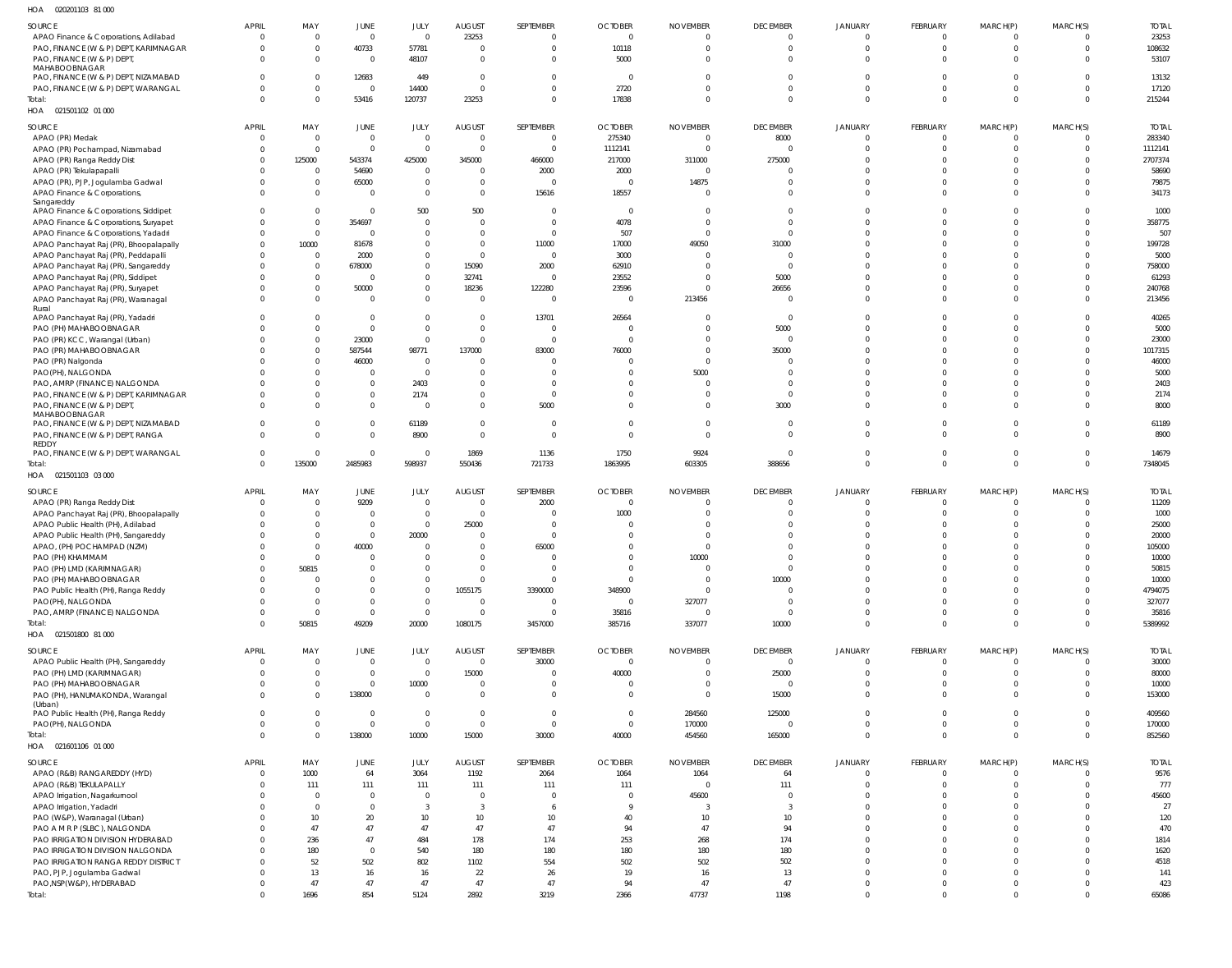| HOA<br>023560800 01 000                                               |                      |                         |                            |                                  |                                 |                          |                                  |                                  |                             |                            |                             |                               |                      |                  |
|-----------------------------------------------------------------------|----------------------|-------------------------|----------------------------|----------------------------------|---------------------------------|--------------------------|----------------------------------|----------------------------------|-----------------------------|----------------------------|-----------------------------|-------------------------------|----------------------|------------------|
| SOURCE                                                                | <b>APRIL</b>         | MAY                     | JUNE                       | JULY                             | <b>AUGUST</b>                   | SEPTEMBER                | <b>OCTOBER</b>                   | <b>NOVEMBER</b>                  | <b>DECEMBER</b>             | <b>JANUARY</b>             | <b>FEBRUARY</b>             | MARCH(P)                      | MARCH(S)             | <b>TOTAL</b>     |
| APAO (PR) Medak                                                       |                      | $\Omega$                | 60                         | $\overline{0}$                   | $\overline{0}$                  | $\overline{0}$           | 3110                             | $\overline{0}$                   | $\Omega$                    | $\Omega$                   | $\Omega$                    | $\overline{0}$                | $\Omega$             | 3170             |
| APAO (PR), PJP, Jogulamba Gadwal                                      |                      | $\Omega$                | 15000                      | $\mathbf{0}$                     | $\overline{0}$                  | $\overline{0}$           | $\overline{0}$                   | $\overline{0}$                   | $\Omega$                    | $\Omega$                   | $\Omega$                    | $\overline{0}$                | $\Omega$             | 15000            |
| APAO Finance & Corporations, Adilabad                                 |                      | $\Omega$                | $\mathbf{0}$               | $\overline{0}$                   | 14300                           | $\overline{0}$           | $\overline{0}$                   | $\Omega$                         | - 0                         | $\Omega$                   | $\Omega$                    | $\Omega$                      | $\Omega$             | 14300            |
| APAO Finance & Corporations, Jangaon                                  |                      | $\Omega$                | $\mathbf 0$                | $\overline{0}$                   | 35563                           | 1716                     | $\overline{0}$                   | $\Omega$                         | $\Omega$                    | $\Omega$                   | $\Omega$                    | $\Omega$                      | $\Omega$             | 37279            |
| APAO Finance & Corporations,                                          |                      | $\Omega$                | $\mathbf 0$                | 3170                             | $\overline{0}$                  | $\overline{0}$           | 133                              | $\Omega$                         | $\Omega$                    | $\Omega$                   | $\Omega$                    | $\Omega$                      | $\Omega$             | 3303             |
| Mahabubabad<br>APAO Finance & Corporations, Peddapalli                |                      |                         | $\mathbf 0$                | $\overline{0}$                   | 8861                            | 21                       | $\overline{0}$                   | $\Omega$                         | $\Omega$                    | $\Omega$                   | $\Omega$                    | $\Omega$                      | $\Omega$             | 8882             |
| APAO Finance & Corporations, Vikarabad                                |                      | $\Omega$                | $\mathbf 0$                | 40830                            | 10000                           | 15316                    | 15848                            | $\Omega$                         | $\Omega$                    | $\Omega$                   | $\Omega$                    | $\Omega$                      | $\Omega$             | 81994            |
| APAO Irrigation, Jagtial                                              |                      | $\Omega$                | 2000                       | 17000                            | 1000                            | $\overline{0}$           | 42000                            | $\Omega$                         | $\Omega$                    | $\Omega$                   | $\Omega$                    | $\Omega$                      | $\Omega$             | 62000            |
| APAO Irrigation, Jangaon                                              |                      | <sup>0</sup>            | $\mathbf{0}$               | 4500                             | $\mathbf 0$                     | 4500                     | 3000                             | $\Omega$                         | $\Omega$                    | $\Omega$                   | $\Omega$                    | $\Omega$                      | $\Omega$             | 12000            |
| APAO Irrigation, Komarambheem Asifabad                                |                      | $\Omega$                | $\mathbf 0$                | 0                                | $\overline{0}$                  | $\overline{0}$           | 13207                            | $\Omega$                         | $\Omega$                    | $\cap$                     | $\Omega$                    | $\Omega$                      | $\Omega$             | 13207            |
| APAO Irrigation, Peddapalli                                           |                      |                         | $\mathbf{0}$               | $\mathbf{0}$                     | $\Omega$                        | 174000                   | $\overline{0}$                   | $\Omega$                         | $\Omega$                    | $\Omega$                   | $\Omega$                    | $\Omega$                      | $\Omega$             | 174000           |
| APAO Irrigation, Vikarabad                                            |                      | $\Omega$                | $\mathbf 0$                | $\mathbf 0$                      | $\Omega$                        | 259524                   | $\circ$                          | $\Omega$                         | 48345                       | $\cap$                     | $\Omega$                    | $\Omega$                      | $\Omega$             | 307869           |
| APAO Irrigation, Wanaparthy                                           |                      | $\Omega$                | $\mathbf 0$                | $\mathbf 0$                      | $\Omega$                        | $\overline{0}$           | 81498                            | $\overline{0}$                   | $\Omega$                    | $\Omega$                   | $\Omega$                    | $\Omega$                      | $\Omega$             | 81498            |
| APAO Panchayat Raj (PR), Jagtial                                      |                      | $\Omega$                | 11100                      | $\mathbf 0$                      | $\Omega$                        | $\Omega$                 | 500                              | 13935                            | $\Omega$                    | $\Omega$                   | $\Omega$                    | $\Omega$                      | $\Omega$             | 25535            |
| APAO Panchayat Raj (PR), Jangaon                                      |                      | $\Omega$                | $\overline{0}$             | $\overline{0}$                   | 16980                           | 70                       | $\overline{0}$                   | $\Omega$                         | $\Omega$                    | $\Omega$                   | $\Omega$                    | $\Omega$                      | $\Omega$             | 17050            |
| APAO Panchayat Raj (PR)<br>Komarambheem Asifabad                      |                      | 339271                  | $\mathbf 0$                | $\mathbf{0}$                     | $\overline{0}$                  | $\Omega$                 | $\Omega$                         | $\Omega$                         | $\Omega$                    | $\Omega$                   | $\Omega$                    | $\Omega$                      | $\Omega$             | 339271           |
| APAO Panchayat Raj (PR), Mahabubabad                                  |                      | $\Omega$                | $\mathbf 0$                | 42827                            | $\overline{0}$                  | $\overline{0}$           | $\overline{0}$                   | $\Omega$                         | $\Omega$                    | $\Omega$                   | $\Omega$                    | $\Omega$                      | <sup>0</sup>         | 42827            |
| APAO Panchayat Raj (PR), Nagarkurnool                                 |                      | $\Omega$                | 173182                     | $\overline{0}$                   | 10000                           | 42000                    | 46000                            | $\Omega$                         | $\Omega$                    | $\Omega$                   | $\Omega$                    | $\Omega$                      | $\Omega$             | 271182           |
| APAO Panchayat Raj (PR), Peddapalli                                   |                      | $\Omega$                | 40060                      | $\overline{0}$                   | 125172                          | 19119                    | 27624                            | $\Omega$                         | $\Omega$                    | $\Omega$                   | $\Omega$                    | $\Omega$                      | $\Omega$             | 211975           |
| APAO Panchayat Raj (PR), Sangareddy                                   |                      | $\Omega$                | 337181                     | $\overline{0}$                   | 15000                           | 308987                   | $\Omega$                         | $\Omega$                         | $\Omega$                    | $\Omega$                   | $\Omega$                    | $\Omega$                      | $\Omega$             | 661168           |
| APAO Panchayat Raj (PR), Siddipet                                     |                      | $\Omega$                | $\Omega$                   | $\mathbf 0$                      | $\Omega$                        | $\Omega$                 | 13669                            | $\Omega$                         | $\Omega$                    | $\Omega$                   | $\Omega$                    | $\Omega$                      | <sup>0</sup>         | 13669            |
| APAO Panchayat Raj (PR), Vikarabad                                    |                      | $\Omega$                | 17945                      | $\overline{0}$                   | 40000                           | $\overline{0}$           | 10564                            | $\Omega$                         | $\Omega$                    | $\Omega$                   | $\Omega$                    | $\Omega$                      | $\Omega$             | 68509            |
| APAO Panchayat Raj (PR), Wanaparthy                                   |                      | $\mathbf 0$             | 23000                      | $\mathbf 0$                      | $\overline{0}$                  | $\overline{0}$           | $\circ$                          | $\overline{0}$                   | $\Omega$                    | $\Omega$                   | $\Omega$                    | $\Omega$                      | $\Omega$             | 23000            |
| APAO Panchayat Raj (PR), Waranagal<br>Rural                           |                      | $\Omega$                | 5000                       | $\mathbf 0$                      | $\Omega$                        | $\overline{0}$           | $\Omega$                         | $\overline{0}$                   | $\Omega$                    | $\Omega$                   | $\Omega$                    | $\Omega$                      | $\Omega$             | 5000             |
| APAO Projects, Jagtial                                                |                      | $\Omega$                | $\mathbf{0}$               | $\mathbf{0}$                     | $\Omega$                        | $\overline{0}$           | 2000                             | 1000                             | - 0                         | $\Omega$                   | $\Omega$                    | $\Omega$                      | $\Omega$             | 3000             |
| APAO Projects, Jangaon                                                |                      | $\Omega$                | $\mathbf 0$                | $\mathbf 0$                      | 2497072                         | $\overline{0}$           | $\overline{0}$                   | $\overline{0}$                   | $\Omega$                    | $\Omega$                   | $\Omega$                    | $\Omega$                      | $\Omega$             | 2497072          |
| APAO Roads & Buildings (R&B),                                         |                      | 16352                   | $\mathbf{0}$               | $\Omega$                         | - 0                             | $\Omega$                 | $\Omega$                         | $\overline{0}$                   | $\Omega$                    | $\Omega$                   | $\Omega$                    | $\Omega$                      | $\Omega$             | 16352            |
| Wanaparthy                                                            |                      |                         |                            |                                  |                                 |                          |                                  |                                  |                             |                            |                             |                               |                      |                  |
| PAO (PR), Nirmal                                                      |                      | $\Omega$                | $\mathbf 0$<br>$\mathbf 0$ | $\overline{0}$                   | $\Omega$<br>$\Omega$            | $\overline{0}$           | 5000<br>$\overline{0}$           | $\overline{0}$<br>$\overline{0}$ | $\Omega$<br>$\Omega$        | $\Omega$<br>$\Omega$       | $\Omega$<br>$\Omega$        | $\Omega$<br>$\Omega$          | $\Omega$<br>$\Omega$ | 5000             |
| PAO IRRIGATION DIVISION,<br>MAHABOOBNAGAR                             |                      |                         |                            | 3000                             |                                 | $\overline{0}$           |                                  |                                  |                             |                            |                             |                               |                      | 3000             |
| PAO IRRIGATION RANGA REDDY DISTRICT                                   |                      | $\Omega$                | $\overline{0}$             | $\mathbf{0}$                     | $\Omega$                        | $\overline{0}$           | 221884                           | 17269                            | $\Omega$                    | $\Omega$                   | $\Omega$                    | $\Omega$                      | $\Omega$             | 239153           |
| PAO MEDAK(IW), MEDAK                                                  |                      | $\Omega$                | 3000                       | $\mathbf 0$                      | $\Omega$                        | $\overline{0}$           | $\overline{0}$                   | $\Omega$                         | $\Omega$                    | $\Omega$                   | $\Omega$                    | $\Omega$                      | $\Omega$             | 3000             |
| PAO, AMRP (FINANCE) NALGONDA                                          |                      | $\Omega$                | 5196                       | $\mathbf 0$                      | $\Omega$                        | $\overline{0}$           | $\overline{0}$                   | $\Omega$                         | $\Omega$                    | $\cap$                     | $\Omega$                    | $\Omega$                      | $\Omega$             | 5196             |
| PAO, FINANCE (W & P) DEPT, HYDERABAD                                  |                      | $\Omega$                | $\overline{0}$             | $\overline{0}$                   | $\Omega$                        | 10                       | $\overline{0}$                   | $\overline{0}$                   | $\Omega$                    | $\Omega$                   | $\Omega$                    | $\Omega$                      | $\Omega$             | 10               |
| PAO, FINANCE (W & P) DEPT, KHAMMAM                                    |                      | $\Omega$                | $\mathbf 0$                | $\overline{0}$                   | $\Omega$                        | $\overline{0}$           | 283206                           | $\overline{0}$                   | $\Omega$                    | $\Omega$                   | $\Omega$                    | $\Omega$                      | $\Omega$             | 283206           |
| PAO, FINANCE (W & P) DEPT, RANGA<br>REDDY                             | $\Omega$             | 3676                    | 3062                       | 217453                           | 1222                            | 323120                   | $\overline{0}$                   | 557                              | 13812                       | $\Omega$                   | $\Omega$                    | $\Omega$                      | $\Omega$             | 562902           |
| PAO, FINANCE (W & P) DEPT, WARANGAL                                   | $\Omega$             | $\Omega$                | $\overline{0}$             | 117820                           | $\overline{0}$                  | $\overline{0}$           | $\overline{0}$                   | $\overline{0}$                   | - 0                         | $\Omega$                   | $\Omega$                    | $\Omega$                      | $\Omega$             | 117820           |
|                                                                       |                      |                         |                            |                                  |                                 |                          |                                  |                                  |                             |                            |                             |                               |                      |                  |
|                                                                       |                      | $\Omega$                | $\overline{0}$             | 0                                | $\overline{0}$                  | $\overline{0}$           |                                  | $\Omega$                         | $\Omega$                    | $\Omega$                   | $\Omega$                    | $\Omega$                      | $\Omega$             |                  |
| PAO, PJP, Jogulamba Gadwal<br>PAO, SRSP, SSP, NIRMAL                  |                      | $\Omega$                | $\overline{0}$             | $\overline{0}$                   | $\Omega$                        | $\Omega$                 | 15665<br>1000                    | $\Omega$                         | $\Omega$                    | $\Omega$                   | $\Omega$                    | $\Omega$                      | $\Omega$             | 15665<br>1000    |
| Total:                                                                |                      | 359299                  | 635786                     | 446600                           | 2775170                         | 1148383                  | 785908                           | 32761                            | 62157                       | $\Omega$                   | $\Omega$                    | $\Omega$                      | $\Omega$             | 6246064          |
| HOA  025000102  01 000                                                |                      |                         |                            |                                  |                                 |                          |                                  |                                  |                             |                            |                             |                               |                      |                  |
|                                                                       |                      |                         |                            |                                  |                                 |                          |                                  |                                  |                             |                            |                             |                               |                      |                  |
| SOURCE                                                                | <b>APRIL</b>         | MAY<br>$^{\circ}$       | JUNE                       | JULY                             | <b>AUGUST</b><br>$\overline{0}$ | SEPTEMBER<br>$\circ$     | <b>OCTOBER</b><br>$\overline{0}$ | <b>NOVEMBER</b><br>$\circ$       | <b>DECEMBER</b><br>$\Omega$ | <b>JANUARY</b><br>$\Omega$ | <b>FEBRUARY</b><br>$\Omega$ | MARCH(P)<br>- 0               | MARCH(S)             | <b>TOTAL</b>     |
| APAO Finance & Corporations, Adilabad                                 | $\Omega$             | $\mathbf{0}$            | 145920<br>$\mathbf{0}$     | 63522<br>19400                   | 10455                           | $\overline{0}$           | $\overline{0}$                   | $\overline{0}$                   | $\Omega$                    | $\Omega$                   | $\Omega$                    | $\overline{0}$                | $\Omega$             | 209442<br>29855  |
| APAO Finance & Corporations,<br>Sangareddy                            |                      |                         |                            |                                  |                                 |                          |                                  |                                  |                             |                            |                             |                               |                      |                  |
| PAO, AMRP (FINANCE) NALGONDA                                          |                      | $\Omega$                | $\mathbf{0}$               | 7000                             | 13128                           | $\overline{0}$           | $\overline{0}$                   | $\overline{0}$                   | $\Omega$                    | $\Omega$                   | $\Omega$                    | $\overline{0}$                | $\Omega$             | 20128            |
| PAO, FINANCE (W & P) DEPT, HYDERABAD                                  |                      | $\Omega$                | $\mathbf 0$                | $\mathbf{0}$                     | $\overline{0}$                  | $\overline{0}$           | 172643                           | $\overline{0}$                   | $\mathbf{0}$                | $\mathbf{0}$               | $\Omega$                    | $\overline{0}$                | $\mathbf{0}$         | 172643           |
| PAO, FINANCE (W & P) DEPT, KARIMNAGAR                                 |                      | $\Omega$                | $\mathbf 0$                | 8422                             | $\overline{0}$                  | 1521                     | $\overline{0}$                   | $\overline{0}$                   | $\Omega$                    | $\Omega$                   | $\Omega$                    | $\overline{0}$                | $\Omega$             | 9943             |
| PAO, FINANCE (W & P) DEPT,                                            |                      | $\Omega$                | $\mathbf 0$                | $\overline{0}$                   | 16825                           | $\overline{0}$           | $\overline{0}$                   | $\overline{0}$                   | $\Omega$                    | $\mathbf{0}$               | $\Omega$                    | $\overline{0}$                | $\Omega$             | 16825            |
| MAHABOOBNAGAR<br>PAO, FINANCE (W & P) DEPT, MEDAK                     |                      | $\Omega$                | $\overline{0}$             | 15360                            | $\overline{0}$                  | $\overline{\phantom{0}}$ | 2000                             | $\overline{0}$                   | $\Omega$                    | $\overline{0}$             | $\Omega$                    | $\overline{0}$                | $\Omega$             | 17360            |
| Total:                                                                |                      | $\Omega$                | 145920                     | 113704                           | 40408                           | 1521                     | 174643                           | $\overline{0}$                   | $\Omega$                    | $\overline{0}$             | $\Omega$                    | $\overline{0}$                | $\mathbf{0}$         | 476196           |
| HOA  040601800  02  000                                               |                      |                         |                            |                                  |                                 |                          |                                  |                                  |                             |                            |                             |                               |                      |                  |
| SOURCE                                                                | APRIL                | MAY                     | JUNE                       | JULY                             | <b>AUGUST</b>                   | SEPTEMBER                | <b>OCTOBER</b>                   | <b>NOVEMBER</b>                  | <b>DECEMBER</b>             | <b>JANUARY</b>             | FEBRUARY                    | MARCH(P)                      | MARCH(S)             | <b>TOTAL</b>     |
| APAO (PR) Ranga Reddy Dist                                            | $\Omega$             | $\Omega$                | 182000                     | $\overline{0}$                   | $\overline{0}$                  | $\overline{0}$           | $\overline{0}$                   | $\overline{0}$                   | $\Omega$                    | $\Omega$                   | $\Omega$                    | $\overline{0}$                | $\Omega$             | 182000           |
| APAO Panchayat Raj (PR), Peddapalli                                   |                      | $\Omega$                | $\mathbf{0}$               | $\overline{0}$                   | 872                             | $\overline{0}$           | $\overline{0}$                   | $\overline{0}$                   | $\Omega$                    | $\Omega$                   | $\Omega$                    | $\overline{0}$                | $\Omega$             | 872              |
| PAO (PR) MAHABOOBNAGAR                                                |                      | $\Omega$                | $\mathbf 0$                | $\mathbf{0}$                     | $\overline{0}$                  | 30000                    | 50000                            | $\overline{0}$                   | $\overline{0}$              | $\overline{0}$             | $\overline{0}$              | $\overline{0}$                | $\Omega$             | 80000            |
| PAO IRRIGATION DIVISION,                                              |                      | $\Omega$                | $\mathbf 0$                | 3500                             | 4000                            | $\overline{0}$           | 18500                            | 51000                            | 3000                        | $\Omega$                   | $\Omega$                    | $\overline{0}$                | $\Omega$             | 80000            |
| MAHABOOBNAGAR                                                         |                      |                         |                            |                                  |                                 |                          |                                  |                                  |                             |                            |                             |                               |                      |                  |
| PAO, FINANCE (W & P) DEPT, KHAMMAM                                    |                      | 0                       | $\mathbf{0}$               | $\overline{0}$                   | $\overline{0}$                  | $\overline{0}$           | 148737                           | $\overline{0}$                   | $\mathbf 0$                 | $\overline{0}$             | $\Omega$                    | $\overline{0}$                | $\Omega$             | 148737           |
| PAO, FINANCE (W & P) DEPT,                                            |                      | $\Omega$                | $\mathbf{0}$               | $\mathbf{0}$                     | 4000                            | $\overline{0}$           | $\overline{0}$                   | $\overline{0}$                   | $\Omega$                    | $\Omega$                   | $\Omega$                    | $\overline{0}$                | $\Omega$             | 4000             |
| MAHABOOBNAGAR<br>PAO, FINANCE (W & P) DEPT, RANGA                     |                      | $\Omega$                | 4157                       | 6000                             | $\overline{0}$                  | $\overline{0}$           | $\overline{0}$                   | $\overline{0}$                   | $\Omega$                    | $\overline{0}$             | $\Omega$                    | $\overline{0}$                | $\Omega$             | 10157            |
| REDDY                                                                 |                      |                         |                            |                                  |                                 |                          |                                  |                                  |                             |                            |                             |                               |                      |                  |
| PAO, PJP, Jogulamba Gadwal                                            | $\Omega$             | $\Omega$                | 1000                       | $\overline{0}$                   | $\overline{0}$                  | 1000                     | 10000                            | $\overline{0}$                   | $\overline{0}$              | $\Omega$                   | $\overline{0}$              | $\overline{0}$                | $\Omega$             | 12000            |
| Total:                                                                |                      | $\Omega$                | 187157                     | 9500                             | 8872                            | 31000                    | 227237                           | 51000                            | 3000                        | $\overline{0}$             | $\mathbf{0}$                | $\overline{0}$                | $\Omega$             | 517766           |
| HOA  043500800  03  000                                               |                      |                         |                            |                                  |                                 |                          |                                  |                                  |                             |                            |                             |                               |                      |                  |
| SOURCE                                                                | <b>APRIL</b>         | MAY                     | JUNE                       | JULY                             | <b>AUGUST</b>                   | SEPTEMBER                | <b>OCTOBER</b>                   | <b>NOVEMBER</b>                  | <b>DECEMBER</b>             | <b>JANUARY</b>             | FEBRUARY                    | MARCH(P)                      | MARCH(S)             | <b>TOTAL</b>     |
| PAO, FINANCE (W & P) DEPT, WARANGAL                                   | - 0                  | $\Omega$                | 903562                     | $\mathbf{0}$                     | $\Omega$                        | $\overline{0}$           | $\overline{0}$                   | $\overline{0}$                   | $\overline{0}$              | $\overline{0}$             | $\overline{0}$              | $\overline{0}$                | $\Omega$             | 903562           |
| Total:                                                                |                      | 0                       | 903562                     | $\overline{0}$                   | $\overline{0}$                  | $\overline{0}$           | $\overline{0}$                   | $\overline{0}$                   | $\overline{0}$              | $\overline{0}$             | $\overline{0}$              | $\overline{0}$                | $\overline{0}$       | 903562           |
| HOA  051500800  81 000                                                |                      |                         |                            |                                  |                                 |                          |                                  |                                  |                             |                            |                             |                               |                      |                  |
| <b>SOURCE</b>                                                         | APRIL                | MAY                     | JUNE                       | JULY                             | <b>AUGUST</b>                   | SEPTEMBER                | <b>OCTOBER</b>                   | <b>NOVEMBER</b>                  | <b>DECEMBER</b>             | <b>JANUARY</b>             | FEBRUARY                    | MARCH(P)                      | MARCH(S)             | <b>TOTAL</b>     |
| APAO (PR) Pochampad, Nizamabad                                        | $\Omega$             | $\Omega$                | 111126                     | $\overline{0}$                   | $\Omega$                        | 81089                    | 525230                           | 14304                            | $\Omega$                    | $\Omega$                   | $\Omega$                    | $\overline{0}$                | $\Omega$             | 731749           |
| APAO (PR) Tekulapapalli                                               |                      | $\Omega$                | $\mathbf{0}$               | 179616                           | $\overline{0}$                  | $\overline{0}$           | $\overline{0}$                   | $\Omega$                         | $\Omega$                    | $\Omega$                   | $\Omega$                    | $\overline{0}$                | $\Omega$             | 179616           |
| APAO Finance & Corporations, Jangaon                                  |                      | $\Omega$                | $\mathbf 0$                | $\overline{0}$                   | $\mathbf 0$                     | 10334                    | 3143                             | $\overline{0}$                   | $\Omega$                    | $\Omega$                   | $\Omega$                    | $\overline{0}$                | $\Omega$             | 13477            |
| APAO Finance & Corporations, Kamareddy                                |                      | $\Omega$                | $\mathbf 0$                | 1000                             | $\Omega$                        | $\overline{0}$           | $\overline{0}$                   | $\overline{0}$                   | $\Omega$                    | $\Omega$                   | $\Omega$                    | $\Omega$                      | $\Omega$             | 1000             |
| APAO Finance & Corporations, Siricilla                                |                      | $\Omega$                | 14122                      | $\overline{0}$                   | $\overline{0}$                  | $\overline{0}$           | $\overline{0}$                   | $\overline{0}$                   | $\Omega$                    | $\Omega$                   | $\Omega$                    | $\Omega$                      | $\Omega$             | 14122            |
| APAO Panchayat Raj (PR), Adilabad<br>APAO Panchayat Raj (PR), Jangaon | $\Omega$<br>$\Omega$ | 46000<br>$\overline{0}$ | $\mathbf 0$<br>$\mathbf 0$ | $\overline{0}$<br>$\overline{0}$ | 4178<br>83640                   | $\overline{0}$<br>229555 | 100000<br>$\overline{0}$         | 115000<br>$\overline{0}$         | 6000<br>$\overline{0}$      | $\Omega$<br>$\Omega$       | $\Omega$<br>$\Omega$        | $\overline{0}$<br>$\mathbf 0$ | $\Omega$<br>$\Omega$ | 271178<br>313195 |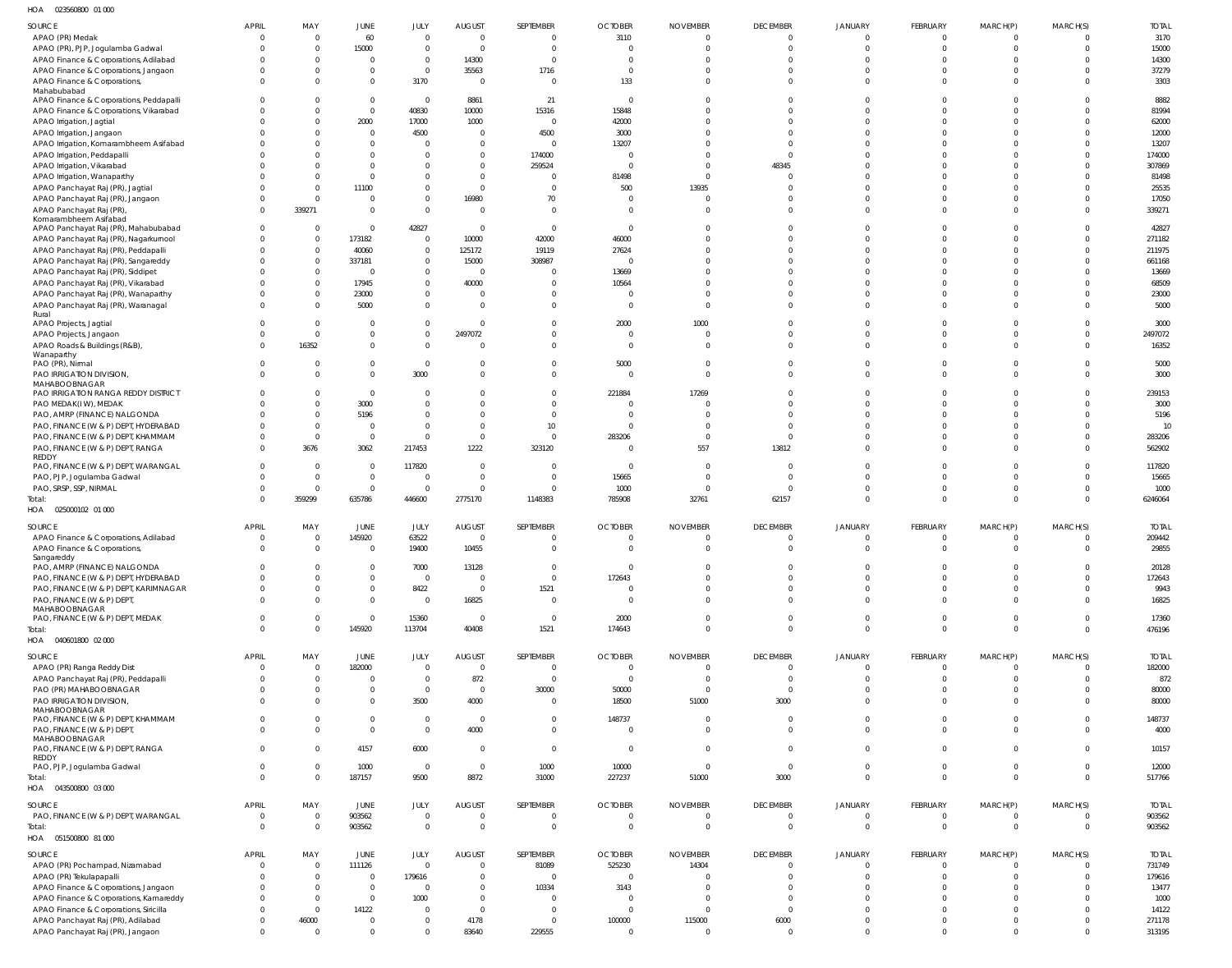051500800 81 000 HOA

| SOURCE                                         | <b>APRIL</b>   | MAY          | JUNE           | JULY           | <b>AUGUST</b>            | SEPTEMBER      | <b>OCTOBER</b> | <b>NOVEMBER</b> | <b>DECEMBER</b> | <b>JANUARY</b> | <b>FEBRUARY</b> | MARCH(P)       | MARCH(S)       | <b>TOTAL</b> |
|------------------------------------------------|----------------|--------------|----------------|----------------|--------------------------|----------------|----------------|-----------------|-----------------|----------------|-----------------|----------------|----------------|--------------|
| APAO Panchayat Raj (PR), Medchal               | $\overline{0}$ | $\mathbf{0}$ | $\mathbf 0$    | $\Omega$       | $\overline{0}$           | $\overline{0}$ | $\overline{0}$ | $\overline{0}$  | 40000           | $\overline{0}$ | $\overline{0}$  | $\overline{0}$ | $\Omega$       | 40000        |
| Malkajigiri                                    |                |              |                |                |                          |                |                |                 |                 |                |                 |                |                |              |
| APAO Panchayat Raj (PR), Siricilla             | 0              | $\mathbf{0}$ | 118            | $\Omega$       | $\overline{0}$           | $\Omega$       | $\overline{0}$ | $\Omega$        | $\overline{0}$  | $\overline{0}$ | $\Omega$        | - 0            | $\Omega$       | 118          |
| APAO Panchayat Raj (PR), Waranagal             | $\Omega$       | $\Omega$     | $\mathbf{0}$   | $\Omega$       | $\Omega$                 | $\Omega$       | 67693          | $\Omega$        | 26513           | $\Omega$       | $\Omega$        | $\Omega$       | $\Omega$       | 94206        |
| Rural<br>PAO (PR) (IW), LMD Colony, Karimnagar | 0              | $\Omega$     | 109641         | $\Omega$       | 44444                    | 39922          | $\Omega$       | $\Omega$        | $\Omega$        | $\Omega$       | $\Omega$        | $\Omega$       | $\Omega$       | 194007       |
|                                                |                |              |                |                |                          | $\Omega$       |                |                 | $\Omega$        | $\Omega$       | $\Omega$        |                |                |              |
| PAO (PR), Nirmal                               |                | $\mathbf{0}$ | $\overline{0}$ | 5000           | $\overline{\mathbf{0}}$  |                | $\sqrt{ }$     | $\Omega$        |                 |                |                 | $\Omega$       |                | 5000         |
| PAO, FINANCE (W & P) DEPT, KARIMNAGAR          |                | $\Omega$     | $\overline{0}$ | $\overline{0}$ | $\overline{0}$           | 9229           | 121689         | $\Omega$        | $\Omega$        | $\Omega$       | $\Omega$        | $\Omega$       | $\Omega$       | 130918       |
| PAO, FINANCE (W & P) DEPT, KHAMMAM             | <sup>0</sup>   | $\Omega$     | $\overline{0}$ | 19488          | $\overline{\mathbf{0}}$  | $\Omega$       | 159193         | $\Omega$        | 85694           | $\Omega$       | $\Omega$        | $\Omega$       | $\Omega$       | 264375       |
| PAO, FINANCE (W & P) DEPT, NIRMAL              |                | $\Omega$     | $\overline{0}$ | $\Omega$       | $\overline{0}$           | $\Omega$       | 1000           | $\Omega$        | $\Omega$        | $\Omega$       | $\Omega$        | $\Omega$       |                | 1000         |
| PAO, FINANCE (W & P) DEPT, NIZAMABAD           | <sup>0</sup>   | $\mathbf{0}$ | $\overline{0}$ | 10917          | 2081                     | 47872          | 3330           | $\Omega$        | $\Omega$        | $\Omega$       | $\Omega$        | $\Omega$       | $\Omega$       | 64200        |
| Total:                                         | $\Omega$       | 46000        | 235007         | 216021         | 134343                   | 418001         | 981278         | 129304          | 158207          | $\Omega$       | $\Omega$        | $\Omega$       | $\Omega$       | 2318161      |
| HOA  070001101  81 000                         |                |              |                |                |                          |                |                |                 |                 |                |                 |                |                |              |
|                                                |                |              |                |                |                          |                |                |                 |                 |                |                 |                |                |              |
| SOURCE                                         | <b>APRIL</b>   | MAY          | JUNE           | JULY           | <b>AUGUST</b>            | SEPTEMBER      | <b>OCTOBER</b> | <b>NOVEMBER</b> | <b>DECEMBER</b> | <b>JANUARY</b> | FEBRUARY        | MARCH(P)       | MARCH(S)       | <b>TOTAL</b> |
| PAO (W&P) NSP, TEKULAPALLY                     | $\Omega$       | $\Omega$     | $\overline{0}$ | $\Omega$       | $\overline{0}$           | $\Omega$       | 598033         | 183705          | $\overline{0}$  | $\Omega$       | $\Omega$        | $\overline{0}$ | $\Omega$       | 781738       |
| PAO A M R P (SLBC), NALGONDA                   |                | $\Omega$     | $\overline{0}$ | $\Omega$       | $\overline{0}$           | 1269723        | $\Omega$       | $\Omega$        | $\Omega$        | $\Omega$       | $\Omega$        | - 0            | $\Omega$       | 1269723      |
| PAO IRRIGATION DIVISION NALGONDA               |                | $\Omega$     | $\mathbf 0$    | $\Omega$       | $\Omega$                 | $\Omega$       | 500            | $\Omega$        | $\Omega$        | $\Omega$       | $\Omega$        | 0              |                | 500          |
| PAO, S R S P, R R DISTRICT                     |                | $\Omega$     | $\overline{0}$ | $\Omega$       | $\overline{0}$           | 1100           | $\Omega$       |                 | $\Omega$        | $\Omega$       | $\Omega$        | $\Omega$       |                | 1100         |
| Total:                                         | $\Omega$       | $\Omega$     | $\mathbf{0}$   | $\Omega$       | $\overline{0}$           | 1270823        | 598533         | 183705          | $\Omega$        | $\Omega$       | $\Omega$        | $\Omega$       | $\Omega$       | 2053061      |
| HOA  070001800  81 000                         |                |              |                |                |                          |                |                |                 |                 |                |                 |                |                |              |
|                                                |                |              |                |                |                          |                |                |                 |                 |                |                 |                |                |              |
| SOURCE                                         | APRIL          | MAY          | JUNE           | JULY           | <b>AUGUST</b>            | SEPTEMBER      | <b>OCTOBER</b> | <b>NOVEMBER</b> | <b>DECEMBER</b> | <b>JANUARY</b> | FEBRUARY        | MARCH(P)       | MARCH(S)       | <b>TOTAL</b> |
| APAO Irrigation, Jagtial                       | $\Omega$       | $\mathbf{0}$ | $\overline{0}$ | $\overline{0}$ | $\overline{\mathbf{0}}$  | - 0            | 1000           | - 0             | $\overline{0}$  | $\Omega$       | $\Omega$        | $\Omega$       |                | 1000         |
| APAO Irrigation, Wanaparthy                    | 0              | $\Omega$     | $\overline{0}$ | 59578          | $\overline{0}$           | $\Omega$       | $\overline{0}$ | $\overline{0}$  | $\Omega$        | $\Omega$       | $\Omega$        | $\Omega$       | $\Omega$       | 59578        |
| APAO Projects, Jagtial                         | $\Omega$       | 9476         | $\overline{0}$ | 269240         | $\overline{0}$           | $\Omega$       | 59794          | $\overline{0}$  | 2711435         | $\Omega$       | $\Omega$        | $\Omega$       | $\Omega$       | 3049945      |
|                                                | $\Omega$       |              | $\mathbf 0$    |                |                          | 3852           |                | 46151           | $\Omega$        | $\overline{0}$ | $\Omega$        | $\Omega$       | $\Omega$       |              |
| APAO Projects, Peddapalli                      |                | 37926640     |                | 40141139       | 212708                   |                | 28852009       |                 | $\Omega$        | $\Omega$       | $\Omega$        |                |                | 107182499    |
| APAO Roads & Buildings (R&B),                  | $\Omega$       | $\Omega$     | $\overline{0}$ | $\overline{0}$ | $\overline{\mathbf{0}}$  | 25000          | $\Omega$       | 10000           |                 |                |                 | $\Omega$       | $\Omega$       | 35000        |
| Mahabubabad<br>APAO, SRSP SSP, KARIMNAGAR      | $\Omega$       | 190034       | 235296         | 1217145        | 139533                   | 487354         | 679852         | 1011741         | 91630           | $\Omega$       | $\Omega$        | $\Omega$       | $\Omega$       | 4052585      |
|                                                |                |              |                |                |                          |                |                |                 |                 |                |                 |                |                |              |
| PAO (W&P), Waranagal (Urban)                   | 0              | 0            | 2299987        | 300340         | $\overline{\mathbf{0}}$  | $\Omega$       | $\Omega$       | 1847735         | 802420          | $\Omega$       | $\Omega$        | $\Omega$       | $\Omega$       | 5250482      |
| PAO IRRIGATION DIVISION KHAMMAM                | <sup>0</sup>   | $\mathbf{0}$ | $\mathbf 0$    | $\Omega$       | $\overline{0}$           | $\Omega$       | - 0            | 11570           | $\Omega$        | $\Omega$       | $\Omega$        | $\Omega$       | $\Omega$       | 11570        |
| PAO IRRIGATION RANGA REDDY DISTRICT            |                | $\mathbf{0}$ | $\mathbf 0$    | 691100         | 290000                   | 177300         | $\Omega$       | 577960          | 280000          | $\Omega$       | $\Omega$        | $\Omega$       | $\Omega$       | 2016360      |
| PAO, PJP, Jogulamba Gadwal                     |                | $\mathbf{0}$ | 8200           | 22000          | 40000                    | 772400         | 190242         | 1136909         | $\Omega$        | $\Omega$       | $\Omega$        | $\Omega$       | $\Omega$       | 2169751      |
| PAO, S R S P, R R DISTRICT                     | <sup>0</sup>   | $\mathbf 0$  | $\overline{0}$ | $\overline{0}$ | $\overline{\mathbf{0}}$  | 11000          | - 0            | $\circ$         | $\Omega$        | $\Omega$       | $\Omega$        | $\Omega$       | $\Omega$       | 11000        |
| PAO, NSP(W&P), HYDERABAD                       | 0              | $\Omega$     | $\mathbf 0$    | 100000         | $\overline{0}$           | $\sqrt{ }$     | $\Omega$       | 60000           | 60000           | $\Omega$       | $\overline{0}$  | 0              | $\Omega$       | 220000       |
| Total:                                         | $\Omega$       | 38126150     | 2543483        | 42800542       | 682241                   | 1476906        | 29782897       | 4702066         | 3945485         | $\Omega$       | $\Omega$        | $\Omega$       | $\Omega$       | 124059770    |
| HOA  070101101  81  000                        |                |              |                |                |                          |                |                |                 |                 |                |                 |                |                |              |
|                                                |                |              |                |                |                          |                |                |                 |                 |                |                 |                |                |              |
| SOURCE                                         | <b>APRIL</b>   | MAY          | JUNE           | <b>JULY</b>    | <b>AUGUST</b>            | SEPTEMBER      | <b>OCTOBER</b> | <b>NOVEMBER</b> | <b>DECEMBER</b> | <b>JANUARY</b> | FEBRUARY        | MARCH(P)       | MARCH(S)       | <b>TOTAL</b> |
| PAO (W&P) NSP, TEKULAPALLY                     | $\Omega$       | $\Omega$     | $\overline{0}$ | 291823         | $\overline{0}$           |                | $\Omega$       | $\Omega$        | $\Omega$        | $\Omega$       | $\Omega$        | - 0            | $\Omega$       | 291823       |
| Total:                                         | $\Omega$       | $\Omega$     | $\mathbf{0}$   | 291823         | $\overline{0}$           | $\Omega$       | $\overline{0}$ | $\circ$         | $\overline{0}$  | $\overline{0}$ | $\overline{0}$  | $\overline{0}$ | $\Omega$       | 291823       |
| HOA  070101800  81 000                         |                |              |                |                |                          |                |                |                 |                 |                |                 |                |                |              |
|                                                |                |              |                |                |                          |                |                |                 |                 |                |                 |                |                |              |
|                                                |                |              |                |                |                          |                |                |                 |                 |                |                 |                |                |              |
| SOURCE                                         | <b>APRIL</b>   | MAY          | JUNE           | JULY           | <b>AUGUST</b>            | SEPTEMBER      | <b>OCTOBER</b> | <b>NOVEMBER</b> | <b>DECEMBER</b> | <b>JANUARY</b> | <b>FEBRUARY</b> | MARCH(P)       | MARCH(S)       | <b>TOTAL</b> |
| APAO Finance & Corporations,                   | $\mathbf 0$    | $\mathbf{0}$ | $\mathbf 0$    | $\Omega$       | 7369                     | $\mathbf{0}$   | $\overline{0}$ | $\circ$         | $\overline{0}$  | $\overline{0}$ | $\Omega$        | $\overline{0}$ | $\Omega$       | 7369         |
| Komarambheem Asifabad                          |                |              |                |                |                          |                |                |                 |                 |                |                 |                |                |              |
| APAO Finance & Corporations,                   | $\Omega$       | $\mathbf{0}$ | $\overline{0}$ | $\overline{0}$ | $\overline{0}$           | $\overline{0}$ | 284054         | $\mathbf{0}$    | $\overline{0}$  | $\overline{0}$ | $\Omega$        | $\overline{0}$ | $\mathbf{0}$   | 284054       |
| Kothagudem                                     |                |              |                |                |                          |                |                |                 |                 |                |                 |                |                |              |
| APAO Finance & Corporations,                   | $\Omega$       | $\Omega$     | $\overline{0}$ | 11107          | 1321                     | $\mathbf{0}$   | 2389           | $\Omega$        | $\overline{0}$  | $\overline{0}$ | $\overline{0}$  | $\overline{0}$ | $\mathbf{0}$   | 14817        |
| Wanaparthy                                     |                |              |                |                |                          |                |                |                 |                 |                |                 |                |                |              |
| APAO Irrigation, Kamareddy                     | $\Omega$       | $\Omega$     | 5000           | $\Omega$       | $\overline{\mathbf{0}}$  | $\Omega$       | $\Omega$       | $\Omega$        | $\Omega$        | $\Omega$       | $\Omega$        | $\Omega$       | $\Omega$       | 5000         |
| APAO Irrigation, Kothagudem                    | 0              | 501358       | 1000           |                | $\Omega$                 |                | 1000           |                 | $\Omega$        | 0              |                 |                |                | 503358       |
| APAO Irrigation, Mancherial                    | $\Omega$       | $\mathbf{0}$ | $\mathbf 0$    | $\Omega$       | $\overline{0}$           | $\Omega$       | 155720         | $\circ$         | $\overline{0}$  | $\Omega$       | $\Omega$        | $\Omega$       |                | 155720       |
| APAO Irrigation, Nagarkurnool                  | 0              | $\mathbf 0$  | 222730         | 42000          | 2670                     | 195540         | 35000          | 3510            | 400             | $\overline{0}$ | $\overline{0}$  | $\Omega$       |                | 501850       |
| APAO Irrigation, Siddipet                      |                | $\mathbf 0$  | $\mathbf 0$    | $\Omega$       | $\overline{0}$           | $\Omega$       | 437000         | $\overline{0}$  | $\overline{0}$  | $\Omega$       | $\Omega$        | $\Omega$       | $\Omega$       | 437000       |
|                                                |                | $\mathbf{0}$ | $\mathbf 0$    | $\Omega$       | $\overline{0}$           | $\Omega$       | 1000           | - 0             | $\overline{0}$  | $\Omega$       | $\Omega$        | $\Omega$       |                | 1000         |
| APAO Irrigation, Wanaparthy                    | 0              | $\Omega$     |                | $\Omega$       |                          | $\Omega$       |                | $\Omega$        | $\Omega$        | $\Omega$       | $\Omega$        | $\Omega$       | $\Omega$       |              |
| APAO Panchayat Raj (PR), Kothagudem            |                |              | 12398          |                | 1209                     |                | 4073           |                 |                 |                |                 |                |                | 17680        |
| APAO Panchayat Raj (PR), Nagarkurnool          | 0              | $\mathbf{0}$ | 913            | $\Omega$       | $\overline{\phantom{0}}$ | $\Omega$       | $\overline{0}$ | $\overline{0}$  | $\Omega$        | $\Omega$       | $\Omega$        | $\Omega$       |                | 913          |
| APAO Projects, Jagtial                         | 0              | 28320        | $\overline{0}$ | $\Omega$       | $\overline{0}$           | 104620         | 10440          | $\overline{0}$  | $\Omega$        | $\Omega$       | $\Omega$        | $\Omega$       | $\Omega$       | 143380       |
| APAO Projects, Mancherial                      | <sup>0</sup>   | $\Omega$     | $\mathbf 0$    | $\Omega$       | $\overline{0}$           | $\Omega$       | 5713           | 48799           | $\Omega$        | $\Omega$       | $\Omega$        | $\Omega$       |                | 54512        |
| PAO A M R P (SLBC), NALGONDA                   | $\Omega$       | $\mathbf{0}$ | $\mathbf 0$    | $\Omega$       | $\overline{0}$           | $\Omega$       | $\overline{0}$ | 7421483         | $\Omega$        | $\overline{0}$ | $\Omega$        | $\Omega$       | $\Omega$       | 7421483      |
| PAO, FINANCE (W & P) DEPT, HYDERABAD           | 0              | $\mathbf 0$  | 18000          | $\overline{0}$ | $\overline{0}$           | $\Omega$       | $\Omega$       | $\overline{0}$  | $\overline{0}$  | $\overline{0}$ | $\Omega$        | $\Omega$       | $\Omega$       | 18000        |
| PAO, FINANCE (W & P) DEPT, RANGA               | $\Omega$       | $\mathbf{0}$ | $\mathbf 0$    | 49114          | $\overline{0}$           | $\overline{0}$ | $\overline{0}$ | 20742           | $\overline{0}$  | $\overline{0}$ | $\Omega$        | $\Omega$       | $\Omega$       | 69856        |
| REDDY                                          |                |              |                |                |                          |                |                |                 |                 |                |                 |                |                |              |
| PAO, PJP, Jogulamba Gadwal                     | $\mathbf 0$    | $\mathbf{0}$ | $\mathbf 0$    | $\overline{0}$ | $\overline{0}$           | $\overline{0}$ | $\overline{0}$ | 1000            | $\overline{0}$  | $\overline{0}$ | $\overline{0}$  | $\overline{0}$ | $\mathbf 0$    | 1000         |
| Total:                                         | $\Omega$       | 529678       | 260041         | 102221         | 12569                    | 300160         | 936389         | 7495534         | 400             | $\overline{0}$ | $\Omega$        | $\Omega$       | $\Omega$       | 9636992      |
| HOA  070103800  81 000                         |                |              |                |                |                          |                |                |                 |                 |                |                 |                |                |              |
|                                                |                |              |                |                |                          |                |                |                 |                 |                |                 |                |                |              |
| SOURCE                                         | <b>APRIL</b>   | MAY          | JUNE           | JULY           | <b>AUGUST</b>            | SEPTEMBER      | <b>OCTOBER</b> | <b>NOVEMBER</b> | <b>DECEMBER</b> | JANUARY        | FEBRUARY        | MARCH(P)       | MARCH(S)       | <b>TOTAL</b> |
| APAO Finance & Corporations,                   | $\overline{0}$ | $\mathbf 0$  | $\mathbf{0}$   | $\Omega$       | $\overline{0}$           | $\overline{0}$ | 10164          | $\overline{0}$  | $\overline{0}$  | $\overline{0}$ | $\overline{0}$  | $\mathbf 0$    | $\overline{0}$ | 10164        |
| Kothagudem                                     |                |              |                |                |                          |                |                |                 |                 |                |                 |                |                |              |
| APAO Irrigation, Mancherial                    | $\Omega$       | $\Omega$     | 2000           | $\overline{0}$ | $\overline{0}$           | $\Omega$       | $\overline{0}$ | $\overline{0}$  | $\overline{0}$  | $\overline{0}$ | $\Omega$        | $\mathbf{0}$   | $\Omega$       | 2000         |
| APAO Irrigation, Nagarkurnool                  | <sup>0</sup>   | $\Omega$     | $\overline{0}$ | 1000           | 1000                     | $\Omega$       | 19500          | $\overline{0}$  | $\Omega$        | $\Omega$       | $\Omega$        | $\mathbf{0}$   | $\Omega$       | 21500        |
| APAO Irrigation, Sangareddy                    |                | $\Omega$     | $\mathbf{0}$   | 7236974        | 1000                     | $\Omega$       | $\overline{0}$ | 6000            | $\Omega$        | $\Omega$       | $\Omega$        | $\Omega$       | $\Omega$       | 7243974      |
| APAO Irrigation, Siddipet                      |                | $\Omega$     | 31000          | 96405          | 20000                    | 29000          | 57000          | 1000            | $\Omega$        | $\Omega$       | $\Omega$        | $\mathbf{0}$   |                | 234405       |
| PAO IRRIGATION DIVISION NALGONDA               | 0              | $\Omega$     | 500            | 4000           | $\overline{\mathbf{0}}$  | $\Omega$       | 5500           | $\sqrt{ }$      | $\overline{0}$  | $\overline{0}$ | $\overline{0}$  | $^{\circ}$     |                | 10000        |
| PAO IRRIGATION DIVISION,                       | 0              | $\Omega$     | $\mathbf{0}$   | $\Omega$       | $\overline{0}$           | $\Omega$       | $\Omega$       | 479876          | $\Omega$        | $\Omega$       | $\Omega$        | $^{\circ}$     | $\Omega$       | 479876       |
| MAHABOOBNAGAR                                  |                |              |                |                |                          |                |                |                 |                 |                |                 |                |                |              |
| PAO MEDAK(IW), MEDAK                           | 0              | $\Omega$     | $\overline{0}$ | $\Omega$       | $\overline{0}$           | 1000           | $\overline{0}$ | - 0             | $\Omega$        | $\overline{0}$ | $\overline{0}$  | $\mathbf{0}$   | $\Omega$       | 1000         |
| PAO, PJP, Jogulamba Gadwal                     | 0              | $\Omega$     | $\overline{0}$ | $\Omega$       | $\overline{0}$           | $\overline{0}$ | 2000           | $\Omega$        | $\Omega$        | $\overline{0}$ | $\overline{0}$  | $\mathbf{0}$   | $\Omega$       | 2000         |
|                                                | 0              | $\Omega$     | $\mathbf{0}$   | $\Omega$       | $\overline{0}$           |                | $\overline{0}$ | $\Omega$        | $\overline{0}$  | $\overline{0}$ | $\overline{0}$  | $\mathbf 0$    | $\Omega$       |              |
| PAO, SRSP, SSP, NIRMAL                         | 0              | $\Omega$     |                |                |                          | 16620          |                |                 | $\Omega$        |                | $\Omega$        | $\Omega$       | $\Omega$       | 16620        |
| Total:                                         |                |              | 33500          | 7338379        | 22000                    | 46620          | 94164          | 486876          |                 | $\overline{0}$ |                 |                |                | 8021539      |
| HOA  070201101  01  000                        |                |              |                |                |                          |                |                |                 |                 |                |                 |                |                |              |
| SOURCE                                         | APRIL          | MAY          | JUNE           | <b>JULY</b>    | <b>AUGUST</b>            | SEPTEMBER      | <b>OCTOBER</b> | <b>NOVEMBER</b> | <b>DECEMBER</b> | <b>JANUARY</b> | FEBRUARY        | MARCH(P)       | MARCH(S)       | <b>TOTAL</b> |
| APAO Irrigation, Jangaon                       | $\overline{0}$ | $\mathbf{0}$ | 500            | $\overline{0}$ | $\overline{\phantom{0}}$ | - 0            | - 0            | - 0             | $\overline{0}$  | $\overline{0}$ | $\overline{0}$  | $\overline{0}$ |                | 500          |
| APAO Irrigation, Mahabubabad                   | $\mathbf{0}$   | $\mathbf 0$  | 1500           | 1500           | $\overline{0}$           | $\mathbf{0}$   | $\overline{0}$ | $\mathbf{0}$    | $\overline{0}$  | $\,0\,$        | $\overline{0}$  | $\overline{0}$ | $\mathbf 0$    | 3000         |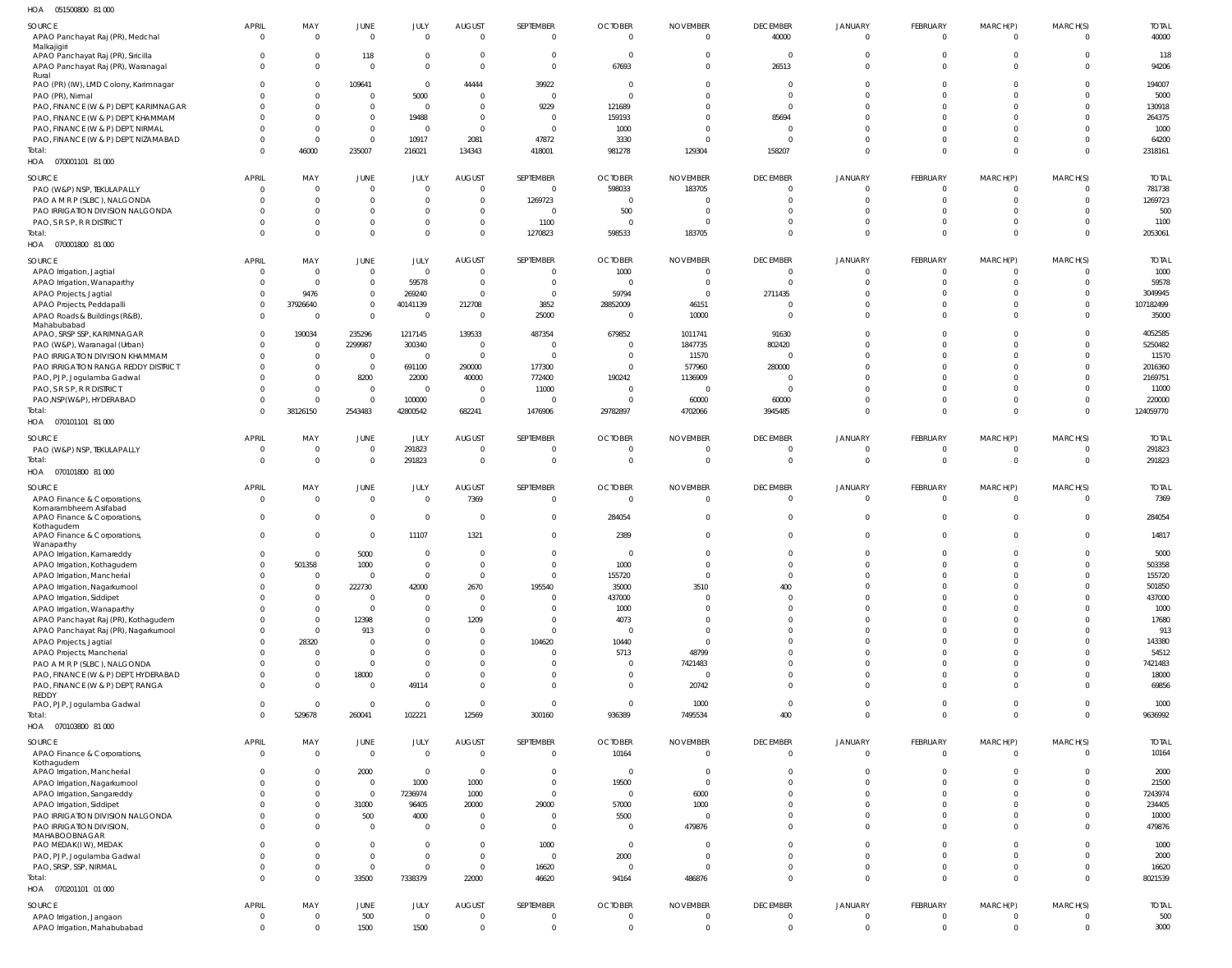| HOA | 070201101 01 000 |  |
|-----|------------------|--|

| SOURCE                                     | <b>APRIL</b> | MAY      | <b>JUNE</b>    | JULY           | <b>AUGUST</b>  | SEPTEMBER      | <b>OCTOBER</b> | <b>NOVEMBER</b> | <b>DECEMBER</b> | <b>JANUARY</b> | FEBRUARY       | MARCH(P)       | MARCH(S) | <b>TOTAL</b> |
|--------------------------------------------|--------------|----------|----------------|----------------|----------------|----------------|----------------|-----------------|-----------------|----------------|----------------|----------------|----------|--------------|
| APAO Irrigation, Suryapet                  | $\Omega$     |          | 500            | 6500           | 500            | $\overline{0}$ | 16600          | 1500            |                 | $\Omega$       | $\Omega$       | 0              |          | 25600        |
| PAO - IRRIGATION DIVISION WARANGAL         | $\Omega$     |          | $\mathbf{0}$   | $\overline{0}$ | 6000           | 0              | $\overline{0}$ | $\overline{0}$  | $\Omega$        | $\overline{0}$ | $\Omega$       | $\mathbf 0$    | $\Omega$ | 6000         |
|                                            |              |          |                |                |                |                |                |                 |                 |                |                |                |          |              |
| (Urban)<br>PAO IRRIGATION DIVISION KHAMMAM | $\Omega$     |          | 1000           |                | 3000           | 2000           | 13000          | $\overline{0}$  | $\Omega$        | $\overline{0}$ | $\Omega$       | $\mathbf 0$    |          |              |
|                                            |              |          |                | 5000           |                |                |                |                 |                 |                |                |                |          | 24000        |
| Total:                                     |              |          | 3500           | 13000          | 9500           | 2000           | 29600          | 1500            | $\Omega$        | $\Omega$       | $\Omega$       | $\Omega$       | $\Omega$ | 59100        |
| HOA  070201800  81 001                     |              |          |                |                |                |                |                |                 |                 |                |                |                |          |              |
|                                            |              |          |                |                |                |                |                |                 |                 |                |                |                |          |              |
| <b>SOURCE</b>                              | <b>APRIL</b> | MAY      | JUNE           | JULY           | <b>AUGUST</b>  | SEPTEMBER      | <b>OCTOBER</b> | <b>NOVEMBER</b> | <b>DECEMBER</b> | <b>JANUARY</b> | FEBRUARY       | MARCH(P)       | MARCH(S) | <b>TOTAL</b> |
| APAO Irrigation, Adilabad                  | $\Omega$     | $\Omega$ | $\mathbf 0$    | $\mathbf{0}$   | $\Omega$       | $\overline{0}$ | $\overline{0}$ | 404200          |                 | $\Omega$       | $\Omega$       | 0              |          | 404200       |
| APAO Irrigation, Bhoopalapally             | -0           | $\Omega$ | 15000          | 163500         | 7000           | 229710         | 161500         | 0               | $\Omega$        | $\Omega$       | $\Omega$       | 0              | $\Omega$ | 576710       |
| APAO Irrigation, Jagtial                   |              | $\Omega$ | $\mathbf{0}$   | $\mathbf{0}$   | $\overline{0}$ | $\overline{0}$ | 5127           | $\mathsf{C}$    |                 |                |                | $\Omega$       |          | 5127         |
| APAO Irrigation, Jangaon                   |              | $\Omega$ | 2000           | 19500          | 5000           | 2500           | 20100          | $\mathsf{C}$    |                 |                | $\Omega$       | $\Omega$       |          | 49100        |
|                                            |              |          |                |                |                |                |                |                 |                 |                |                |                |          |              |
| APAO Irrigation, Kothagudem                |              |          | $\mathbf 0$    | 9500269        | $\overline{0}$ | 2360000        | 1000           | 6595979         |                 |                |                | $\Omega$       |          | 18457248     |
| APAO Irrigation, Mahabubabad               |              | $\Omega$ | $\mathbf 0$    | 22500          | 5000           | 7000           | 35000          | $\Omega$        |                 |                |                | $\Omega$       |          | 69500        |
| APAO Irrigation, Nagarkurnool              |              |          | $\mathbf 0$    | 0              | $\overline{0}$ | C              | 2500           | $\mathsf{C}$    | 120887          |                |                | $\Omega$       |          | 123387       |
| APAO Irrigation, Peddapalli                |              | 10000    | $\mathbf 0$    | $\mathbf 0$    | $\Omega$       | $\Omega$       | 0              | $\Omega$        |                 |                |                | $\Omega$       |          | 10000        |
| APAO Irrigation, Sangareddy                | $\Omega$     |          | $\mathbf 0$    | $\mathbf 0$    | $\Omega$       | 0              | 1000           | 0               |                 |                |                | $\Omega$       |          | 1000         |
|                                            | $\Omega$     | 244376   | $\Omega$       | $\mathbf 0$    | $\Omega$       | $\Omega$       | $\overline{0}$ | $\Omega$        |                 |                |                | $\Omega$       |          |              |
| APAO Irrigation, Siddipet                  |              |          |                |                |                |                |                |                 |                 |                |                |                |          | 244376       |
| APAO Irrigation, Siricilla                 | $\Omega$     | - 0      | $\mathbf 0$    | 3000           | $\Omega$       | 5000           | 2000           | 2433000         |                 |                |                | $\Omega$       |          | 2443000      |
| APAO Irrigation, Suryapet                  | $\Omega$     | $\Omega$ | 914828         | 0              | $\Omega$       | $\overline{0}$ | $\overline{0}$ | $\Omega$        |                 |                | $\Omega$       | $\Omega$       |          | 914828       |
| APAO Projects, Adilabad                    | $\Omega$     | 15625    | $\overline{0}$ | $\mathbf{0}$   | $\Omega$       | 0              | 25000          | $\mathsf{C}$    | $\Omega$        |                | $\Omega$       | $\Omega$       |          | 40625        |
| APAO Projects, Jangaon                     |              | - 0      | 1000           | $\mathbf{0}$   | $\Omega$       | $\Omega$       | $\mathbf 0$    | $\Omega$        | $\Omega$        |                | $\Omega$       | $\Omega$       |          | 1000         |
| PAO - IRRIGATION DIVISION WARANGAL         | $\Omega$     |          | 568180         | 89000          | 48000          | 5000           | 144000         | $\Omega$        | 3000            | $\Omega$       | $\Omega$       | $\Omega$       |          | 857180       |
|                                            |              |          |                |                |                |                |                |                 |                 |                |                |                |          |              |
| (Urban)<br>PAO IRRIGATION KARIMNAGAR       | $\Omega$     |          | $\mathbf 0$    | 10073          | $\Omega$       | 389724         | 0              | $\overline{0}$  |                 |                |                | $\Omega$       |          | 399797       |
|                                            |              |          |                |                |                |                |                |                 |                 |                |                |                |          |              |
| PAO IRRIGATION DIVISION KHAMMAM            |              | - 0      | $\mathbf 0$    | $\mathbf 0$    | $\overline{0}$ | 28122          | 191635         | 114099          |                 |                |                | $\Omega$       |          | 333856       |
| PAO IRRIGATION DIVISION NALGONDA           |              | $\Omega$ | $\mathbf 0$    | 500            | $\Omega$       | C              | 500            | 942438          |                 |                | $\Omega$       | $\Omega$       |          | 943438       |
| PAO IRRIGATION DIVISION,                   | $\Omega$     | 4000     | $\mathbf 0$    | 227329         | $\Omega$       | $\mathbf 0$    | 23000          | 48144           | $\Omega$        | $\Omega$       | $\Omega$       | $\Omega$       |          | 302473       |
| MAHABOOBNAGAR                              |              |          |                |                |                |                |                |                 |                 |                |                |                |          |              |
| PAO IRRIGATION NIZAMABAD                   | $\Omega$     |          | $\mathbf 0$    | 49724          | $\Omega$       | $\overline{0}$ | $\overline{0}$ | $\Omega$        | $\Omega$        |                |                | $\Omega$       |          | 49724        |
| PAO IRRIGATION RANGA REDDY DISTRICT        |              | $\Omega$ | $\mathbf 0$    | 3500           | $\Omega$       | $\Omega$       | 13743          | $\Omega$        | $\Omega$        |                | $\Omega$       | $\Omega$       |          | 17243        |
|                                            | -0           | $\Omega$ | 10000          | $\overline{0}$ | $\Omega$       | $\Omega$       | 10000          | 0               | 19305           |                |                | $\Omega$       |          |              |
| PAO Irrigation Nirmal                      |              |          |                |                |                |                |                |                 |                 |                |                |                |          | 39305        |
| PAO MEDAK(IW), MEDAK                       | $\Omega$     | $\Omega$ | 2500           | 26000          | 1000           | $\mathbf 0$    | 38500          | $\overline{0}$  | 2000            |                |                | $\Omega$       |          | 70000        |
| PAO, SRSP, SSP, NIRMAL                     | $\Omega$     | 14540    | 3000           | 32230          | 33700          | C              | 1500           | 22855           | 64460           | $\Omega$       | $\Omega$       | 0              |          | 172285       |
| Total:                                     | $\Omega$     | 288541   | 1516508        | 10147125       | 99700          | 3027056        | 676105         | 10560715        | 209652          | $\Omega$       | $\Omega$       | $\Omega$       | $\Omega$ | 26525402     |
| HOA  085300102  02  000                    |              |          |                |                |                |                |                |                 |                 |                |                |                |          |              |
|                                            |              |          |                |                |                |                |                |                 |                 |                |                |                |          |              |
| SOURCE                                     | <b>APRIL</b> | MAY      | <b>JUNE</b>    | JULY           | <b>AUGUST</b>  | SEPTEMBER      | <b>OCTOBER</b> | <b>NOVEMBER</b> | <b>DECEMBER</b> | <b>JANUARY</b> | FEBRUARY       | MARCH(P)       | MARCH(S) | <b>TOTAL</b> |
| APAO (PR) Medak                            | $\Omega$     | 36014    | 12543          | 19208          | 815505         | $\overline{0}$ | 262095         | $\overline{0}$  | 536857          |                |                | 0              |          | 1682222      |
|                                            |              |          |                |                |                |                |                |                 |                 |                |                |                |          |              |
| APAO (PR) Pochampad, Nizamabad             |              | $\Omega$ | 2600055        | 0              | 145034         | 1599675        | 1896793        | 307000          | 15594           |                | $\Omega$       | $\Omega$       |          | 6564151      |
| APAO (PR) Ranga Reddy Dist                 |              | $\Omega$ | 1455951        | $\mathbf 0$    | 968314         | 556190         | 1421435        | 0               | 9693            |                |                | $\Omega$       |          | 4411583      |
| APAO (PR) Tekulapapalli                    |              | $\Omega$ | 33450          | $\mathbf 0$    | 75476          | C              | 4359           | $\mathsf{C}$    | 106832          |                |                |                |          | 220117       |
| APAO (PR), PJP, Jogulamba Gadwal           |              | - 0      | 628993         | 268776         | 399303         | 25669          | 255217         | 197246          | 77567           |                |                | $\Omega$       |          | 1852771      |
| APAO (R&B) HYDERABAD                       |              | 22312    | 1200094        | 918245         | 11351          | $\overline{0}$ | 33314          | 9389            | 13031           |                |                |                |          | 2207736      |
|                                            | $\Omega$     | 4143635  | $\mathbf 0$    | 398470         | $\overline{0}$ |                | 3390816        |                 | 530420          |                |                |                |          | 10666226     |
| APAO (R&B) MEDAK (HYD)                     |              |          |                |                |                | 2202885        |                |                 |                 |                |                |                |          |              |
| APAO (R&B) POCHAMPAD (NIZAMABAD)           |              |          | $\mathbf 0$    | 2463777        | $\overline{0}$ | 5149612        | 3048681        | 1180462         | 713944          |                |                |                |          | 12556476     |
| APAO (R&B) RANGAREDDY (HYD)                |              |          | $\mathbf{0}$   | 44573          | 199640         | 775981         | 3399020        | 45719           | 1901157         |                |                |                |          | 6366090      |
| APAO (R&B) TEKULAPALLY                     |              |          | 288504         | 7379691        | 977828         | 1824430        | 7965918        | 3860520         | 75221           |                |                |                |          | 22372112     |
| APAO Finance & Corporations, Adilabad      |              |          | 646681         | 663643         | 102772         | 51123          | 5238021        | -0              |                 |                |                | -0             |          | 6702240      |
|                                            | $\Omega$     |          | $\Omega$       | 1109590        | 358325         | 1336877        | 6611425        | 2479265         | 116367          | $\Omega$       | $\Omega$       | $\Omega$       |          | 12011849     |
| APAO Finance & Corporations,               |              |          |                |                |                |                |                |                 |                 |                |                |                |          |              |
| Bhoopalapally                              |              |          | $\mathbf 0$    | 16043          | 3824           |                | 894507         |                 | 24044           |                |                |                |          | 938418       |
| APAO Finance & Corporations, Jagtial       | $\Omega$     |          |                |                |                | $\overline{0}$ |                | $\overline{0}$  |                 | $\Omega$       | $\Omega$       | $\Omega$       |          |              |
| APAO Finance & Corporations, Jangaon       | $\Omega$     |          | $\mathbf 0$    | $\mathbf 0$    | 656894         | 12492          | 169127         | $\overline{0}$  | $\Omega$        | $\overline{0}$ | $\overline{0}$ | $\mathbf 0$    | $\Omega$ | 838513       |
| APAO Finance & Corporations, Kamareddy     | $\Omega$     |          | 515715         | 6003           | 7472           | 23401          | 1418249        | 216             | $\Omega$        | $\Omega$       | $\Omega$       | $\Omega$       | 0        | 1971056      |
| APAO Finance & Corporations,               | $\Omega$     |          | $\mathbf 0$    | 10707          | 554367         | 167010         | 31988          | $\overline{0}$  | 674             | $\overline{0}$ | $\Omega$       | $\mathbf 0$    | $\Omega$ | 764746       |
| Komarambheem Asifabad                      |              |          |                |                |                |                |                |                 |                 |                |                |                |          |              |
| APAO Finance & Corporations,               | $\Omega$     |          | $\mathbf 0$    | 33491          | $\Omega$       | 484558         | 3799990        | 6408            | $\Omega$        | $\Omega$       | $\Omega$       | $\mathbf 0$    | $\Omega$ | 4324447      |
| Kothagudem                                 |              |          |                |                |                |                |                |                 |                 |                |                |                |          |              |
| APAO Finance & Corporations,               | $\Omega$     |          | 755            | 160790         | $\overline{0}$ | 3100           | 16352          | $\overline{0}$  | 21724           | $\overline{0}$ | $\Omega$       | $\overline{0}$ | $\Omega$ | 202721       |
| Mahabubabad                                |              |          |                |                |                |                |                |                 |                 |                |                |                |          |              |
| APAO Finance & Corporations, Manchirial    | $\Omega$     |          | $\mathbf 0$    | $\mathbf{0}$   | 964            | 2723           | 371680         | 71              | $\overline{0}$  | $\Omega$       | $\overline{0}$ | $\mathbf 0$    | $\Omega$ | 375438       |
| APAO Finance & Corporations, Medchal       | $\Omega$     |          | $\mathbf{0}$   | 183262         | 249            | 298            | 93629          | $\overline{0}$  | 11798           | $\overline{0}$ | $\overline{0}$ | $\mathbf 0$    | $\Omega$ | 289236       |
| APAO Finance & Corporations,               |              |          | 74290          | 16703          | 362634         | 754594         | 4016           | 2009            | $\Omega$        | $\Omega$       | $\Omega$       | $\Omega$       | $\Omega$ | 1214246      |
| Nagarkurnool                               |              |          |                |                |                |                |                |                 |                 |                |                |                |          |              |
| APAO Finance & Corporations, Peddapalli    | $\Omega$     |          | $\mathbf 0$    | 59017          | 22953          | $\overline{0}$ | $\overline{0}$ | $\overline{0}$  | 24146           | $\Omega$       | $\Omega$       | $\mathbf 0$    | $\Omega$ | 106116       |
|                                            | $\Omega$     |          | 245909         | 583072         | 334778         | 2219337        | 426172         | 2525            | 42104           | $\Omega$       | $\Omega$       | $\mathbf 0$    | $\Omega$ | 3853897      |
| APAO Finance & Corporations,<br>Sangareddy |              |          |                |                |                |                |                |                 |                 |                |                |                |          |              |
|                                            | $\Omega$     |          | 93280          | 1132299        | $\overline{0}$ | 22333          | 131946         | $\overline{0}$  | 12367           | $\Omega$       | $\Omega$       | $\mathbf 0$    | $\Omega$ | 1392225      |
| APAO Finance & Corporations, Siddipet      |              |          |                |                |                |                |                |                 |                 |                |                |                |          |              |
| APAO Finance & Corporations, Siricilla     | $^{\circ}$   |          | 554792         | 125985         | 6112           | 286019         | 62704          | $\overline{0}$  | $\Omega$        | $\Omega$       | $\Omega$       | $\mathbf 0$    | 0        | 1035612      |
| APAO Finance & Corporations, Suryapet      | $\Omega$     | $\Omega$ | 3104918        | 544981         | 74226          | 628779         | 326625         | 111614          | 24659           | $\Omega$       | $\Omega$       | $\mathbf 0$    | $\Omega$ | 4815802      |
| APAO Finance & Corporations, Vikarabad     | $^{\circ}$   | - 0      | $\mathbf 0$    | 1108663        | 649604         | 149296         | 754832         | $\overline{0}$  | 133934          | $\Omega$       | $\Omega$       | $\mathbf 0$    | 0        | 2796329      |
| APAO Finance & Corporations,               | $\Omega$     |          | $\mathbf 0$    | 48534          | 2476           | C              | 481100         | 0               | 16894           | $\Omega$       | $\Omega$       | $\mathbf 0$    | $\Omega$ | 549004       |
| Wanaparthy                                 |              |          |                |                |                |                |                |                 |                 |                |                |                |          |              |
| APAO Finance & Corporations, Yadadri       | $\Omega$     |          | 77544          | 2302           | 14068          | 602495         | 47041          | 1155            | $\Omega$        | $\Omega$       | $\Omega$       | $\mathbf 0$    | 0        | 744605       |
| APAO Irrigation, Adilabad                  | $\Omega$     |          | 267042         | 1823491        | $\overline{0}$ | $\overline{0}$ | 432973         | 230245          | $\Omega$        | $\Omega$       | $\Omega$       | $\mathbf 0$    | $\Omega$ | 2753751      |
|                                            |              |          |                |                |                |                |                |                 |                 |                |                |                |          |              |
| APAO Irrigation, Bhoopalapally             | $\Omega$     | $\Omega$ | $\mathbf 0$    | 4451159        | 223670         | 635749         | 4598094        | 151113          | $\Omega$        | $\Omega$       | $\Omega$       | $\mathbf 0$    | 0        | 10059785     |
| APAO Irrigation, Jagtial                   |              |          | 293231         | 1740954        | 488168         | $\overline{0}$ | 1788685        | $\overline{0}$  | $\Omega$        | $\Omega$       | $\Omega$       | $\mathbf 0$    | $\Omega$ | 4311038      |
| APAO Irrigation, Jangaon                   | $\Omega$     | - 0      | 2632229        | 3759246        | 745365         | 270639         | 2714924        | $\overline{0}$  | $\Omega$        | $\Omega$       | $\Omega$       | $\mathbf 0$    |          | 10122403     |
| APAO Irrigation, Kamareddy                 | $\Omega$     | $\Omega$ | 782236         | 3935933        | 99292          | 28229          | 1455369        | 38366           | $\Omega$        | $\Omega$       | $\Omega$       | $\mathbf 0$    |          | 6339425      |
| APAO Irrigation, Komarambheem Asifabad     | $\Omega$     | - 0      | 35710          | 1839467        | 56319          | $\overline{0}$ | 980608         | $\overline{0}$  | $\Omega$        | $\Omega$       | $\Omega$       | $\mathbf 0$    |          | 2912104      |
|                                            |              |          |                |                |                |                |                |                 |                 |                |                |                |          |              |
| APAO Irrigation, Kothagudem                | $\Omega$     | 1141643  | 283852         | 3163532        | 1855031        | 750000         | 3733866        | 847988          | 450431          | $\Omega$       | $\Omega$       | $\mathbf 0$    |          | 12226343     |
| APAO Irrigation, Mahabubabad               | $\mathbf 0$  | - 0      | 6968136        | 6013138        | 1091521        | 1356325        | 4977650        | 1144821         | 253337          | $\Omega$       | $\Omega$       | $\mathbf 0$    |          | 21804928     |
| APAO Irrigation, Mancherial                | $\Omega$     | - 0      | 948177         | 1457574        | 102547         | 789119         | 1643117        | $\overline{0}$  | $\Omega$        | $\Omega$       | $\Omega$       | $\mathbf 0$    |          | 4940534      |
| APAO Irrigation, Nagarkurnool              | $\mathbf 0$  | 20651853 | 68914139       | 5187348        | 687617         | 52783          | 4291995        | 528752          | 1938            | $\Omega$       | $\Omega$       | $\overline{0}$ | $\Omega$ | 100316425    |
| APAO Irrigation, Peddapalli                | -0           |          | 2801           | 3212487        | 1954233        | 1206023        | 3451863        | 0               | $\Omega$        | $\Omega$       | $\Omega$       | $\mathbf 0$    |          | 9827407      |
|                                            |              |          |                |                |                |                |                |                 |                 |                |                |                |          |              |
| APAO Irrigation, Sangareddy                | $\mathbf{0}$ |          | 564432         | 7310447        | 472059         | $\mathbf 0$    | 5941236        | 298109          | 75405           | $\Omega$       | $\Omega$       | $\overline{0}$ | $\Omega$ | 14661688     |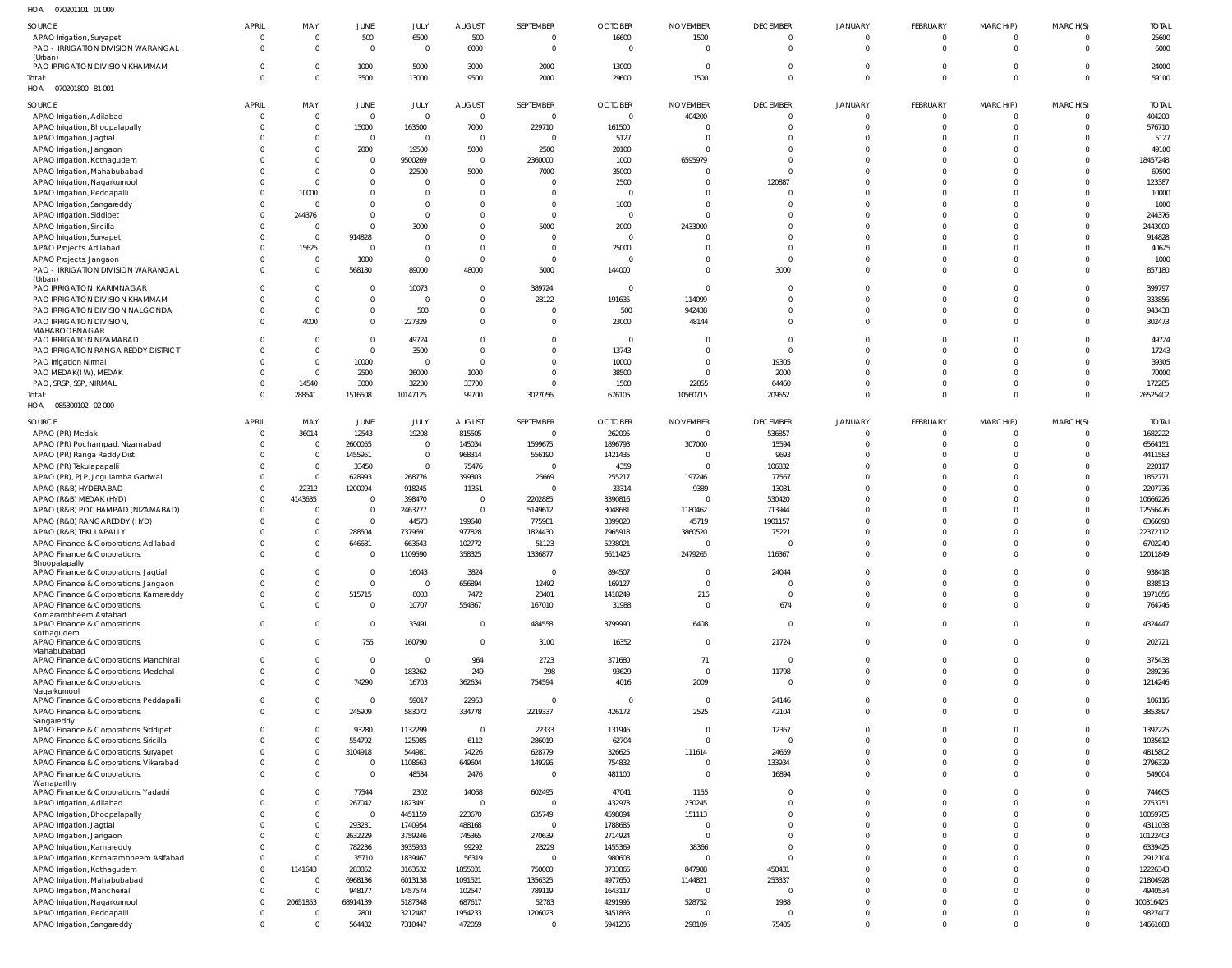HOA 085300102 02 000

| <b>SOURCE</b>                                                                     | <b>APRIL</b>         | MAY                            | JUNE                      | JULY                             | <b>AUGUST</b>            | SEPTEMBER               | <b>OCTOBER</b>            | <b>NOVEMBER</b>                  | <b>DECEMBER</b>            | <b>JANUARY</b>       | FEBRUARY             | MARCH(P)             | MARCH(S)             | <b>TOTAL</b>       |
|-----------------------------------------------------------------------------------|----------------------|--------------------------------|---------------------------|----------------------------------|--------------------------|-------------------------|---------------------------|----------------------------------|----------------------------|----------------------|----------------------|----------------------|----------------------|--------------------|
| APAO Irrigation, Siddipet                                                         | $\mathbf{0}$         | $\mathbf{0}$                   | 90000121                  | 165098879                        | 126437719                | 63884223                | 4484883                   | 31269950                         | 360266                     | $\Omega$             | $\Omega$             |                      |                      | 481536041          |
| APAO Irrigation, Siricilla                                                        | $\Omega$             | $\mathbf{0}$                   | 23004                     | 670029                           | 4698                     | 260358                  | 479883                    | 230710                           | $\overline{0}$             | $\Omega$             | $\Omega$             | $\Omega$             | $\Omega$             | 1668682            |
| APAO Irrigation, Suryapet                                                         | $\Omega$             | $\mathbf{0}$                   | 293148                    | 1469201                          | 102666                   | -C                      | 2228020                   | 838193                           | $\Omega$                   | $\Omega$             | $\Omega$             |                      |                      | 4931228            |
| APAO Irrigation, Vikarabad                                                        |                      | $\mathbf 0$                    | 755781                    | 1687103                          | 604047                   |                         | 775058                    | 567419                           | 20808                      |                      |                      |                      |                      | 4410216            |
| APAO Irrigation, Wanaparthy                                                       | $\Omega$             | $\mathbf 0$                    | 13013                     | 3881343                          | 145945                   | 32071                   | 5783730                   | $\overline{0}$                   | $\Omega$                   | $\Omega$             |                      |                      |                      | 9856102            |
| APAO Irrigation, Yadadri                                                          |                      | $\mathbf 0$                    | 208706                    | 53363740                         | 170171                   | 51875458                | 4304606                   | 130263                           | 282815                     | $\Omega$             |                      |                      | $\Omega$             | 110335759          |
| APAO National Highways (NH), Karimnagar                                           | $\Omega$<br>$\Omega$ | $\mathbf 0$<br>$\mathbf{0}$    | 2498917<br>$\overline{0}$ | 236452<br>$\Omega$               | 5594                     | 1165257                 | 353370                    | $\Omega$<br>$\Omega$             | 906108                     | $\Omega$<br>$\Omega$ | $\Omega$<br>$\Omega$ |                      | $\Omega$             | 5165698<br>1935139 |
| APAO National Highways (NH),<br>Nagarkurnool                                      |                      |                                |                           |                                  | 14265                    | 542110                  | 1363825                   |                                  | 14939                      |                      |                      |                      |                      |                    |
| APAO Panchayat Raj (PR), Adilabad                                                 | $\Omega$             | $\overline{0}$                 | 83874                     | $\overline{0}$                   | $\overline{\mathbf{0}}$  | - 0                     | $\overline{1}$            | $\overline{0}$                   | $\Omega$                   | $\Omega$             |                      |                      |                      | 83875              |
| APAO Panchayat Raj (PR), Bhoopalapally                                            | $\Omega$             | 1471668                        | 324403                    | $\overline{0}$                   | 1870861                  | 866743                  | 72833                     | 16901                            | 16954                      | $\Omega$             | $\Omega$             |                      | $\Omega$             | 4640363            |
| APAO Panchayat Raj (PR), Jagtial                                                  | $\Omega$             | $\overline{0}$                 | 1156349                   | 473677                           | 164956                   | 43814                   | 245766                    | 168841                           | $\Omega$                   | $\Omega$             | $\Omega$             |                      | $\cup$               | 2253403            |
| APAO Panchayat Raj (PR), Jangaon                                                  | $\Omega$             | $\mathbf{0}$                   | $\overline{0}$            | $\overline{0}$                   | 1292287                  | 888944                  | $\overline{0}$            | $\Omega$                         | $\Omega$                   | $\Omega$             |                      |                      |                      | 2181231            |
| APAO Panchayat Raj (PR), Kamareddy                                                | $\Omega$<br>$\Omega$ | $\mathbf 0$<br>$\mathbf 0$     | 269076<br>155661          | $\overline{0}$<br>$\Omega$       | 304433<br>$\Omega$       | 110744<br>429009        | 20039<br>$\Omega$         | $\Omega$<br>$\Omega$             | $\Omega$<br>$\Omega$       | $\Omega$<br>$\Omega$ | $\Omega$             |                      | $\Omega$<br>$\Omega$ | 704292<br>584670   |
| APAO Panchayat Raj (PR)<br>Komarambheem Asifabad                                  |                      |                                |                           |                                  |                          |                         |                           |                                  |                            |                      |                      |                      |                      |                    |
| APAO Panchayat Raj (PR), Kothagudem                                               | $\Omega$             | $\mathbf 0$                    | 509784                    | $\Omega$                         | 242051                   | 14207                   | 5391                      | $\Omega$                         | 33727                      | $\Omega$             |                      |                      |                      | 805160             |
| APAO Panchayat Raj (PR), Mahabubabad                                              | <sup>0</sup>         | $\mathbf{0}$                   | 8180                      | 930394                           | 55761                    |                         | - 0                       | $\Omega$                         | $\Omega$                   | $\Omega$             | $\Omega$             | $\Omega$             | $\Omega$             | 994335             |
| APAO Panchayat Raj (PR), Mancherial                                               | $\Omega$             | $\mathbf{0}$                   | 118442                    | $\overline{0}$                   | $\overline{0}$           | - 0                     | $\Omega$                  | $\Omega$                         | $\Omega$                   | $\Omega$             | $\Omega$             | $\Omega$             | $\Omega$             | 118442             |
| APAO Panchayat Raj (PR), Medchal<br>Malkajigiri                                   | $\Omega$             | $\mathbf 0$                    | 131266                    | $\Omega$                         | $\overline{0}$           | 269300                  | 19103                     | $\Omega$                         | 392152                     | $\Omega$             | $\Omega$             | $\Omega$             | $\Omega$             | 811821             |
| APAO Panchayat Raj (PR), Nagarkurnool                                             | $\Omega$             | $\mathbf 0$                    | 1194101                   | $\overline{0}$                   | 3010422                  | 1065953                 | 1295659                   | $\Omega$                         | 102216                     | $\Omega$             |                      |                      |                      | 6668351            |
| APAO Panchayat Raj (PR), Peddapalli                                               | $\Omega$             | $\mathbf{0}$                   | 119213                    | $\Omega$                         | 856097                   | 102062                  | 197775                    | $\Omega$                         | 9381                       | $\Omega$             | $\Omega$             |                      |                      | 1284528            |
| APAO Panchayat Raj (PR), Sangareddy                                               | $\Omega$             | $\mathbf{0}$                   | 1225757                   | 634                              | 701421                   | 780279                  | 810791                    | $\Omega$                         | 4864                       | $\Omega$             | $\Omega$             |                      |                      | 3523746            |
| APAO Panchayat Raj (PR), Siddipet                                                 | $\Omega$             | $\mathbf{0}$                   | 1254515                   | $\overline{0}$                   | 2996913                  | 1644069                 | 679290                    | $\Omega$                         | 763602                     |                      |                      |                      |                      | 7338389            |
| APAO Panchayat Raj (PR), Siricilla                                                | $\Omega$             | 630028                         | 3529895                   | $\overline{0}$                   | 499186                   | 1152117                 | 1585038                   | $\Omega$                         | 643225                     |                      |                      |                      |                      | 8039489            |
| APAO Panchayat Raj (PR), Suryapet                                                 | $\Omega$<br>$\Omega$ | $\overline{0}$<br>$\mathbf{0}$ | 383045                    | 248281<br>$\overline{0}$         | 220834                   | 640082                  | 42955                     | $\Omega$<br>$\Omega$             | 199111                     |                      |                      |                      |                      | 1734308<br>3799738 |
| APAO Panchayat Raj (PR), Vikarabad<br>APAO Panchayat Raj (PR), Wanaparthy         | $\Omega$             | $\overline{0}$                 | 125755<br>133565          | 1996137                          | 442132<br>395395         | 1968173<br>267038       | 1054698<br>$\overline{0}$ | $\Omega$                         | 208980<br>ſ                | $\Omega$             | $\Omega$             |                      | $\Omega$             | 2792135            |
| APAO Panchayat Raj (PR), Waranagal                                                | $\Omega$             | $\mathbf{0}$                   | $\overline{0}$            | 28767                            | 1529377                  | 568257                  | 489087                    | 514436                           | 140159                     | $\Omega$             | $\Omega$             |                      | $\Omega$             | 3270083            |
| Rural                                                                             |                      |                                |                           |                                  |                          |                         |                           |                                  |                            |                      |                      |                      |                      |                    |
| APAO Panchayat Raj (PR), Yadadri                                                  | $\Omega$             | 48737                          | $\overline{0}$            | $\Omega$                         | 1141497                  | 1475816                 | 189005                    | $\overline{0}$                   | $\Omega$                   |                      |                      |                      |                      | 2855055            |
| APAO Projects, Adilabad                                                           | $\Omega$             | $\mathbf 0$                    | 232003                    | $\overline{0}$                   | $\overline{0}$           |                         | $\overline{0}$            | 2316975                          | $\Omega$                   | $\Omega$             |                      |                      |                      | 2548978            |
| APAO Projects, Bhoopalapally                                                      | $\Omega$<br>$\Omega$ | $\mathbf{0}$                   | $\overline{0}$            | 371786                           | $\overline{0}$           |                         | $\overline{0}$            | $\overline{0}$                   | $\Omega$<br>$\Omega$       | $\Omega$<br>$\Omega$ |                      |                      |                      | 371786             |
| APAO Projects, Jagtial<br>APAO Projects, Jangaon                                  |                      | 245901<br>$\overline{0}$       | 400506<br>217328          | 589131<br>1085207                | 179244<br>152404         |                         | 225689<br>$\Omega$        | 85332<br>70767                   | $\Omega$                   |                      |                      |                      |                      | 1725803<br>1525706 |
| APAO Projects, Kamareddy                                                          | $\Omega$             | $\overline{0}$                 | 522387                    | $\overline{0}$                   | $\Omega$                 |                         | $\Omega$                  | C.                               | $\Omega$                   | $\Omega$             |                      |                      |                      | 522387             |
| APAO Projects, Komarambheem Asifabad                                              | <sup>0</sup>         | $\mathbf{0}$                   | $\overline{0}$            | $\overline{0}$                   | $\Omega$                 | 147137                  | $\Omega$                  | $\Omega$                         | $\Omega$                   | $\Omega$             |                      |                      |                      | 147137             |
| APAO Projects, Mahabubabad                                                        | $\Omega$             | 238717                         | 11512814                  | 368372                           | $\Omega$                 | 969764                  | $\Omega$                  | $\Omega$                         | $\Omega$                   | $\Omega$             |                      |                      |                      | 13089667           |
| APAO Projects, Mancherial                                                         |                      | $\overline{0}$                 | $\overline{0}$            | $\Omega$                         | $\Omega$                 |                         | 2750                      | 5287                             | $\Omega$                   |                      |                      |                      |                      | 8037               |
| APAO Projects, Peddapalli                                                         |                      | $\overline{0}$                 | 967031                    | $\overline{0}$                   | $\Omega$                 |                         | 365771                    | 102632                           | 49644                      | $\Omega$             |                      |                      |                      | 1485078            |
| APAO Projects, Siricilla                                                          |                      | $\mathbf{0}$                   | $\mathbf{0}$              | 21764160                         | 855462                   | 14367717                | $\overline{0}$            | $\Omega$                         | $\Omega$                   | $\Omega$             |                      |                      |                      | 36987339           |
| APAO Public Health (PH), Sangareddy                                               | $\Omega$             | $\mathbf{0}$                   | $\overline{0}$            | $\overline{0}$                   | $\Omega$                 | - 0                     | 21155                     | $\Omega$                         | $\Omega$                   | $\Omega$             |                      |                      |                      | 21155              |
| APAO Roads & Buildings (R&B), Adilabad                                            | $\Omega$<br>$\Omega$ | $\overline{0}$<br>921184       | 204009<br>$\overline{0}$  | $\overline{0}$                   | 4214966                  | 588868                  | 137644                    | $\Omega$<br>$\Omega$             | $\Omega$<br>533198         | $\Omega$<br>$\Omega$ | $\Omega$<br>$\Omega$ |                      | $\Omega$<br>$\Omega$ | 5145487<br>8347243 |
| APAO Roads & Buildings (R&B),<br>Bhoopalapally                                    |                      |                                |                           | 451324                           | 82073                    | 6197811                 | 161653                    |                                  |                            |                      |                      |                      |                      |                    |
| APAO Roads & Buildings (R&B), Jagtial                                             | $\Omega$             | $\mathbf{0}$                   | 775040                    | 59687                            | $\overline{0}$           |                         | 491425                    | $\Omega$                         | $\Omega$                   | $\Omega$             |                      |                      |                      | 1326152            |
| APAO Roads & Buildings (R&B), Jangaon                                             |                      | $\Omega$                       | - 0                       | 1977013                          | 1732228                  |                         | 2851675                   | $\Omega$                         | $\Omega$                   | $\Omega$             | $\Omega$             |                      |                      | 6560916            |
| APAO Roads & Buildings (R&B), Jogulamba                                           | $\Omega$             | $\Omega$                       | $\mathbf 0$               | 5823                             | $\overline{0}$           | $\Omega$                | 348649                    | $\Omega$                         | 48622                      | $\Omega$             | $\Omega$             | $\Omega$             | $\Omega$             | 403094             |
| Gadwal<br>APAO Roads & Buildings (R&B), Kamareddy                                 |                      | $\Omega$                       | 1211405                   | 185555                           | 70270                    | 119926                  | 1693415                   | 2234021                          | 459704                     |                      |                      |                      |                      | 5974296            |
| APAO Roads & Buildings (R&B),                                                     | $\Omega$             | $\mathbf 0$                    | 32258                     | 369538                           | $\mathbf{0}$             | 1343442                 | 81134                     | $\overline{0}$                   | 1159210                    | $\Omega$             | $\Omega$             |                      |                      | 2985582            |
| Komarambheem Asifabad                                                             |                      |                                |                           |                                  |                          |                         |                           |                                  |                            |                      |                      |                      |                      |                    |
| APAO Roads & Buildings (R&B),<br>Kothagudem                                       | $\Omega$             | $\mathbf{0}$                   | $\overline{0}$            | 198925                           | $\Omega$                 | $\Omega$                | 3160628                   | 4721358                          | 2757                       | $\mathbf{0}$         | $\Omega$             | $\Omega$             |                      | 8083668            |
| APAO Roads & Buildings (R&B),                                                     | $\Omega$             | $\mathbf{0}$                   | 374161                    | 42053                            | $\overline{0}$           | $\mathbf{0}$            | 1255593                   | $\overline{0}$                   | 10347                      | $\Omega$             | $\Omega$             | $\Omega$             | $\Omega$             | 1682154            |
| Mahabubabad                                                                       | $\Omega$             | $\mathbf{0}$                   | 48545                     |                                  | 1032869                  | $\mathbf 0$             |                           | $\overline{0}$                   |                            | $\mathbf{0}$         | $\mathbf 0$          | $\mathbf 0$          | $\Omega$             | 1479516            |
| APAO Roads & Buildings (R&B), Mancherial<br>APAO Roads & Buildings (R&B), Medchal | $\Omega$             | $\mathbf 0$                    | 311518                    | 373179<br>853506                 | 364223                   | $\Omega$                | 24923<br>351469           | $\overline{0}$                   | $\overline{0}$<br>$\Omega$ | $\Omega$             | $\Omega$             | $\Omega$             | $\Omega$             | 1880716            |
| Malkajigiri                                                                       |                      |                                |                           |                                  |                          |                         |                           |                                  |                            |                      |                      |                      |                      |                    |
| APAO Roads & Buildings (R&B),                                                     | $\Omega$             | $\Omega$                       | 3362                      | 345461                           | 225232                   | 1203965                 | 70038                     | $\overline{0}$                   | 425043                     | $\Omega$             | $\Omega$             | $\Omega$             | $\Omega$             | 2273101            |
| Nagarkurnool<br>APAO Roads & Buildings (R&B), Peddapalli                          | $\Omega$             | $\mathbf{0}$                   | $\overline{0}$            | 149490                           | $\overline{\mathbf{0}}$  | 1243136                 | 220685                    | $\mathbf{0}$                     | 9253                       | $\Omega$             | $\Omega$             | $\Omega$             | $\Omega$             | 1622564            |
| APAO Roads & Buildings (R&B)                                                      | $\Omega$             | $\mathbf 0$                    | $\overline{0}$            | 261108                           | $\overline{0}$           | $\Omega$                | 165075                    | $\mathbf{0}$                     | 254488                     | $\Omega$             | $\Omega$             | $\Omega$             | $\Omega$             | 680671             |
| Sangareddy                                                                        |                      |                                |                           |                                  |                          |                         |                           |                                  |                            |                      |                      |                      |                      |                    |
| APAO Roads & Buildings (R&B), Siddipet                                            | $\Omega$             | $\mathbf 0$                    | 707878                    | 34350                            | 205655                   | 3471310                 | 2261006                   | 1960900                          | 305030                     | $\Omega$             | $\Omega$             | $\Omega$             | $\Omega$             | 8946129            |
| APAO Roads & Buildings (R&B), Siricilla                                           | $\Omega$<br>$\Omega$ | 117<br>$\mathbf{0}$            | 549775<br>$\overline{0}$  | 200727<br>117156                 | 83515                    | 87029<br>$\mathsf{C}$   | 12540<br>3326101          | $\overline{0}$<br>$\overline{0}$ | $\Omega$<br>$\Omega$       | $\Omega$<br>$\Omega$ | $\Omega$<br>$\Omega$ | $\Omega$<br>$\Omega$ | $\Omega$<br>$\Omega$ | 933703<br>3445080  |
| APAO Roads & Buildings (R&B), Suryapet<br>APAO Roads & Buildings (R&B), Vikarabad | $\Omega$             | $\mathbf 0$                    | 8650                      | 15921                            | 1823<br>$\overline{0}$   | $\Omega$                | 1753380                   | 41371                            | 384418                     | $\Omega$             | $\Omega$             | $\Omega$             | $\Omega$             | 2203740            |
| APAO Roads & Buildings (R&B),                                                     | $\Omega$             | $\mathbf 0$                    | 23084                     | 266899                           | 1850201                  | 15213                   | 1433124                   | $\overline{0}$                   | 2343638                    | $\Omega$             | $\Omega$             | $\Omega$             | $\Omega$             | 5932159            |
| Wanaparthy                                                                        |                      |                                |                           |                                  |                          |                         |                           |                                  |                            |                      |                      |                      |                      |                    |
| APAO Roads & Buildings (R&B), Waranagal                                           | $\Omega$             | $\overline{0}$                 | $\Omega$                  | 50878                            | $\overline{\mathbf{0}}$  | $\Omega$                | 109923                    | $\mathbf{0}$                     | $\Omega$                   | $\Omega$             | $\Omega$             | $\Omega$             | $\Omega$             | 160801             |
| Rural<br>APAO Roads & Buildings (R&B), Yadadri                                    | $\Omega$             | 1003966                        | 7764302                   | 3483248                          | 3273246                  | 2500572                 | 346030                    | $\mathbf{0}$                     | 2564180                    | $\Omega$             | $\Omega$             | $\Omega$             | $\Omega$             | 20935544           |
| APAO, PJP (FINANCE), Jogulamba Gadwal                                             | $\Omega$             | $\overline{0}$                 | $\Omega$                  | 1281                             | 1638                     | - 0                     | 1914                      | $\overline{0}$                   | $\Omega$                   | $\Omega$             | $\Omega$             | $\Omega$             | $\Omega$             | 4833               |
| APAO, SRSP (FINANCE), WARANGAL RURAL                                              | $\Omega$             | $\overline{0}$                 | $\overline{0}$            | 485                              | $\overline{0}$           | $\Omega$                | 298199                    | $\overline{0}$                   | $\Omega$                   | $\Omega$             | $\Omega$             | $\Omega$             | $\Omega$             | 298684             |
| APAO, SRSP SSP, KARIMNAGAR                                                        | $\Omega$             | 6573876                        | 207911                    | 446919                           | 373655                   | 1522692                 | 3297787                   | 37496                            | $\Omega$                   | $\Omega$             | $\Omega$             | $\Omega$             | $\Omega$             | 12460336           |
| APAO, SRSP, NIZAMABAD                                                             | $\Omega$             | 20941                          | 1262308                   | 22                               | $\overline{0}$           | 1332434                 | 39737                     | 501886                           | $\Omega$                   | $\Omega$             | $\Omega$             | $\Omega$             | $\Omega$             | 3157328            |
| APAO, (NH) NIZAMABAD                                                              | $\Omega$             | $\overline{0}$                 | 661111                    | $\overline{0}$                   | 1492285                  | 1193790                 | $\overline{0}$            | $\overline{0}$                   | $\Omega$                   | $\Omega$             | $\Omega$             | $\Omega$             | $\Omega$             | 3347186            |
| PAO (PH) LMD (KARIMNAGAR)                                                         | $\Omega$             | $\mathbf{0}$<br>$\mathbf 0$    | $\Omega$<br>701506        | $\overline{0}$<br>$\overline{0}$ | $\overline{0}$<br>747146 | $\mathsf{C}$<br>1620590 | 3104<br>230461            | $\overline{0}$<br>$\mathbf{0}$   | 39874<br>3181              | $\Omega$<br>$\Omega$ | $\Omega$<br>$\Omega$ | $\Omega$<br>$\Omega$ | $\Omega$<br>$\Omega$ | 42978<br>3302884   |
| PAO (PR) (IW), LMD Colony, Karimnagar<br>PAO (PR) KCC, Warangal (Urban)           |                      | $\mathbf 0$                    | 14377                     | $\overline{0}$                   | 7939                     | 147454                  | 54155                     | $\mathbf 0$                      | $\Omega$                   | $\Omega$             | $\Omega$             | $\Omega$             | $\Omega$             | 223925             |
| PAO (PR) MAHABOOBNAGAR                                                            |                      | $\mathbf 0$                    | 2927117                   | 552374                           | 528058                   | 6799406                 | 633417                    | $\mathbf{0}$                     | 765543                     | $\Omega$             | $\Omega$             | $\Omega$             | $\Omega$             | 12205915           |
| PAO (PR) Nalgonda                                                                 |                      | $\mathbf 0$                    | 1378666                   | $\overline{0}$                   | 140362                   | $\Omega$                | 420552                    | $\overline{0}$                   | 6561                       | $\Omega$             | $\Omega$             | $\Omega$             | $\Omega$             | 1946141            |
| PAO (PR), Nirmal                                                                  |                      | $\mathbf 0$                    | 208367                    | 608229                           | 102984                   | 591396                  | 920617                    | $\overline{0}$                   | $\Omega$                   | $\Omega$             | $\Omega$             | $\Omega$             | $\Omega$             | 2431593            |
| PAO (R&B) (NIRMAL)                                                                | $\Omega$             | $\mathbf 0$                    | $\overline{0}$            | 85295                            | $\overline{0}$           | 2273980                 | 141627                    | 63361                            | $\Omega$                   | $\Omega$             | $\Omega$             | $\Omega$             | $\Omega$             | 2564263            |
| PAO (R&B), HANUMAKONDA, Warangal                                                  | $\Omega$             | $\mathbf 0$                    | $\Omega$                  | 105989                           | $\overline{0}$           | 1593669                 | 33160                     | 573766                           | $\Omega$                   | $\Omega$             | $\Omega$             | $\Omega$             | $\Omega$             | 2306584            |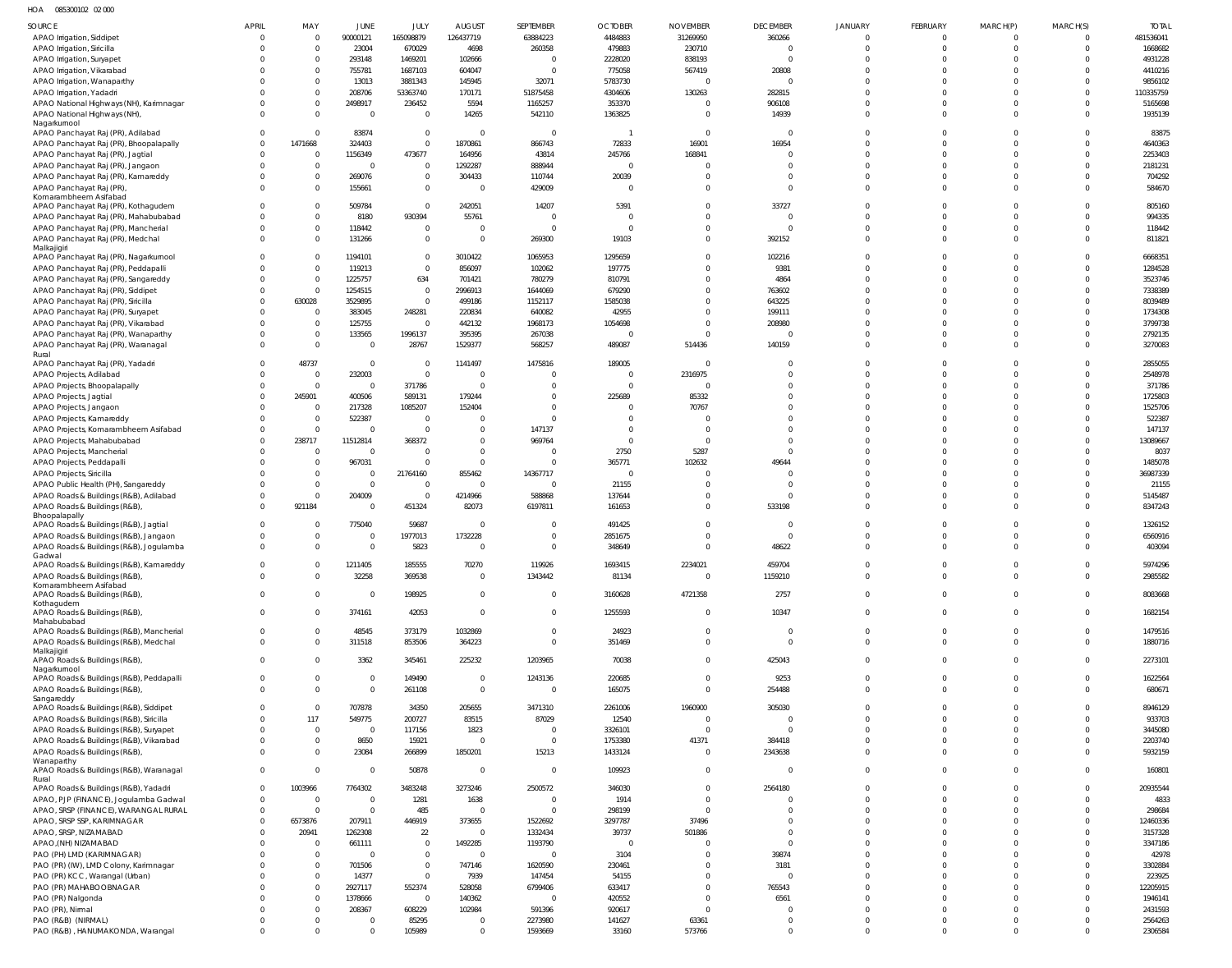085300102 02 000 HOA

| SOURCE                                                                             | <b>APRIL</b>         | MAY                        | <b>JUNE</b>                      | JULY                    | <b>AUGUST</b>                             | SEPTEMBER                      | <b>OCTOBER</b>       | <b>NOVEMBER</b>      | <b>DECEMBER</b>            | JANUARY              | <b>FEBRUARY</b>            | MARCH(P) | MARCH(S)                | <b>TOTAL</b>        |
|------------------------------------------------------------------------------------|----------------------|----------------------------|----------------------------------|-------------------------|-------------------------------------------|--------------------------------|----------------------|----------------------|----------------------------|----------------------|----------------------------|----------|-------------------------|---------------------|
| (Urban)                                                                            | $\Omega$             |                            | 4718007                          |                         | $\overline{0}$                            | 797460                         |                      | 45190                | $\overline{0}$             | $\Omega$             | $\overline{0}$             |          | $\mathbf 0$             |                     |
| PAO (R&B) LMD<br>PAO (R&B) MAHABOOBNAGAR                                           | $\Omega$             | 4711600<br>$\overline{0}$  | 427788                           | 34362<br>119328         | 1147506                                   | 1781911                        | 2112850<br>2728797   | 1564718              | 182213                     | $\Omega$             | $\Omega$                   |          | $\Omega$                | 12419469<br>7952261 |
| PAO (R&B) NALGONDA                                                                 | $\Omega$             | $\mathbf 0$                | $\overline{0}$                   | 3177                    | $\overline{0}$                            | 1235014                        | 622353               | 1140993              | 2461977                    |                      | $\Omega$                   |          |                         | 5463514             |
| PAO (W&P) NSP, TEKULAPALLY                                                         | $\Omega$             | $\mathbf 0$                | 17895                            | $\overline{\mathbf{0}}$ | $\overline{0}$                            | $\Omega$                       | 4130                 | 34075                |                            |                      | $\Omega$                   |          | $\Omega$                | 56100               |
| PAO (W&P), Waranagal (Urban)                                                       | $\Omega$             | 171944                     | 45506                            | 339102                  | $\overline{0}$                            | 40406                          | 30080                | 158783               | $\Omega$                   |                      | $\Omega$                   |          |                         | 785821              |
| PAO - IRRIGATION DIVISION WARANGAL                                                 | $\Omega$             | $\Omega$                   | 241980                           | 7304824                 | 1594255                                   | 26998                          | 3743728              | 128479               | 853253                     |                      | $\Omega$                   |          | $\Omega$                | 13893517            |
| (Urban)<br>PAO A M R P (SLBC), NALGONDA                                            | $\Omega$             | $\mathbf 0$                | 86078121                         | 37686421                | $\overline{0}$                            | 1699793                        | 31232449             | 151672               | 2209452                    |                      | $\Omega$                   |          | $\Omega$                | 159057908           |
| PAO IRRIGATION KARIMNAGAR                                                          | $\overline{0}$       | 1679383                    | 374314                           | 4501399                 | 2168989                                   | 53322                          | 2139103              | 631373               | 1226218                    |                      | $\Omega$                   |          | $\Omega$                | 12774101            |
| PAO IRRIGATION DIVISION HYDERABAD                                                  | $\overline{0}$       | $\overline{0}$             | $\overline{0}$                   | $\overline{0}$          | $\overline{0}$                            | $\Omega$                       | 76485                | $\Omega$             | $\Omega$                   |                      | $\Omega$                   |          | $\Omega$                | 76485               |
| PAO IRRIGATION DIVISION KHAMMAM                                                    | $\overline{0}$       | 1467584                    | 8226                             | 7156961                 | 605185                                    | 959503                         | 2250238              | 10677900             | 315446                     |                      | $\Omega$                   |          | $\Omega$                | 23441043            |
| PAO IRRIGATION DIVISION NALGONDA                                                   | $\mathbf 0$          | $\overline{0}$             | 669504                           | 4529988                 | 72841                                     | 67820                          | 3380141              | 68                   | 70016                      |                      | $\Omega$                   |          | $\Omega$                | 8790378             |
| PAO IRRIGATION DIVISION,                                                           | $\Omega$             | 41823947                   | 57177483                         | 7096042                 | 137477778                                 | 73523300                       | 99421474             | 128977267            | 44309769                   |                      | $\Omega$                   |          | $\Omega$                | 589807060           |
| MAHABOOBNAGAR<br>PAO IRRIGATION NIZAMABAD                                          | $\Omega$             | 2261880                    | 191093                           | 9653055                 | 205507                                    | 552204                         | 2739960              | 2419478              | 128808                     |                      | $\Omega$                   |          | $\Omega$                | 18151985            |
| PAO IRRIGATION RANGA REDDY DISTRICT                                                | $\Omega$             | $\mathbf 0$                | 1217624                          | 2793895                 | 1105859                                   | $\Omega$                       | 7918407              | $\Omega$             | 1254289                    |                      | $\Omega$                   |          | $\Omega$                | 14290074            |
| PAO Irrigation Nirmal                                                              | $\Omega$             | $\mathbf 0$                | 1837672                          | 2633252                 | 911604                                    | 210620                         | 807195               | 288828               | 16298                      |                      | $\Omega$                   |          | $\Omega$                | 6705469             |
| PAO MEDAK(IW), MEDAK                                                               | $\Omega$             | 1322001                    | 1571494                          | 5150555                 | 537710                                    | 3146608                        | 4995341              | 219509               | 593766                     |                      | $\Omega$                   |          | $\Omega$                | 17536984            |
| PAO National Highways (NH), Khammam                                                | $\Omega$             | $\mathbf 0$                | $\overline{0}$                   | 112660                  | $\overline{0}$                            |                                |                      |                      | $\Omega$                   |                      | $\Omega$                   |          |                         | 112660              |
| PAO Public Health (PH), Ranga Reddy                                                | $\Omega$             | $\mathbf 0$                | $\overline{0}$                   | $\overline{0}$          | $\overline{0}$                            |                                |                      |                      | 53124                      |                      | $\Omega$                   |          |                         | 53124               |
| PAO(PH), NALGONDA                                                                  |                      | $\mathbf 0$                | $\overline{0}$                   | 8181                    | $\overline{\mathbf{0}}$                   | $\Omega$                       |                      |                      | 2129000                    |                      | $\Omega$                   |          |                         | 2137181             |
| PAO, AMRP (FINANCE) NALGONDA                                                       | $\Omega$             | $\mathbf 0$                | 342415                           | 236096                  | 72615                                     | 559307                         | 578368               | 1428648              | 38129                      |                      | $\Omega$                   |          |                         | 3255578             |
| PAO, FINANCE (W & P) DEPT, HYDERABAD                                               | $\Omega$             | $\mathbf 0$                | 112728                           | 2211160                 | 138034                                    | 139880                         | 7586275              | 1229                 | 1280                       |                      | $\Omega$                   |          |                         | 10190586            |
| PAO, FINANCE (W & P) DEPT, KARIMNAGAR                                              | $\Omega$<br>$\Omega$ | $\mathbf 0$<br>$\mathbf 0$ | 636228<br>10047                  | 623282                  | 47754                                     | 524341                         | 538868               | 50023<br>80168       | 12053<br>673886            |                      | $\Omega$<br>$\Omega$       |          | $\Omega$                | 2432549             |
| PAO, FINANCE (W & P) DEPT, KHAMMAM<br>PAO, FINANCE (W & P) DEPT,                   | $\Omega$             | $\Omega$                   | 29155                            | 365999<br>318133        | 310567<br>43514                           | 72049<br>730362                | 1131986<br>469929    | 90255                | 652625                     | $\Omega$             | $\Omega$                   |          | $\Omega$                | 2644702<br>2333973  |
| MAHABOOBNAGAR                                                                      |                      |                            |                                  |                         |                                           |                                |                      |                      |                            |                      |                            |          |                         |                     |
| PAO, FINANCE (W & P) DEPT, MEDAK                                                   | $\Omega$             | $\Omega$                   | 6162                             | 784026                  | 25982                                     | $\Omega$                       | 727418               | 200                  | - 0                        |                      | $\Omega$                   |          |                         | 1543788             |
| PAO, FINANCE (W & P) DEPT, NIRMAL                                                  | $\Omega$             | $\mathbf 0$                | 70376                            | 276196                  | 11082                                     | $\Omega$                       | 245031               | 32384                | 13093                      |                      | $\Omega$                   |          | $\Omega$                | 648162              |
| PAO, FINANCE (W & P) DEPT, NIZAMABAD                                               | $\Omega$             | $\mathbf 0$                | 346930                           | 1484990                 | 225880                                    | 615936                         | 736889               | $\Omega$             | 8665                       |                      | $\Omega$                   |          | $\Omega$                | 3419290             |
| PAO, FINANCE (W & P) DEPT, RANGA<br><b>REDDY</b>                                   | $\Omega$             | $\mathbf 0$                | 846989                           | 3533492                 | 472327                                    | 58267                          | 4482820              | 7652                 | $\Omega$                   | $\Omega$             | $\Omega$                   |          | $\Omega$                | 9401547             |
| PAO, FINANCE (W & P) DEPT, WARANGAL                                                | $\Omega$             | 13702                      | 436707                           | 506943                  | 49336                                     | 1438                           | 658221               | 131934               | $\Omega$                   |                      | $\Omega$                   |          | $\Omega$                | 1798281             |
| PAO, NH(PROJ) RANGAREDDY                                                           | $\overline{0}$       | $\overline{0}$             | 923697                           | 1068002                 | 120307                                    |                                | $\Omega$             |                      | $\Omega$                   |                      | $\Omega$                   |          | $\Omega$                | 2112006             |
| PAO, PJP, Jogulamba Gadwal                                                         | $\Omega$             | 364581                     | 3053339                          | 1499278                 | 368595                                    | 552422                         | 1283950              | 853112               | 278528                     |                      | $\Omega$                   |          | $\Omega$                | 8253805             |
| PAO, SRSP, SSP, NIRMAL                                                             | $\Omega$             | $\overline{0}$             | 80253                            | 253770                  | $\overline{0}$                            | $\Omega$                       | 1287296              | 92284                | 640565                     |                      | $\Omega$                   |          | $\Omega$                | 2354168             |
| PAO,(NH) HANUMAKONDA, Warangal<br>(Urban)                                          | $\Omega$             | $\Omega$                   | $\overline{0}$                   | 431976                  | $\overline{0}$                            | $\Omega$                       | 49954                |                      | $\Omega$                   | $\Omega$             | $\Omega$                   |          | $\Omega$                | 481930              |
| Total:                                                                             | $\Omega$             | 90967214                   | 392440182                        | 429414874               | 323159424                                 | 290694090                      | 315974179            | 207101080            | 76776589                   | $\Omega$             | $\Omega$                   | $\Omega$ | $\mathbf 0$             | 2126527632          |
| 105400101 81 000<br>HOA                                                            |                      |                            |                                  |                         |                                           |                                |                      |                      |                            |                      |                            |          |                         |                     |
| SOURCE                                                                             | <b>APRIL</b>         | MAY                        | <b>JUNE</b>                      | JULY                    | <b>AUGUST</b>                             | SEPTEMBER                      | <b>OCTOBER</b>       | <b>NOVEMBER</b>      | <b>DECEMBER</b>            | JANUARY              | <b>FEBRUARY</b>            | MARCH(P) | MARCH(S)                | <b>TOTAL</b>        |
| APAO Finance & Corporations,                                                       | $\overline{0}$       | $\mathbf 0$                | $\overline{0}$                   | $\Omega$                | $\overline{0}$                            | $\Omega$                       | 233354               | $\Omega$             | $\Omega$                   | $\Omega$             | $\Omega$                   | $\Omega$ | $\Omega$                | 233354              |
| Kothagudem                                                                         |                      |                            |                                  |                         |                                           |                                |                      |                      |                            |                      |                            |          |                         |                     |
| APAO Irrigation, Kothagudem                                                        | $\Omega$             | $\mathbf{0}$               | 1000                             | 3000                    | $\overline{0}$                            | $\Omega$                       | 1000                 |                      |                            |                      |                            |          |                         | 5000                |
| APAO National Highways (NH), Karimnagar                                            | $\Omega$             | $\Omega$                   | $\overline{0}$                   | 1612209                 | $\overline{0}$                            | 60525                          |                      |                      | $\Omega$                   |                      | $\Omega$                   |          | $\Omega$                | 1672734             |
| APAO Panchayat Raj (PR), Nagarkurnool<br>APAO Panchayat Raj (PR), Peddapalli       | $\cap$               | $\Omega$<br>$\Omega$       | 5000<br>$\Omega$                 | $\Omega$<br>$\Omega$    | $\overline{0}$<br>446                     | $\Omega$<br>28                 |                      |                      | $\Omega$                   |                      |                            |          |                         | 5000<br>474         |
| APAO Roads & Buildings (R&B), Jagtial                                              | $\Omega$             | $\Omega$                   | $\Omega$                         | $\Omega$                | $\overline{0}$                            | $\Omega$                       |                      |                      | 13500                      |                      | $\Omega$                   |          |                         | 13500               |
| APAO Roads & Buildings (R&B),                                                      | $\Omega$             | $\mathbf{0}$               | $\overline{0}$                   | $\overline{0}$          | $\mathbf 0$                               | $\overline{0}$                 | 128219               | $\overline{0}$       |                            |                      | $\Omega$                   |          | $\mathbf 0$             | 128219              |
| Kothagudem                                                                         |                      |                            |                                  |                         |                                           |                                |                      |                      |                            |                      |                            |          |                         |                     |
| PAO (R&B) LMD                                                                      | $\overline{0}$       | 560                        | 37840                            | 27240                   | 20000                                     | 118000                         | 10000                | $\Omega$             | 54000                      | $\mathbf 0$          | $\mathbf 0$                |          | 0                       | 267640              |
| PAO, FINANCE (W & P) DEPT, RANGA<br>REDDY                                          | $\mathbf 0$          | $\mathbf 0$                | $\overline{0}$                   | $\overline{0}$          | $\overline{0}$                            | 4056                           | $\Omega$             | $\overline{0}$       | $\overline{0}$             | $\Omega$             | $\mathbf{0}$               | $\Omega$ | $\mathbf 0$             | 4056                |
| PAO,(NH) HANUMAKONDA, Warangal                                                     | $\Omega$             | $\Omega$                   | $\overline{0}$                   | 2030514                 | $\overline{\mathbf{0}}$                   | $\Omega$                       | 411979               | $\Omega$             | 14560                      | $\Omega$             | $\Omega$                   | $\Omega$ | $\Omega$                | 2457053             |
| (Urban)                                                                            |                      |                            |                                  |                         |                                           |                                |                      |                      |                            |                      |                            |          |                         |                     |
| Total:<br>HOA<br>105400800 01 000                                                  | $\Omega$             | 560                        | 43840                            | 3672963                 | 20446                                     | 182609                         | 784552               | $\Omega$             | 82060                      | $\mathbf 0$          | $\Omega$                   | $\Omega$ | $\Omega$                | 4787030             |
|                                                                                    |                      |                            |                                  |                         |                                           |                                |                      |                      |                            |                      |                            |          |                         |                     |
| SOURCE                                                                             | <b>APRIL</b>         | MAY                        | JUNE                             | JULY                    | <b>AUGUST</b>                             | SEPTEMBER                      | <b>OCTOBER</b>       | <b>NOVEMBER</b>      | <b>DECEMBER</b>            | JANUARY              | <b>FEBRUARY</b>            | MARCH(P) | MARCH(S)                | <b>TOTAL</b>        |
| APAO (R&B) MEDAK (HYD)                                                             | $\overline{0}$       | $\mathbf 0$                | $\overline{0}$                   | $\overline{0}$          | 3238500                                   | $\overline{0}$                 | $\overline{0}$       | $\Omega$             | $\mathbf 0$                | $\mathbf 0$          | $\mathbf{0}$               | - 0      | $\mathbf 0$             | 3238500             |
| APAO (R&B) RANGAREDDY (HYD)<br>APAO (R&B) TEKULAPALLY                              | $\Omega$<br>$\Omega$ | $\Omega$<br>$\Omega$       | $\overline{0}$<br>$\overline{0}$ | 120325<br>120036        | $\overline{0}$<br>$\overline{\mathbf{0}}$ | $\overline{0}$<br>$\mathbf{0}$ | $\Omega$<br>396963   | $\Omega$<br>306530   | $\mathbf 0$<br>$\mathbf 0$ | $\Omega$<br>$\Omega$ | $\overline{0}$<br>$\Omega$ | - 0      | $\mathbf 0$<br>$\Omega$ | 120325<br>823529    |
| APAO Roads & Buildings (R&B), Adilabad                                             | $\Omega$             | $\Omega$                   | 1800                             | $\overline{0}$          | 63900                                     | 291200                         |                      |                      | $\Omega$                   | $\Omega$             | $\Omega$                   |          | $\Omega$                | 356900              |
| APAO Roads & Buildings (R&B), Jagtial                                              | $\Omega$             | $\Omega$                   | $\overline{0}$                   | $\overline{0}$          | $\overline{0}$                            | 5000                           |                      | $\Omega$             | 7500                       | $\Omega$             | $\Omega$                   |          | $\Omega$                | 12500               |
| APAO Roads & Buildings (R&B), Kamareddy                                            | $\Omega$             | $\mathbf 0$                | 30500                            | $\overline{0}$          | $\overline{0}$                            | $\Omega$                       | $\Omega$             | $\Omega$             | $\overline{0}$             | $\Omega$             | $\Omega$                   |          | $\Omega$                | 30500               |
| APAO Roads & Buildings (R&B),                                                      | $\Omega$             | $\Omega$                   | 2280                             | 5000                    | $\overline{0}$                            | 2280                           | $\Omega$             | $\Omega$             | $\Omega$                   | $\Omega$             | $\Omega$                   | $\Omega$ | $\Omega$                | 9560                |
| Komarambheem Asifabad                                                              | $\Omega$             | $\Omega$                   |                                  |                         | $\overline{0}$                            |                                |                      |                      | $\Omega$                   | $\Omega$             | $\Omega$                   | $\Omega$ | $\Omega$                |                     |
| APAO Roads & Buildings (R&B),<br>Kothagudem                                        |                      |                            | $\overline{0}$                   | 32000                   |                                           | 66236                          | 138636               | 180677               |                            |                      |                            |          |                         | 417549              |
| APAO Roads & Buildings (R&B),                                                      | $\overline{0}$       | $\mathbf{0}$               | $\overline{0}$                   | $\overline{0}$          | $\overline{0}$                            | 59600                          | 56500                | $\Omega$             | 12525                      | $\Omega$             | $\mathbf 0$                | $\Omega$ | $\Omega$                | 128625              |
| Mahabubabad<br>APAO Roads & Buildings (R&B), Medchal                               | $\Omega$             | 222471                     | $\overline{0}$                   | $\overline{0}$          | $\overline{0}$                            | $\overline{0}$                 | 5000                 | $\Omega$             | $\overline{0}$             | $\Omega$             | $\Omega$                   | $\Omega$ | $\Omega$                | 227471              |
| Malkajigiri                                                                        |                      |                            |                                  |                         |                                           |                                |                      |                      |                            |                      |                            |          |                         |                     |
| APAO Roads & Buildings (R&B),                                                      | $\Omega$             | $\mathbf 0$                | $\overline{0}$                   | $\overline{0}$          | $\overline{0}$                            | $\overline{0}$                 | $\Omega$             | 5000                 | $\overline{0}$             | $\Omega$             | $\Omega$                   | $\Omega$ | $\Omega$                | 5000                |
| Nagarkurnool                                                                       | $\Omega$             | $\mathbf{0}$               | $\overline{0}$                   |                         | $\overline{0}$                            |                                | $\Omega$             | $\overline{0}$       |                            | $\Omega$             | $\mathbf 0$                |          | $\Omega$                |                     |
| APAO Roads & Buildings (R&B), Peddapalli<br>APAO Roads & Buildings (R&B), Siddipet | $\Omega$             | $\mathbf 0$                | $\mathbf{0}$                     | $\overline{0}$<br>10000 | $\overline{0}$                            | $\overline{0}$<br>9000         | 5000                 | 45800                | 20560<br>$\mathbf{0}$      | $\Omega$             | $\Omega$                   |          | $\Omega$                | 20560<br>69800      |
| APAO Roads & Buildings (R&B), Siricilla                                            | $\Omega$             | 10000                      | $\overline{0}$                   | $\mathbf{0}$            | 5000                                      | $\mathbf{0}$                   | $\Omega$             | $\Omega$             | $\Omega$                   | $\Omega$             | $\Omega$                   |          | $\Omega$                | 15000               |
| APAO Roads & Buildings (R&B), Suryapet                                             | $\Omega$             | $\overline{0}$             | 6000                             | $\mathbf{0}$            | $\overline{0}$                            | $\mathbf{0}$                   | 4322                 | 598170               | $\Omega$                   | $\Omega$             | $\Omega$                   |          | $\Omega$                | 608492              |
| APAO Roads & Buildings (R&B), Waranagal                                            | $\Omega$             | 2520                       | $\overline{0}$                   | $\overline{0}$          | $\overline{0}$                            | $\mathbf 0$                    | $\Omega$             | $\Omega$             | $\Omega$                   | $\Omega$             | $\Omega$                   | $\Omega$ | $\Omega$                | 2520                |
| Rural                                                                              |                      |                            |                                  |                         |                                           |                                |                      |                      |                            |                      |                            |          |                         |                     |
| APAO, (NH) NIZAMABAD<br>PAO (R&B) (NIRMAL)                                         | $\Omega$<br>$\Omega$ | $\mathbf 0$<br>84153       | $\overline{0}$<br>$\overline{0}$ | 15722<br>$\overline{0}$ | $\mathbf 0$<br>$\mathbf 0$                | $\Omega$<br>$\Omega$           | $\Omega$<br>$\Omega$ | $\Omega$<br>$\Omega$ | $\Omega$<br>$\Omega$       | $\Omega$<br>$\Omega$ | $\Omega$<br>$\Omega$       | $\Omega$ | $\Omega$<br>$\Omega$    | 15722<br>84153      |
| PAO (R&B), HANUMAKONDA, Warangal                                                   | $\Omega$             | $\mathbf 0$                | 94980                            | $\overline{0}$          | $\overline{0}$                            | $\mathbf{0}$                   | $\Omega$             | $\Omega$             | 68260                      | $\overline{0}$       | $\overline{0}$             | $\Omega$ | $\mathbf 0$             | 163240              |
| (Urban)                                                                            |                      |                            |                                  |                         |                                           |                                |                      |                      |                            |                      |                            |          |                         |                     |
| PAO (R&B) MAHABOOBNAGAR                                                            | $\mathbf 0$          | $\mathbf 0$                | $\overline{0}$                   | $\mathbf 0$             | $\overline{0}$                            | $\mathbf 0$                    | 500                  | $\overline{0}$       | $\overline{0}$             | $\mathbf 0$          | $\mathbf 0$                | $\Omega$ | $\mathbf 0$             | 500                 |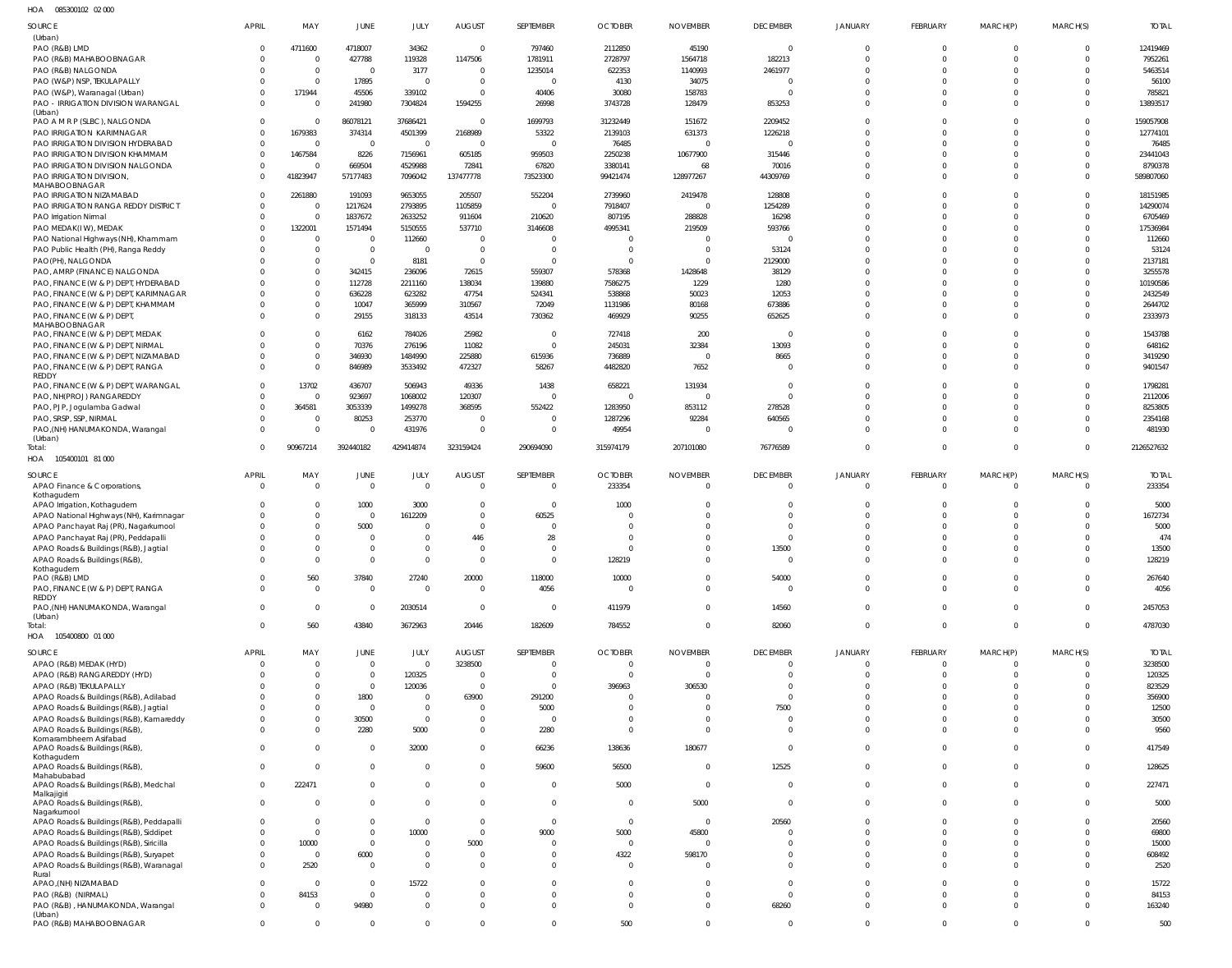105400800 01 000 HOA

| SOURCE<br>PAO National Highways (NH), Khammam                           | APRIL<br>$\Omega$        | MAY<br>$\mathbf 0$               | <b>JUNE</b><br>$\mathbf 0$ | <b>JULY</b><br>152617 | <b>AUGUST</b><br>$\overline{0}$ | SEPTEMBER         | <b>OCTOBER</b><br>$\Omega$ | <b>NOVEMBER</b><br>$\Omega$ | <b>DECEMBER</b><br>$\overline{0}$ | <b>JANUARY</b><br>$\overline{0}$ | <b>FEBRUARY</b><br>$\overline{0}$ | MARCH(P)<br>0              | MARCH(S)<br>$\Omega$ | <b>TOTAL</b><br>152617 |
|-------------------------------------------------------------------------|--------------------------|----------------------------------|----------------------------|-----------------------|---------------------------------|-------------------|----------------------------|-----------------------------|-----------------------------------|----------------------------------|-----------------------------------|----------------------------|----------------------|------------------------|
| PAO, FINANCE (W & P) DEPT,                                              | $\Omega$                 | $\overline{0}$                   | $\overline{0}$             | $\Omega$              | $\overline{0}$                  |                   |                            | 3000                        | $\overline{0}$                    | $\overline{0}$                   | $\Omega$                          | $\mathbf 0$                | $\Omega$             | 3000                   |
| MAHABOOBNAGAR                                                           |                          |                                  |                            |                       |                                 |                   |                            |                             |                                   |                                  |                                   |                            |                      |                        |
| PAO, NH(PROJ) RANGAREDDY                                                | $\Omega$                 | $\overline{0}$                   | $\overline{0}$             | $\overline{0}$        | $\overline{0}$                  | 569723            | $\Omega$                   | 10000                       | 366511                            | $\overline{0}$                   | $\overline{0}$                    | $\mathbf 0$                | $\Omega$             | 946234                 |
| Total:                                                                  | $\Omega$                 | 319144                           | 135560                     | 455700                | 3307400                         | 1003039           | 606921                     | 1149177                     | 475356                            | $\overline{0}$                   | $\Omega$                          | $\mathbf 0$                | $\Omega$             | 7452297                |
| HOA 761000201 05 001                                                    |                          |                                  |                            |                       |                                 |                   |                            |                             |                                   |                                  |                                   |                            |                      |                        |
| SOURCE                                                                  | <b>APRIL</b>             | MAY                              | JUNE                       | JULY                  | <b>AUGUST</b>                   | SEPTEMBER         | <b>OCTOBER</b>             | <b>NOVEMBER</b>             | <b>DECEMBER</b>                   | <b>JANUARY</b>                   | FEBRUARY                          | MARCH(P)                   | MARCH(S)             | <b>TOTAL</b>           |
| APAO (R&B) HYDERABAD                                                    |                          | 25850                            | 25850                      | 24600                 | 52100                           | 30850             | 30850                      | 56700                       | 30850                             | $\overline{0}$                   | $\Omega$                          | $\mathbf 0$                | $\Omega$             | 277650                 |
| APAO (R&B) RANGAREDDY (HYD)                                             |                          | 4000                             | 4000                       | 4000                  | 4000                            | 4000              | 8000                       | 4000                        | 4000                              | $\overline{0}$                   | $\Omega$                          | $\mathbf 0$                | $\overline{0}$       | 36000                  |
| APAO Finance & Corporations, Adilabad                                   |                          | 1302                             | 2604                       | 1302                  | 1302                            | 1302              | 1302                       | 1302                        | 1302                              | $\overline{0}$                   | $\Omega$                          | 0                          | $\Omega$             | 11718                  |
| APAO Finance & Corporations,                                            |                          | $\mathbf 0$                      | $\mathbf 0$                | 2500                  | 10000                           | 2500              | 2500                       | 2500                        | 2500                              | $\Omega$                         | $\Omega$                          | $\Omega$                   | $\Omega$             | 22500                  |
| Kothagudem<br>APAO Finance & Corporations, Medchal                      |                          | 5000                             | $\overline{0}$             | 5000                  | 15000                           | 5000              | 5000                       | 5000                        | 5000                              | $\overline{0}$                   | $\Omega$                          | $\mathbf 0$                | $\Omega$             | 45000                  |
| APAO Finance & Corporations,                                            |                          | $\mathbf 0$                      | 1920                       | 1920                  | 3840                            | 3840              | - 0                        | 1920                        | $\Omega$                          | $\Omega$                         | $\Omega$                          | $\Omega$                   | $\Omega$             | 13440                  |
| Nagarkurnool                                                            |                          |                                  |                            |                       |                                 |                   |                            |                             |                                   |                                  |                                   |                            |                      |                        |
| APAO Finance & Corporations, Siddipet                                   |                          | $\mathbf 0$                      | 1920                       | 1920                  | 5760                            | 1920              | $\Omega$                   | $\Omega$                    | $\overline{0}$                    | $\Omega$                         | $\Omega$                          | $\Omega$                   | $\Omega$             | 11520                  |
| APAO Finance & Corporations, Siricilla                                  |                          | 5000                             | $\mathbf 0$                | 15000                 | 5000                            | 5000              | 5000                       | 5000                        | 5000                              | $\Omega$                         | $\Omega$                          | $\Omega$                   | $\Omega$             | 45000                  |
| APAO Finance & Corporations, Suryapet                                   |                          | 1940                             | 1940                       | 1940                  | 1940                            | 1940              | 3880                       | 1940                        | $\Omega$                          | $\Omega$                         | $\Omega$                          | $\Omega$                   | $\Omega$             | 15520                  |
| APAO Finance & Corporations, Yadadri                                    |                          | $\mathbf 0$                      | $\overline{0}$             | 5498                  | 5496                            | 9071              | 14728                      | 7264                        | 5339                              | $\Omega$                         | $\Omega$                          | $\Omega$                   | $\Omega$             | 47396                  |
| APAO Irrigation, Bhoopalapally                                          |                          | $\mathbf 0$                      | $\mathbf 0$                | 14583                 | 43749                           | 6250              | 20833                      | 31249                       | 14583                             | $\Omega$<br>$\Omega$             | $\Omega$<br>$\Omega$              | $\Omega$                   | $\Omega$<br>$\Omega$ | 131247                 |
| APAO Irrigation, Jagtial<br>APAO Irrigation, Kamareddy                  |                          | $\mathbf 0$<br>$\mathbf 0$       | 2580<br>12300              | 2580<br>12300         | 7740<br>36900                   | 2580<br>12300     | 2580<br>12300              | 2580<br>12300               | 2580<br>12300                     | $\Omega$                         | $\Omega$                          | $\Omega$<br>$\Omega$       | $\Omega$             | 23220<br>110700        |
| APAO Irrigation, Mahabubabad                                            |                          | $\mathbf 0$                      | $\mathbf 0$                | 5840                  | 23360                           | 5840              | 12756                      | 12756                       | 12756                             | $\Omega$                         | $\Omega$                          | $\Omega$                   | $\Omega$             | 73308                  |
| APAO Irrigation, Mancherial                                             |                          | $\overline{0}$                   | $\mathbf 0$                | 3200                  | 3200                            | - 0               | - 0                        |                             | $\Omega$                          | $\Omega$                         | $\Omega$                          | $\Omega$                   | $\Omega$             | 6400                   |
| APAO Irrigation, Medchal Malkajigiri                                    |                          | $\mathbf 0$                      | $\mathbf 0$                | 12300                 | 49200                           | 12300             | 12300                      | 12300                       | 12300                             | $\Omega$                         | $\Omega$                          | $\Omega$                   | $\Omega$             | 110700                 |
| APAO Irrigation, Nagarkurnool                                           |                          | 4848                             | 4848                       | 4848                  | 4848                            | 4848              | 4848                       | 4848                        | 4848                              | $\Omega$                         | $\Omega$                          | $\Omega$                   | $\Omega$             | 38784                  |
| APAO Irrigation, Sangareddy                                             |                          | $\overline{0}$                   | $\overline{0}$             | 12308                 | 18462                           | 6154              | 6154                       | 6154                        | 6154                              | $\Omega$                         | $\Omega$                          | $\Omega$                   | $\Omega$             | 55386                  |
| APAO Irrigation, Siddipet                                               |                          | 21000                            | $\overline{0}$             | 21000                 | 36000                           | 26160             | 68000                      | 26000                       | 26000                             | $\Omega$                         | $\Omega$                          | $\Omega$                   | $\Omega$             | 224160                 |
| APAO Irrigation, Waranagal Rural                                        |                          | $\mathbf 0$                      | 13330                      | 39990                 | 13330                           | 13330             | - 0                        |                             | $\Omega$                          | $\Omega$                         | $\Omega$                          | $\Omega$                   | $\Omega$             | 79980                  |
| APAO Irrigation, Yadadri                                                |                          | 3000                             | 3000                       | 12000                 | 12000                           | 12000             | 15000                      | 39000                       | 12000                             | $\Omega$                         | $\Omega$                          | $\Omega$                   | $\Omega$             | 108000                 |
| APAO Projects, Bhoopalapally                                            |                          | $\mathbf 0$                      | $\mathbf 0$                | 2850                  | 4275                            | 1425              | 1425                       | 1425                        | 1425                              | $\Omega$                         | $\Omega$                          | $\Omega$                   | $\Omega$             | 12825                  |
| APAO Projects, Jagtial                                                  |                          | $\overline{0}$                   | 5000                       | 5000                  | $\overline{0}$                  | $\Omega$          | $\Omega$                   | $\mathsf{C}$                | $\overline{0}$                    | $\Omega$                         | $\Omega$                          | $\Omega$                   | $\Omega$             | 10000                  |
| APAO Projects, Jangaon                                                  |                          | $\mathbf 0$                      | $\mathbf 0$                | 2500                  | 2500                            | 2500              | 10000                      | 2500                        | 2500                              | $\Omega$                         | $\Omega$                          | $\Omega$                   | $\Omega$             | 22500                  |
| APAO Projects, Mahabubabad                                              |                          | $\overline{0}$                   | 8200                       | 8200                  | 8200                            | 24600             | 8200                       | 8200                        | 8200                              | $\Omega$                         | $\Omega$                          | $\Omega$                   | $\Omega$             | 73800                  |
| APAO Projects, Peddapalli                                               |                          | 29015                            | $\mathbf 0$                | 69045                 | 273015                          | 23015             | 15950                      | 15950                       | 15950                             | $\Omega$                         | $\Omega$                          | $\Omega$                   | $\Omega$             | 441940                 |
| APAO Projects, Siddipet                                                 |                          | 2000<br>$\overline{0}$           | 2000<br>$\overline{0}$     | 2000                  | 2000                            | 2000              | 2000                       | 4000                        | 2000                              | $\overline{0}$<br>$\Omega$       | $\Omega$<br>$\Omega$              | 0<br>$\Omega$              | $\Omega$<br>$\Omega$ | 18000                  |
| APAO Roads & Buildings (R&B),<br>Sangareddy                             |                          |                                  |                            | 2840                  | 2840                            | 2840              | 11360                      | 2840                        | 2840                              |                                  |                                   |                            |                      | 25560                  |
| APAO Roads & Buildings (R&B), Suryapet                                  |                          | 5278                             | 2500                       | 10834                 | 5278                            | 5278              | 5278                       | 7778                        | 5278                              | $\Omega$                         | $\Omega$                          | $\mathbf 0$                | $\Omega$             | 47502                  |
| APAO Roads & Buildings (R&B), Vikarabad                                 |                          | 13117                            | 19721                      | 19721                 | 32929                           | 19721             | 19721                      | 22325                       | 9208                              | $\Omega$                         | $\Omega$                          | $\Omega$                   | $\Omega$             | 156463                 |
| APAO, SRSP SSP, KARIMNAGAR                                              |                          | 37970                            | 39000                      | 213900                | 80200                           | 79200             | 79200                      | 90830                       | 80465                             | $\Omega$                         | $\Omega$                          | $\Omega$                   | $\Omega$             | 700765                 |
| PAO (PR) MAHABOOBNAGAR                                                  |                          | 2000                             | $\overline{0}$             | 2000                  | 6000                            | 2000              | 2000                       | 2000                        | 2000                              | $\Omega$                         | $\Omega$                          | $\Omega$                   | $\Omega$             | 18000                  |
| PAO (R&B) NALGONDA                                                      |                          | 35778                            | 33778                      | 40194                 | 41944                           | 39278             | 70639                      | 36611                       | 41361                             | $\Omega$                         | $\Omega$                          | $\Omega$                   | $\Omega$             | 339583                 |
| PAO (W&P), Waranagal (Urban)                                            |                          | 6000                             | 54325                      | 48845                 | 52345                           | 52345             | 151565                     | 49845                       | 52785                             | $\Omega$                         | $\Omega$                          | $\Omega$                   | $\Omega$             | 468055                 |
| PAO A M R P (SLBC), NALGONDA                                            |                          | 70577                            | 2500                       | 143764                | 140944                          | 75733             | 77556                      | 78233                       | 76874                             | $\Omega$                         | $\Omega$                          | $\Omega$                   | $\Omega$             | 666181                 |
| PAO IRRIGATION KARIMNAGAR                                               |                          | 3000                             | 3000                       | 3000                  | 3000                            | 3000              | 3000                       | 6000                        | 3000                              | $\Omega$                         | $\Omega$                          | $\Omega$                   | $\Omega$             | 27000                  |
| PAO IRRIGATION DIVISION HYDERABAD                                       |                          | 118293                           | 43093                      | 246824                | 141977                          | 150827            | 142559                     | 148169                      | 138169                            | $\Omega$<br>$\Omega$             | $\Omega$<br>$\Omega$              | $\Omega$                   | $\Omega$             | 1129911                |
| PAO IRRIGATION DIVISION KHAMMAM<br>PAO IRRIGATION DIVISION NALGONDA     |                          | 3575<br>66845                    | $\mathbf 0$<br>10425       | 3575<br>172523        | 10725<br>75009                  | 3575<br>68421     | 1250<br>63733              | 5900<br>57233               | 3575<br>50233                     | $\Omega$                         | $\Omega$                          | $\Omega$<br>$\Omega$       | $\Omega$             | 32175<br>564422        |
| <b>PAO IRRIGATION DIVISION</b>                                          | $\Omega$                 | 8045                             | 3500                       | 10400                 | 22465                           | 16520             | 11955                      | 15455                       | 11955                             | $\overline{0}$                   | $\overline{0}$                    | $\overline{0}$             | $\mathbf 0$          | 100295                 |
| MAHABOOBNAGAR                                                           |                          |                                  |                            |                       |                                 |                   |                            |                             |                                   |                                  |                                   |                            |                      |                        |
| PAO IRRIGATION RANGA REDDY DISTRICT                                     |                          | 54407                            | 103073                     | 99073                 | 180980                          | 89398             | 114514                     | 96473                       | 75598                             | $\overline{0}$                   | $\overline{0}$                    | $\mathbf 0$                | $\Omega$             | 813516                 |
| PAO Irrigation Nirmal                                                   |                          | 12750                            | 2500                       | 33250                 | 12750                           | 15250             | 12750                      | 10250                       | 10250                             | $\Omega$                         | $\Omega$                          | $\Omega$                   | $\Omega$             | 109750                 |
| PAO, AMRP (FINANCE) NALGONDA                                            |                          | 2564                             | $\mathbf 0$                | 7692                  | 2564                            | 2564              | 2564                       | 2564                        | 2564                              | $\overline{0}$                   | $\overline{0}$                    | $\mathbf 0$                | $\Omega$             | 23076                  |
| PAO, FINANCE (W & P) DEPT, HYDERABAD                                    |                          | 2222                             | 100000                     | 156666                | 2222                            | - 0               | $\Omega$                   | -C                          | $\Omega$                          | $\Omega$                         | $\Omega$                          | $\mathbf 0$                | $\Omega$             | 261110                 |
| PAO, FINANCE (W & P) DEPT, KARIMNAGAR                                   |                          | 5160                             | $\overline{0}$             | 15480                 | 5160                            | 5160              | 5160                       | 5160                        | 5160                              | $\Omega$                         | $\Omega$                          | $\mathbf 0$                | $\Omega$             | 46440                  |
| PAO, FINANCE (W & P) DEPT, NIZAMABAD                                    | $\Omega$                 | $\overline{0}$<br>$\overline{0}$ | $\overline{0}$             | 6250                  | 18750<br>59400                  | 6250              | 12500                      | 6250                        | 6250                              | $\Omega$<br>$\Omega$             | $\Omega$<br>$\Omega$              | $\mathbf 0$<br>$\mathbf 0$ | $\Omega$<br>$\Omega$ | 56250                  |
| PAO, FINANCE (W & P) DEPT, RANGA<br><b>REDDY</b>                        |                          |                                  | 13802                      | 37500                 |                                 | 12500             | 12500                      | 12500                       | 12500                             |                                  |                                   |                            |                      | 160702                 |
| PAO, FINANCE (W & P) DEPT, WARANGAL                                     |                          | $\overline{0}$                   | 3906                       | 3906                  | 3906                            | $\Omega$          | 7812                       | $\Omega$                    | $\overline{0}$                    | $\overline{0}$                   | $\Omega$                          | $\overline{0}$             | $\Omega$             | 19530                  |
| PAO, PJP, Joqulamba Gadwal                                              |                          | 3500                             | 64265                      | 95015                 | 247045                          | 73265             | 70765                      | 77305                       | 77305                             | $\overline{0}$                   | $\Omega$                          | $\mathbf 0$                | $\Omega$             | 708465                 |
| PAO, S R S P, R R DISTRICT                                              |                          | $\overline{0}$                   | 1040                       | 1040                  | 3120                            | 1040              | 1040                       | 1040                        | 1040                              | $\Omega$                         | $\Omega$                          | $\mathbf 0$                | $\Omega$             | 9360                   |
| PAO, NSP(W&P), HYDERABAD                                                |                          | 36529                            | 7935                       | 84344                 | 31738                           | 36109             | 24533                      | 43193                       | 35688                             | $\overline{0}$                   | $\overline{0}$                    | $\overline{0}$             | $\Omega$             | 300069                 |
| Total:                                                                  | $\Omega$                 | 590565                           | 597855                     | 1752860               | 1826508                         | 980999            | 1167560                    | 1042842                     | 891685                            | $\Omega$                         | $\Omega$                          | $\mathbf{0}$               | $\Omega$             | 8850874                |
| HOA 761000202 04 001                                                    |                          |                                  |                            |                       |                                 |                   |                            |                             |                                   |                                  |                                   |                            |                      |                        |
| SOURCE                                                                  | <b>APRIL</b>             | MAY                              | JUNE                       | JULY                  | <b>AUGUST</b>                   | SEPTEMBER         | <b>OCTOBER</b>             | <b>NOVEMBER</b>             | <b>DECEMBER</b>                   | <b>JANUARY</b>                   | FEBRUARY                          | MARCH(P)                   | MARCH(S)             | <b>TOTAL</b>           |
| APAO Irrigation, Sangareddy                                             | $\mathbf 0$              | $\overline{0}$                   | $\overline{0}$             | 15000                 | 22500                           | 7500              | 7500                       | 7500                        | 7500                              | $\overline{0}$                   | $\overline{0}$                    | $\overline{0}$             | $\overline{0}$       | 67500                  |
| APAO, SRSP SSP, KARIMNAGAR                                              | $\Omega$                 | $\overline{0}$                   | 8330                       | 24990                 | 8330                            | 8330              | 8330                       | 8330                        | 8330                              | $\overline{0}$                   | $\Omega$                          | $\overline{0}$             | $\Omega$             | 74970                  |
| PAO (W&P), Waranagal (Urban)                                            |                          | $\overline{0}$                   | 15000                      | 23000                 | 23000                           | 23000             | 77000                      | 20000                       | 26000                             | $\overline{0}$                   | $\Omega$                          | $\mathbf 0$                | $\Omega$             | 207000                 |
| PAO A M R P (SLBC), NALGONDA                                            |                          | 37647                            | $\overline{0}$             | 112941                | 37647                           | 37647             | 37647                      | 37647                       | 37647                             | $\Omega$                         | $\Omega$                          | $\mathbf 0$                | $\Omega$             | 338823                 |
| PAO IRRIGATION DIVISION HYDERABAD                                       |                          | 26500                            | $\overline{0}$             | 79500                 | 26500                           | 26500             | 26500                      | 26500                       | 26500                             | $\Omega$                         | $\Omega$                          | $\mathbf 0$                | $\Omega$             | 238500                 |
| PAO IRRIGATION DIVISION KHAMMAM                                         |                          | 6000                             | $\overline{0}$             | 6000                  | 18000                           | 6000              | $\overline{0}$             | 12000                       | 6000                              | $\Omega$                         | $\Omega$                          | $\mathbf 0$                | $\Omega$             | 54000                  |
| PAO IRRIGATION DIVISION NALGONDA<br>PAO IRRIGATION RANGA REDDY DISTRICT |                          | 6250<br>$\overline{0}$           | $\overline{0}$<br>17720    | 18750<br>17720        | 6250<br>36000                   | 6250<br>23440     | 6250<br>17720              | 6250<br>23440               | 6250<br>17720                     | $\Omega$<br>$\Omega$             | $\Omega$<br>$\Omega$              | $\mathbf 0$<br>$\mathbf 0$ | $\Omega$<br>$\Omega$ | 56250<br>153760        |
| PAO MEDAK(IW), MEDAK                                                    |                          | $\overline{0}$                   | 3330                       | 3330                  | 9990                            | 3330              | 3330                       | 3330                        | 3330                              | $\Omega$                         | $\Omega$                          | $\mathbf 0$                | $\Omega$             | 29970                  |
| PAO, FINANCE (W & P) DEPT, HYDERABAD                                    |                          | 5700                             | $\overline{0}$             | 17100                 | 5700                            | 5700              | 5700                       | 5700                        | 5700                              | $\Omega$                         | $\Omega$                          | $\mathbf 0$                | $\Omega$             | 51300                  |
| PAO, NSP(W&P), HYDERABAD                                                |                          | 2222                             | $\overline{0}$             | 6666                  | 2222                            | 2222              | 2222                       | 2222                        | 2222                              | $\overline{0}$                   | $\mathbf{0}$                      | $\overline{0}$             | $\Omega$             | 19998                  |
| Total:                                                                  | $\Omega$                 | 84319                            | 44380                      | 324997                | 196139                          | 149919            | 192199                     | 152919                      | 147199                            | $\overline{0}$                   | $\Omega$                          | $\mathbf{0}$               | $\Omega$             | 1292071                |
| HOA 761000202 05 001                                                    |                          |                                  |                            |                       |                                 |                   |                            |                             |                                   |                                  |                                   |                            |                      |                        |
|                                                                         |                          |                                  |                            |                       |                                 |                   |                            |                             |                                   |                                  |                                   |                            |                      |                        |
| SOURCE<br>APAO Irrigation, Jagtial                                      | <b>APRIL</b><br>$\Omega$ | MAY<br>$\overline{0}$            | JUNE<br>1000               | JULY<br>$\Omega$      | <b>AUGUST</b><br>4000           | SEPTEMBER<br>1000 | <b>OCTOBER</b><br>1000     | <b>NOVEMBER</b><br>1000     | <b>DECEMBER</b><br>1000           | <b>JANUARY</b><br>$\Omega$       | FEBRUARY<br>$\Omega$              | MARCH(P)<br>$\overline{0}$ | MARCH(S)<br>$\Omega$ | <b>TOTAL</b><br>9000   |
| APAO Irrigation, Kothagudem                                             |                          | 700                              | 700                        | 1700                  | 3700                            | 1700              | 1700                       | 1000                        | 1700                              | $\overline{0}$                   | $\overline{0}$                    | $\mathbf 0$                | $\Omega$             | 12900                  |
| APAO Irrigation, Medchal Malkajigiri                                    |                          | 1000                             | 1000                       | 2000                  | 5000                            | 2000              | 3000                       | 2000                        | 2000                              | $\overline{0}$                   | $\Omega$                          | $\mathbf 0$                | $\Omega$             | 18000                  |
|                                                                         |                          |                                  |                            |                       |                                 |                   |                            |                             |                                   |                                  |                                   |                            |                      |                        |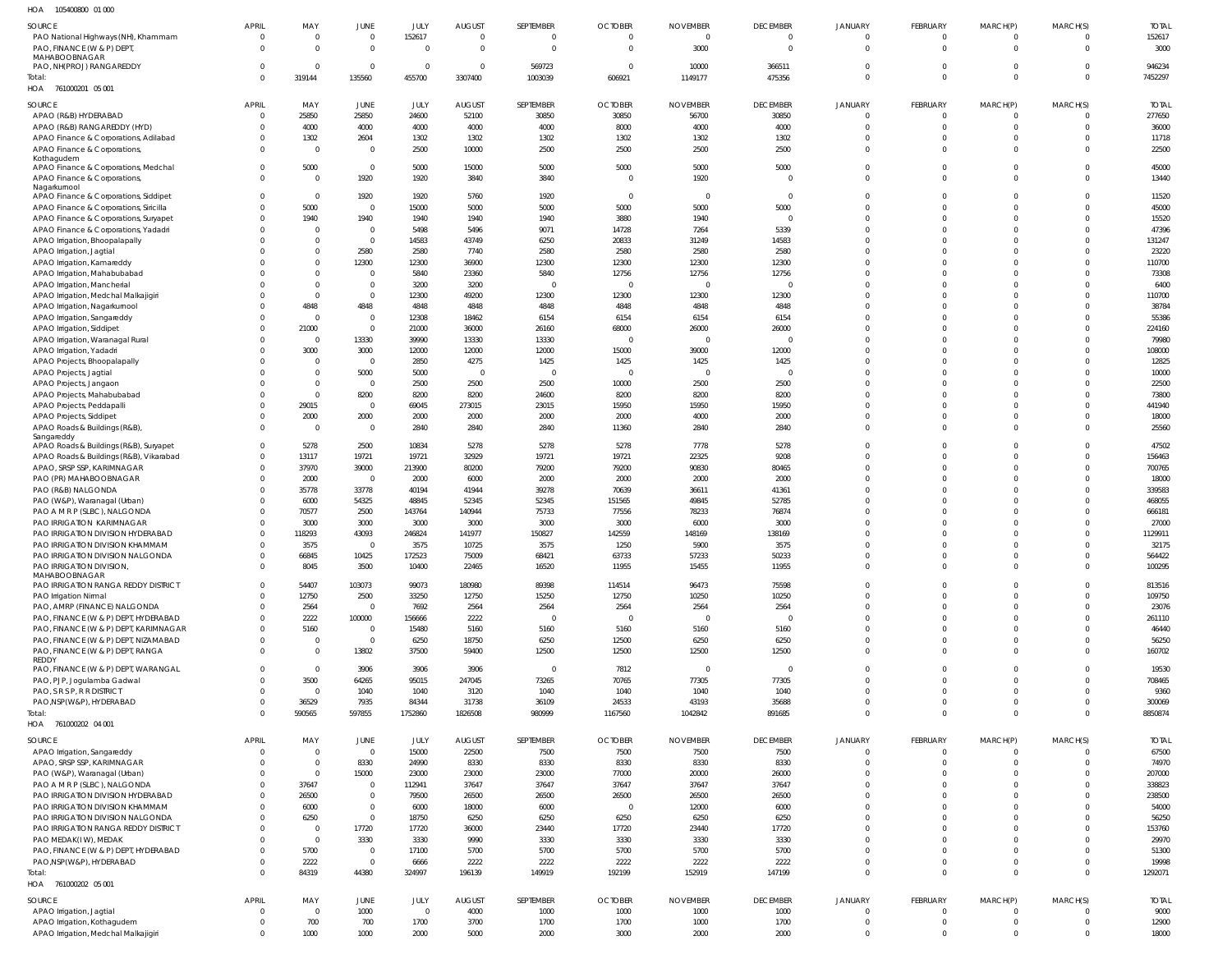761000202 05 001 HOA

| SOURCE                                                                | <b>APRIL</b>         | MAY                  | JUNE                             | JULY           | <b>AUGUST</b>  | SEPTEMBER               | <b>OCTOBER</b>         | <b>NOVEMBER</b>        | <b>DECEMBER</b>   | <b>JANUARY</b>       | FEBRUARY             | MARCH(P)                   | MARCH(S)     | <b>TOTAL</b>   |
|-----------------------------------------------------------------------|----------------------|----------------------|----------------------------------|----------------|----------------|-------------------------|------------------------|------------------------|-------------------|----------------------|----------------------|----------------------------|--------------|----------------|
| APAO Irrigation, Sangareddy                                           | - 0                  | $\Omega$             | $\mathbf 0$                      | 470            | $\overline{0}$ | $\overline{0}$          | $\overline{0}$         | $\overline{0}$         | $\overline{0}$    | $\overline{0}$       | $\overline{0}$       | $\overline{0}$             |              | 470            |
| APAO Irrigation, Siddipet                                             |                      | $\Omega$             | 1000                             | 1000           | 1000           | 1000                    | 3000                   | 1000                   | 1000              | $\Omega$             | $\Omega$             | 0                          |              | 9000           |
| APAO Irrigation, Vikarabad                                            |                      |                      | 750                              | 750            | 2250           | 750                     | 750                    | 750                    | 750               | $\Omega$             | $\Omega$             | $\Omega$                   |              | 6750           |
| APAO Irrigation, Yadadri                                              |                      | $\Omega$             | $\overline{0}$                   | $\overline{0}$ | $\overline{0}$ | 2000                    | 1000                   | 1000                   | 1000              |                      | $\Omega$             | $\Omega$                   |              | 5000           |
| APAO Projects, Jagtial                                                |                      | $\Omega$<br>$\Omega$ | 1000<br>$\overline{0}$           | 1000<br>1000   | 3000<br>1000   | 1000<br>1000            | 1000<br>5000           | 1000<br>1000           | 1000<br>1000      | $\Omega$             | $\Omega$<br>$\Omega$ | $\Omega$<br>$\Omega$       |              | 9000<br>10000  |
| APAO Projects, Jangaon<br>APAO, SRSP SSP, KARIMNAGAR                  |                      | 1583                 | 4583                             | 10583          | 4583           | 7583                    | 4166                   | 5583                   | 4583              | $\Omega$             | $\Omega$             | $\Omega$                   |              | 43247          |
| PAO (W&P) NSP, TEKULAPALLY                                            |                      | 1000                 | $\overline{0}$                   | 3000           | 1000           | 1000                    | 1000                   | 1000                   | 1000              |                      | $\Omega$             | $\Omega$                   |              | 9000           |
| PAO (W&P), Waranagal (Urban)                                          |                      | 1000                 | 3500                             | 2750           | 2750           | 2750                    | 6250                   | 3750                   | 2750              | $\Omega$             | $\Omega$             | $\Omega$                   |              | 25500          |
| PAO A M R P (SLBC), NALGONDA                                          |                      | 4530                 | 750                              | 6107           | 10930          | 3530                    | 3530                   | 2950                   | 3700              |                      | $\Omega$             | $\Omega$                   |              | 36027          |
| PAO IRRIGATION KARIMNAGAR                                             |                      | 750                  | $\overline{0}$                   | 2250           | 750            | 750                     | 750                    | 750                    | 750               | $\cap$               | $\Omega$             | $\Omega$                   |              | 6750           |
| PAO IRRIGATION DIVISION HYDERABAD                                     |                      | 9000                 | 1000                             | 24250          | 8250           | 9250                    | 8250                   | 8250                   | 8250              |                      | $\Omega$             | $\Omega$                   |              | 76500          |
| PAO IRRIGATION DIVISION NALGONDA                                      |                      | 3080                 | $\overline{0}$                   | 9240           | 3080           | 3080                    | 1950                   | 1750                   | 1750              | $\Omega$             | $\Omega$             | $\Omega$                   |              | 23930          |
| PAO IRRIGATION NIZAMABAD                                              |                      | $\Omega$             | 2000                             | 2000           | 6000           | 2000                    | 2000                   | 2000                   | 2000              | $\Omega$             | $\Omega$             | $\Omega$                   |              | 18000          |
| PAO IRRIGATION RANGA REDDY DISTRICT                                   |                      | 4413                 | 16708                            | 22028          | 40003          | 10486                   | 17200                  | 11953                  | 9033              | $\Omega$<br>$\cap$   | $\Omega$<br>$\Omega$ | $\Omega$                   |              | 131824         |
| PAO, FINANCE (W & P) DEPT, HYDERABAD<br>PAO, PJP, Jogulamba Gadwal    |                      | 4000<br>$\Omega$     | $\overline{0}$<br>$\overline{0}$ | 12000<br>1000  | 4000<br>1000   | 4000<br>C               | 4000<br>3000           | 4000<br>$\overline{0}$ | 4000<br>$\Omega$  | $\Omega$             | $\Omega$             | $\Omega$<br>$\Omega$       |              | 36000<br>5000  |
| PAO, S R S P, R R DISTRICT                                            |                      | 583                  | 1166                             | 583            | $\overline{0}$ | 1166                    | 583                    | 583                    | 583               | $\cap$               | $\Omega$             | $\Omega$                   |              | 5247           |
| PAO, NSP(W&P), HYDERABAD                                              |                      | 4325                 | 667                              | 11641          | 4325           | 4325                    | 4992                   | 4325                   | 3575              | $\Omega$             | $\Omega$             | 0                          |              | 38175          |
| Total:                                                                |                      | 35964                | 35824                            | 115352         | 106621         | 60370                   | 74121                  | 55644                  | 51424             | $\Omega$             | $\Omega$             | $\Omega$                   |              | 535320         |
| HOA 761000204 12001                                                   |                      |                      |                                  |                |                |                         |                        |                        |                   |                      |                      |                            |              |                |
| SOURCE                                                                | <b>APRIL</b>         | MAY                  | JUNE                             | JULY           | <b>AUGUST</b>  | SEPTEMBER               | <b>OCTOBER</b>         | <b>NOVEMBER</b>        | <b>DECEMBER</b>   | <b>JANUARY</b>       | FEBRUARY             | MARCH(P)                   | MARCH(S)     | <b>TOTAL</b>   |
| PAO (W&P), Waranagal (Urban)                                          | $\mathbf{0}$         | $\Omega$             | $\mathbf{0}$                     | 1000           | 1000           | $\overline{0}$          | 3000                   | $\overline{0}$         | $\Omega$          | $\Omega$             | $\Omega$             | $\Omega$                   |              | 5000           |
| PAO A M R P (SLBC), NALGONDA                                          | -0                   | 1370                 | $\mathbf{0}$                     | 3370           | 2110           | 1370                    | 1370                   | 1370                   | 1370              | $\Omega$             | $\Omega$             | $\Omega$                   |              | 12330          |
| PAO IRRIGATION DIVISION HYDERABAD                                     | - 0                  | 4000                 | $\mathbf 0$                      | 15000          | 4000           | 5000                    | 2000                   | 2000                   | 2000              | $\Omega$             | $\Omega$             | $\Omega$                   |              | 34000          |
| PAO IRRIGATION DIVISION KHAMMAM                                       | - 0                  | 1000                 | $\mathbf{0}$                     | 1000           | 3000           | 1000                    | $\overline{0}$         | 1000                   | $\Omega$          | $\Omega$             | $\Omega$             | $\Omega$                   |              | 7000           |
| PAO, NSP(W&P), HYDERABAD                                              |                      | 2778                 | $\mathbf 0$                      | 6945           | 1389           | 1389                    | 1389                   | 2778                   | 2778              | $\Omega$             | $\Omega$             | $\mathbf 0$                |              | 19446          |
| Total:                                                                | $\Omega$             | 9148                 | $\mathbf 0$                      | 27315          | 11499          | 8759                    | 7759                   | 7148                   | 6148              | $\Omega$             | $\Omega$             | $\mathbf 0$                | $\Omega$     | 77776          |
| HOA 761000800 04 001                                                  |                      |                      |                                  |                |                |                         |                        |                        |                   |                      |                      |                            |              |                |
| SOURCE                                                                | <b>APRIL</b>         | MAY                  | JUNE                             | JULY           | <b>AUGUST</b>  | SEPTEMBER               | <b>OCTOBER</b>         | <b>NOVEMBER</b>        | <b>DECEMBER</b>   | <b>JANUARY</b>       | FEBRUARY             | MARCH(P)                   | MARCH(S)     | <b>TOTAL</b>   |
| APAO (PR) Pochampad, Nizamabad                                        | $\Omega$             | $\Omega$             | 750                              | 750            | 750            | 750                     | 750                    | $\overline{0}$         | $\Omega$          | $\Omega$             | $\Omega$             | 0                          |              | 3750           |
| APAO (R&B) HYDERABAD                                                  |                      | 1500                 | 4000                             | 4500           | 4000           | 750                     | 1250                   | 4750                   | 2000              | $\Omega$             | $\Omega$             | $\mathbf 0$                | $\Omega$     | 22750          |
| APAO (R&B) MEDAK (HYD)                                                |                      | 1000                 | 1000                             | 1000           | 1000           | $\overline{0}$          | $\Omega$               | $\Omega$               | $\Omega$          | $\Omega$             | $\Omega$             | $\Omega$                   |              | 4000           |
| APAO (R&B) POCHAMPAD (NIZAMABAD)                                      |                      | 8000                 | 7500                             | 7500           | 6000           | 6000                    | 0                      | 0                      | 7750              | $\Omega$             | $\Omega$             | $\Omega$                   |              | 42750          |
| APAO (R&B) RANGAREDDY (HYD)                                           |                      | $\Omega$             | 750                              | $\overline{0}$ | 750            | $\overline{0}$          | $\Omega$               | $\overline{0}$         | $\cap$            | $\cap$               | $\Omega$             | $\Omega$                   |              | 1500           |
| APAO (R&B) TEKULAPALLY                                                | $\Omega$             | 12000                | 12000                            | 17250          | 32500          | 16750<br>$\overline{0}$ | 9000<br>$\overline{0}$ | 9000<br>$\overline{0}$ | 21500<br>$\Omega$ | $\Omega$<br>$\Omega$ | $\Omega$<br>$\Omega$ | $\Omega$                   |              | 130000         |
| APAO Finance & Corporations, Adilabad<br>APAO Finance & Corporations, | $\Omega$             | 1500<br>$\Omega$     | 3000<br>$\overline{0}$           | 1500<br>1500   | 1500<br>2250   | 750                     | 750                    | 750                    | 750               | $\Omega$             | $\Omega$             | 0<br>$\mathbf 0$           |              | 7500<br>6750   |
| Bhoopalapally                                                         |                      |                      |                                  |                |                |                         |                        |                        |                   |                      |                      |                            |              |                |
| APAO Finance & Corporations, Jagtial                                  | $\Omega$             | $\Omega$             | $\mathbb O$                      | 750            | 750            | 750                     | 3000                   | 0                      | $\overline{0}$    | $\Omega$             | $\Omega$             | $\mathbf 0$                | $\Omega$     | 5250           |
| APAO Finance & Corporations, Jangaon                                  |                      | $\Omega$             | $\mathbf 0$                      | 1500           | 1500           | 1500                    | 1500                   | $\overline{0}$         | $\Omega$          | $\Omega$             | $\Omega$             | $\mathbf 0$                | $\Omega$     | 6000           |
| APAO Finance & Corporations,                                          |                      | $\Omega$             | $\mathbf{0}$                     | $\overline{0}$ | $\overline{0}$ | 500                     | 1000                   | 500                    | 500               | $\Omega$             | $\Omega$             | $\Omega$                   | $\Omega$     | 2500           |
| Mahabubabad<br>APAO Finance & Corporations, Peddapalli                | $\Omega$             | 3000                 | 6000                             | 3000           | 3000           | 3000                    | $\overline{0}$         | $\overline{0}$         | $\Omega$          | $\Omega$             | $\Omega$             | $\mathbf 0$                | $\Omega$     | 18000          |
| APAO Finance & Corporations,                                          | $\Omega$             | $\Omega$             | $\overline{0}$                   | 750            | 750            | 2250                    | 750                    | 750                    | 750               | $\Omega$             | $\Omega$             | $\Omega$                   |              | 6000           |
| Sangareddy                                                            |                      |                      |                                  |                |                |                         |                        |                        |                   |                      |                      |                            |              |                |
| APAO Finance & Corporations, Siricilla                                |                      | 1250                 | 1000                             | 2750           | 500            | C                       | $\overline{0}$         | $\Omega$               | 1250              |                      | $\Omega$             | $\Omega$                   |              | 6750           |
| APAO Finance & Corporations, Suryapet<br>APAO Finance & Corporations, | $\mathbf{0}$         | 5000<br>500          | 500<br>500                       | 5000<br>500    | 2000<br>500    | 2000<br>500             | 4000                   | 3500                   | 3000              | $\Omega$             | $\Omega$<br>$\cap$   | $\Omega$                   | $\Omega$     | 25000<br>2500  |
| Wanaparthy                                                            |                      |                      |                                  |                |                |                         |                        |                        |                   |                      |                      |                            |              |                |
| APAO Finance & Corporations, Yadadri                                  | $\Omega$             | 500                  | 500                              | 1250           | 1250           | 750                     | 2250                   | 750                    | $\overline{0}$    | $\overline{0}$       | $\overline{0}$       | $\mathbf 0$                | 0            | 7250           |
| APAO Irrigation, Adilabad                                             | $\Omega$             | 15500                | 7500                             | 13750          | 20750          | 12000                   | 8250                   | 2000                   | 15500             | $\overline{0}$       | $\overline{0}$       | $\mathbf 0$                | $\Omega$     | 95250          |
| APAO Irrigation, Bhoopalapally                                        | $\Omega$             | 6500                 | 5500                             | 12750          | 20250          | 2250                    | 5750                   | 2250                   | 2750              | $\Omega$             | $\overline{0}$       | $\mathbf 0$                | $\Omega$     | 58000          |
| APAO Irrigation, Jagtial                                              |                      | $\Omega$             | 11000                            | $\mathbf 0$    | 12000          | 12000                   | 11250                  | 12750                  | 11250             | $\Omega$             | $\overline{0}$       | $\mathbf 0$                | $\Omega$     | 70250          |
| APAO Irrigation, Jangaon                                              | $\Omega$<br>- 0      | 2000<br>4500         | 2000<br>9750                     | 2750<br>5500   | 2750<br>15250  | 2750<br>5250            | 5000<br>4750           | 2750<br>5000           | 2000<br>6500      | $\Omega$<br>$\Omega$ | $\Omega$<br>$\Omega$ | $\mathbf 0$<br>$\mathbf 0$ | 0            | 22000<br>56500 |
| APAO Irrigation, Kamareddy<br>APAO Irrigation, Komarambheem Asifabad  | $\Omega$             | 3000                 | 3000                             | 7250           | 20500          | 10250                   | $\overline{0}$         | 9000                   | 5500              | $\Omega$             | $\Omega$             | $\mathbf 0$                | <sup>0</sup> | 58500          |
| APAO Irrigation, Kothagudem                                           | $\Omega$             | 12500                | 43500                            | 38500          | 59750          | 39500                   | 29750                  | 38500                  | 32250             | $\Omega$             | $\Omega$             | $\mathbf 0$                |              | 294250         |
| APAO Irrigation, Mahabubabad                                          | $\Omega$             | 4500                 | 7250                             | 9750           | 22000          | 9250                    | 3000                   | 4750                   | 8000              | $\Omega$             | $\Omega$             | $\mathbf 0$                | 0            | 68500          |
| APAO Irrigation, Mancherial                                           |                      | 4500                 | 4500                             | 14000          | 11500          | 8500                    | 31500                  | 9000                   | 12500             | $\Omega$             | $\Omega$             | $\mathbf 0$                |              | 96000          |
| APAO Irrigation, Nagarkurnool                                         | $\Omega$             | 4000                 | 15500                            | 10000          | 23000          | 8750                    | 3250                   | 2750                   | 13750             | $\Omega$             | $\Omega$             | $\mathbf 0$                | 0            | 81000          |
| APAO Irrigation, Peddapalli                                           | -0                   | 1750                 | 6250                             | 12250          | 4750           | 7500                    | 5000                   | 2000                   | 6750              | $\Omega$             | $\Omega$             | $\mathbf 0$                |              | 46250          |
| APAO Irrigation, Sangareddy                                           | $\Omega$             | 4000                 | 4000                             | 15250          | 17500          | 3000                    | 5250                   | 2250                   | 9500              | $\Omega$             | $\Omega$             | $\mathbf 0$                | 0            | 60750          |
| APAO Irrigation, Siddipet                                             | $\Omega$             | 2000                 | 7750                             | 6000           | 25250          | 3000                    | 6500                   | 8000                   | 6750              | $\Omega$             | $\Omega$             | $\mathbf 0$                |              | 65250          |
| APAO Irrigation, Siricilla                                            | $\Omega$<br>$\Omega$ | 9000                 | 6000                             | 9000           | 24500          | $\overline{0}$          | $\overline{0}$         | $\overline{0}$         | 7000              | $\Omega$<br>$\Omega$ | $\Omega$<br>$\Omega$ | $\mathbf 0$<br>$\mathbf 0$ |              | 55500          |
| APAO Irrigation, Suryapet<br>APAO Irrigation, Vikarabad               | $\Omega$             | 13250<br>1000        | 9500<br>1750                     | 22000<br>1250  | 13750<br>2750  | 14250<br>1750           | 9250<br>2750           | 2250<br>1000           | 6750<br>1500      | $\Omega$             | $\Omega$             | $\mathbf 0$                |              | 91000<br>13750 |
| APAO Irrigation, Wanaparthy                                           |                      | 500                  | 500                              | 1000           | 1000           | $\mathbf 0$             | $\overline{0}$         | $\mathbf 0$            | $\overline{0}$    | $\Omega$             | $\Omega$             | $\mathbf 0$                | $\Omega$     | 3000           |
| APAO Irrigation, Yadadri                                              |                      | 3500                 | 3000                             | 10250          | 26250          | 17250                   | 5250                   | 4250                   | 10000             | $\Omega$             | $\Omega$             | $\mathbf 0$                | 0            | 79750          |
| APAO Projects, Adilabad                                               | $\Omega$             | 14000                | 7250                             | 27500          | 16250          | 17000                   | 9500                   | 9250                   | 14750             | $\Omega$             | $\Omega$             | $\mathbf 0$                | $\Omega$     | 115500         |
| APAO Projects, Bhoopalapally                                          | $\Omega$             | $\Omega$             | $\overline{0}$                   | 1500           | 750            | 3750                    | 3000                   | 2250                   | 6500              | $\Omega$             | $\Omega$             | $\mathbf 0$                | 0            | 17750          |
| APAO Projects, Jagtial                                                |                      | 4000                 | 15250                            | 14500          | 16500          | 3000                    | $\overline{0}$         | $\overline{0}$         | 2250              | $\Omega$             | $\Omega$             | $\mathbf 0$                |              | 55500          |
| APAO Projects, Jangaon                                                |                      | 2000                 | 1500                             | 6000           | 7500           | 3500                    | 16000                  | 500                    | 1500              | $\Omega$             | $\Omega$             | $\mathbf 0$                | 0            | 38500          |
| APAO Projects, Mahabubabad                                            | - 0                  | 500                  | 10250                            | 28500          | 9250           | 14750                   | 500                    | $\mathbf 0$            | $\overline{0}$    | $\Omega$             | $\Omega$             | $\mathbf 0$                |              | 63750          |
| APAO Projects, Mancherial                                             | $\Omega$             | 4500                 | 9750                             | 19000          | 21250          | 11250                   | 32500                  | 23250                  | 13500             | $\Omega$             | $\Omega$             | $\mathbf 0$                | 0            | 135000         |
| APAO Projects, Peddapalli                                             | $\Omega$<br>$\Omega$ | 24000<br>1500        | 6000<br>3000                     | 47500<br>3000  | 38250<br>3000  | 23250<br>3000           | 6500<br>$\overline{0}$ | 4750<br>0              | 14250<br>3000     | $\Omega$<br>$\Omega$ | $\Omega$<br>$\Omega$ | $\mathbf 0$<br>$\mathbf 0$ |              | 164500         |
| APAO Projects, Siddipet<br>APAO Projects, Siricilla                   | $\Omega$             | 4750                 | 2000                             | 11500          | 5500           | 4750                    | $\overline{0}$         | $\overline{0}$         | $\overline{0}$    | $\Omega$             | $\Omega$             | $\mathbf 0$                | $\Omega$     | 16500<br>28500 |
| APAO Roads & Buildings (R&B), Adilabad                                | $\Omega$             | 3000                 | 3000                             | 3000           | 3000           | 3000                    | 500                    | $\overline{0}$         | 2500              | $\Omega$             | $\Omega$             | $\mathbf 0$                | 0            | 18000          |
| APAO Roads & Buildings (R&B), Kamareddy                               | $\Omega$             | $\Omega$             | $\overline{0}$                   | $\mathbf{0}$   | $\overline{0}$ | $\overline{0}$          | $\overline{0}$         | $\overline{0}$         | 4250              | $\mathbf{0}$         | $\overline{0}$       | $\mathbf 0$                | $\Omega$     | 4250           |
| APAO Roads & Buildings (R&B),                                         | $\Omega$             | 2500                 | 2500                             | 2500           | 2500           | 2500                    | $\mathbf{0}$           | 2500                   | 2500              | $\Omega$             | $\overline{0}$       | $\mathbf 0$                | <sup>0</sup> | 17500          |
| Komarambheem Asifabad                                                 |                      |                      |                                  |                |                |                         |                        |                        |                   |                      |                      |                            |              |                |
| APAO Roads & Buildings (R&B), Mancherial                              | $\mathbf 0$          | 3500                 | 3500                             | 3500           | 3500           | 3500                    | $\mathbf 0$            | $\mathbf 0$            | 4000              | $\overline{0}$       | $\overline{0}$       | $\overline{0}$             | $\mathbf 0$  | 21500          |